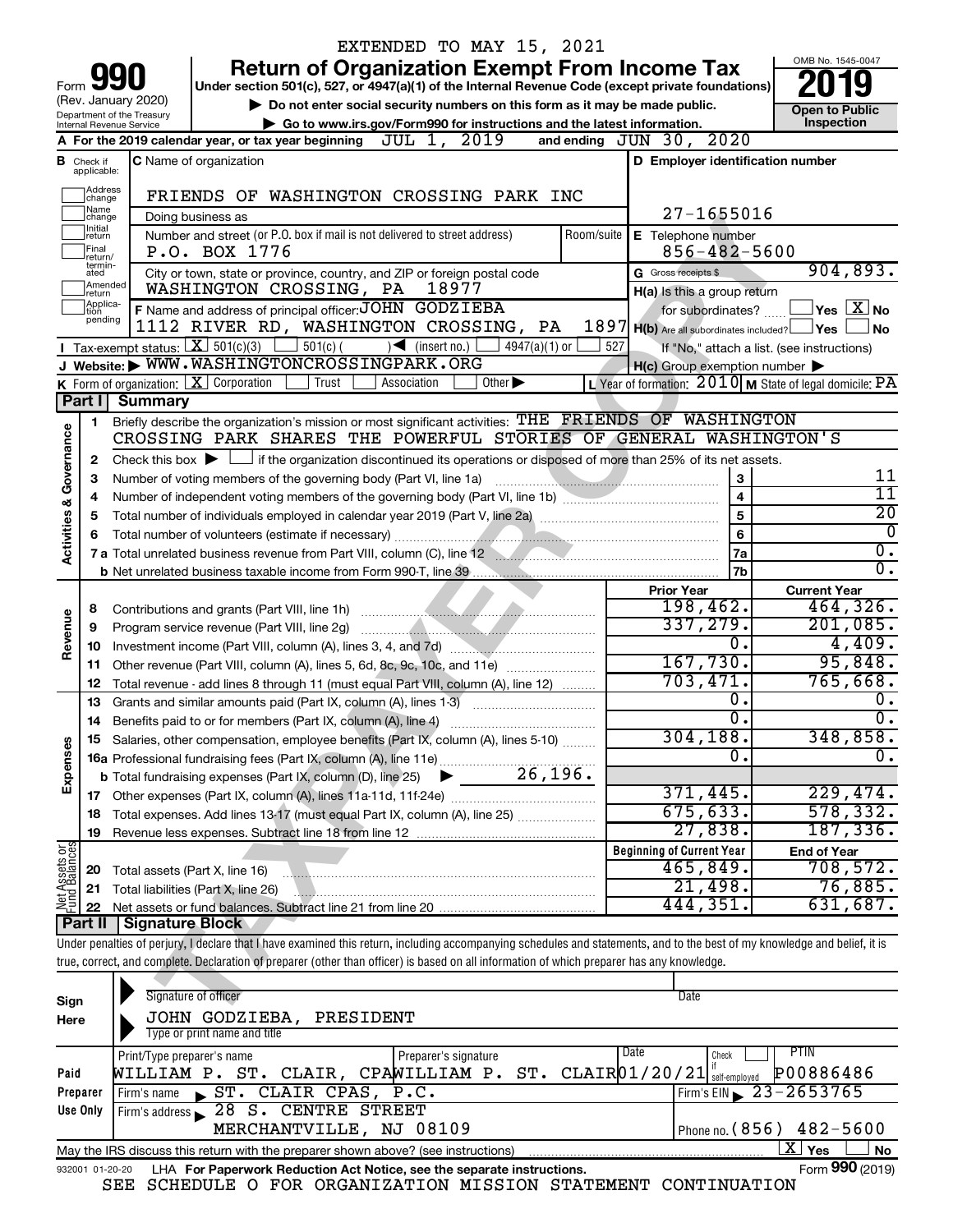|              | 27-1655016<br>FRIENDS OF WASHINGTON CROSSING PARK INC<br>Page 2<br>Form 990 (2019)                                                                                |
|--------------|-------------------------------------------------------------------------------------------------------------------------------------------------------------------|
|              | Part III   Statement of Program Service Accomplishments                                                                                                           |
|              |                                                                                                                                                                   |
| 1            | Briefly describe the organization's mission:                                                                                                                      |
|              | TO SUPPORT THE PROGRAMS OF WASHINGTON CROSSING HISTORIC PARK AND AID                                                                                              |
|              | IN ITS PRESERVATION, PROMOTION AND DEVELOPMENT AS A HISTORIC SITE.                                                                                                |
|              |                                                                                                                                                                   |
|              |                                                                                                                                                                   |
| $\mathbf{2}$ | Did the organization undertake any significant program services during the year which were not listed on the                                                      |
|              | $\vert$ Yes $\boxed{\text{X}}$ No<br>prior Form 990 or 990-EZ?                                                                                                    |
|              | If "Yes," describe these new services on Schedule O.                                                                                                              |
| 3            | $\vert$ Yes $\vert$ $\mathrm{X}$ $\vert$ No<br>Did the organization cease conducting, or make significant changes in how it conducts, any program services?       |
|              | If "Yes," describe these changes on Schedule O.                                                                                                                   |
| 4            | Describe the organization's program service accomplishments for each of its three largest program services, as measured by expenses.                              |
|              | Section 501(c)(3) and 501(c)(4) organizations are required to report the amount of grants and allocations to others, the total expenses, and                      |
|              | revenue, if any, for each program service reported.<br>196,098.                                                                                                   |
| 4a           | $\overline{368}$ , 237. including grants of \$<br>(Expenses \$<br>Revenue \$<br>(Code:<br>PRESERVATION, PROMOTION AND DEVELOPMENT OF WASHINGTON CROSSING HISTORIC |
|              | PARK.                                                                                                                                                             |
|              | THIS IS DONE BY ESTABLISHING REGULAR PARK HOURS, VISITOR CENTER WELCOME                                                                                           |
|              | DESK AND PROVIDING TOURS OF PARK SITES AND EXHIBITIONS IN ADDITION TO                                                                                             |
|              | OVERALL MAINTENANCE AND DAILY OPERATIONS OF THE PARK.                                                                                                             |
|              |                                                                                                                                                                   |
|              |                                                                                                                                                                   |
|              |                                                                                                                                                                   |
|              |                                                                                                                                                                   |
|              |                                                                                                                                                                   |
|              |                                                                                                                                                                   |
|              |                                                                                                                                                                   |
| 4b           | 53, 638 . including grants of \$<br>4,987.<br>(Expenses \$<br>Revenue \$<br>(Code:                                                                                |
|              | TO OPERATE EDUCATIONAL PROGRAMS AND RE-ENACTMENT OF THE CHRISTMAS DAY                                                                                             |
|              | CROSSING, MEMORIAL DAY AND VETERAN'S DAY EVENTS AND OTHER SIMILAR                                                                                                 |
|              | TO ORGANIZE AND OPERATE EDUCATIONAL PROGRAMS REGARDING<br>PROGRAMS.                                                                                               |
|              | AMERICAN HISTORY AND SPECIFICALLY THE AMERICAN REVOLUTIONARY WAR.                                                                                                 |
|              |                                                                                                                                                                   |
|              |                                                                                                                                                                   |
|              |                                                                                                                                                                   |
|              |                                                                                                                                                                   |
|              |                                                                                                                                                                   |
|              |                                                                                                                                                                   |
|              |                                                                                                                                                                   |
|              |                                                                                                                                                                   |
| 4c           | ) (Expenses \$<br>(Revenue \$<br>(Code:<br>including grants of \$                                                                                                 |
|              |                                                                                                                                                                   |
|              |                                                                                                                                                                   |
|              |                                                                                                                                                                   |
|              |                                                                                                                                                                   |
|              |                                                                                                                                                                   |
|              |                                                                                                                                                                   |
|              |                                                                                                                                                                   |
|              |                                                                                                                                                                   |
|              |                                                                                                                                                                   |
|              |                                                                                                                                                                   |
|              |                                                                                                                                                                   |
|              |                                                                                                                                                                   |
| 4d           | Other program services (Describe on Schedule O.)                                                                                                                  |
|              | (Expenses \$<br>including grants of \$<br>(Revenue \$                                                                                                             |
| 4е           | 421,875.<br>Total program service expenses ><br>Form 990 (2019)                                                                                                   |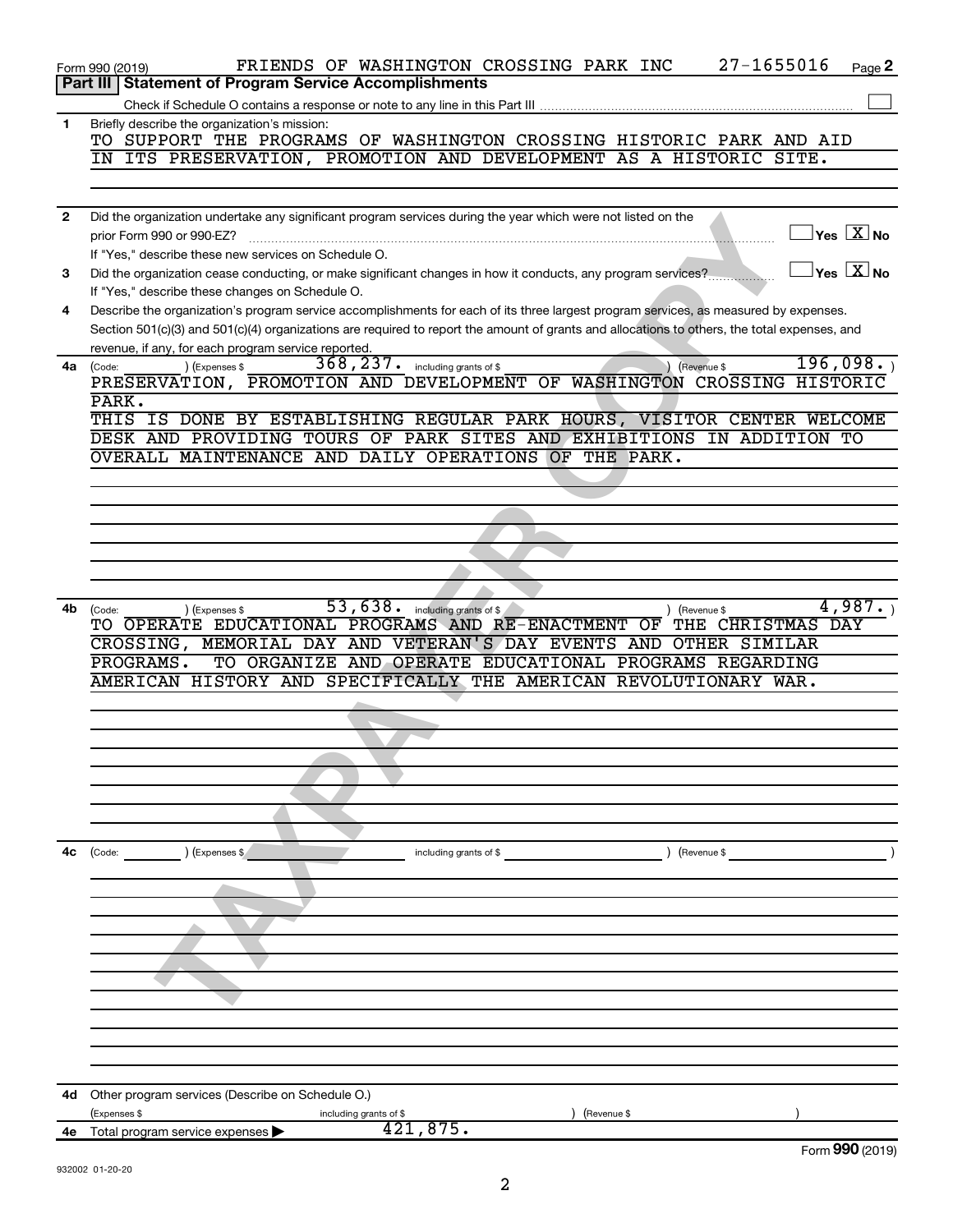|  | Form 990 (2019) |  |
|--|-----------------|--|

**Part IV Checklist of Required Schedules**

#### $\epsilon$  Form 990 (2019) FRIENDS OF WASHINGTON CROSSING PARK INC 27-1655016 Page FRIENDS OF WASHINGTON CROSSING PARK INC 27-1655016

|     |                                                                                                                                                                                                                               |                 | Yes                     | <b>No</b>               |
|-----|-------------------------------------------------------------------------------------------------------------------------------------------------------------------------------------------------------------------------------|-----------------|-------------------------|-------------------------|
| 1   | Is the organization described in section 501(c)(3) or $4947(a)(1)$ (other than a private foundation)?                                                                                                                         |                 |                         |                         |
|     |                                                                                                                                                                                                                               | 1               | x                       |                         |
| 2   |                                                                                                                                                                                                                               | $\mathbf{2}$    | $\overline{\texttt{x}}$ |                         |
| 3   | Did the organization engage in direct or indirect political campaign activities on behalf of or in opposition to candidates for                                                                                               |                 |                         |                         |
|     |                                                                                                                                                                                                                               | З               |                         | x                       |
| 4   | Section 501(c)(3) organizations. Did the organization engage in lobbying activities, or have a section 501(h) election in effect                                                                                              |                 |                         |                         |
|     |                                                                                                                                                                                                                               | 4               |                         | x                       |
| 5   | Is the organization a section 501(c)(4), 501(c)(5), or 501(c)(6) organization that receives membership dues, assessments, or                                                                                                  |                 |                         |                         |
|     |                                                                                                                                                                                                                               | 5               |                         | x                       |
| 6   | Did the organization maintain any donor advised funds or any similar funds or accounts for which donors have the right to                                                                                                     |                 |                         |                         |
|     | provide advice on the distribution or investment of amounts in such funds or accounts? If "Yes," complete Schedule D, Part I                                                                                                  | 6               |                         | x                       |
| 7   | Did the organization receive or hold a conservation easement, including easements to preserve open space,                                                                                                                     |                 |                         |                         |
|     |                                                                                                                                                                                                                               | $\overline{7}$  |                         | х                       |
| 8   | Did the organization maintain collections of works of art, historical treasures, or other similar assets? If "Yes," complete                                                                                                  |                 |                         |                         |
|     |                                                                                                                                                                                                                               | 8               |                         | x                       |
| 9   | Did the organization report an amount in Part X, line 21, for escrow or custodial account liability, serve as a custodian for                                                                                                 |                 |                         |                         |
|     | amounts not listed in Part X; or provide credit counseling, debt management, credit repair, or debt negotiation services?                                                                                                     |                 |                         |                         |
|     |                                                                                                                                                                                                                               | 9               |                         | x                       |
| 10  | Did the organization, directly or through a related organization, hold assets in donor-restricted endowments                                                                                                                  |                 |                         | x                       |
|     |                                                                                                                                                                                                                               | 10              |                         |                         |
| 11  | If the organization's answer to any of the following questions is "Yes," then complete Schedule D, Parts VI, VII, VIII, IX, or X                                                                                              |                 |                         |                         |
|     | as applicable.                                                                                                                                                                                                                |                 |                         |                         |
|     | a Did the organization report an amount for land, buildings, and equipment in Part X, line 10? If "Yes," complete Schedule D,                                                                                                 |                 | x                       |                         |
|     | Part VI                                                                                                                                                                                                                       | 11a             |                         |                         |
|     | <b>b</b> Did the organization report an amount for investments - other securities in Part X, line 12, that is 5% or more of its total                                                                                         |                 |                         | х                       |
|     |                                                                                                                                                                                                                               | 11b             |                         |                         |
|     | c Did the organization report an amount for investments - program related in Part X, line 13, that is 5% or more of its total                                                                                                 | 11c             |                         | x                       |
|     | d Did the organization report an amount for other assets in Part X, line 15, that is 5% or more of its total assets reported in                                                                                               |                 |                         |                         |
|     | Part X, line 16? If "Yes," complete Schedule D, Part IX [19] Part 19 [19] Part IX [19] Part IX [19] Part IX [19] Part IX [19] Part IX [19] Part IX [19] Part IX [19] Part IX [19] Part IX [19] Part IX [19] Part IX [19] Part | 11d             |                         | x                       |
|     |                                                                                                                                                                                                                               | 11e             | $\overline{\textbf{x}}$ |                         |
| f   | Did the organization's separate or consolidated financial statements for the tax year include a footnote that addresses                                                                                                       |                 |                         |                         |
|     | the organization's liability for uncertain tax positions under FIN 48 (ASC 740)? If "Yes," complete Schedule D, Part X                                                                                                        | 11f             |                         | x                       |
|     | 12a Did the organization obtain separate, independent audited financial statements for the tax year? If "Yes," complete                                                                                                       |                 |                         |                         |
|     |                                                                                                                                                                                                                               | 12a             |                         | x                       |
|     | <b>b</b> Was the organization included in consolidated, independent audited financial statements for the tax year?                                                                                                            |                 |                         |                         |
|     | If "Yes," and if the organization answered "No" to line 12a, then completing Schedule D, Parts XI and XII is optional                                                                                                         | 12b             |                         | X                       |
| 13  | Is the organization a school described in section 170(b)(1)(A)(ii)? If "Yes," complete Schedule E [ [ [ [ [ [ [ [ ] ]]]                                                                                                       | 13              |                         | $\overline{\texttt{x}}$ |
| 14a |                                                                                                                                                                                                                               | 14a             |                         | $\overline{\mathbf{X}}$ |
|     | <b>b</b> Did the organization have aggregate revenues or expenses of more than \$10,000 from grantmaking, fundraising, business,                                                                                              |                 |                         |                         |
|     | investment, and program service activities outside the United States, or aggregate foreign investments valued at \$100,000                                                                                                    |                 |                         |                         |
|     |                                                                                                                                                                                                                               | 14b             |                         | х                       |
| 15  | Did the organization report on Part IX, column (A), line 3, more than \$5,000 of grants or other assistance to or for any                                                                                                     |                 |                         |                         |
|     |                                                                                                                                                                                                                               | 15              |                         | x                       |
| 16  | Did the organization report on Part IX, column (A), line 3, more than \$5,000 of aggregate grants or other assistance to                                                                                                      |                 |                         |                         |
|     |                                                                                                                                                                                                                               | 16              |                         | х                       |
| 17  | Did the organization report a total of more than \$15,000 of expenses for professional fundraising services on Part IX,                                                                                                       |                 |                         |                         |
|     |                                                                                                                                                                                                                               | 17              |                         | x                       |
| 18  | Did the organization report more than \$15,000 total of fundraising event gross income and contributions on Part VIII, lines                                                                                                  |                 |                         |                         |
|     |                                                                                                                                                                                                                               | 18              | х                       |                         |
| 19  | Did the organization report more than \$15,000 of gross income from gaming activities on Part VIII, line 9a? If "Yes,"                                                                                                        |                 |                         |                         |
|     |                                                                                                                                                                                                                               | 19              |                         | x                       |
|     |                                                                                                                                                                                                                               | <b>20a</b>      |                         | $\overline{\texttt{x}}$ |
|     |                                                                                                                                                                                                                               | 20 <sub>b</sub> |                         |                         |
| 21  | Did the organization report more than \$5,000 of grants or other assistance to any domestic organization or                                                                                                                   |                 |                         |                         |
|     | domestic government on Part IX, column (A), line 1? If "Yes," complete Schedule I, Parts I and II                                                                                                                             | 21              |                         | X                       |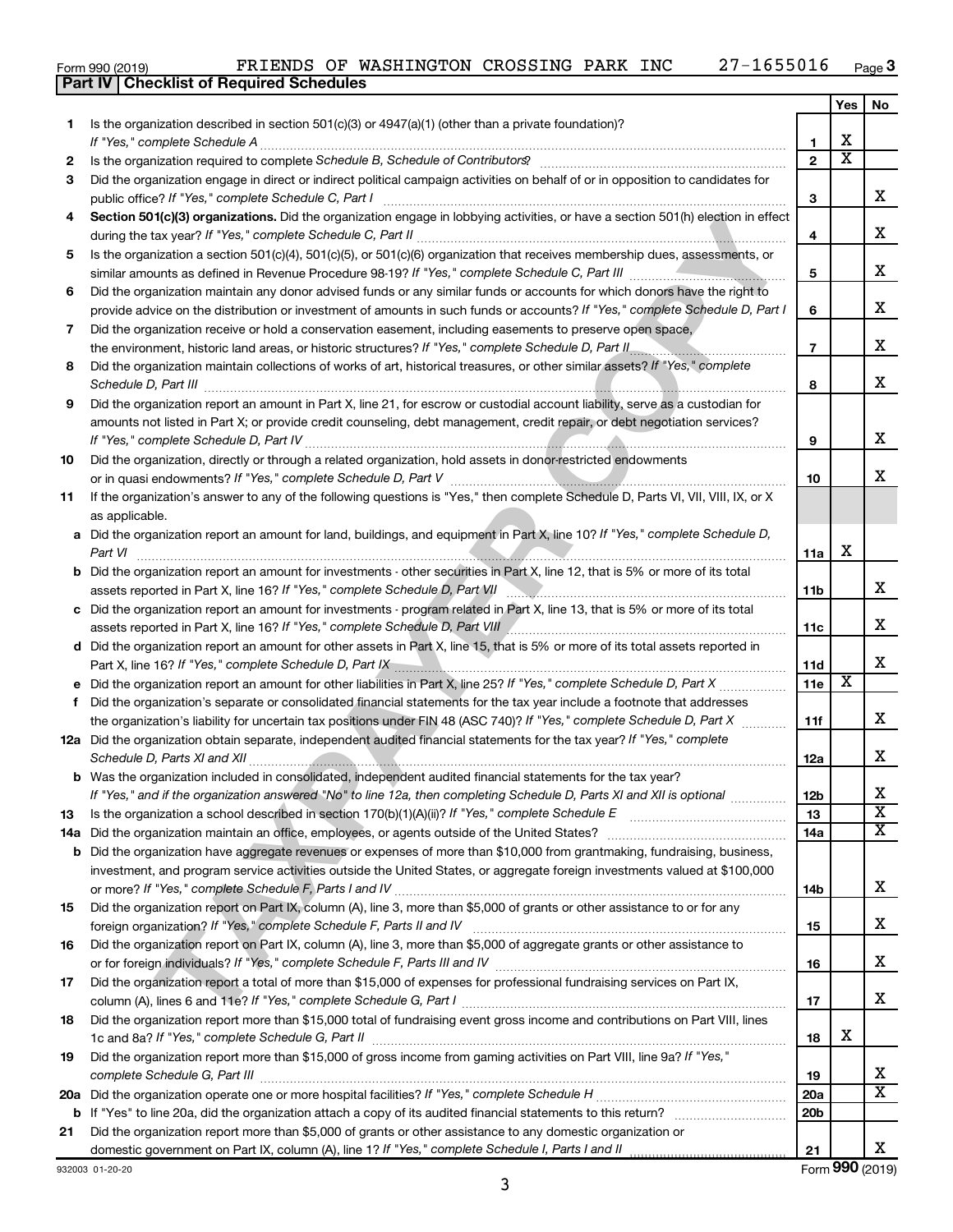|  | Form 990 (2019) | FRIENDS | ΟF | WASHINGTON | CROSSING | PARK | INC | 501 | Page <del>4</del> |
|--|-----------------|---------|----|------------|----------|------|-----|-----|-------------------|
|--|-----------------|---------|----|------------|----------|------|-----|-----|-------------------|

|               | <b>Part IV   Checklist of Required Schedules (continued)</b>                                                                                                                                                                         |                        |     |                         |
|---------------|--------------------------------------------------------------------------------------------------------------------------------------------------------------------------------------------------------------------------------------|------------------------|-----|-------------------------|
|               |                                                                                                                                                                                                                                      |                        | Yes | No                      |
| 22            | Did the organization report more than \$5,000 of grants or other assistance to or for domestic individuals on                                                                                                                        |                        |     |                         |
|               |                                                                                                                                                                                                                                      | 22                     |     | х                       |
| 23            | Did the organization answer "Yes" to Part VII, Section A, line 3, 4, or 5 about compensation of the organization's current                                                                                                           |                        |     |                         |
|               | and former officers, directors, trustees, key employees, and highest compensated employees? If "Yes," complete                                                                                                                       |                        |     |                         |
|               |                                                                                                                                                                                                                                      | 23                     |     | х                       |
|               | Schedule J <b>Execute Schedule J Execute Schedule J Execute Schedule J Execute Schedule J</b><br>24a Did the organization have a tax-exempt bond issue with an outstanding principal amount of more than \$100,000 as of the         |                        |     |                         |
|               | last day of the year, that was issued after December 31, 2002? If "Yes," answer lines 24b through 24d and complete                                                                                                                   |                        |     |                         |
|               |                                                                                                                                                                                                                                      |                        |     | x                       |
|               |                                                                                                                                                                                                                                      | 24a<br>24 <sub>b</sub> |     |                         |
|               | b Did the organization invest any proceeds of tax-exempt bonds beyond a temporary period exception?                                                                                                                                  |                        |     |                         |
|               | c Did the organization maintain an escrow account other than a refunding escrow at any time during the year to defease                                                                                                               |                        |     |                         |
|               |                                                                                                                                                                                                                                      | 24c                    |     |                         |
|               | d Did the organization act as an "on behalf of" issuer for bonds outstanding at any time during the year?                                                                                                                            | 24d                    |     |                         |
|               | 25a Section 501(c)(3), 501(c)(4), and 501(c)(29) organizations. Did the organization engage in an excess benefit                                                                                                                     |                        |     |                         |
|               | transaction with a disqualified person during the year? If "Yes," complete Schedule L, Part I                                                                                                                                        | 25a                    |     | x                       |
|               | <b>b</b> Is the organization aware that it engaged in an excess benefit transaction with a disqualified person in a prior year, and                                                                                                  |                        |     |                         |
|               | that the transaction has not been reported on any of the organization's prior Forms 990 or 990-EZ? If "Yes," complete                                                                                                                |                        |     |                         |
|               | Schedule L, Part I                                                                                                                                                                                                                   | 25b                    |     | X                       |
| 26            | Did the organization report any amount on Part X, line 5 or 22, for receivables from or payables to any current                                                                                                                      |                        |     |                         |
|               | or former officer, director, trustee, key employee, creator or founder, substantial contributor, or 35%                                                                                                                              |                        |     |                         |
|               | controlled entity or family member of any of these persons? If "Yes," complete Schedule L, Part II                                                                                                                                   | 26                     |     | X                       |
| 27            | Did the organization provide a grant or other assistance to any current or former officer, director, trustee, key employee,                                                                                                          |                        |     |                         |
|               | creator or founder, substantial contributor or employee thereof, a grant selection committee member, or to a 35% controlled                                                                                                          |                        |     |                         |
|               | entity (including an employee thereof) or family member of any of these persons? If "Yes," complete Schedule L, Part III                                                                                                             | 27                     |     | X                       |
| 28            | Was the organization a party to a business transaction with one of the following parties (see Schedule L, Part IV                                                                                                                    |                        |     |                         |
|               | instructions, for applicable filing thresholds, conditions, and exceptions):                                                                                                                                                         |                        |     |                         |
|               | a A current or former officer, director, trustee, key employee, creator or founder, or substantial contributor? If                                                                                                                   |                        |     |                         |
|               |                                                                                                                                                                                                                                      | 28a                    |     | X                       |
|               |                                                                                                                                                                                                                                      | 28 <sub>b</sub>        |     | $\overline{\mathbf{x}}$ |
|               | c A 35% controlled entity of one or more individuals and/or organizations described in lines 28a or 28b?/f                                                                                                                           |                        |     |                         |
|               |                                                                                                                                                                                                                                      | 28c                    |     | X                       |
| 29            |                                                                                                                                                                                                                                      | 29                     |     | $\overline{\mathtt{x}}$ |
|               | Did the organization receive contributions of art, historical treasures, or other similar assets, or qualified conservation                                                                                                          |                        |     |                         |
| 30            |                                                                                                                                                                                                                                      |                        |     | х                       |
|               |                                                                                                                                                                                                                                      | 30                     |     | $\overline{\mathbf{x}}$ |
| 31            | Did the organization liquidate, terminate, or dissolve and cease operations? If "Yes," complete Schedule N, Part I                                                                                                                   | 31                     |     |                         |
| 32            | Did the organization sell, exchange, dispose of, or transfer more than 25% of its net assets?If "Yes," complete                                                                                                                      |                        |     |                         |
|               | Schedule N, Part II <b>Martin Martin Martin Martin Martin Martin Martin Martin Martin Martin Martin Martin Martin Martin Martin Martin Martin Martin Martin Martin Martin Martin Martin Martin Martin Martin Martin Martin Marti</b> | 32                     |     | Χ                       |
| 33            | Did the organization own 100% of an entity disregarded as separate from the organization under Regulations                                                                                                                           |                        |     |                         |
|               |                                                                                                                                                                                                                                      | 33                     |     | х                       |
| 34            | Was the organization related to any tax-exempt or taxable entity? If "Yes," complete Schedule R, Part II, III, or IV, and                                                                                                            |                        |     |                         |
|               | Part V, line 1                                                                                                                                                                                                                       | 34                     |     | х                       |
|               |                                                                                                                                                                                                                                      | 35a                    |     | $\overline{\mathbf{x}}$ |
|               | b If "Yes" to line 35a, did the organization receive any payment from or engage in any transaction with a controlled entity                                                                                                          |                        |     |                         |
|               |                                                                                                                                                                                                                                      | 35 <sub>b</sub>        |     |                         |
| 36            | Section 501(c)(3) organizations. Did the organization make any transfers to an exempt non-charitable related organization?                                                                                                           |                        |     |                         |
|               |                                                                                                                                                                                                                                      | 36                     |     | х                       |
| 37            | Did the organization conduct more than 5% of its activities through an entity that is not a related organization                                                                                                                     |                        |     |                         |
|               |                                                                                                                                                                                                                                      | 37                     |     | х                       |
| 38            | Did the organization complete Schedule O and provide explanations in Schedule O for Part VI, lines 11b and 19?                                                                                                                       |                        |     |                         |
|               | Note: All Form 990 filers are required to complete Schedule O.                                                                                                                                                                       | 38                     | X   |                         |
| <b>Part V</b> | <b>Statements Regarding Other IRS Filings and Tax Compliance</b>                                                                                                                                                                     |                        |     |                         |
|               | Check if Schedule O contains a response or note to any line in this Part V [11] [12] Check if Schedule O contains a response or note to any line in this Part V                                                                      |                        |     |                         |
|               |                                                                                                                                                                                                                                      |                        | Yes | No                      |
|               | 15<br>1a                                                                                                                                                                                                                             |                        |     |                         |
|               | 1b                                                                                                                                                                                                                                   |                        |     |                         |
|               | c Did the organization comply with backup withholding rules for reportable payments to vendors and reportable gaming                                                                                                                 |                        |     |                         |
|               |                                                                                                                                                                                                                                      | 1c                     | х   |                         |
|               | 932004 01-20-20                                                                                                                                                                                                                      |                        |     | Form 990 (2019)         |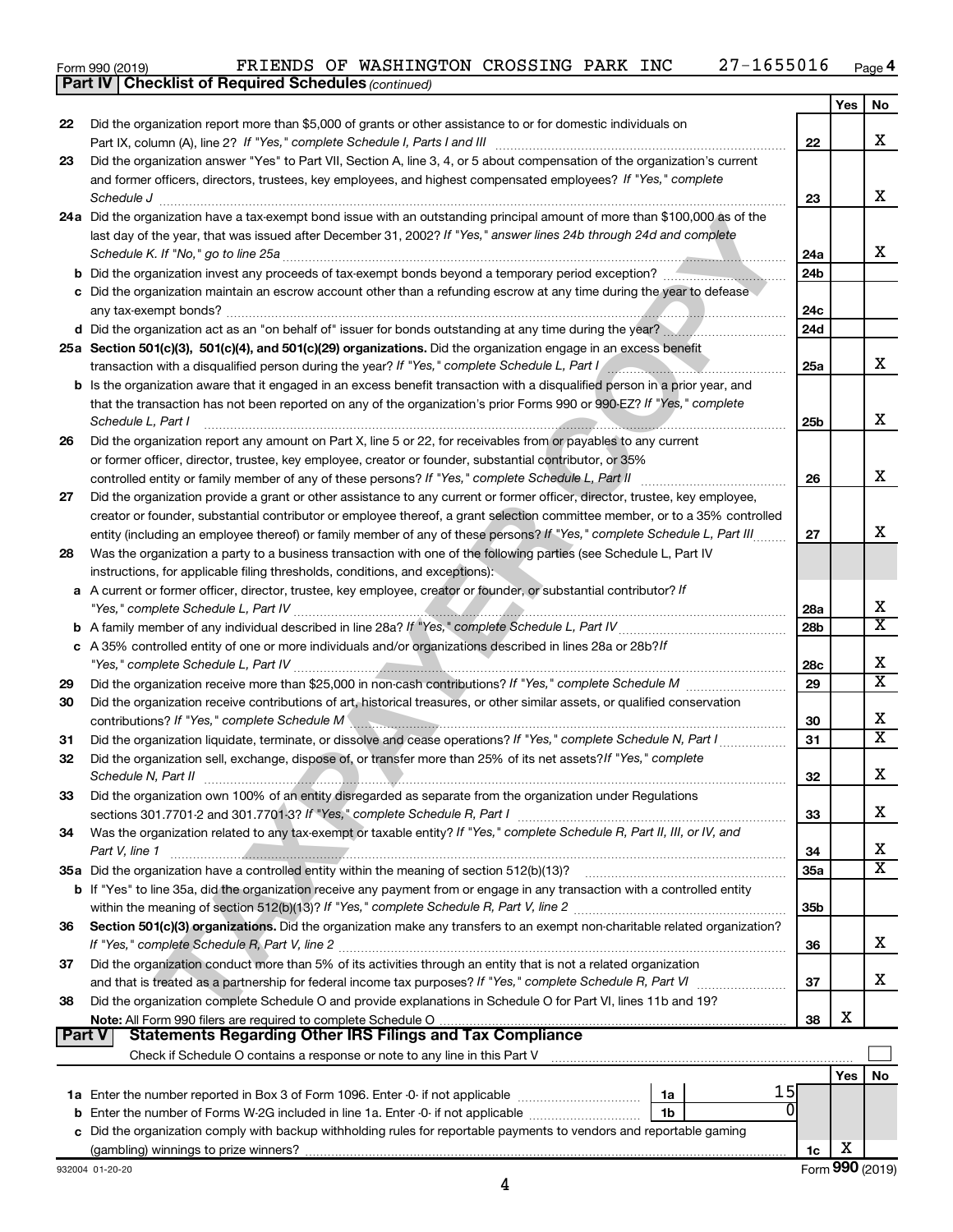| Form 990 (2019) |  | FRIENDS OF WASHINGTON CROSSING PARK INC                                             |  | 27-1655016 | Page |
|-----------------|--|-------------------------------------------------------------------------------------|--|------------|------|
|                 |  | <b>Part V</b> Statements Regarding Other IRS Filings and Tax Compliance (continued) |  |            |      |

|    |                                                                                                                                                 |                      | Yes | No                           |  |  |  |  |
|----|-------------------------------------------------------------------------------------------------------------------------------------------------|----------------------|-----|------------------------------|--|--|--|--|
|    | <b>2a</b> Enter the number of employees reported on Form W-3, Transmittal of Wage and Tax Statements,                                           |                      |     |                              |  |  |  |  |
|    | 20<br>filed for the calendar year ending with or within the year covered by this return<br>2a                                                   |                      |     |                              |  |  |  |  |
| b  |                                                                                                                                                 | 2 <sub>b</sub>       | X   |                              |  |  |  |  |
|    | <b>Note:</b> If the sum of lines 1a and 2a is greater than 250, you may be required to e-file (see instructions) <i></i>                        |                      |     |                              |  |  |  |  |
| За | Did the organization have unrelated business gross income of \$1,000 or more during the year?                                                   |                      |     |                              |  |  |  |  |
| b  |                                                                                                                                                 |                      |     |                              |  |  |  |  |
|    | 4a At any time during the calendar year, did the organization have an interest in, or a signature or other authority over, a                    |                      |     |                              |  |  |  |  |
|    | financial account in a foreign country (such as a bank account, securities account, or other financial account)?                                | 4a                   |     | X                            |  |  |  |  |
|    | <b>b</b> If "Yes," enter the name of the foreign country $\blacktriangleright$                                                                  |                      |     |                              |  |  |  |  |
|    | See instructions for filing requirements for FinCEN Form 114, Report of Foreign Bank and Financial Accounts (FBAR).                             |                      |     |                              |  |  |  |  |
| ьa | Was the organization a party to a prohibited tax shelter transaction at any time during the tax year?                                           | 5a                   |     | x<br>$\overline{\texttt{X}}$ |  |  |  |  |
| b  | Did any taxable party notify the organization that it was or is a party to a prohibited tax shelter transaction?                                | 5 <sub>b</sub><br>5c |     |                              |  |  |  |  |
| с  | Does the organization have annual gross receipts that are normally greater than \$100,000, and did the organization solicit                     |                      |     |                              |  |  |  |  |
| ба |                                                                                                                                                 | 6a                   |     | x                            |  |  |  |  |
|    | <b>b</b> If "Yes," did the organization include with every solicitation an express statement that such contributions or gifts                   |                      |     |                              |  |  |  |  |
|    |                                                                                                                                                 | 6b                   |     |                              |  |  |  |  |
| 7  | Organizations that may receive deductible contributions under section 170(c).                                                                   |                      |     |                              |  |  |  |  |
| а  | Did the organization receive a payment in excess of \$75 made partly as a contribution and partly for goods and services provided to the payor? | 7a                   |     | x                            |  |  |  |  |
| b  | If "Yes," did the organization notify the donor of the value of the goods or services provided?                                                 | 7b                   |     |                              |  |  |  |  |
| с  | Did the organization sell, exchange, or otherwise dispose of tangible personal property for which it was required                               |                      |     |                              |  |  |  |  |
|    | to file Form 8282?                                                                                                                              | 7c                   |     | X                            |  |  |  |  |
|    | 7d                                                                                                                                              |                      |     |                              |  |  |  |  |
| е  | Did the organization receive any funds, directly or indirectly, to pay premiums on a personal benefit contract?                                 | 7е                   |     |                              |  |  |  |  |
| Ť. |                                                                                                                                                 |                      |     |                              |  |  |  |  |
| g  | If the organization received a contribution of qualified intellectual property, did the organization file Form 8899 as required?                |                      |     |                              |  |  |  |  |
| h  | If the organization received a contribution of cars, boats, airplanes, or other vehicles, did the organization file a Form 1098-C?              |                      |     |                              |  |  |  |  |
| 8  | Sponsoring organizations maintaining donor advised funds. Did a donor advised fund maintained by the                                            |                      |     |                              |  |  |  |  |
|    | sponsoring organization have excess business holdings at any time during the year?                                                              | 8                    |     |                              |  |  |  |  |
| 9  | Sponsoring organizations maintaining donor advised funds.                                                                                       |                      |     |                              |  |  |  |  |
| а  | Did the sponsoring organization make any taxable distributions under section 4966?                                                              | 9а                   |     |                              |  |  |  |  |
| b  | Did the sponsoring organization make a distribution to a donor, donor advisor, or related person?                                               | 9b                   |     |                              |  |  |  |  |
| 10 | Section 501(c)(7) organizations. Enter:                                                                                                         |                      |     |                              |  |  |  |  |
| а  | 10a<br>10 <sub>b</sub>                                                                                                                          |                      |     |                              |  |  |  |  |
| 11 | Gross receipts, included on Form 990, Part VIII, line 12, for public use of club facilities<br>Section 501(c)(12) organizations. Enter:         |                      |     |                              |  |  |  |  |
|    | 11a                                                                                                                                             |                      |     |                              |  |  |  |  |
|    | <b>b</b> Gross income from other sources (Do not net amounts due or paid to other sources against                                               |                      |     |                              |  |  |  |  |
|    | 11 <sub>b</sub><br>amounts due or received from them.)                                                                                          |                      |     |                              |  |  |  |  |
|    | 12a Section 4947(a)(1) non-exempt charitable trusts. Is the organization filing Form 990 in lieu of Form 1041?                                  | 12a                  |     |                              |  |  |  |  |
|    | 12 <sub>b</sub><br><b>b</b> If "Yes," enter the amount of tax-exempt interest received or accrued during the year                               |                      |     |                              |  |  |  |  |
| 13 | Section 501(c)(29) qualified nonprofit health insurance issuers.                                                                                |                      |     |                              |  |  |  |  |
| а  | Is the organization licensed to issue qualified health plans in more than one state?                                                            | 1За                  |     |                              |  |  |  |  |
|    | Note: See the instructions for additional information the organization must report on Schedule O.                                               |                      |     |                              |  |  |  |  |
|    | <b>b</b> Enter the amount of reserves the organization is required to maintain by the states in which the                                       |                      |     |                              |  |  |  |  |
|    | 13b                                                                                                                                             |                      |     |                              |  |  |  |  |
| с  | 13 <sub>c</sub>                                                                                                                                 |                      |     |                              |  |  |  |  |
|    | 14a Did the organization receive any payments for indoor tanning services during the tax year?                                                  | 14a                  |     | $\overline{\text{X}}$        |  |  |  |  |
| b  | If "Yes," has it filed a Form 720 to report these payments? If "No," provide an explanation on Schedule O                                       | 14b                  |     |                              |  |  |  |  |
| 15 | Is the organization subject to the section 4960 tax on payment(s) of more than \$1,000,000 in remuneration or                                   |                      |     |                              |  |  |  |  |
|    | excess parachute payment(s) during the year?                                                                                                    | 15                   |     | x                            |  |  |  |  |
|    | If "Yes," see instructions and file Form 4720, Schedule N.                                                                                      |                      |     |                              |  |  |  |  |
| 16 | Is the organization an educational institution subject to the section 4968 excise tax on net investment income?                                 | 16                   |     | x                            |  |  |  |  |
|    | If "Yes," complete Form 4720, Schedule O.                                                                                                       |                      |     |                              |  |  |  |  |

Form (2019) **990**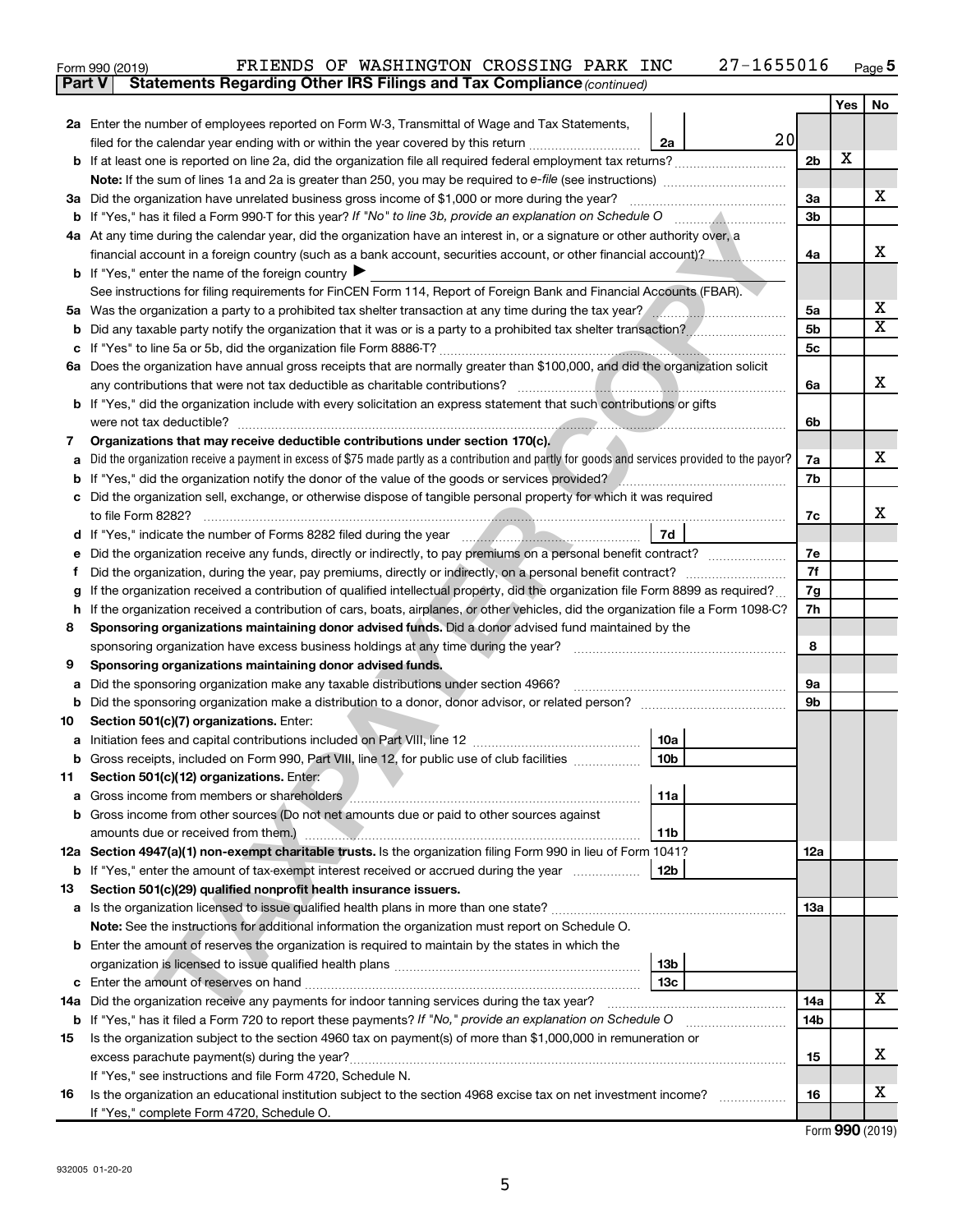| Form 990 (2019) |  |
|-----------------|--|
|-----------------|--|

#### Form 990 (2019) **PRIENDS OF WASHINGTON CROSSING PARK INC**  $27-1655016$  Page

**Part VI** Governance, Management, and Disclosure For each "Yes" response to lines 2 through 7b below, and for a "No" response *to line 8a, 8b, or 10b below, describe the circumstances, processes, or changes on Schedule O. See instructions.*

|             | Check if Schedule O contains a response or note to any line in this Part VI                                                                      |                 |                         | $\overline{\text{X}}$   |
|-------------|--------------------------------------------------------------------------------------------------------------------------------------------------|-----------------|-------------------------|-------------------------|
|             | <b>Section A. Governing Body and Management</b>                                                                                                  |                 |                         |                         |
|             |                                                                                                                                                  |                 | Yes                     | No                      |
|             | 11<br><b>1a</b> Enter the number of voting members of the governing body at the end of the tax year<br>1a                                        |                 |                         |                         |
|             | If there are material differences in voting rights among members of the governing body, or if the governing                                      |                 |                         |                         |
|             | body delegated broad authority to an executive committee or similar committee, explain on Schedule O.                                            |                 |                         |                         |
| b           | 11<br>Enter the number of voting members included on line 1a, above, who are independent<br>1b                                                   |                 |                         |                         |
| 2           | Did any officer, director, trustee, or key employee have a family relationship or a business relationship with any other                         |                 |                         |                         |
|             | officer, director, trustee, or key employee?                                                                                                     | $\mathbf{2}$    |                         | х                       |
| 3           | Did the organization delegate control over management duties customarily performed by or under the direct supervision                            |                 |                         |                         |
|             |                                                                                                                                                  | 3               |                         | х                       |
| 4           | Did the organization make any significant changes to its governing documents since the prior Form 990 was filed?                                 | 4               |                         | $\overline{\textbf{x}}$ |
| 5           |                                                                                                                                                  | 5               |                         | $\overline{\mathbf{x}}$ |
| 6           | Did the organization have members or stockholders?                                                                                               | 6               |                         | $\overline{\mathbf{x}}$ |
| 7a          | Did the organization have members, stockholders, or other persons who had the power to elect or appoint one or                                   |                 |                         |                         |
|             |                                                                                                                                                  | 7a              |                         | х                       |
| b           | Are any governance decisions of the organization reserved to (or subject to approval by) members, stockholders, or                               |                 |                         |                         |
|             | persons other than the governing body?                                                                                                           | 7b              |                         | x                       |
| 8           | Did the organization contemporaneously document the meetings held or written actions undertaken during the year by the following:                |                 |                         |                         |
| a           |                                                                                                                                                  | 8а              | х                       |                         |
| $\mathbf b$ |                                                                                                                                                  | 8b              | $\overline{\mathbf{x}}$ |                         |
| 9           | Is there any officer, director, trustee, or key employee listed in Part VII, Section A, who cannot be reached at the                             |                 |                         |                         |
|             |                                                                                                                                                  | 9               |                         | x                       |
|             | <b>Section B. Policies</b> (This Section B requests information about policies not required by the Internal Revenue Code.)                       |                 |                         |                         |
|             |                                                                                                                                                  |                 | Yes                     | No                      |
|             |                                                                                                                                                  | 10a             |                         | x                       |
|             | b If "Yes," did the organization have written policies and procedures governing the activities of such chapters, affiliates,                     |                 |                         |                         |
|             |                                                                                                                                                  | 10 <sub>b</sub> |                         |                         |
| 11a         | Has the organization provided a complete copy of this Form 990 to all members of its governing body before filing the form?                      | 11a             | х                       |                         |
| b           | Describe in Schedule O the process, if any, used by the organization to review this Form 990.                                                    |                 |                         |                         |
| 12a         | Did the organization have a written conflict of interest policy? If "No," go to line 13                                                          | 12a             | X                       |                         |
| b           | Were officers, directors, or trustees, and key employees required to disclose annually interests that could give rise to conflicts?              | 12 <sub>b</sub> | $\overline{\textbf{x}}$ |                         |
| с           | Did the organization regularly and consistently monitor and enforce compliance with the policy? If "Yes," describe                               |                 |                         |                         |
|             | in Schedule O how this was done                                                                                                                  | 12c             | х                       |                         |
| 13          | Did the organization have a written whistleblower policy?                                                                                        | 13              |                         | х                       |
| 14          |                                                                                                                                                  | 14              | X                       |                         |
| 15          | Did the process for determining compensation of the following persons include a review and approval by independent                               |                 |                         |                         |
|             | persons, comparability data, and contemporaneous substantiation of the deliberation and decision?                                                |                 |                         |                         |
| a           |                                                                                                                                                  | <b>15a</b>      |                         | x                       |
| b           |                                                                                                                                                  | <b>15b</b>      |                         | $\overline{\textbf{X}}$ |
|             | If "Yes" to line 15a or 15b, describe the process in Schedule O (see instructions).                                                              |                 |                         |                         |
|             | 16a Did the organization invest in, contribute assets to, or participate in a joint venture or similar arrangement with a                        |                 |                         |                         |
|             | taxable entity during the year?                                                                                                                  | 16a             |                         | х                       |
|             | b If "Yes," did the organization follow a written policy or procedure requiring the organization to evaluate its participation                   |                 |                         |                         |
|             | in joint venture arrangements under applicable federal tax law, and take steps to safeguard the organization's                                   |                 |                         |                         |
|             | exempt status with respect to such arrangements?                                                                                                 | 16b             |                         |                         |
|             | <b>Section C. Disclosure</b>                                                                                                                     |                 |                         |                         |
| 17          | List the states with which a copy of this Form 990 is required to be filed $\blacktriangleright$ PA                                              |                 |                         |                         |
| 18          | Section 6104 requires an organization to make its Forms 1023 (1024 or 1024-A, if applicable), 990, and 990-T (Section 501(c)(3)s only) available |                 |                         |                         |
|             | for public inspection. Indicate how you made these available. Check all that apply.                                                              |                 |                         |                         |
|             | $\lfloor \underline{X} \rfloor$ Upon request<br>Own website<br>Another's website<br>Other (explain on Schedule O)                                |                 |                         |                         |
| 19          | Describe on Schedule O whether (and if so, how) the organization made its governing documents, conflict of interest policy, and financial        |                 |                         |                         |
|             | statements available to the public during the tax year.                                                                                          |                 |                         |                         |
| 20          | State the name, address, and telephone number of the person who possesses the organization's books and records                                   |                 |                         |                         |
|             | THE ORGANIZATION - 856-482-5600                                                                                                                  |                 |                         |                         |
|             | P.O. BOX 1776, WASHINGTON CROSSING,<br>18977<br>PA                                                                                               |                 |                         |                         |

**6**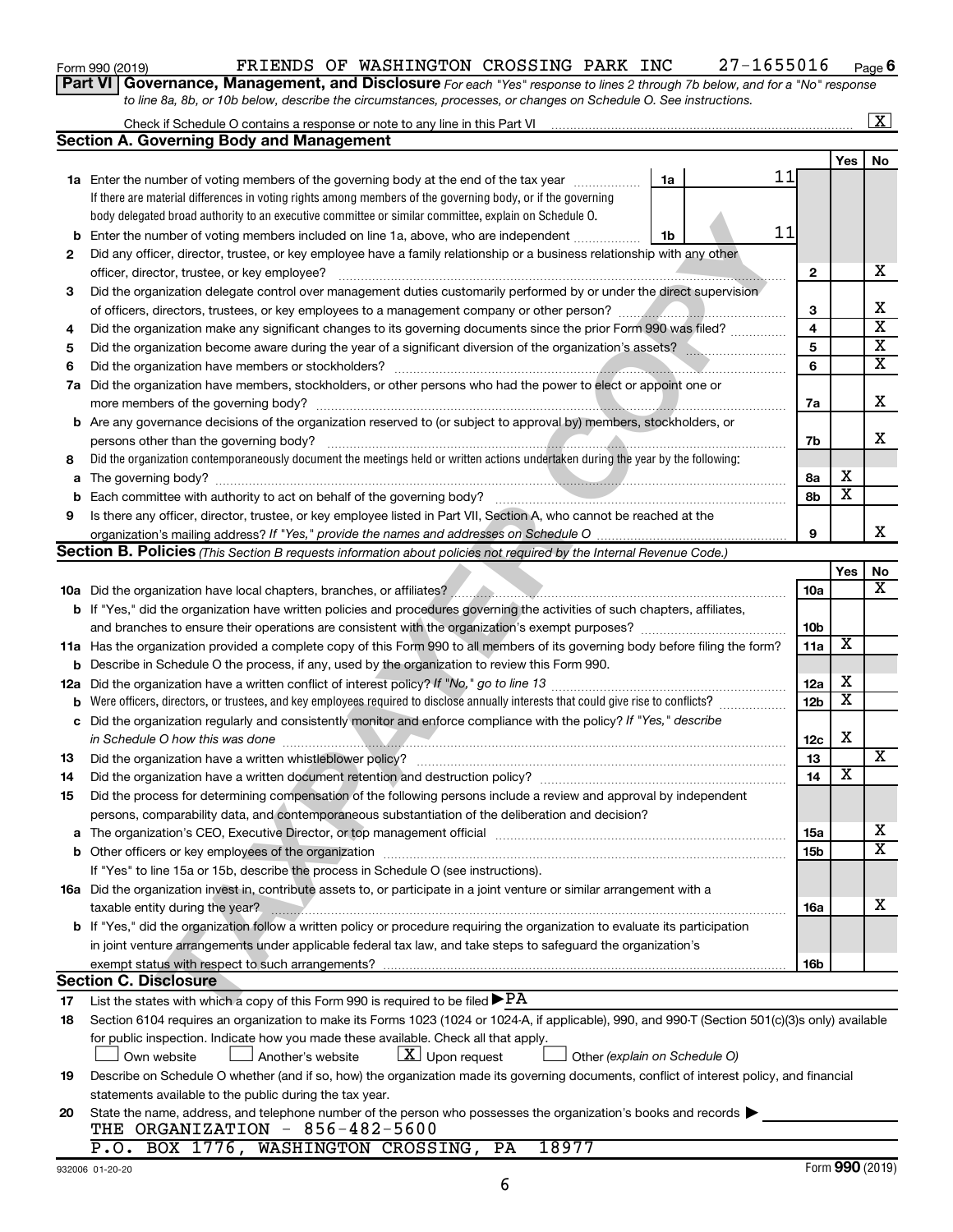| Form 990 (2019)                                                                                   |  |  | FRIENDS OF WASHINGTON CROSSING PARK INC |  |  |  | 27-1655016 | Page 7 |  |  |  |
|---------------------------------------------------------------------------------------------------|--|--|-----------------------------------------|--|--|--|------------|--------|--|--|--|
| <b>Part VII</b> Compensation of Officers, Directors, Trustees, Key Employees, Highest Compensated |  |  |                                         |  |  |  |            |        |  |  |  |
| <b>Employees, and Independent Contractors</b>                                                     |  |  |                                         |  |  |  |            |        |  |  |  |

Check if Schedule O contains a response or note to any line in this Part VII

**Section A. Officers, Directors, Trustees, Key Employees, and Highest Compensated Employees**

**1a**  Complete this table for all persons required to be listed. Report compensation for the calendar year ending with or within the organization's tax year.  $\bullet$  List all of the organization's current officers, directors, trustees (whether individuals or organizations), regardless of amount of compensation.

Enter -0- in columns (D), (E), and (F) if no compensation was paid.

**•** List all of the organization's current key employees, if any. See instructions for definition of "key employee."

| LIST AN UI THE ORGANIZATION IS CULLENT NEW CHIPIOVECS, HAITY. OCC INSTRUCTIONS TON GENERION TOP NEW CHIPIOVECT                                                                                                                                                                                            |                          |                                |                                                              |          |              |                                 |        |                 |                 |                             |
|-----------------------------------------------------------------------------------------------------------------------------------------------------------------------------------------------------------------------------------------------------------------------------------------------------------|--------------------------|--------------------------------|--------------------------------------------------------------|----------|--------------|---------------------------------|--------|-----------------|-----------------|-----------------------------|
| • List the organization's five current highest compensated employees (other than an officer, director, trustee, or key employee) who received report-<br>able compensation (Box 5 of Form W-2 and/or Box 7 of Form 1099 MISC) of more than \$100,000 from the organization and any related organizations. |                          |                                |                                                              |          |              |                                 |        |                 |                 |                             |
| • List all of the organization's former officers, key employees, and highest compensated employees who received more than \$100,000 of                                                                                                                                                                    |                          |                                |                                                              |          |              |                                 |        |                 |                 |                             |
| reportable compensation from the organization and any related organizations.                                                                                                                                                                                                                              |                          |                                |                                                              |          |              |                                 |        |                 |                 |                             |
| • List all of the organization's former directors or trustees that received, in the capacity as a former director or trustee of the organization,<br>more than \$10,000 of reportable compensation from the organization and any related organizations.                                                   |                          |                                |                                                              |          |              |                                 |        |                 |                 |                             |
| See instructions for the order in which to list the persons above.                                                                                                                                                                                                                                        |                          |                                |                                                              |          |              |                                 |        |                 |                 |                             |
| Check this box if neither the organization nor any related organization compensated any current officer, director, or trustee.                                                                                                                                                                            |                          |                                |                                                              |          |              |                                 |        |                 |                 |                             |
| (A)                                                                                                                                                                                                                                                                                                       | (B)                      |                                |                                                              |          | (C)          |                                 |        | (D)             | (E)             | (F)                         |
| Name and title                                                                                                                                                                                                                                                                                            | Average                  |                                |                                                              | Position |              |                                 |        | Reportable      | Reportable      | Estimated                   |
|                                                                                                                                                                                                                                                                                                           | hours per                |                                | (do not check more than one<br>box, unless person is both an |          |              |                                 |        | compensation    | compensation    | amount of                   |
|                                                                                                                                                                                                                                                                                                           | week                     |                                | officer and a director/trustee)                              |          |              |                                 |        | from            | from related    | other                       |
|                                                                                                                                                                                                                                                                                                           | (list any                |                                |                                                              |          |              |                                 |        | the             | organizations   | compensation                |
|                                                                                                                                                                                                                                                                                                           | hours for                |                                |                                                              |          |              |                                 |        | organization    | (W-2/1099-MISC) | from the                    |
|                                                                                                                                                                                                                                                                                                           | related<br>organizations | Individual trustee or director | trustee                                                      |          |              | Highest compensated<br>employee |        | (W-2/1099-MISC) |                 | organization<br>and related |
|                                                                                                                                                                                                                                                                                                           | below                    |                                |                                                              |          |              |                                 |        |                 |                 | organizations               |
|                                                                                                                                                                                                                                                                                                           | line)                    |                                | Institutional t                                              | Officer  | Key employee |                                 | Former |                 |                 |                             |
| TOM FISCHER<br>(1)                                                                                                                                                                                                                                                                                        | 1.00                     |                                |                                                              |          |              |                                 |        |                 |                 |                             |
| <b>DIRECTOR</b>                                                                                                                                                                                                                                                                                           |                          | X                              |                                                              |          |              |                                 |        | 0               | $\mathbf 0$     | 0.                          |
| (2)<br>PAT FISHER-OLSEN                                                                                                                                                                                                                                                                                   | 5.00                     |                                |                                                              |          |              |                                 |        |                 |                 |                             |
| <b>DIRECTOR</b>                                                                                                                                                                                                                                                                                           |                          | X                              |                                                              |          |              |                                 |        | 0               | $\mathbf 0$     | 0.                          |
| (3)<br>DAVID KRUSCZYNSKI                                                                                                                                                                                                                                                                                  | 2.00                     |                                |                                                              |          |              |                                 |        |                 |                 |                             |
| <b>SECRETARY</b>                                                                                                                                                                                                                                                                                          |                          | X                              |                                                              |          |              |                                 |        | 0               | $\mathbf 0$     | 0.                          |
| (4)<br><b>JERRY LEPPING</b>                                                                                                                                                                                                                                                                               | 1.00                     |                                |                                                              |          |              |                                 |        |                 |                 |                             |
| <b>DIRECTOR</b>                                                                                                                                                                                                                                                                                           |                          | $\bar{\text{x}}$               |                                                              |          |              |                                 |        | 0               | $\mathbf 0$     | 0.                          |
| (5)<br>MATTHEW MCELROY                                                                                                                                                                                                                                                                                    | 1.00                     |                                |                                                              |          |              |                                 |        |                 |                 |                             |
| <b>DIRECTOR</b>                                                                                                                                                                                                                                                                                           |                          | X                              |                                                              |          |              |                                 |        | 0               | $\mathbf 0$     | $\mathbf 0$ .               |
| PETER TUCCI<br>(6)                                                                                                                                                                                                                                                                                        | 3.00                     |                                |                                                              |          |              |                                 |        |                 |                 |                             |
| <b>DIRECTOR</b>                                                                                                                                                                                                                                                                                           |                          | X                              |                                                              |          |              |                                 |        | 0               | $\mathbf 0$     | $\mathbf 0$ .               |
| CHARLES TWEEDY, MD<br>(7)                                                                                                                                                                                                                                                                                 | 1.00                     |                                |                                                              |          |              |                                 |        |                 |                 |                             |
| <b>DIRECTOR</b>                                                                                                                                                                                                                                                                                           |                          | Χ                              |                                                              |          |              |                                 |        | 0               | $\mathbf 0$     | $\mathbf 0$ .               |
| ROBERT WEST<br>(8)                                                                                                                                                                                                                                                                                        | 1.00                     |                                |                                                              |          |              |                                 |        |                 |                 |                             |
| <b>DIRECTOR</b>                                                                                                                                                                                                                                                                                           |                          | X                              |                                                              |          |              |                                 |        | 0               | $\mathbf 0$ .   | $\mathbf 0$ .               |
| <b>JENNIFER PARK</b><br>(9)                                                                                                                                                                                                                                                                               | 40.00                    |                                |                                                              |          |              |                                 |        |                 |                 |                             |
| EX-OFFICIO                                                                                                                                                                                                                                                                                                | 40.00                    | X                              |                                                              |          |              |                                 |        | 0               | $\mathbf 0$     | $\mathbf 0$ .               |
| (10) JENNIFER MARTIN                                                                                                                                                                                                                                                                                      |                          | X                              |                                                              |          |              |                                 |        | 70,806.         | $\mathbf 0$     | 0.                          |
| EXECUTIVE DIRECTOR                                                                                                                                                                                                                                                                                        | 10.00                    |                                |                                                              |          |              |                                 |        |                 |                 |                             |
| (11) JOHN GODZIEBA<br>PRESIDENT                                                                                                                                                                                                                                                                           |                          |                                |                                                              | Χ        |              |                                 |        | 0.              | 0.              | 0.                          |
| (12) BILL HAAS                                                                                                                                                                                                                                                                                            | 2.00                     |                                |                                                              |          |              |                                 |        |                 |                 |                             |
| VICE PRESIDENT                                                                                                                                                                                                                                                                                            |                          |                                |                                                              | Χ        |              |                                 |        | 0.              | 0.              | 0.                          |
| (13) FRANK LYONS                                                                                                                                                                                                                                                                                          | 3.00                     |                                |                                                              |          |              |                                 |        |                 |                 |                             |
| TREASURER                                                                                                                                                                                                                                                                                                 |                          |                                |                                                              | Χ        |              |                                 |        | 0.              | 0.              | 0.                          |
|                                                                                                                                                                                                                                                                                                           |                          |                                |                                                              |          |              |                                 |        |                 |                 |                             |
|                                                                                                                                                                                                                                                                                                           |                          |                                |                                                              |          |              |                                 |        |                 |                 |                             |
|                                                                                                                                                                                                                                                                                                           |                          |                                |                                                              |          |              |                                 |        |                 |                 |                             |
|                                                                                                                                                                                                                                                                                                           |                          |                                |                                                              |          |              |                                 |        |                 |                 |                             |
|                                                                                                                                                                                                                                                                                                           |                          |                                |                                                              |          |              |                                 |        |                 |                 |                             |
|                                                                                                                                                                                                                                                                                                           |                          |                                |                                                              |          |              |                                 |        |                 |                 |                             |
|                                                                                                                                                                                                                                                                                                           |                          |                                |                                                              |          |              |                                 |        |                 |                 |                             |
|                                                                                                                                                                                                                                                                                                           |                          |                                |                                                              |          |              |                                 |        |                 |                 |                             |
|                                                                                                                                                                                                                                                                                                           |                          |                                |                                                              |          |              |                                 |        |                 |                 |                             |

Form (2019) **990**

 $\Box$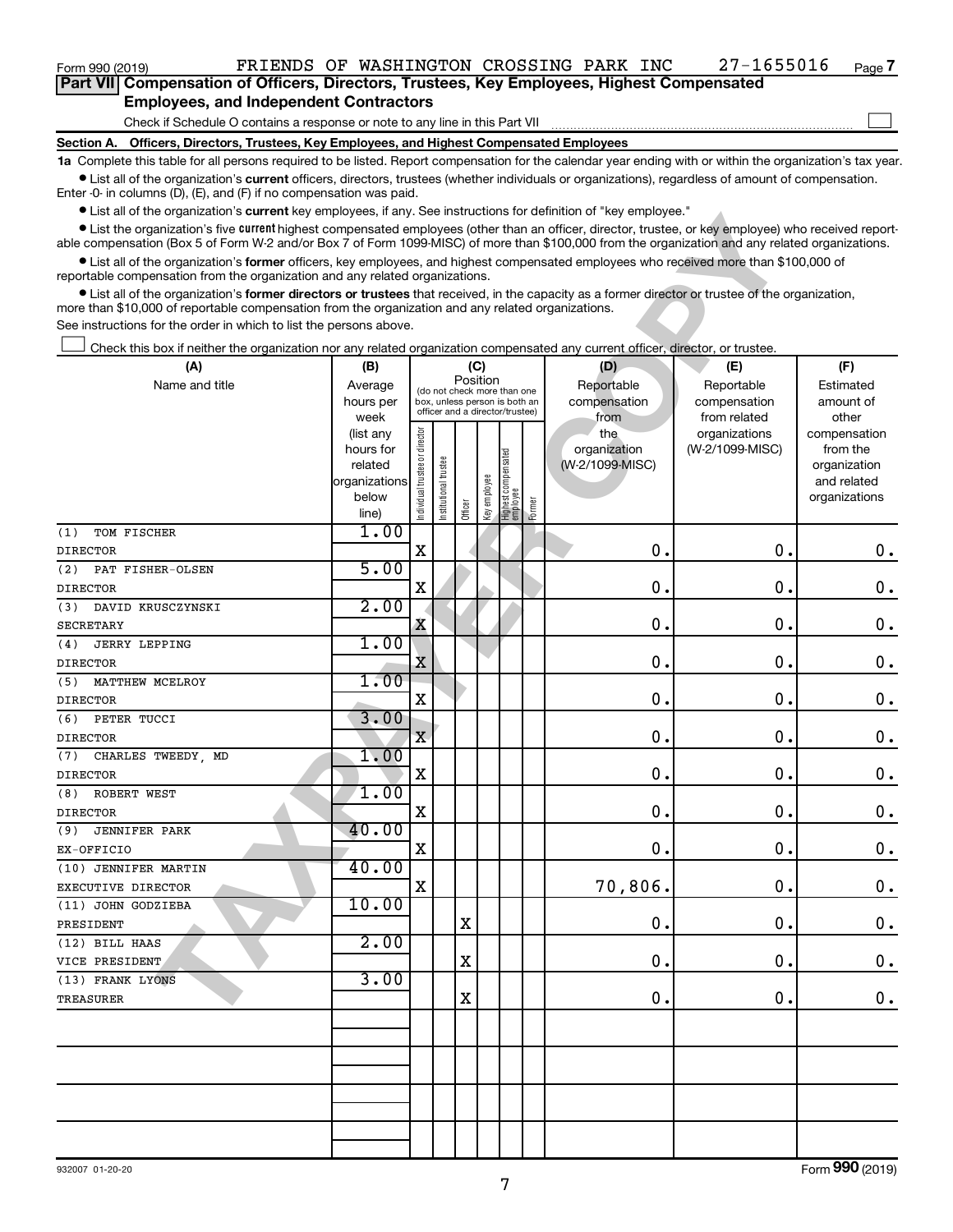| Form 990 (2019)                                                                                                                           |                           |                                |                       |                                                              |                                   |        | FRIENDS OF WASHINGTON CROSSING PARK INC | 27-1655016                 |              |                          | Page 8           |
|-------------------------------------------------------------------------------------------------------------------------------------------|---------------------------|--------------------------------|-----------------------|--------------------------------------------------------------|-----------------------------------|--------|-----------------------------------------|----------------------------|--------------|--------------------------|------------------|
| <b>Part VII</b><br>Section A. Officers, Directors, Trustees, Key Employees, and Highest Compensated Employees (continued)                 |                           |                                |                       |                                                              |                                   |        |                                         |                            |              |                          |                  |
| (A)                                                                                                                                       | (B)<br>Average            |                                |                       | (C)<br>Position                                              |                                   |        | (D)                                     | (E)                        |              | (F)                      |                  |
| Name and title                                                                                                                            | hours per                 |                                |                       | (do not check more than one<br>box, unless person is both an |                                   |        | Reportable<br>compensation              | Reportable<br>compensation |              | Estimated<br>amount of   |                  |
|                                                                                                                                           | week                      |                                |                       | officer and a director/trustee)                              |                                   |        | from                                    | from related               |              | other                    |                  |
|                                                                                                                                           | (list any<br>hours for    |                                |                       |                                                              |                                   |        | the                                     | organizations              |              | compensation             |                  |
|                                                                                                                                           | related                   |                                |                       |                                                              |                                   |        | organization<br>(W-2/1099-MISC)         | (W-2/1099-MISC)            |              | from the<br>organization |                  |
|                                                                                                                                           | organizations             |                                |                       |                                                              |                                   |        |                                         |                            |              | and related              |                  |
|                                                                                                                                           | below<br>line)            | Individual trustee or director | Institutional trustee | Key employee<br>Officer                                      | Highest compensated<br>  employee | Former |                                         |                            |              | organizations            |                  |
|                                                                                                                                           |                           |                                |                       |                                                              |                                   |        |                                         |                            |              |                          |                  |
|                                                                                                                                           |                           |                                |                       |                                                              |                                   |        |                                         |                            |              |                          |                  |
|                                                                                                                                           |                           |                                |                       |                                                              |                                   |        |                                         |                            |              |                          |                  |
|                                                                                                                                           |                           |                                |                       |                                                              |                                   |        |                                         |                            |              |                          |                  |
|                                                                                                                                           |                           |                                |                       |                                                              |                                   |        |                                         |                            |              |                          |                  |
|                                                                                                                                           |                           |                                |                       |                                                              |                                   |        |                                         |                            |              |                          |                  |
|                                                                                                                                           |                           |                                |                       |                                                              |                                   |        |                                         |                            |              |                          |                  |
|                                                                                                                                           |                           |                                |                       |                                                              |                                   |        |                                         |                            |              |                          |                  |
|                                                                                                                                           |                           |                                |                       |                                                              |                                   |        |                                         |                            |              |                          |                  |
|                                                                                                                                           |                           |                                |                       |                                                              |                                   |        |                                         |                            |              |                          |                  |
|                                                                                                                                           |                           |                                |                       |                                                              |                                   |        |                                         |                            |              |                          |                  |
|                                                                                                                                           |                           |                                |                       |                                                              |                                   |        |                                         |                            |              |                          |                  |
|                                                                                                                                           |                           |                                |                       |                                                              |                                   |        |                                         |                            |              |                          |                  |
|                                                                                                                                           |                           |                                |                       |                                                              |                                   |        |                                         |                            |              |                          |                  |
|                                                                                                                                           |                           |                                |                       |                                                              |                                   |        |                                         |                            |              |                          |                  |
|                                                                                                                                           |                           |                                |                       |                                                              |                                   |        |                                         |                            |              |                          |                  |
| 1b Subtotal                                                                                                                               |                           |                                |                       |                                                              |                                   |        | 70,806.                                 | $\overline{0}$ .           |              |                          | $\overline{0}$ . |
| c Total from continuation sheets to Part VII, Section A MARITARY                                                                          |                           |                                |                       |                                                              |                                   |        | $\overline{0}$ .                        | $\overline{0}$ .           |              |                          | $\overline{0}$ . |
|                                                                                                                                           |                           |                                |                       |                                                              |                                   |        | 70,806.                                 | 0.                         |              |                          | $\overline{0}$ . |
| Total number of individuals (including but not limited to those listed above) who received more than \$100,000 of reportable<br>2         |                           |                                |                       |                                                              |                                   |        |                                         |                            |              |                          | $\mathbf 0$      |
| compensation from the organization $\Box$                                                                                                 |                           |                                |                       |                                                              |                                   |        |                                         |                            |              | Yes                      | No               |
| Did the organization list any former officer, director, trustee, key employee, or highest compensated employee on<br>3                    |                           |                                |                       |                                                              |                                   |        |                                         |                            |              |                          |                  |
| line 1a? If "Yes," complete Schedule J for such individual manufacture communities and the Schedule J for such                            |                           |                                |                       |                                                              |                                   |        |                                         |                            | З            |                          | х                |
| For any individual listed on line 1a, is the sum of reportable compensation and other compensation from the organization                  |                           |                                |                       |                                                              |                                   |        |                                         |                            |              |                          |                  |
| and related organizations greater than \$150,000? If "Yes," complete Schedule J for such individual                                       |                           |                                |                       |                                                              |                                   |        |                                         |                            | 4            |                          | х                |
| Did any person listed on line 1a receive or accrue compensation from any unrelated organization or individual for services<br>5           |                           |                                |                       |                                                              |                                   |        |                                         |                            |              |                          |                  |
| <b>Section B. Independent Contractors</b>                                                                                                 |                           |                                |                       |                                                              |                                   |        |                                         |                            | 5            |                          | x                |
| Complete this table for your five highest compensated independent contractors that received more than \$100,000 of compensation from<br>1 |                           |                                |                       |                                                              |                                   |        |                                         |                            |              |                          |                  |
| the organization. Report compensation for the calendar year ending with or within the organization's tax year.                            |                           |                                |                       |                                                              |                                   |        |                                         |                            |              |                          |                  |
|                                                                                                                                           | (A)                       |                                |                       |                                                              |                                   |        | (B)                                     |                            | (C)          |                          |                  |
|                                                                                                                                           | Name and business address | <b>NONE</b>                    |                       |                                                              |                                   |        | Description of services                 |                            | Compensation |                          |                  |
|                                                                                                                                           |                           |                                |                       |                                                              |                                   |        |                                         |                            |              |                          |                  |
|                                                                                                                                           |                           |                                |                       |                                                              |                                   |        |                                         |                            |              |                          |                  |
|                                                                                                                                           |                           |                                |                       |                                                              |                                   |        |                                         |                            |              |                          |                  |
|                                                                                                                                           |                           |                                |                       |                                                              |                                   |        |                                         |                            |              |                          |                  |
|                                                                                                                                           |                           |                                |                       |                                                              |                                   |        |                                         |                            |              |                          |                  |
|                                                                                                                                           |                           |                                |                       |                                                              |                                   |        |                                         |                            |              |                          |                  |
|                                                                                                                                           |                           |                                |                       |                                                              |                                   |        |                                         |                            |              |                          |                  |
|                                                                                                                                           |                           |                                |                       |                                                              |                                   |        |                                         |                            |              |                          |                  |
| Total number of independent contractors (including but not limited to those listed above) who received more than<br>2                     |                           |                                |                       |                                                              |                                   |        |                                         |                            |              |                          |                  |
| \$100,000 of compensation from the organization                                                                                           |                           |                                |                       |                                                              | 0                                 |        |                                         |                            |              |                          |                  |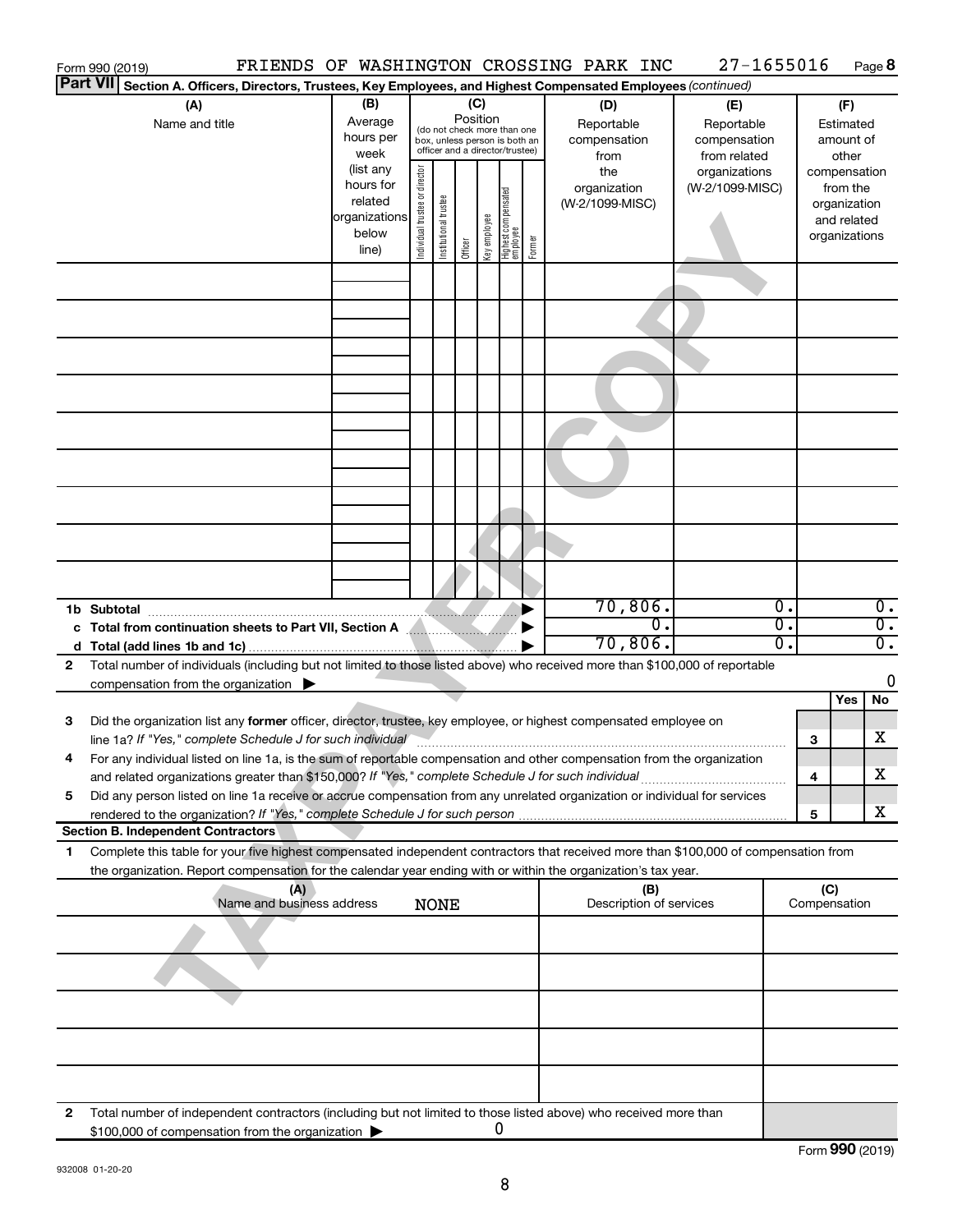|                                                           |                  | FRIENDS OF WASHINGTON CROSSING PARK INC<br>Form 990 (2019)                                                                                                                        |                                                      |                      |                                                               | 27-1655016                  | Page 9                                                          |
|-----------------------------------------------------------|------------------|-----------------------------------------------------------------------------------------------------------------------------------------------------------------------------------|------------------------------------------------------|----------------------|---------------------------------------------------------------|-----------------------------|-----------------------------------------------------------------|
|                                                           | <b>Part VIII</b> | <b>Statement of Revenue</b>                                                                                                                                                       |                                                      |                      |                                                               |                             |                                                                 |
|                                                           |                  |                                                                                                                                                                                   |                                                      |                      |                                                               |                             |                                                                 |
|                                                           |                  |                                                                                                                                                                                   |                                                      | (A)<br>Total revenue | (B)<br>Related or exempt<br>function revenue business revenue | $\overline{C}$<br>Unrelated | (D)<br>Revenue excluded<br>from tax under<br>sections 512 - 514 |
|                                                           |                  | 1a<br>1 a Federated campaigns                                                                                                                                                     |                                                      |                      |                                                               |                             |                                                                 |
| Contributions, Gifts, Grants<br>and Other Similar Amounts |                  | 1 <sub>b</sub><br><b>b</b> Membership dues<br>$\ldots \ldots \ldots \ldots \ldots$                                                                                                |                                                      |                      |                                                               |                             |                                                                 |
|                                                           | с                | 1 <sub>c</sub><br>Fundraising events                                                                                                                                              |                                                      |                      |                                                               |                             |                                                                 |
|                                                           |                  | 1 <sub>d</sub><br>d Related organizations                                                                                                                                         |                                                      |                      |                                                               |                             |                                                                 |
|                                                           | е                | 1e<br>Government grants (contributions)                                                                                                                                           | 103, 182.                                            |                      |                                                               |                             |                                                                 |
|                                                           | f                | All other contributions, gifts, grants, and                                                                                                                                       |                                                      |                      |                                                               |                             |                                                                 |
|                                                           |                  | similar amounts not included above<br>1f                                                                                                                                          | 361,144.                                             |                      |                                                               |                             |                                                                 |
|                                                           |                  | l 1g  \$<br>Noncash contributions included in lines 1a-1f                                                                                                                         | 16, 123.                                             | 464,326.             |                                                               |                             |                                                                 |
|                                                           |                  |                                                                                                                                                                                   |                                                      |                      |                                                               |                             |                                                                 |
|                                                           | 2a               | ADMISSIONS AND TOURS                                                                                                                                                              | <b>Business Code</b><br>900099                       | 177, 291.            | 177, 291.                                                     |                             |                                                                 |
| Program Service<br>Revenue                                | b                |                                                                                                                                                                                   |                                                      |                      |                                                               |                             |                                                                 |
|                                                           | c                | <u> 1980 - Johann Barn, mars ann an t-Amhain Aonaich an t-Aonaich an t-Aonaich ann an t-Aonaich ann an t-Aonaich</u>                                                              |                                                      |                      |                                                               |                             |                                                                 |
|                                                           | d                | <u> 1989 - Johann Barbara, martin amerikan basal da</u><br><u> 1989 - Johann Barbara, martin amerikan basar dan bagi dan bagi dalam basar dalam bagi dalam bagi dalam bagi da</u> |                                                      |                      |                                                               |                             |                                                                 |
|                                                           | e                |                                                                                                                                                                                   |                                                      |                      |                                                               |                             |                                                                 |
|                                                           | f                | All other program service revenue                                                                                                                                                 | 900099                                               | 23,794.              | 23,794.                                                       |                             |                                                                 |
|                                                           |                  |                                                                                                                                                                                   | ▶                                                    | 201,085.             |                                                               |                             |                                                                 |
|                                                           | 3                | Investment income (including dividends, interest, and                                                                                                                             |                                                      |                      |                                                               |                             |                                                                 |
|                                                           |                  |                                                                                                                                                                                   |                                                      | 4,409.               |                                                               |                             | 4,409.                                                          |
|                                                           | 4                | Income from investment of tax-exempt bond proceeds                                                                                                                                |                                                      |                      |                                                               |                             |                                                                 |
|                                                           | 5                |                                                                                                                                                                                   |                                                      |                      |                                                               |                             |                                                                 |
|                                                           |                  | (i) Real                                                                                                                                                                          | (ii) Personal                                        |                      |                                                               |                             |                                                                 |
|                                                           |                  | 6a<br>6 a Gross rents                                                                                                                                                             |                                                      |                      |                                                               |                             |                                                                 |
|                                                           | b                | 6 <sub>b</sub><br>Less: rental expenses                                                                                                                                           |                                                      |                      |                                                               |                             |                                                                 |
|                                                           | c                | 6c<br>Rental income or (loss)                                                                                                                                                     |                                                      |                      |                                                               |                             |                                                                 |
|                                                           |                  | d Net rental income or (loss)<br>(i) Securities<br>7 a Gross amount from sales of                                                                                                 | (ii) Other                                           |                      |                                                               |                             |                                                                 |
|                                                           |                  | assets other than inventory<br><b>7a</b>                                                                                                                                          |                                                      |                      |                                                               |                             |                                                                 |
|                                                           |                  | <b>b</b> Less: cost or other basis                                                                                                                                                |                                                      |                      |                                                               |                             |                                                                 |
|                                                           |                  | and sales expenses<br>7b                                                                                                                                                          |                                                      |                      |                                                               |                             |                                                                 |
| evenue                                                    |                  | 7c<br>c Gain or (loss)                                                                                                                                                            |                                                      |                      |                                                               |                             |                                                                 |
|                                                           |                  |                                                                                                                                                                                   |                                                      |                      |                                                               |                             |                                                                 |
| Other F                                                   |                  | 8 a Gross income from fundraising events (not<br>including \$<br>of                                                                                                               |                                                      |                      |                                                               |                             |                                                                 |
|                                                           |                  | contributions reported on line 1c). See                                                                                                                                           |                                                      |                      |                                                               |                             |                                                                 |
|                                                           |                  |                                                                                                                                                                                   | $ a_2 $ 138,850.                                     |                      |                                                               |                             |                                                                 |
|                                                           |                  | $ _{8b} $<br>b Less: direct expenses                                                                                                                                              | 88,911.                                              |                      |                                                               |                             |                                                                 |
|                                                           |                  |                                                                                                                                                                                   |                                                      | 49,939.              |                                                               |                             | 49,939.                                                         |
|                                                           |                  | 9 a Gross income from gaming activities. See                                                                                                                                      |                                                      |                      |                                                               |                             |                                                                 |
|                                                           |                  | Part IV, line 19<br> 9a<br>l 9b                                                                                                                                                   |                                                      |                      |                                                               |                             |                                                                 |
|                                                           |                  | <b>b</b> Less: direct expenses                                                                                                                                                    |                                                      |                      |                                                               |                             |                                                                 |
|                                                           |                  | 10 a Gross sales of inventory, less returns                                                                                                                                       |                                                      |                      |                                                               |                             |                                                                 |
|                                                           |                  |                                                                                                                                                                                   | $\begin{vmatrix} 10a & 96 \\ 223 & 11 \end{vmatrix}$ |                      |                                                               |                             |                                                                 |
|                                                           |                  | <b>b</b> Less: cost of goods sold                                                                                                                                                 | $\frac{1}{10}$ 50, 314.                              |                      |                                                               |                             |                                                                 |
|                                                           |                  |                                                                                                                                                                                   |                                                      | 45,909.              |                                                               |                             | 45,909.                                                         |
|                                                           |                  |                                                                                                                                                                                   | <b>Business Code</b>                                 |                      |                                                               |                             |                                                                 |
|                                                           | 11 a             | <u> 1980 - Johann Barbara, martxa alemaniar arg</u>                                                                                                                               |                                                      |                      |                                                               |                             |                                                                 |
|                                                           | b                |                                                                                                                                                                                   |                                                      |                      |                                                               |                             |                                                                 |
|                                                           | c                | the control of the control of the control of the control of                                                                                                                       |                                                      |                      |                                                               |                             |                                                                 |
| Miscellaneous<br>Revenue                                  |                  |                                                                                                                                                                                   |                                                      |                      |                                                               |                             |                                                                 |
|                                                           |                  |                                                                                                                                                                                   |                                                      |                      |                                                               |                             |                                                                 |
|                                                           | 12               |                                                                                                                                                                                   |                                                      | 765,668.             | 201,085.                                                      |                             | 0.100, 257.                                                     |

932009 01-20-20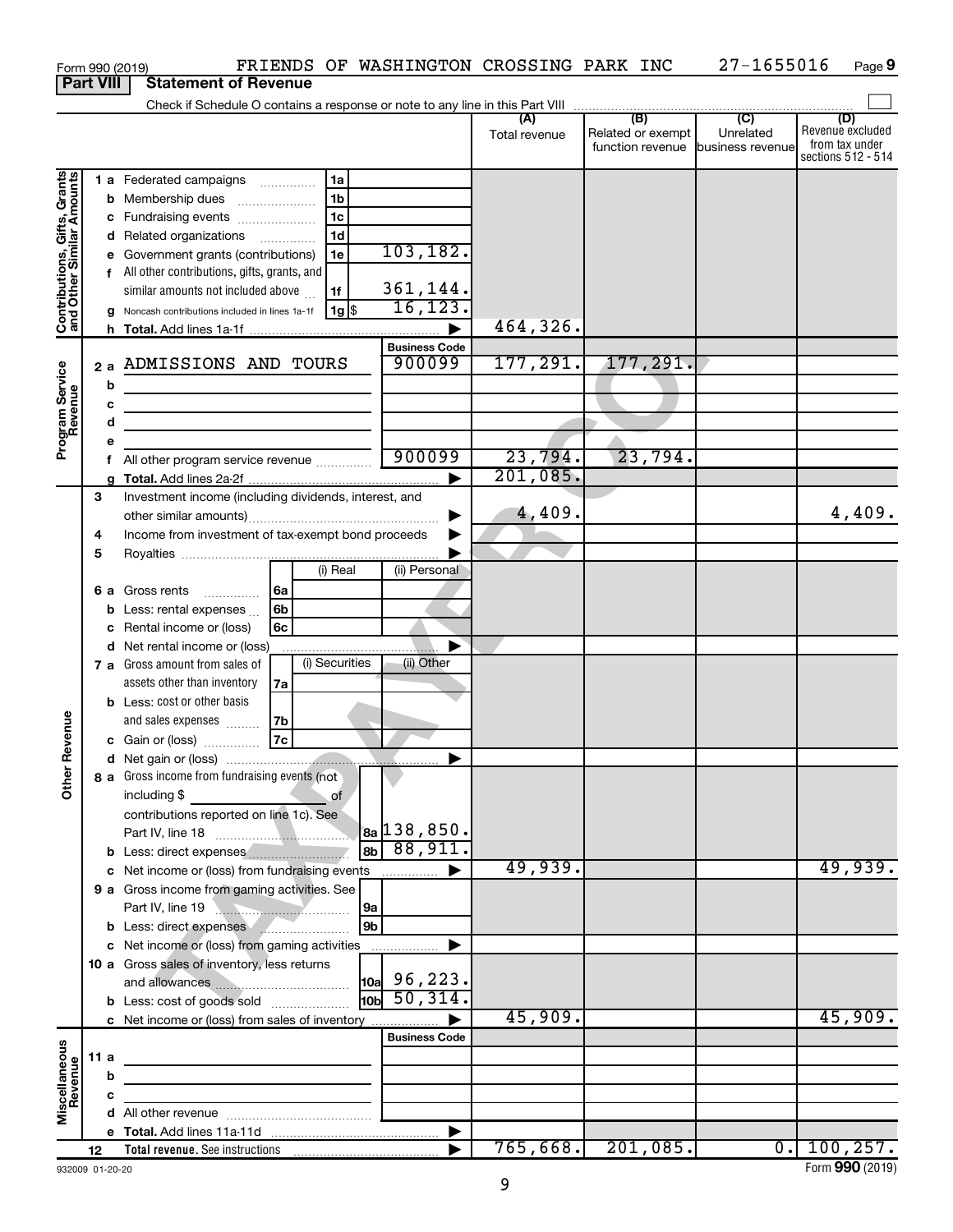#### often assistance to convention:<br>
The Park Munch of the S2<br>
See Park Munch of Sec 16<br>
See Park Munch of Sec 16<br>
See Park Munch of Sec 16<br>
See Park Munch of Correlations:<br>
and correlations:<br>
and correlations:<br>
and correlati Check here if following SOP 98-2 (ASC 958-720) **Total functional expenses.**  Add lines 1 through 24e **Joint costs.** Complete this line only if the organization **(A) (B) (C) (D)** Management and general expenses **1 2 3** Grants and other assistance to foreign **4 5 6 7 8 9 10 11 a** Management ~~~~~~~~~~~~~~~~ **b c** Accounting ~~~~~~~~~~~~~~~~~ **d e f g 12 13 14 15 16 17 18 19 20 21 22 23 24 a b c** d BANK SERVICE FEES 7,213. 7,213. **e** All other expenses **25 26** *Section 501(c)(3) and 501(c)(4) organizations must complete all columns. All other organizations must complete column (A).* Grants and other assistance to domestic organizations and domestic governments. See Part IV, line 21 Compensation not included above to disqualified persons (as defined under section 4958(f)(1)) and persons described in section  $4958(c)(3)(B)$   $\ldots$ Pension plan accruals and contributions (include section 401(k) and 403(b) employer contributions) Professional fundraising services. See Part IV, line 17 Other. (If line 11g amount exceeds 10% of line 25, column (A) amount, list line 11g expenses on Sch O.) Other expenses. Itemize expenses not covered above (List miscellaneous expenses on line 24e. If line 24e amount exceeds 10% of line 25, column (A) amount, list line 24e expenses on Schedule O.) reported in column (B) joint costs from a combined educational campaign and fundraising solicitation. Check if Schedule O contains a response or note to any line in this Part IX Total expenses Program service expenses **(D)**<br>Fundraising expenses .<br>... Grants and other assistance to domestic individuals. See Part IV, line 22 ~~~~~~~ organizations, foreign governments, and foreign individuals. See Part IV, lines 15 and 16  $\ldots$ Benefits paid to or for members ................... Compensation of current officers, directors, trustees, and key employees ......................... Other salaries and wages ~~~~~~~~~~ Other employee benefits ~~~~~~~~~~ Payroll taxes ~~~~~~~~~~~~~~~~ Fees for services (nonemployees): Legal ~~~~~~~~~~~~~~~~~~~~ Lobbying ~~~~~~~~~~~~~~~~~~ Investment management fees ....................... Advertising and promotion .......................... Office expenses ~~~~~~~~~~~~~~~ Information technology ~~~~~~~~~~~ Royalties ~~~~~~~~~~~~~~~~~~ Occupancy ~~~~~~~~~~~~~~~~~ Travel ~~~~~~~~~~~~~~~~~~~ Payments of travel or entertainment expenses for any federal, state, or local public officials ... Conferences, conventions, and meetings Interest ~~~~~~~~~~~~~~~~~~ Payments to affiliates ~~~~~~~~~~~~ Depreciation, depletion, and amortization ...... Insurance ~~~~~~~~~~~~~~~~~ *Do not include amounts reported on lines 6b, 7b, 8b, 9b, and 10b of Part VIII.* **Part IX Statement of Functional Expenses**  $\Box$ 70,806. 49,564. 14,161. 7,081. 239,038. 191,836. 32,791. 14,411.  $12,945.$   $10,085.$   $1,962.$  898. 26,069. 20,311. 3,950. 1,808. 14,129. 14,129. 36,432. 36,432. 12,482. 12,482. 16,392. 16,392. 4,180. 4,180. 6,567. 6,567. 9,360. 6,935. 2,425. SUPPLIES AND SMALL EQUI 55,636. 53,638. 1,998. REPAIRS AND PARK MAINTE 37,563. 37,563. PROFESSIONAL FEES AND C 25,086. 25,086. 4,434. 3,628. 806. 578,332. 421,875. 130,261. 26,196.

Form 990 (2019)  $\qquad$  FRIENDS OF WASHINGTON CROSSING PARK INC  $\qquad$  27-1655016  $\qquad$   $_{\text{Page}}$ 

27-1655016 <sub>Page</sub> 10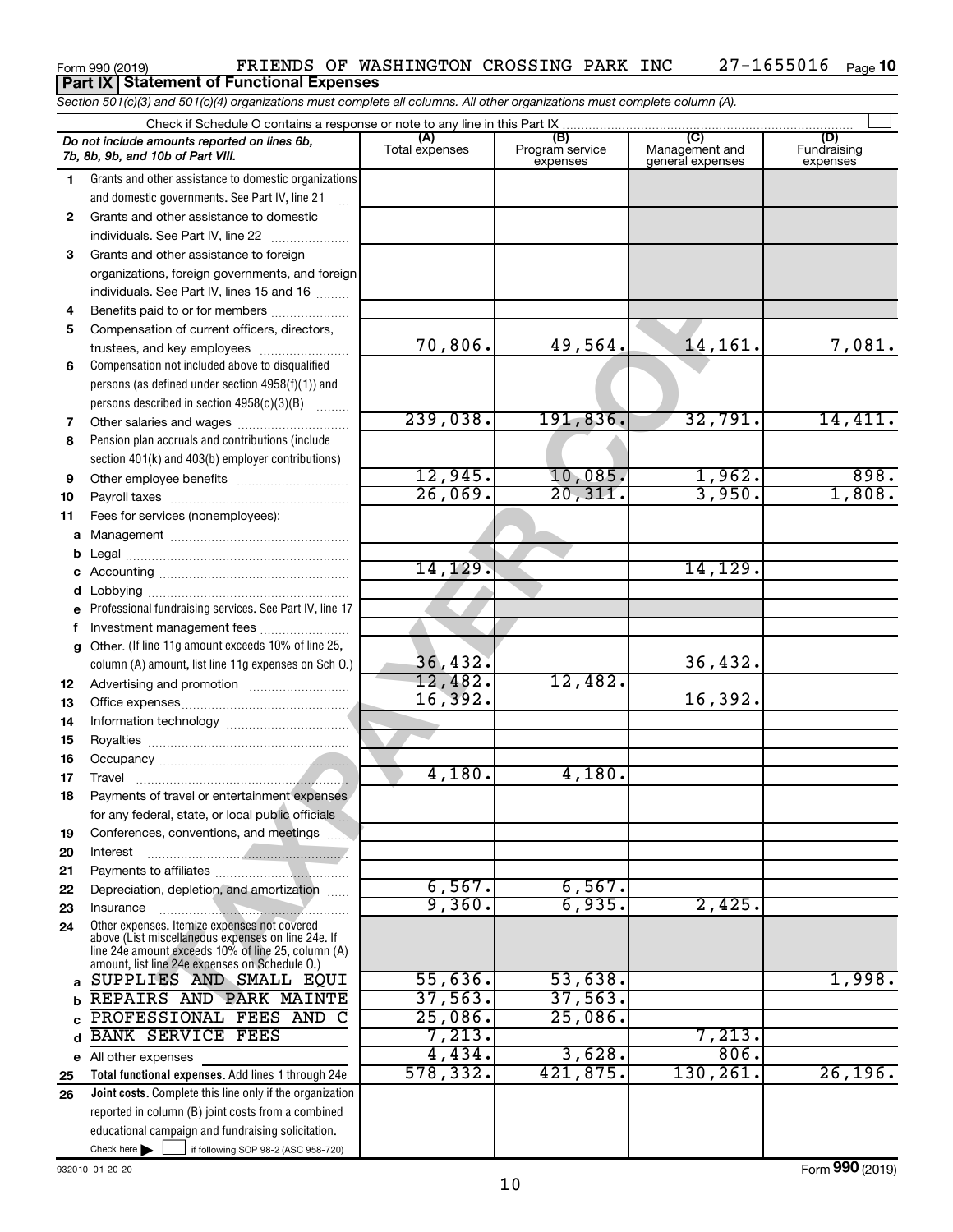| Form 990 (2019)               |  | F |
|-------------------------------|--|---|
| <b>Part X   Balance Sheet</b> |  |   |

|  | FRIENDS OF WASHINGTON CROSSING PARK INC |  | $27 - 1655016$ |
|--|-----------------------------------------|--|----------------|
|  |                                         |  |                |

|                             |          |                                                                                                                                |                 |                           | (A)<br>Beginning of year |                         | (B)<br>End of year |
|-----------------------------|----------|--------------------------------------------------------------------------------------------------------------------------------|-----------------|---------------------------|--------------------------|-------------------------|--------------------|
|                             | 1        |                                                                                                                                |                 |                           | 379,797.                 | $\mathbf{1}$            | 363,053.           |
|                             | 2        |                                                                                                                                |                 |                           |                          | $\mathbf{2}$            |                    |
|                             | 3        |                                                                                                                                |                 |                           |                          | 3                       | 272, 136.          |
|                             | 4        |                                                                                                                                |                 |                           | 24,702.                  | $\overline{\mathbf{4}}$ | 3,658.             |
|                             | 5        | Loans and other receivables from any current or former officer, director,                                                      |                 |                           |                          |                         |                    |
|                             |          | trustee, key employee, creator or founder, substantial contributor, or 35%                                                     |                 |                           |                          |                         |                    |
|                             |          | controlled entity or family member of any of these persons                                                                     |                 |                           |                          | 5                       |                    |
|                             | 6        | Loans and other receivables from other disqualified persons (as defined                                                        |                 |                           |                          |                         |                    |
|                             |          | under section 4958(f)(1)), and persons described in section 4958(c)(3)(B)                                                      |                 | <b>Contract</b>           |                          | 6                       |                    |
|                             | 7        |                                                                                                                                |                 |                           |                          | $\overline{7}$          |                    |
| Assets                      | 8        |                                                                                                                                |                 |                           | 40, 278.                 | 8                       | 39,025.            |
|                             | 9        | Prepaid expenses and deferred charges                                                                                          |                 |                           | 4,464.                   | 9                       | 4,029.             |
|                             |          | 10a Land, buildings, and equipment: cost or other                                                                              |                 |                           |                          |                         |                    |
|                             |          | basis. Complete Part VI of Schedule D  10a                                                                                     |                 | $\frac{67,771.}{41,100.}$ |                          |                         |                    |
|                             |          | <b>b</b> Less: accumulated depreciation <i></i>                                                                                | 10 <sub>b</sub> |                           | 16,608.                  | 10 <sub>c</sub>         | 26,671.            |
|                             | 11       |                                                                                                                                |                 |                           |                          | 11                      |                    |
|                             | 12       |                                                                                                                                |                 |                           |                          | 12                      |                    |
|                             | 13       |                                                                                                                                |                 |                           |                          | 13                      |                    |
|                             | 14       |                                                                                                                                |                 |                           |                          | 14                      |                    |
|                             | 15       |                                                                                                                                |                 |                           | 465,849.                 | 15                      | 708,572.           |
|                             | 16       |                                                                                                                                |                 |                           | 21,498.                  | 16                      | 13,981.            |
|                             | 17       |                                                                                                                                |                 |                           |                          | 17                      |                    |
|                             | 18       |                                                                                                                                |                 |                           | 18<br>19                 |                         |                    |
|                             | 19<br>20 |                                                                                                                                |                 | 20                        |                          |                         |                    |
|                             | 21       | Escrow or custodial account liability. Complete Part IV of Schedule D [                                                        |                 | 21                        |                          |                         |                    |
|                             | 22       | Loans and other payables to any current or former officer, director,                                                           |                 |                           |                          |                         |                    |
| Liabilities                 |          | trustee, key employee, creator or founder, substantial contributor, or 35%                                                     |                 |                           |                          |                         |                    |
|                             |          | controlled entity or family member of any of these persons memorant controlled entity or family member of any of these persons |                 |                           |                          | 22                      |                    |
|                             | 23       | Secured mortgages and notes payable to unrelated third parties                                                                 |                 |                           |                          | 23                      |                    |
|                             | 24       | Unsecured notes and loans payable to unrelated third parties                                                                   |                 |                           |                          | 24                      |                    |
|                             | 25       | Other liabilities (including federal income tax, payables to related third                                                     |                 |                           |                          |                         |                    |
|                             |          | parties, and other liabilities not included on lines 17-24). Complete Part X                                                   |                 |                           |                          |                         |                    |
|                             |          |                                                                                                                                |                 |                           | $0$ .                    | 25                      | 62,904.            |
|                             | 26       |                                                                                                                                |                 |                           | 21,498.                  | 26                      | 76,885.            |
|                             |          | Organizations that follow FASB ASC 958, check here $\blacktriangleright \lfloor \underline{X} \rfloor$                         |                 |                           |                          |                         |                    |
|                             |          | and complete lines 27, 28, 32, and 33.                                                                                         |                 |                           |                          |                         |                    |
|                             | 27       |                                                                                                                                |                 |                           | 432,351.                 | 27                      | 621,687.           |
|                             | 28       |                                                                                                                                |                 |                           | 12,000.                  | 28                      | 10,000.            |
|                             |          | Organizations that do not follow FASB ASC 958, check here $\blacktriangleright$                                                |                 |                           |                          |                         |                    |
|                             |          | and complete lines 29 through 33.                                                                                              |                 |                           |                          |                         |                    |
|                             | 29       |                                                                                                                                |                 |                           |                          | 29                      |                    |
|                             | 30       | Paid-in or capital surplus, or land, building, or equipment fund                                                               |                 |                           |                          | 30                      |                    |
| Net Assets or Fund Balances | 31       | Retained earnings, endowment, accumulated income, or other funds                                                               |                 |                           |                          | 31                      |                    |
|                             | 32       |                                                                                                                                |                 | 444,351.                  | 32                       | 631,687.                |                    |
|                             | 33       |                                                                                                                                |                 |                           | 465,849.                 | 33                      | 708,572.           |
|                             |          |                                                                                                                                |                 |                           |                          |                         | Form 990 (2019)    |

Form (2019) **990**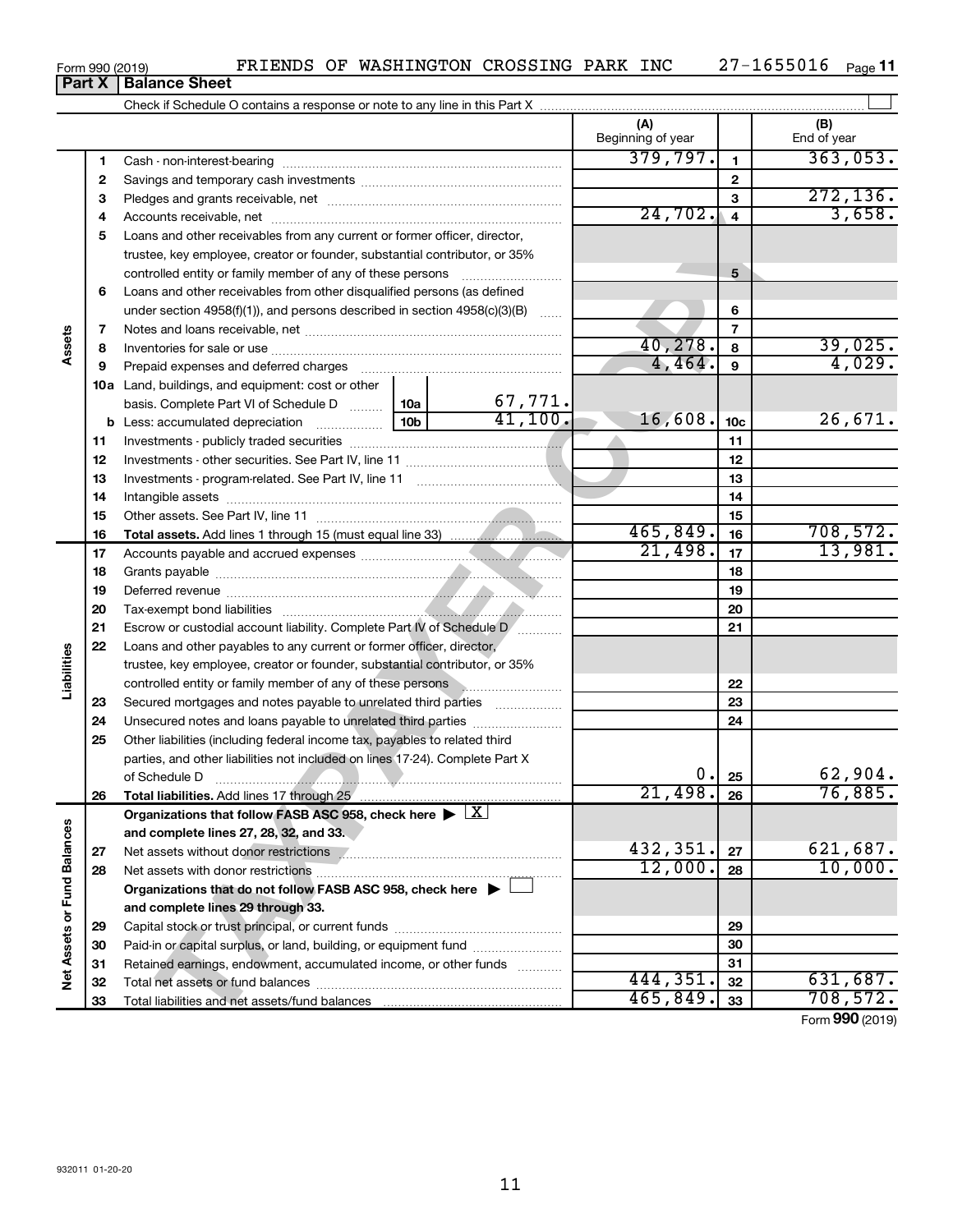|                                                                                                                         | FRIENDS OF WASHINGTON CROSSING PARK INC<br>Form 990 (2019)                                                                                                                                                                     |                         | $27 - 1655016$ |    |     | Page 12         |  |
|-------------------------------------------------------------------------------------------------------------------------|--------------------------------------------------------------------------------------------------------------------------------------------------------------------------------------------------------------------------------|-------------------------|----------------|----|-----|-----------------|--|
|                                                                                                                         | Part XI<br><b>Reconciliation of Net Assets</b>                                                                                                                                                                                 |                         |                |    |     |                 |  |
|                                                                                                                         |                                                                                                                                                                                                                                |                         |                |    |     |                 |  |
|                                                                                                                         |                                                                                                                                                                                                                                |                         |                |    |     |                 |  |
| 1                                                                                                                       |                                                                                                                                                                                                                                | 1                       |                |    |     | 765,668.        |  |
| 2                                                                                                                       |                                                                                                                                                                                                                                | $\mathbf{2}$            |                |    |     | 578, 332.       |  |
| 3                                                                                                                       |                                                                                                                                                                                                                                | 3                       |                |    |     | 187, 336.       |  |
| 4                                                                                                                       |                                                                                                                                                                                                                                | $\overline{\mathbf{4}}$ |                |    |     | 444,351.        |  |
| 5                                                                                                                       | Net unrealized gains (losses) on investments [11] matter continuum matter is a set of the set of the set of the                                                                                                                | $\sqrt{5}$              |                |    |     |                 |  |
| 6                                                                                                                       |                                                                                                                                                                                                                                | $6\phantom{1}$          |                |    |     |                 |  |
| 7                                                                                                                       | Investment expenses www.communication.com/www.communication.com/www.communication.com/www.com                                                                                                                                  | $\overline{7}$          |                |    |     |                 |  |
| 8                                                                                                                       |                                                                                                                                                                                                                                | 8                       |                |    |     |                 |  |
| 9                                                                                                                       | Other changes in net assets or fund balances (explain on Schedule O) [11] [11] The changes in net assets or fund                                                                                                               | 9                       |                |    |     | 0.              |  |
| 10                                                                                                                      | Net assets or fund balances at end of year. Combine lines 3 through 9 (must equal Part X, line 32,                                                                                                                             |                         |                |    |     |                 |  |
|                                                                                                                         |                                                                                                                                                                                                                                | 10                      |                |    |     | 631,687.        |  |
|                                                                                                                         | Part XII Financial Statements and Reporting                                                                                                                                                                                    |                         |                |    |     |                 |  |
|                                                                                                                         | Check if Schedule O contains a response or note to any line in this Part XII music contains a contained and contains a response or note to any line in this Part XII music contains and contains a response or note to any lin |                         |                |    |     |                 |  |
|                                                                                                                         |                                                                                                                                                                                                                                |                         |                |    | Yes | No              |  |
| 1.                                                                                                                      | $\boxed{\mathbf{X}}$ Accrual<br>Accounting method used to prepare the Form 990: [130] Cash<br>Other                                                                                                                            |                         |                |    |     |                 |  |
|                                                                                                                         | If the organization changed its method of accounting from a prior year or checked "Other," explain in Schedule O.                                                                                                              |                         |                |    | х   |                 |  |
|                                                                                                                         |                                                                                                                                                                                                                                |                         |                | 2a |     |                 |  |
|                                                                                                                         | If "Yes," check a box below to indicate whether the financial statements for the year were compiled or reviewed on a<br>separate basis, consolidated basis, or both:                                                           |                         |                |    |     |                 |  |
|                                                                                                                         | $ \mathbf{X} $ Separate basis<br>Consolidated basis<br>Both consolidated and separate basis                                                                                                                                    |                         |                |    |     |                 |  |
|                                                                                                                         |                                                                                                                                                                                                                                |                         |                |    |     |                 |  |
| If "Yes," check a box below to indicate whether the financial statements for the year were audited on a separate basis, |                                                                                                                                                                                                                                |                         |                |    |     |                 |  |
|                                                                                                                         | consolidated basis, or both:                                                                                                                                                                                                   |                         |                |    |     |                 |  |
|                                                                                                                         | Separate basis<br><b>Consolidated basis</b><br>Both consolidated and separate basis                                                                                                                                            |                         |                |    |     |                 |  |
|                                                                                                                         | c If "Yes" to line 2a or 2b, does the organization have a committee that assumes responsibility for oversight of the audit,                                                                                                    |                         |                |    |     |                 |  |
|                                                                                                                         |                                                                                                                                                                                                                                |                         |                |    |     |                 |  |
|                                                                                                                         | If the organization changed either its oversight process or selection process during the tax year, explain on Schedule O.                                                                                                      |                         |                |    |     |                 |  |
|                                                                                                                         | 3a As a result of a federal award, was the organization required to undergo an audit or audits as set forth in the Single Audit                                                                                                |                         |                |    |     |                 |  |
|                                                                                                                         |                                                                                                                                                                                                                                |                         |                | За |     | x               |  |
|                                                                                                                         | b If "Yes," did the organization undergo the required audit or audits? If the organization did not undergo the required audit                                                                                                  |                         |                |    |     |                 |  |
|                                                                                                                         |                                                                                                                                                                                                                                |                         |                | 3b |     |                 |  |
|                                                                                                                         |                                                                                                                                                                                                                                |                         |                |    |     | Form 990 (2019) |  |
|                                                                                                                         |                                                                                                                                                                                                                                |                         |                |    |     |                 |  |
|                                                                                                                         |                                                                                                                                                                                                                                |                         |                |    |     |                 |  |
|                                                                                                                         |                                                                                                                                                                                                                                |                         |                |    |     |                 |  |
|                                                                                                                         |                                                                                                                                                                                                                                |                         |                |    |     |                 |  |
|                                                                                                                         |                                                                                                                                                                                                                                |                         |                |    |     |                 |  |
|                                                                                                                         |                                                                                                                                                                                                                                |                         |                |    |     |                 |  |
|                                                                                                                         |                                                                                                                                                                                                                                |                         |                |    |     |                 |  |
|                                                                                                                         |                                                                                                                                                                                                                                |                         |                |    |     |                 |  |
|                                                                                                                         |                                                                                                                                                                                                                                |                         |                |    |     |                 |  |
|                                                                                                                         |                                                                                                                                                                                                                                |                         |                |    |     |                 |  |
|                                                                                                                         |                                                                                                                                                                                                                                |                         |                |    |     |                 |  |
|                                                                                                                         |                                                                                                                                                                                                                                |                         |                |    |     |                 |  |
|                                                                                                                         |                                                                                                                                                                                                                                |                         |                |    |     |                 |  |
|                                                                                                                         |                                                                                                                                                                                                                                |                         |                |    |     |                 |  |
|                                                                                                                         |                                                                                                                                                                                                                                |                         |                |    |     |                 |  |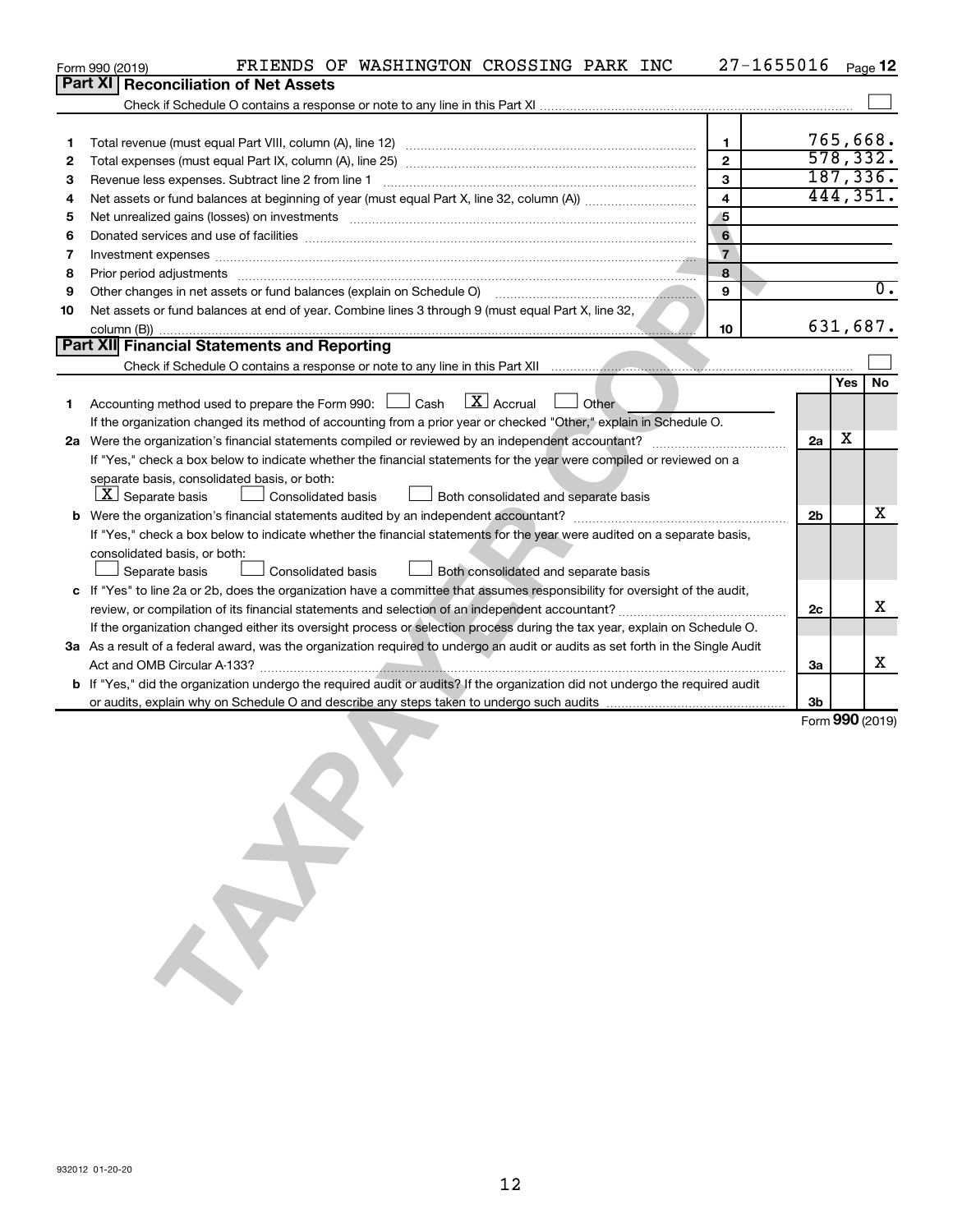| <b>SCHEDULE A</b> |  |
|-------------------|--|
|-------------------|--|

| (Form 990 or 990-EZ) |  |  |
|----------------------|--|--|
|                      |  |  |

Form 990 or 990-EZ) **Public Charity Status and Public Support**<br>
Complete if the organization is a section 501(c)(3) organization or a section<br> **2019 4947(a)(1) nonexempt charitable trust.**

| OMB No. 1545-0047     |
|-----------------------|
| $\mathbf{1}$          |
| <b>Open to Public</b> |

| Department of the Treasury<br>Internal Revenue Service |                     |                                                                                                                                                                                                |  | Attach to Form 990 or Form 990-EZ.<br>$\blacktriangleright$ Go to www.irs.gov/Form990 for instructions and the latest information. |                                                                                                                                               |     |                                                                |                            |  |                                       |  |
|--------------------------------------------------------|---------------------|------------------------------------------------------------------------------------------------------------------------------------------------------------------------------------------------|--|------------------------------------------------------------------------------------------------------------------------------------|-----------------------------------------------------------------------------------------------------------------------------------------------|-----|----------------------------------------------------------------|----------------------------|--|---------------------------------------|--|
|                                                        |                     | Name of the organization                                                                                                                                                                       |  |                                                                                                                                    |                                                                                                                                               |     |                                                                |                            |  | <b>Employer identification number</b> |  |
|                                                        | Part I              |                                                                                                                                                                                                |  |                                                                                                                                    | FRIENDS OF WASHINGTON CROSSING PARK INC<br>Reason for Public Charity Status (All organizations must complete this part.) See instructions.    |     |                                                                |                            |  | 27-1655016                            |  |
|                                                        |                     |                                                                                                                                                                                                |  |                                                                                                                                    | The organization is not a private foundation because it is: (For lines 1 through 12, check only one box.)                                     |     |                                                                |                            |  |                                       |  |
| 1.                                                     |                     |                                                                                                                                                                                                |  |                                                                                                                                    |                                                                                                                                               |     |                                                                |                            |  |                                       |  |
|                                                        |                     | A church, convention of churches, or association of churches described in section 170(b)(1)(A)(i).                                                                                             |  |                                                                                                                                    |                                                                                                                                               |     |                                                                |                            |  |                                       |  |
| 2                                                      |                     | A school described in section 170(b)(1)(A)(ii). (Attach Schedule E (Form 990 or 990-EZ).)<br>A hospital or a cooperative hospital service organization described in section 170(b)(1)(A)(iii). |  |                                                                                                                                    |                                                                                                                                               |     |                                                                |                            |  |                                       |  |
| з                                                      |                     |                                                                                                                                                                                                |  |                                                                                                                                    |                                                                                                                                               |     |                                                                |                            |  |                                       |  |
| 4                                                      |                     |                                                                                                                                                                                                |  |                                                                                                                                    | A medical research organization operated in conjunction with a hospital described in section 170(b)(1)(A)(iii). Enter the hospital's name,    |     |                                                                |                            |  |                                       |  |
|                                                        |                     | city, and state:                                                                                                                                                                               |  |                                                                                                                                    |                                                                                                                                               |     |                                                                |                            |  |                                       |  |
| 5                                                      |                     | An organization operated for the benefit of a college or university owned or operated by a governmental unit described in<br>section 170(b)(1)(A)(iv). (Complete Part II.)                     |  |                                                                                                                                    |                                                                                                                                               |     |                                                                |                            |  |                                       |  |
|                                                        |                     |                                                                                                                                                                                                |  |                                                                                                                                    | A federal, state, or local government or governmental unit described in section 170(b)(1)(A)(v).                                              |     |                                                                |                            |  |                                       |  |
| 6<br>$\overline{7}$                                    | $\lfloor x \rfloor$ |                                                                                                                                                                                                |  |                                                                                                                                    |                                                                                                                                               |     |                                                                |                            |  |                                       |  |
|                                                        |                     |                                                                                                                                                                                                |  | section 170(b)(1)(A)(vi). (Complete Part II.)                                                                                      | An organization that normally receives a substantial part of its support from a governmental unit or from the general public described in     |     |                                                                |                            |  |                                       |  |
| 8                                                      |                     |                                                                                                                                                                                                |  |                                                                                                                                    | A community trust described in section 170(b)(1)(A)(vi). (Complete Part II.)                                                                  |     |                                                                |                            |  |                                       |  |
| 9                                                      |                     |                                                                                                                                                                                                |  |                                                                                                                                    | An agricultural research organization described in section 170(b)(1)(A)(ix) operated in conjunction with a land-grant college                 |     |                                                                |                            |  |                                       |  |
|                                                        |                     |                                                                                                                                                                                                |  |                                                                                                                                    | or university or a non-land-grant college of agriculture (see instructions). Enter the name, city, and state of the college or                |     |                                                                |                            |  |                                       |  |
|                                                        |                     | university:                                                                                                                                                                                    |  |                                                                                                                                    |                                                                                                                                               |     |                                                                |                            |  |                                       |  |
| 10                                                     |                     |                                                                                                                                                                                                |  |                                                                                                                                    | An organization that normally receives: (1) more than 33 1/3% of its support from contributions, membership fees, and gross receipts from     |     |                                                                |                            |  |                                       |  |
|                                                        |                     |                                                                                                                                                                                                |  |                                                                                                                                    | activities related to its exempt functions - subject to certain exceptions, and (2) no more than 33 1/3% of its support from gross investment |     |                                                                |                            |  |                                       |  |
|                                                        |                     |                                                                                                                                                                                                |  |                                                                                                                                    | income and unrelated business taxable income (less section 511 tax) from businesses acquired by the organization after June 30, 1975.         |     |                                                                |                            |  |                                       |  |
|                                                        |                     |                                                                                                                                                                                                |  | See section 509(a)(2). (Complete Part III.)                                                                                        |                                                                                                                                               |     |                                                                |                            |  |                                       |  |
| 11                                                     |                     |                                                                                                                                                                                                |  |                                                                                                                                    | An organization organized and operated exclusively to test for public safety. See section 509(a)(4).                                          |     |                                                                |                            |  |                                       |  |
| 12                                                     |                     |                                                                                                                                                                                                |  |                                                                                                                                    | An organization organized and operated exclusively for the benefit of, to perform the functions of, or to carry out the purposes of one or    |     |                                                                |                            |  |                                       |  |
|                                                        |                     |                                                                                                                                                                                                |  |                                                                                                                                    | more publicly supported organizations described in section 509(a)(1) or section 509(a)(2). See section 509(a)(3). Check the box in            |     |                                                                |                            |  |                                       |  |
|                                                        |                     |                                                                                                                                                                                                |  |                                                                                                                                    | lines 12a through 12d that describes the type of supporting organization and complete lines 12e, 12f, and 12g.                                |     |                                                                |                            |  |                                       |  |
| а                                                      |                     |                                                                                                                                                                                                |  |                                                                                                                                    | Type I. A supporting organization operated, supervised, or controlled by its supported organization(s), typically by giving                   |     |                                                                |                            |  |                                       |  |
|                                                        |                     |                                                                                                                                                                                                |  |                                                                                                                                    | the supported organization(s) the power to regularly appoint or elect a majority of the directors or trustees of the supporting               |     |                                                                |                            |  |                                       |  |
|                                                        |                     |                                                                                                                                                                                                |  | organization. You must complete Part IV, Sections A and B.                                                                         |                                                                                                                                               |     |                                                                |                            |  |                                       |  |
| b                                                      |                     |                                                                                                                                                                                                |  |                                                                                                                                    | Type II. A supporting organization supervised or controlled in connection with its supported organization(s), by having                       |     |                                                                |                            |  |                                       |  |
|                                                        |                     |                                                                                                                                                                                                |  |                                                                                                                                    | control or management of the supporting organization vested in the same persons that control or manage the supported                          |     |                                                                |                            |  |                                       |  |
|                                                        |                     |                                                                                                                                                                                                |  | organization(s). You must complete Part IV, Sections A and C.                                                                      |                                                                                                                                               |     |                                                                |                            |  |                                       |  |
| с                                                      |                     |                                                                                                                                                                                                |  |                                                                                                                                    | Type III functionally integrated. A supporting organization operated in connection with, and functionally integrated with,                    |     |                                                                |                            |  |                                       |  |
|                                                        |                     |                                                                                                                                                                                                |  |                                                                                                                                    | its supported organization(s) (see instructions). You must complete Part IV, Sections A, D, and E.                                            |     |                                                                |                            |  |                                       |  |
| d                                                      |                     |                                                                                                                                                                                                |  |                                                                                                                                    | Type III non-functionally integrated. A supporting organization operated in connection with its supported organization(s)                     |     |                                                                |                            |  |                                       |  |
|                                                        |                     |                                                                                                                                                                                                |  |                                                                                                                                    | that is not functionally integrated. The organization generally must satisfy a distribution requirement and an attentiveness                  |     |                                                                |                            |  |                                       |  |
|                                                        |                     |                                                                                                                                                                                                |  |                                                                                                                                    | requirement (see instructions). You must complete Part IV, Sections A and D, and Part V.                                                      |     |                                                                |                            |  |                                       |  |
| е                                                      |                     |                                                                                                                                                                                                |  |                                                                                                                                    | Check this box if the organization received a written determination from the IRS that it is a Type I, Type II, Type III                       |     |                                                                |                            |  |                                       |  |
|                                                        |                     |                                                                                                                                                                                                |  |                                                                                                                                    | functionally integrated, or Type III non-functionally integrated supporting organization.                                                     |     |                                                                |                            |  |                                       |  |
| f.                                                     |                     |                                                                                                                                                                                                |  |                                                                                                                                    |                                                                                                                                               |     |                                                                |                            |  |                                       |  |
| g                                                      |                     |                                                                                                                                                                                                |  | Provide the following information about the supported organization(s).                                                             |                                                                                                                                               |     |                                                                |                            |  |                                       |  |
|                                                        |                     | (i) Name of supported                                                                                                                                                                          |  | (ii) EIN                                                                                                                           | (iii) Type of organization                                                                                                                    |     | (iv) Is the organization listed<br>in vour aoverning document? | (v) Amount of monetary     |  | (vi) Amount of other                  |  |
|                                                        |                     | organization                                                                                                                                                                                   |  |                                                                                                                                    | (described on lines 1-10<br>above (see instructions))                                                                                         | Yes | No                                                             | support (see instructions) |  | support (see instructions)            |  |
|                                                        |                     |                                                                                                                                                                                                |  |                                                                                                                                    |                                                                                                                                               |     |                                                                |                            |  |                                       |  |
|                                                        |                     |                                                                                                                                                                                                |  |                                                                                                                                    |                                                                                                                                               |     |                                                                |                            |  |                                       |  |
|                                                        |                     |                                                                                                                                                                                                |  |                                                                                                                                    |                                                                                                                                               |     |                                                                |                            |  |                                       |  |
|                                                        |                     |                                                                                                                                                                                                |  |                                                                                                                                    |                                                                                                                                               |     |                                                                |                            |  |                                       |  |
|                                                        |                     |                                                                                                                                                                                                |  |                                                                                                                                    |                                                                                                                                               |     |                                                                |                            |  |                                       |  |
|                                                        |                     |                                                                                                                                                                                                |  |                                                                                                                                    |                                                                                                                                               |     |                                                                |                            |  |                                       |  |
|                                                        |                     |                                                                                                                                                                                                |  |                                                                                                                                    |                                                                                                                                               |     |                                                                |                            |  |                                       |  |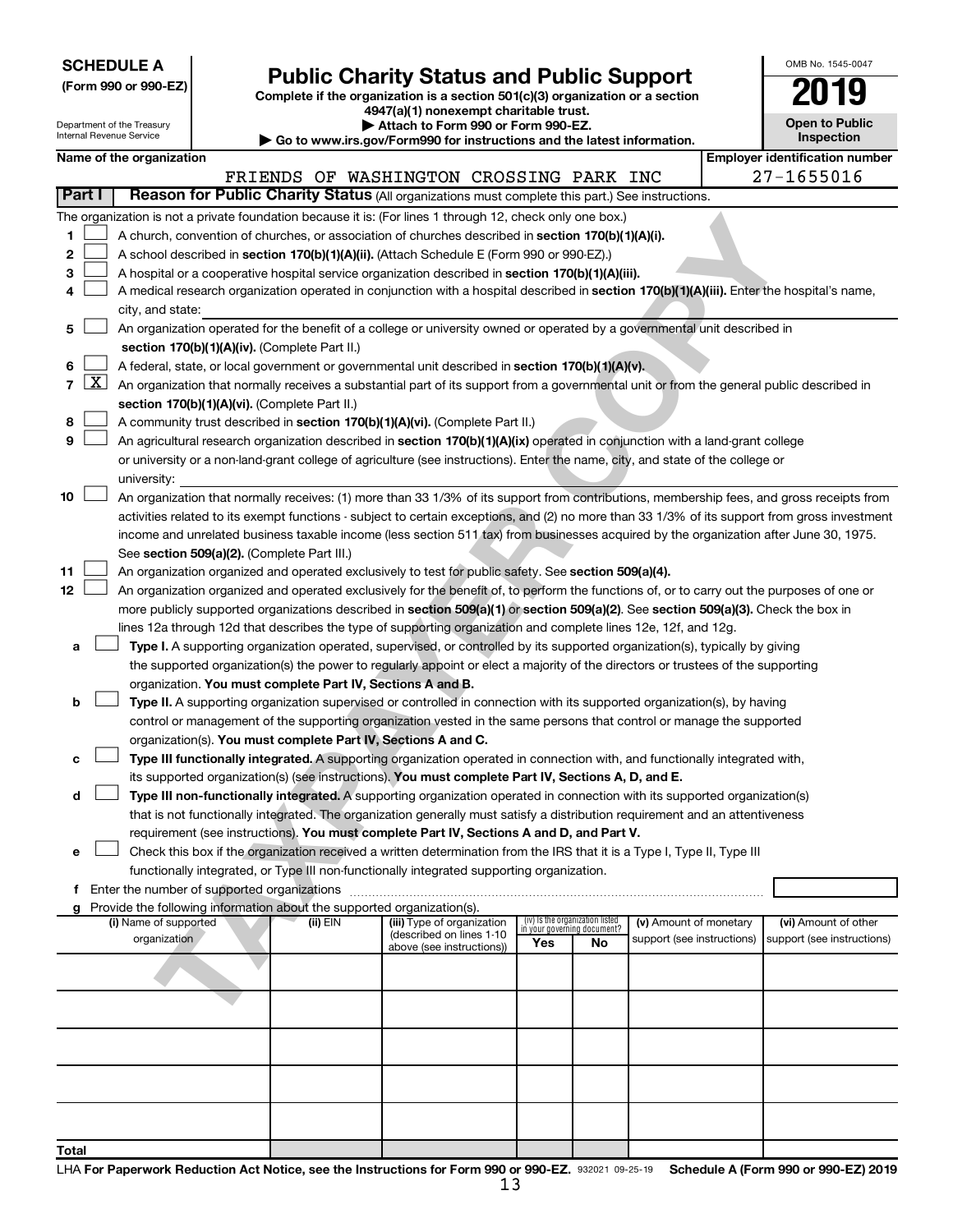#### Schedule A (Form 990 or 990-EZ) 2019  $\,$  FRIENDS  $\,$  OF  $\,$  WASHINGTON  $\,$  CROSSING  $\,$  PARK  $\,$  INC  $\,$  27 $-1655016$   $\,$   $_{\rm Page\,2}$ **Part II Support Schedule for Organizations Described in Sections 170(b)(1)(A)(iv) and 170(b)(1)(A)(vi)**

(Complete only if you checked the box on line 5, 7, or 8 of Part I or if the organization failed to qualify under Part III. If the organization fails to qualify under the tests listed below, please complete Part III.)

| <b>Section A. Public Support</b>                                                                                                           |          |           |            |                      |                               |                                          |
|--------------------------------------------------------------------------------------------------------------------------------------------|----------|-----------|------------|----------------------|-------------------------------|------------------------------------------|
| Calendar year (or fiscal year beginning in)                                                                                                | (a) 2015 | (b) 2016  | $(c)$ 2017 | $(d)$ 2018           | (e) 2019                      | (f) Total                                |
| 1 Gifts, grants, contributions, and                                                                                                        |          |           |            |                      |                               |                                          |
| membership fees received. (Do not                                                                                                          |          |           |            |                      |                               |                                          |
| include any "unusual grants.")                                                                                                             | 94, 173. | 120, 127. |            |                      | $125,857$ , 198,462. 176,067. | 714,686.                                 |
| 2 Tax revenues levied for the organ-                                                                                                       |          |           |            |                      |                               |                                          |
| ization's benefit and either paid to                                                                                                       |          |           |            |                      |                               |                                          |
| or expended on its behalf                                                                                                                  |          |           |            |                      |                               |                                          |
| 3 The value of services or facilities                                                                                                      |          |           |            |                      |                               |                                          |
| furnished by a governmental unit to                                                                                                        |          |           |            |                      |                               |                                          |
| the organization without charge                                                                                                            |          |           |            |                      |                               |                                          |
| 4 Total. Add lines 1 through 3                                                                                                             | 94, 173. | 120, 127. |            | $125, 857.$ 198,462. | 176,067.                      | 714,686.                                 |
| 5 The portion of total contributions                                                                                                       |          |           |            |                      |                               |                                          |
| by each person (other than a                                                                                                               |          |           |            |                      |                               |                                          |
| governmental unit or publicly                                                                                                              |          |           |            |                      |                               |                                          |
| supported organization) included                                                                                                           |          |           |            |                      |                               |                                          |
| on line 1 that exceeds 2% of the                                                                                                           |          |           |            |                      |                               |                                          |
| amount shown on line 11,                                                                                                                   |          |           |            |                      |                               |                                          |
| column (f)                                                                                                                                 |          |           |            |                      |                               |                                          |
| 6 Public support. Subtract line 5 from line 4.                                                                                             |          |           |            |                      |                               | 714,686.                                 |
| <b>Section B. Total Support</b>                                                                                                            |          |           |            |                      |                               |                                          |
| Calendar year (or fiscal year beginning in)                                                                                                | (a) 2015 | (b) 2016  | $(c)$ 2017 | $(d)$ 2018           | (e) 2019                      | (f) Total                                |
| <b>7</b> Amounts from line 4                                                                                                               | 94, 173. | 120, 127. | 125,857.   | 198,462.             | $176,067$ .                   | 714,686.                                 |
| 8 Gross income from interest,                                                                                                              |          |           |            |                      |                               |                                          |
| dividends, payments received on                                                                                                            |          |           |            |                      |                               |                                          |
| securities loans, rents, royalties,                                                                                                        |          |           |            |                      |                               |                                          |
| and income from similar sources                                                                                                            |          |           |            |                      |                               |                                          |
| <b>9</b> Net income from unrelated business                                                                                                |          |           |            |                      |                               |                                          |
| activities, whether or not the                                                                                                             |          |           |            |                      |                               |                                          |
| business is regularly carried on                                                                                                           |          |           |            |                      |                               |                                          |
| 10 Other income. Do not include gain                                                                                                       |          |           |            |                      |                               |                                          |
| or loss from the sale of capital                                                                                                           |          |           |            |                      |                               |                                          |
| assets (Explain in Part VI.)                                                                                                               |          |           |            |                      |                               |                                          |
| 11 Total support. Add lines 7 through 10                                                                                                   |          |           |            |                      |                               | 714,686.                                 |
| 12 Gross receipts from related activities, etc. (see instructions)                                                                         |          |           |            |                      | 12                            | 2,142,530.                               |
| 13 First five years. If the Form 990 is for the organization's first, second, third, fourth, or fifth tax year as a section 501(c)(3)      |          |           |            |                      |                               |                                          |
| organization, check this box and stop here                                                                                                 |          |           |            |                      |                               |                                          |
| Section C. Computation of Public Support Percentage                                                                                        |          |           |            |                      |                               |                                          |
|                                                                                                                                            |          |           |            |                      | 14                            | 100.00<br>%                              |
|                                                                                                                                            |          |           |            |                      | 15                            | 100.00<br>%                              |
| 16a 33 1/3% support test - 2019. If the organization did not check the box on line 13, and line 14 is 33 1/3% or more, check this box and  |          |           |            |                      |                               |                                          |
| stop here. The organization qualifies as a publicly supported organization                                                                 |          |           |            |                      |                               | $\blacktriangleright$ $\boxed{\text{X}}$ |
| b 33 1/3% support test - 2018. If the organization did not check a box on line 13 or 16a, and line 15 is 33 1/3% or more, check this box   |          |           |            |                      |                               |                                          |
|                                                                                                                                            |          |           |            |                      |                               |                                          |
| 17a 10% -facts-and-circumstances test - 2019. If the organization did not check a box on line 13, 16a, or 16b, and line 14 is 10% or more, |          |           |            |                      |                               |                                          |
| and if the organization meets the "facts-and-circumstances" test, check this box and stop here. Explain in Part VI how the organization    |          |           |            |                      |                               |                                          |
|                                                                                                                                            |          |           |            |                      |                               |                                          |
| b 10% -facts-and-circumstances test - 2018. If the organization did not check a box on line 13, 16a, 16b, or 17a, and line 15 is 10% or    |          |           |            |                      |                               |                                          |
|                                                                                                                                            |          |           |            |                      |                               |                                          |
| more, and if the organization meets the "facts-and-circumstances" test, check this box and stop here. Explain in Part VI how the           |          |           |            |                      |                               |                                          |
| organization meets the "facts-and-circumstances" test. The organization qualifies as a publicly supported organization                     |          |           |            |                      |                               |                                          |
| 18 Private foundation. If the organization did not check a box on line 13, 16a, 16b, 17a, or 17b, check this box and see instructions      |          |           |            |                      |                               |                                          |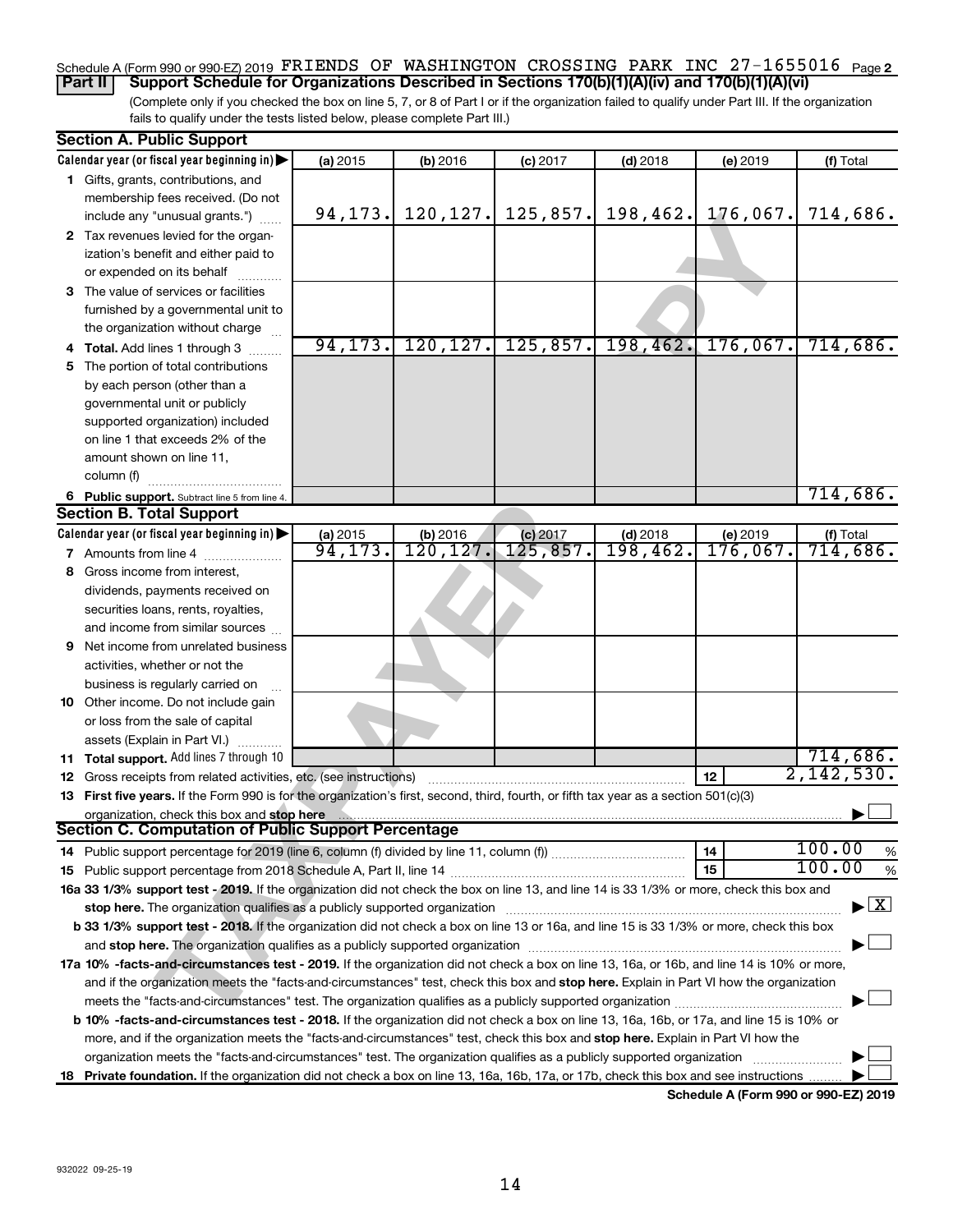#### Schedule A (Form 990 or 990-EZ) 2019  $\,$  FRIENDS  $\,$  OF  $\,$  WASHINGTON  $\,$  CROSSING  $\,$  PARK  $\,$  INC  $\,$  27 $-1655016$   $\,$   $_{\rm Page}$  3 **Part III Support Schedule for Organizations Described in Section 509(a)(2)**

(Complete only if you checked the box on line 10 of Part I or if the organization failed to qualify under Part II. If the organization fails to qualify under the tests listed below, please complete Part II.)

| <b>Section A. Public Support</b>                                                                                                                    |          |          |            |            |          |           |
|-----------------------------------------------------------------------------------------------------------------------------------------------------|----------|----------|------------|------------|----------|-----------|
| Calendar year (or fiscal year beginning in)                                                                                                         | (a) 2015 | (b) 2016 | $(c)$ 2017 | $(d)$ 2018 | (e) 2019 | (f) Total |
| 1 Gifts, grants, contributions, and                                                                                                                 |          |          |            |            |          |           |
| membership fees received. (Do not                                                                                                                   |          |          |            |            |          |           |
| include any "unusual grants.")                                                                                                                      |          |          |            |            |          |           |
| 2 Gross receipts from admissions,                                                                                                                   |          |          |            |            |          |           |
| merchandise sold or services per-                                                                                                                   |          |          |            |            |          |           |
| formed, or facilities furnished in<br>any activity that is related to the                                                                           |          |          |            |            |          |           |
| organization's tax-exempt purpose                                                                                                                   |          |          |            |            |          |           |
| 3 Gross receipts from activities that                                                                                                               |          |          |            |            |          |           |
| are not an unrelated trade or bus-                                                                                                                  |          |          |            |            |          |           |
| iness under section 513                                                                                                                             |          |          |            |            |          |           |
| 4 Tax revenues levied for the organ-                                                                                                                |          |          |            |            |          |           |
| ization's benefit and either paid to                                                                                                                |          |          |            |            |          |           |
| or expended on its behalf<br>.                                                                                                                      |          |          |            |            |          |           |
| 5 The value of services or facilities                                                                                                               |          |          |            |            |          |           |
| furnished by a governmental unit to                                                                                                                 |          |          |            |            |          |           |
| the organization without charge                                                                                                                     |          |          |            |            |          |           |
| 6 Total. Add lines 1 through 5                                                                                                                      |          |          |            |            |          |           |
| 7a Amounts included on lines 1, 2, and                                                                                                              |          |          |            |            |          |           |
| 3 received from disqualified persons                                                                                                                |          |          |            |            |          |           |
| <b>b</b> Amounts included on lines 2 and 3 received                                                                                                 |          |          |            |            |          |           |
| from other than disqualified persons that                                                                                                           |          |          |            |            |          |           |
| exceed the greater of \$5,000 or 1% of the<br>amount on line 13 for the year                                                                        |          |          |            |            |          |           |
| c Add lines 7a and 7b                                                                                                                               |          |          |            |            |          |           |
| 8 Public support. (Subtract line 7c from line 6.)                                                                                                   |          |          |            |            |          |           |
| <b>Section B. Total Support</b>                                                                                                                     |          |          |            |            |          |           |
| Calendar year (or fiscal year beginning in)                                                                                                         | (a) 2015 | (b) 2016 | $(c)$ 2017 | $(d)$ 2018 | (e) 2019 | (f) Total |
| 9 Amounts from line 6                                                                                                                               |          |          |            |            |          |           |
| <b>10a</b> Gross income from interest,                                                                                                              |          |          |            |            |          |           |
| dividends, payments received on                                                                                                                     |          |          |            |            |          |           |
| securities loans, rents, royalties,<br>and income from similar sources                                                                              |          |          |            |            |          |           |
| <b>b</b> Unrelated business taxable income                                                                                                          |          |          |            |            |          |           |
| (less section 511 taxes) from businesses                                                                                                            |          |          |            |            |          |           |
| acquired after June 30, 1975                                                                                                                        |          |          |            |            |          |           |
| <b>c</b> Add lines 10a and 10b                                                                                                                      |          |          |            |            |          |           |
| <b>11</b> Net income from unrelated business                                                                                                        |          |          |            |            |          |           |
| activities not included in line 10b,                                                                                                                |          |          |            |            |          |           |
| whether or not the business is<br>regularly carried on                                                                                              |          |          |            |            |          |           |
| 12 Other income. Do not include gain                                                                                                                |          |          |            |            |          |           |
| or loss from the sale of capital                                                                                                                    |          |          |            |            |          |           |
| assets (Explain in Part VI.)<br><b>13</b> Total support. (Add lines 9, 10c, 11, and 12.)                                                            |          |          |            |            |          |           |
| 14 First five years. If the Form 990 is for the organization's first, second, third, fourth, or fifth tax year as a section 501(c)(3) organization, |          |          |            |            |          |           |
| check this box and stop here                                                                                                                        |          |          |            |            |          |           |
| Section C. Computation of Public Support Percentage                                                                                                 |          |          |            |            |          |           |
|                                                                                                                                                     |          |          |            |            | 15       | %         |
| 16 Public support percentage from 2018 Schedule A, Part III, line 15                                                                                |          |          |            |            | 16       | %         |
| Section D. Computation of Investment Income Percentage                                                                                              |          |          |            |            |          |           |
| 17 Investment income percentage for 2019 (line 10c, column (f), divided by line 13, column (f))                                                     |          |          |            |            | 17       | %         |
| 18 Investment income percentage from 2018 Schedule A, Part III, line 17                                                                             |          |          |            |            | 18       | %         |
| 19a 33 1/3% support tests - 2019. If the organization did not check the box on line 14, and line 15 is more than 33 1/3%, and line 17 is not        |          |          |            |            |          |           |
| more than 33 1/3%, check this box and stop here. The organization qualifies as a publicly supported organization                                    |          |          |            |            |          |           |
|                                                                                                                                                     |          |          |            |            |          |           |
| b 33 1/3% support tests - 2018. If the organization did not check a box on line 14 or line 19a, and line 16 is more than 33 1/3%, and               |          |          |            |            |          |           |
| line 18 is not more than 33 1/3%, check this box and stop here. The organization qualifies as a publicly supported organization                     |          |          |            |            |          |           |
|                                                                                                                                                     |          |          |            |            |          |           |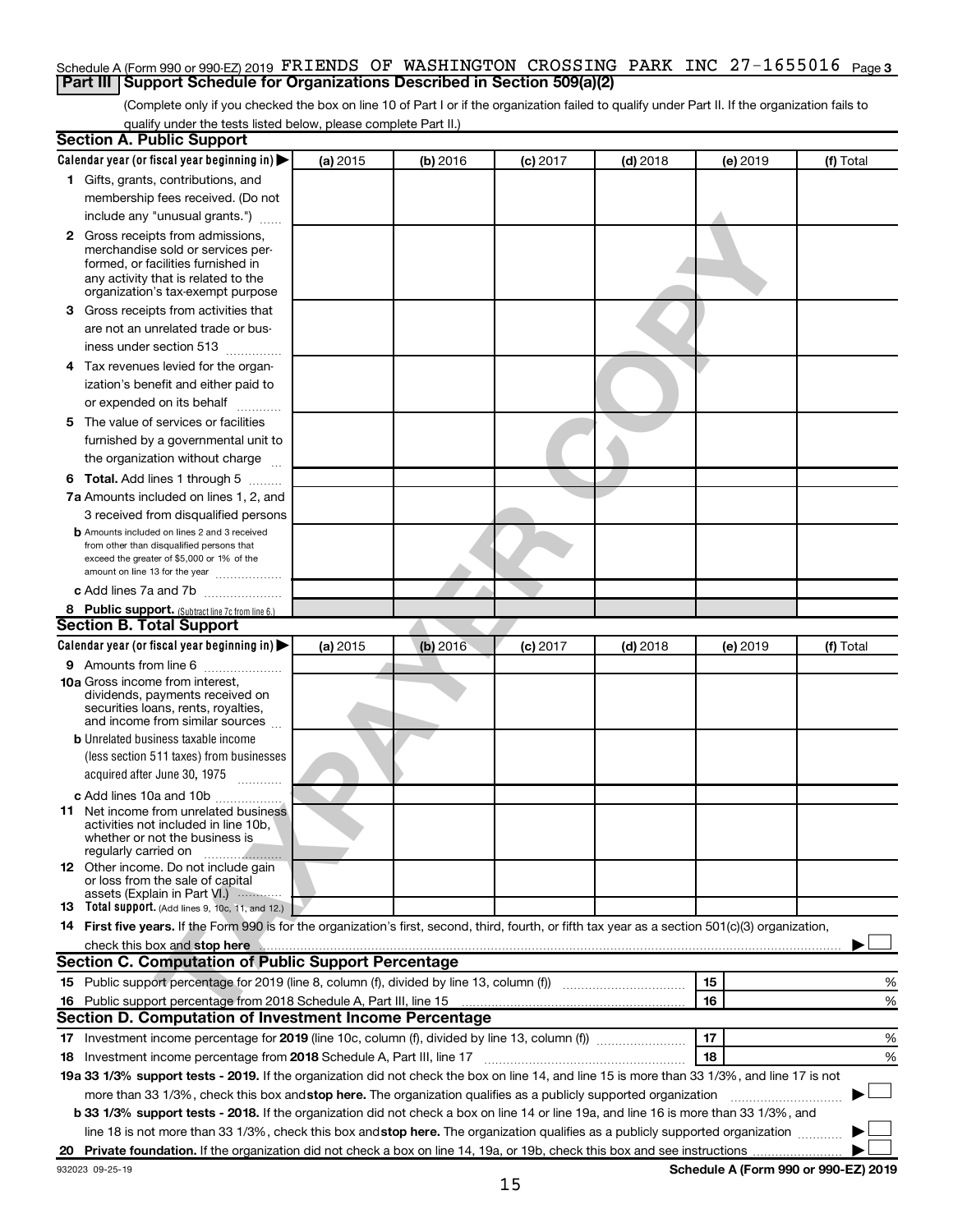#### Schedule A (Form 990 or 990-EZ) 2019  $\,$  FRIENDS  $\,$  OF  $\,$  WASHINGTON  $\,$  CROSSING  $\,$  PARK  $\,$  INC  $\,$  27 $-1655016$   $\,$   $_{\rm Page}$  4

## **Part IV Supporting Organizations**

(Complete only if you checked a box in line 12 on Part I. If you checked 12a of Part I, complete Sections A and B. If you checked 12b of Part I, complete Sections A and C. If you checked 12c of Part I, complete Sections A, D, and E. If you checked 12d of Part I, complete Sections A and D, and complete Part V.)

#### **Section A. All Supporting Organizations**

- **1** Are all of the organization's supported organizations listed by name in the organization's governing documents? If "No," describe in Part VI how the supported organizations are designated. If designated by *class or purpose, describe the designation. If historic and continuing relationship, explain.*
- **2** Did the organization have any supported organization that does not have an IRS determination of status under section 509(a)(1) or (2)? If "Yes," explain in Part **VI** how the organization determined that the supported *organization was described in section 509(a)(1) or (2).*
- **3a** Did the organization have a supported organization described in section 501(c)(4), (5), or (6)? If "Yes," answer *(b) and (c) below.*
- **b** Did the organization confirm that each supported organization qualified under section 501(c)(4), (5), or (6) and satisfied the public support tests under section 509(a)(2)? If "Yes," describe in Part VI when and how the *organization made the determination.*
- **c** Did the organization ensure that all support to such organizations was used exclusively for section 170(c)(2)(B) purposes? If "Yes," explain in Part VI what controls the organization put in place to ensure such use.
- **4 a** *If* Was any supported organization not organized in the United States ("foreign supported organization")? *"Yes," and if you checked 12a or 12b in Part I, answer (b) and (c) below.*
- **b** Did the organization have ultimate control and discretion in deciding whether to make grants to the foreign supported organization? If "Yes," describe in Part VI how the organization had such control and discretion *despite being controlled or supervised by or in connection with its supported organizations.*
- **c** Did the organization support any foreign supported organization that does not have an IRS determination under sections 501(c)(3) and 509(a)(1) or (2)? If "Yes," explain in Part VI what controls the organization used *to ensure that all support to the foreign supported organization was used exclusively for section 170(c)(2)(B) purposes.*
- **5a** Did the organization add, substitute, or remove any supported organizations during the tax year? If "Yes," answer (b) and (c) below (if applicable). Also, provide detail in **Part VI,** including (i) the names and EIN *numbers of the supported organizations added, substituted, or removed; (ii) the reasons for each such action; (iii) the authority under the organization's organizing document authorizing such action; and (iv) how the action was accomplished (such as by amendment to the organizing document).*
- **b** Type I or Type II only. Was any added or substituted supported organization part of a class already designated in the organization's organizing document?
- **c Substitutions only.**  Was the substitution the result of an event beyond the organization's control?
- **6** Did the organization provide support (whether in the form of grants or the provision of services or facilities) to **Part VI.** support or benefit one or more of the filing organization's supported organizations? If "Yes," provide detail in anyone other than (i) its supported organizations, (ii) individuals that are part of the charitable class benefited by one or more of its supported organizations, or (iii) other supporting organizations that also
- **7** Did the organization provide a grant, loan, compensation, or other similar payment to a substantial contributor regard to a substantial contributor? If "Yes," complete Part I of Schedule L (Form 990 or 990-EZ). (as defined in section 4958(c)(3)(C)), a family member of a substantial contributor, or a 35% controlled entity with
- **8** Did the organization make a loan to a disqualified person (as defined in section 4958) not described in line 7? *If "Yes," complete Part I of Schedule L (Form 990 or 990-EZ).*
- **9 a** Was the organization controlled directly or indirectly at any time during the tax year by one or more in section 509(a)(1) or (2))? If "Yes," provide detail in **Part VI.** disqualified persons as defined in section 4946 (other than foundation managers and organizations described
- **b** Did one or more disqualified persons (as defined in line 9a) hold a controlling interest in any entity in which the supporting organization had an interest? If "Yes," provide detail in Part VI.
- **c** Did a disqualified person (as defined in line 9a) have an ownership interest in, or derive any personal benefit from, assets in which the supporting organization also had an interest? If "Yes," provide detail in Part VI.
- **10 a** Was the organization subject to the excess business holdings rules of section 4943 because of section supporting organizations)? If "Yes," answer 10b below. 4943(f) (regarding certain Type II supporting organizations, and all Type III non-functionally integrated
	- **b** Did the organization have any excess business holdings in the tax year? (Use Schedule C, Form 4720, to *determine whether the organization had excess business holdings.)*

76 <sup>74</sup> 76.1 0eachde ar Park Universe Backgranie Copinations are designated of designated by<br>the method of the state of the state of the state of the state of the state of the state of the state of the state of the state o **1 2 3a 3b 3c 4a 4b 4c 5a 5b 5c 6 7 8 9a 9b 9c 10a**

**Yes No**

**10b**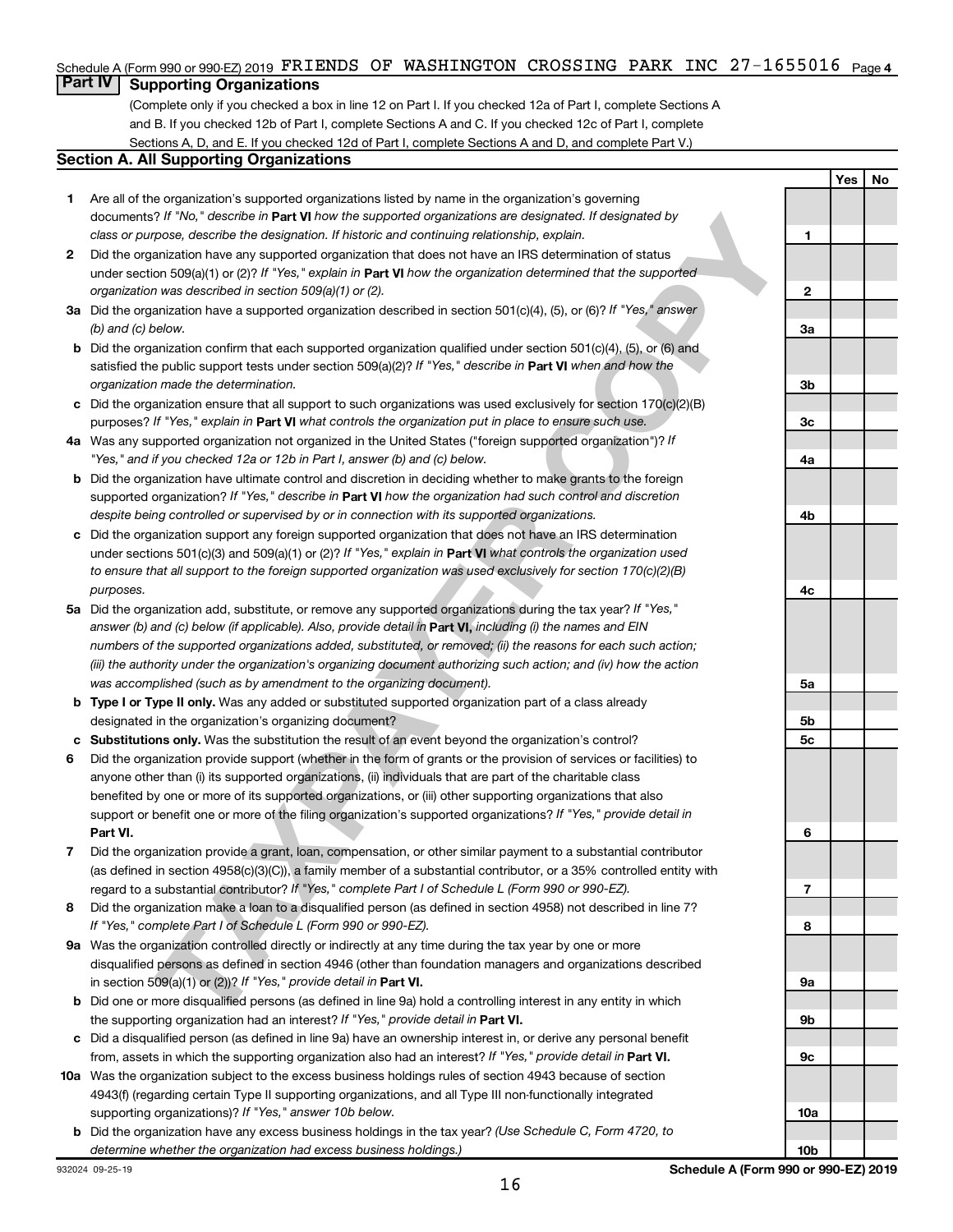### Schedule A (Form 990 or 990-EZ) 2019  $\,$  FRIENDS  $\,$  OF  $\,$  WASHINGTON  $\,$  CROSSING  $\,$  PARK  $\,$  INC  $\,$  27 $-1655016$   $\,$   $_{\rm{Page}}$  5 **Part IV Supporting Organizations** *(continued)*

|    |                                                                                                                                                                                                                        |              | Yes | No |
|----|------------------------------------------------------------------------------------------------------------------------------------------------------------------------------------------------------------------------|--------------|-----|----|
| 11 | Has the organization accepted a gift or contribution from any of the following persons?                                                                                                                                |              |     |    |
|    | a A person who directly or indirectly controls, either alone or together with persons described in (b) and (c)                                                                                                         |              |     |    |
|    | below, the governing body of a supported organization?                                                                                                                                                                 | 11a          |     |    |
|    | <b>b</b> A family member of a person described in (a) above?                                                                                                                                                           | 11b          |     |    |
|    | c A 35% controlled entity of a person described in (a) or (b) above? If "Yes" to a, b, or c, provide detail in Part VI.                                                                                                | 11c          |     |    |
|    | <b>Section B. Type I Supporting Organizations</b>                                                                                                                                                                      |              |     |    |
|    |                                                                                                                                                                                                                        |              | Yes | No |
| 1. | Did the directors, trustees, or membership of one or more supported organizations have the power to                                                                                                                    |              |     |    |
|    | regularly appoint or elect at least a majority of the organization's directors or trustees at all times during the                                                                                                     |              |     |    |
|    | tax year? If "No," describe in Part VI how the supported organization(s) effectively operated, supervised, or                                                                                                          |              |     |    |
|    | controlled the organization's activities. If the organization had more than one supported organization,                                                                                                                |              |     |    |
|    | describe how the powers to appoint and/or remove directors or trustees were allocated among the supported                                                                                                              |              |     |    |
|    | organizations and what conditions or restrictions, if any, applied to such powers during the tax year.                                                                                                                 | 1            |     |    |
| 2  | Did the organization operate for the benefit of any supported organization other than the supported                                                                                                                    |              |     |    |
|    | organization(s) that operated, supervised, or controlled the supporting organization? If "Yes," explain in                                                                                                             |              |     |    |
|    | Part VI how providing such benefit carried out the purposes of the supported organization(s) that operated,                                                                                                            |              |     |    |
|    | supervised, or controlled the supporting organization.                                                                                                                                                                 | 2            |     |    |
|    | <b>Section C. Type II Supporting Organizations</b>                                                                                                                                                                     |              |     |    |
|    |                                                                                                                                                                                                                        |              | Yes | No |
| 1. | Were a majority of the organization's directors or trustees during the tax year also a majority of the directors                                                                                                       |              |     |    |
|    | or trustees of each of the organization's supported organization(s)? If "No," describe in Part VI how control                                                                                                          |              |     |    |
|    | or management of the supporting organization was vested in the same persons that controlled or managed                                                                                                                 |              |     |    |
|    | the supported organization(s).                                                                                                                                                                                         | 1            |     |    |
|    | <b>Section D. All Type III Supporting Organizations</b>                                                                                                                                                                |              |     |    |
|    |                                                                                                                                                                                                                        |              | Yes | No |
| 1  | Did the organization provide to each of its supported organizations, by the last day of the fifth month of the                                                                                                         |              |     |    |
|    | organization's tax year, (i) a written notice describing the type and amount of support provided during the prior tax                                                                                                  |              |     |    |
|    | year, (ii) a copy of the Form 990 that was most recently filed as of the date of notification, and (iii) copies of the                                                                                                 |              |     |    |
|    | organization's governing documents in effect on the date of notification, to the extent not previously provided?                                                                                                       | 1            |     |    |
| 2  | Were any of the organization's officers, directors, or trustees either (i) appointed or elected by the supported                                                                                                       |              |     |    |
|    | organization(s) or (ii) serving on the governing body of a supported organization? If "No," explain in Part VI how                                                                                                     |              |     |    |
|    | the organization maintained a close and continuous working relationship with the supported organization(s).                                                                                                            | $\mathbf{2}$ |     |    |
| 3  | By reason of the relationship described in (2), did the organization's supported organizations have a                                                                                                                  |              |     |    |
|    | significant voice in the organization's investment policies and in directing the use of the organization's                                                                                                             |              |     |    |
|    | income or assets at all times during the tax year? If "Yes," describe in Part VI the role the organization's                                                                                                           |              |     |    |
|    | supported organizations played in this regard.                                                                                                                                                                         | З            |     |    |
|    | Section E. Type III Functionally Integrated Supporting Organizations                                                                                                                                                   |              |     |    |
| 1  | Check the box next to the method that the organization used to satisfy the Integral Part Test during the yealsee instructions).                                                                                        |              |     |    |
| а  | The organization satisfied the Activities Test. Complete line 2 below.                                                                                                                                                 |              |     |    |
| b  | The organization is the parent of each of its supported organizations. Complete line 3 below.                                                                                                                          |              |     |    |
| с  | The organization supported a governmental entity. Describe in Part VI how you supported a government entity (see instructions).                                                                                        |              |     |    |
| 2  | Activities Test. Answer (a) and (b) below.                                                                                                                                                                             |              | Yes | No |
| а  | Did substantially all of the organization's activities during the tax year directly further the exempt purposes of                                                                                                     |              |     |    |
|    | the supported organization(s) to which the organization was responsive? If "Yes," then in Part VI identify<br>those supported organizations and explain how these activities directly furthered their exempt purposes, |              |     |    |
|    | how the organization was responsive to those supported organizations, and how the organization determined                                                                                                              |              |     |    |
|    | that these activities constituted substantially all of its activities.                                                                                                                                                 | 2a           |     |    |
|    | Did the activities described in (a) constitute activities that, but for the organization's involvement, one or more                                                                                                    |              |     |    |
| b  | of the organization's supported organization(s) would have been engaged in? If "Yes," explain in Part VI the                                                                                                           |              |     |    |
|    | reasons for the organization's position that its supported organization(s) would have engaged in these                                                                                                                 |              |     |    |
|    | activities but for the organization's involvement.                                                                                                                                                                     | 2b           |     |    |
| з  | Parent of Supported Organizations. Answer (a) and (b) below.                                                                                                                                                           |              |     |    |
| а  | Did the organization have the power to regularly appoint or elect a majority of the officers, directors, or                                                                                                            |              |     |    |
|    | trustees of each of the supported organizations? Provide details in Part VI.                                                                                                                                           | За           |     |    |
|    | <b>b</b> Did the organization exercise a substantial degree of direction over the policies, programs, and activities of each                                                                                           |              |     |    |
|    | of its supported organizations? If "Yes," describe in Part VI the role played by the organization in this regard.                                                                                                      | 3b           |     |    |
|    |                                                                                                                                                                                                                        |              |     |    |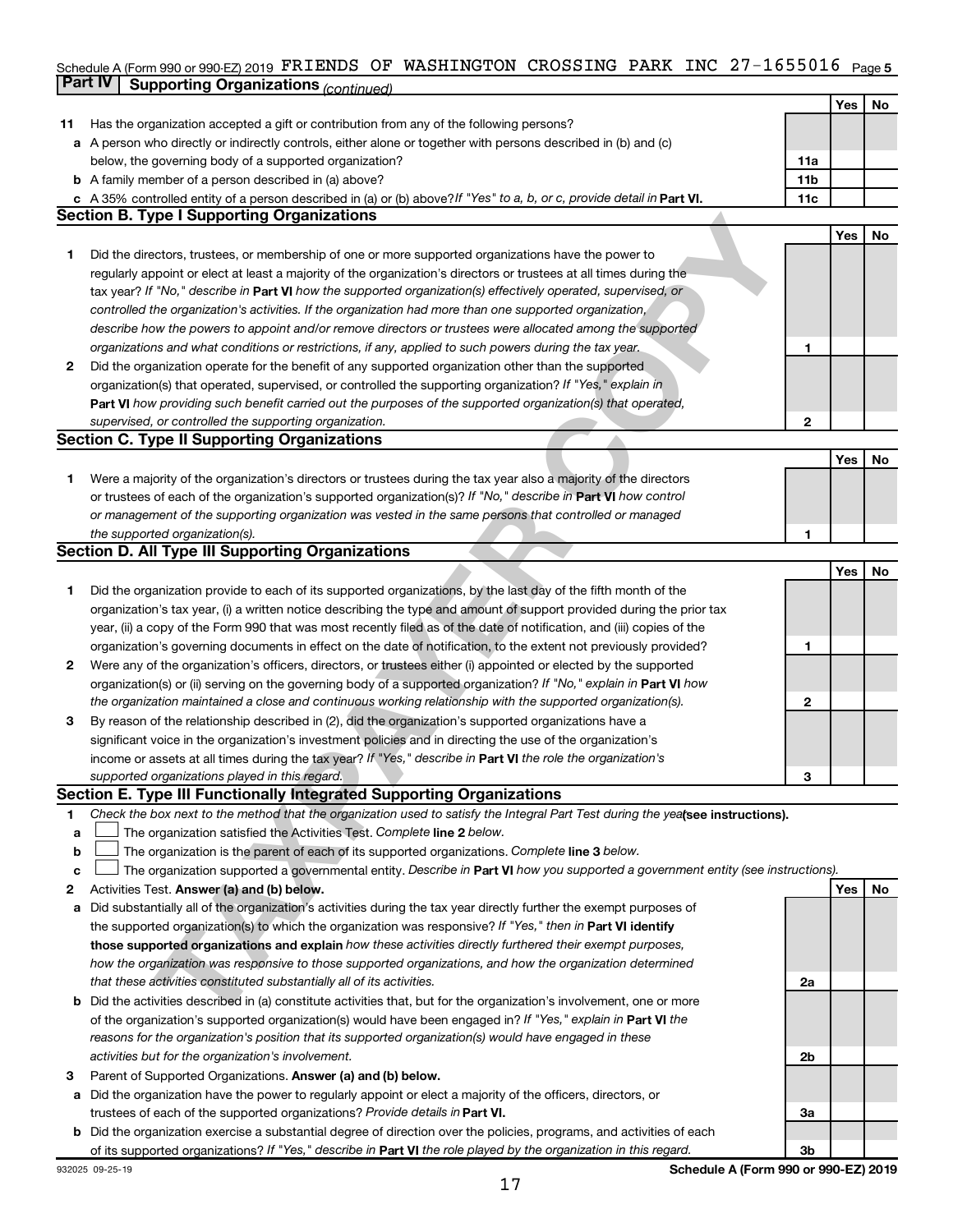| Part V   Type III Non-Functionally Integrated 509(a)(3) Supporting Organizations                                    |  |  |  |  |
|---------------------------------------------------------------------------------------------------------------------|--|--|--|--|
| Schedule A (Form 990 or 990-EZ) 2019 $\verb FRIENDS $ OF WASHINGTON CROSSING PARK INC 27-1655016 $\parallel$ page 6 |  |  |  |  |

1 **Letter See instructions.** All Check here if the organization satisfied the Integral Part Test as a qualifying trust on Nov. 20, 1970 (explain in Part VI). See instructions. All other Type III non-functionally integrated supporting organizations must complete Sections A through E.

|                | Section A - Adjusted Net Income                                                                                                   |                | (A) Prior Year | (B) Current Year<br>(optional)       |
|----------------|-----------------------------------------------------------------------------------------------------------------------------------|----------------|----------------|--------------------------------------|
| 1              | Net short-term capital gain                                                                                                       | 1              |                |                                      |
| 2              | Recoveries of prior-year distributions                                                                                            | $\mathbf{2}$   |                |                                      |
| 3              | Other gross income (see instructions)                                                                                             | 3              |                |                                      |
| 4              | Add lines 1 through 3.                                                                                                            | 4              |                |                                      |
| 5              | Depreciation and depletion                                                                                                        | 5              |                |                                      |
| 6              | Portion of operating expenses paid or incurred for production or                                                                  |                |                |                                      |
|                | collection of gross income or for management, conservation, or                                                                    |                |                |                                      |
|                | maintenance of property held for production of income (see instructions)                                                          | 6              |                |                                      |
| 7              | Other expenses (see instructions)                                                                                                 | $\overline{7}$ |                |                                      |
| 8              | Adjusted Net Income (subtract lines 5, 6, and 7 from line 4)                                                                      | 8              |                |                                      |
|                | <b>Section B - Minimum Asset Amount</b>                                                                                           |                | (A) Prior Year | (B) Current Year<br>(optional)       |
| 1              | Aggregate fair market value of all non-exempt-use assets (see                                                                     |                |                |                                      |
|                | instructions for short tax year or assets held for part of year):                                                                 |                |                |                                      |
|                | a Average monthly value of securities                                                                                             | 1a             |                |                                      |
|                | <b>b</b> Average monthly cash balances                                                                                            | 1 <sub>b</sub> |                |                                      |
|                | <b>c</b> Fair market value of other non-exempt-use assets                                                                         | 1 <sub>c</sub> |                |                                      |
|                | <b>d</b> Total (add lines 1a, 1b, and 1c)                                                                                         | 1 <sub>d</sub> |                |                                      |
|                | e Discount claimed for blockage or other                                                                                          |                |                |                                      |
|                | factors (explain in detail in Part VI):                                                                                           |                |                |                                      |
| 2              | Acquisition indebtedness applicable to non-exempt-use assets                                                                      | $\overline{2}$ |                |                                      |
| З              | Subtract line 2 from line 1d.                                                                                                     | 3              |                |                                      |
| 4              | Cash deemed held for exempt use. Enter 1-1/2% of line 3 (for greater amount,                                                      |                |                |                                      |
|                | see instructions).                                                                                                                | 4              |                |                                      |
| 5              | Net value of non-exempt-use assets (subtract line 4 from line 3)                                                                  | 5              |                |                                      |
| 6              | Multiply line 5 by .035.                                                                                                          | 6              |                |                                      |
| 7              | Recoveries of prior-year distributions                                                                                            | $\overline{7}$ |                |                                      |
| 8              | Minimum Asset Amount (add line 7 to line 6)                                                                                       | 8              |                |                                      |
|                | <b>Section C - Distributable Amount</b>                                                                                           |                |                | <b>Current Year</b>                  |
| 1              | Adjusted net income for prior year (from Section A, line 8, Column A)                                                             | 1              |                |                                      |
| 2              | Enter 85% of line 1.                                                                                                              | $\mathbf{2}$   |                |                                      |
| з              | Minimum asset amount for prior year (from Section B, line 8, Column A)                                                            | 3              |                |                                      |
| 4              | Enter greater of line 2 or line 3.                                                                                                | 4              |                |                                      |
| 5              | Income tax imposed in prior year                                                                                                  | 5              |                |                                      |
|                | Distributable Amount. Subtract line 5 from line 4, unless subject to                                                              |                |                |                                      |
|                | emergency temporary reduction (see instructions).                                                                                 | 6              |                |                                      |
| $\overline{7}$ | Check here if the current year is the organization's first as a non-functionally integrated Type III supporting organization (see |                |                |                                      |
|                | instructions).                                                                                                                    |                |                |                                      |
|                |                                                                                                                                   |                |                | Schedule A (Form 990 or 990-EZ) 2019 |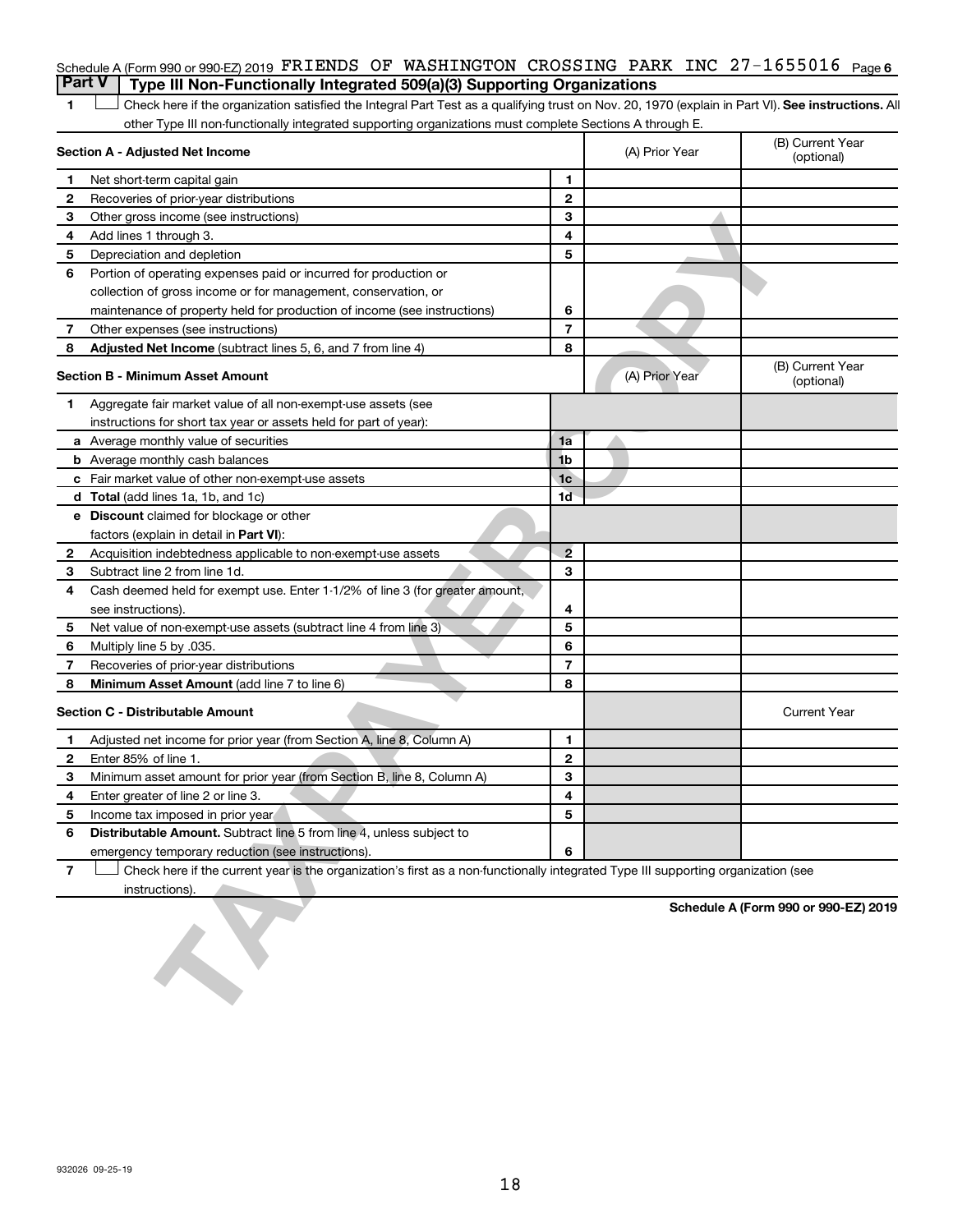#### Schedule A (Form 990 or 990-EZ) 2019 PI**KLENDS OF WASHINGTON CROSSING PARK INC 27-1655016** Page 7 FRIENDS OF WASHINGTON CROSSING PARK INC 27-1655016

| <b>Part V</b> | Type III Non-Functionally Integrated 509(a)(3) Supporting Organizations (continued)        |                                    |                                               |                                                         |
|---------------|--------------------------------------------------------------------------------------------|------------------------------------|-----------------------------------------------|---------------------------------------------------------|
|               | <b>Section D - Distributions</b>                                                           |                                    |                                               | <b>Current Year</b>                                     |
| 1             | Amounts paid to supported organizations to accomplish exempt purposes                      |                                    |                                               |                                                         |
| 2             | Amounts paid to perform activity that directly furthers exempt purposes of supported       |                                    |                                               |                                                         |
|               | organizations, in excess of income from activity                                           |                                    |                                               |                                                         |
| 3             | Administrative expenses paid to accomplish exempt purposes of supported organizations      |                                    |                                               |                                                         |
| 4             | Amounts paid to acquire exempt-use assets                                                  |                                    |                                               |                                                         |
| 5             | Qualified set-aside amounts (prior IRS approval required)                                  |                                    |                                               |                                                         |
| 6             | Other distributions (describe in Part VI). See instructions.                               |                                    |                                               |                                                         |
| 7             | Total annual distributions. Add lines 1 through 6.                                         |                                    |                                               |                                                         |
| 8             | Distributions to attentive supported organizations to which the organization is responsive |                                    |                                               |                                                         |
|               | (provide details in Part VI). See instructions.                                            |                                    |                                               |                                                         |
| 9             | Distributable amount for 2019 from Section C, line 6                                       |                                    |                                               |                                                         |
| 10            | Line 8 amount divided by line 9 amount                                                     |                                    |                                               |                                                         |
|               | <b>Section E - Distribution Allocations (see instructions)</b>                             | (i)<br><b>Excess Distributions</b> | (ii)<br><b>Underdistributions</b><br>Pre-2019 | (iii)<br><b>Distributable</b><br><b>Amount for 2019</b> |
| 1             | Distributable amount for 2019 from Section C, line 6                                       |                                    |                                               |                                                         |
| 2             | Underdistributions, if any, for years prior to 2019 (reason-                               |                                    |                                               |                                                         |
|               | able cause required- explain in Part VI). See instructions.                                |                                    |                                               |                                                         |
| З             | Excess distributions carryover, if any, to 2019                                            |                                    |                                               |                                                         |
|               | a From 2014                                                                                |                                    |                                               |                                                         |
|               | <b>b</b> From 2015                                                                         |                                    |                                               |                                                         |
|               | c From 2016                                                                                |                                    |                                               |                                                         |
|               | d From 2017                                                                                |                                    |                                               |                                                         |
|               | e From 2018                                                                                |                                    |                                               |                                                         |
|               | f Total of lines 3a through e                                                              |                                    |                                               |                                                         |
|               | <b>g</b> Applied to underdistributions of prior years                                      |                                    |                                               |                                                         |
|               | h Applied to 2019 distributable amount                                                     |                                    |                                               |                                                         |
|               | Carryover from 2014 not applied (see instructions)                                         |                                    |                                               |                                                         |
|               | Remainder. Subtract lines 3g, 3h, and 3i from 3f.                                          |                                    |                                               |                                                         |
| 4             | Distributions for 2019 from Section D,                                                     |                                    |                                               |                                                         |
|               | line $7:$                                                                                  |                                    |                                               |                                                         |
|               | <b>a</b> Applied to underdistributions of prior years                                      |                                    |                                               |                                                         |
|               | <b>b</b> Applied to 2019 distributable amount                                              |                                    |                                               |                                                         |
| c             | Remainder. Subtract lines 4a and 4b from 4.                                                |                                    |                                               |                                                         |
| 5             | Remaining underdistributions for years prior to 2019, if                                   |                                    |                                               |                                                         |
|               | any. Subtract lines 3g and 4a from line 2. For result greater                              |                                    |                                               |                                                         |
|               | than zero, explain in Part VI. See instructions.                                           |                                    |                                               |                                                         |
| 6             | Remaining underdistributions for 2019. Subtract lines 3h                                   |                                    |                                               |                                                         |
|               | and 4b from line 1. For result greater than zero, explain in                               |                                    |                                               |                                                         |
|               | <b>Part VI.</b> See instructions.                                                          |                                    |                                               |                                                         |
| $\mathbf{7}$  | Excess distributions carryover to 2020. Add lines 3j                                       |                                    |                                               |                                                         |
|               | and 4c.                                                                                    |                                    |                                               |                                                         |
| 8             | Breakdown of line 7:                                                                       |                                    |                                               |                                                         |
|               | a Excess from 2015                                                                         |                                    |                                               |                                                         |
|               | <b>b</b> Excess from 2016                                                                  |                                    |                                               |                                                         |
|               | c Excess from 2017                                                                         |                                    |                                               |                                                         |
|               | d Excess from 2018                                                                         |                                    |                                               |                                                         |
|               | e Excess from 2019                                                                         |                                    |                                               |                                                         |
|               |                                                                                            |                                    |                                               | Schedule A (Form 990 or 990-EZ) 2019                    |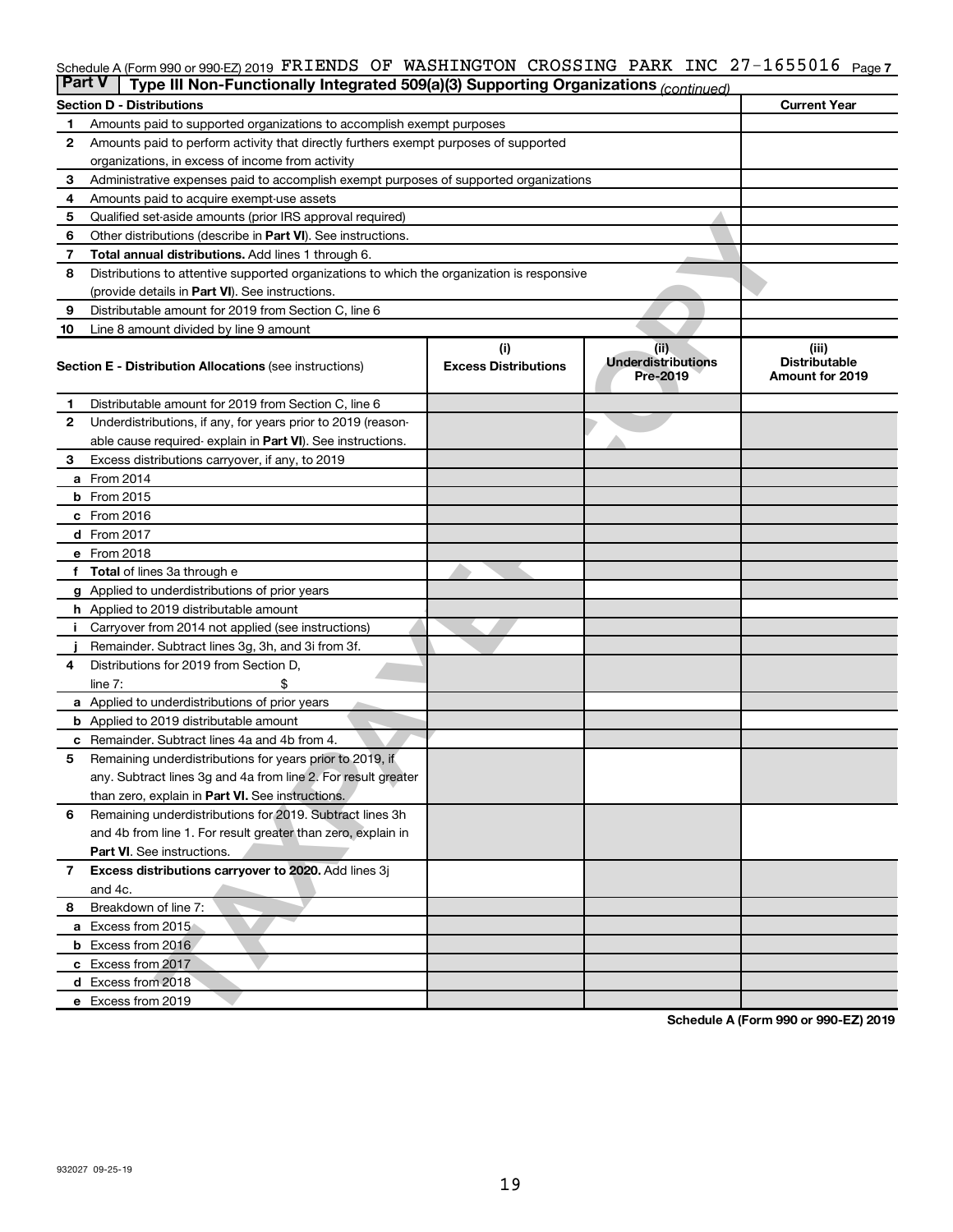|                | Schedule A (Form 990 or 990-EZ) 2019 FRIENDS OF WASHINGTON CROSSING PARK INC 27-1655016 Page 8                                                                                                                                                                                                                                                                                                                                                                                                                                                                                              |
|----------------|---------------------------------------------------------------------------------------------------------------------------------------------------------------------------------------------------------------------------------------------------------------------------------------------------------------------------------------------------------------------------------------------------------------------------------------------------------------------------------------------------------------------------------------------------------------------------------------------|
| <b>Part VI</b> | Supplemental Information. Provide the explanations required by Part II, line 10; Part II, line 17a or 17b; Part III, line 12;<br>Part IV, Section A, lines 1, 2, 3b, 3c, 4b, 4c, 5a, 6, 9a, 9b, 9c, 11a, 11b, and 11c; Part IV, Section B, lines 1 and 2; Part IV, Section C,<br>line 1; Part IV, Section D, lines 2 and 3; Part IV, Section E, lines 1c, 2a, 2b, 3a, and 3b; Part V, line 1; Part V, Section B, line 1e; Part V,<br>Section D, lines 5, 6, and 8; and Part V, Section E, lines 2, 5, and 6. Also complete this part for any additional information.<br>(See instructions.) |
|                |                                                                                                                                                                                                                                                                                                                                                                                                                                                                                                                                                                                             |
|                |                                                                                                                                                                                                                                                                                                                                                                                                                                                                                                                                                                                             |
|                |                                                                                                                                                                                                                                                                                                                                                                                                                                                                                                                                                                                             |
|                |                                                                                                                                                                                                                                                                                                                                                                                                                                                                                                                                                                                             |
|                |                                                                                                                                                                                                                                                                                                                                                                                                                                                                                                                                                                                             |
|                |                                                                                                                                                                                                                                                                                                                                                                                                                                                                                                                                                                                             |
|                |                                                                                                                                                                                                                                                                                                                                                                                                                                                                                                                                                                                             |
|                |                                                                                                                                                                                                                                                                                                                                                                                                                                                                                                                                                                                             |
|                |                                                                                                                                                                                                                                                                                                                                                                                                                                                                                                                                                                                             |
|                |                                                                                                                                                                                                                                                                                                                                                                                                                                                                                                                                                                                             |
|                |                                                                                                                                                                                                                                                                                                                                                                                                                                                                                                                                                                                             |
|                |                                                                                                                                                                                                                                                                                                                                                                                                                                                                                                                                                                                             |
|                |                                                                                                                                                                                                                                                                                                                                                                                                                                                                                                                                                                                             |
|                |                                                                                                                                                                                                                                                                                                                                                                                                                                                                                                                                                                                             |
|                |                                                                                                                                                                                                                                                                                                                                                                                                                                                                                                                                                                                             |
|                |                                                                                                                                                                                                                                                                                                                                                                                                                                                                                                                                                                                             |
|                |                                                                                                                                                                                                                                                                                                                                                                                                                                                                                                                                                                                             |
|                |                                                                                                                                                                                                                                                                                                                                                                                                                                                                                                                                                                                             |
|                |                                                                                                                                                                                                                                                                                                                                                                                                                                                                                                                                                                                             |
|                |                                                                                                                                                                                                                                                                                                                                                                                                                                                                                                                                                                                             |
|                |                                                                                                                                                                                                                                                                                                                                                                                                                                                                                                                                                                                             |
|                |                                                                                                                                                                                                                                                                                                                                                                                                                                                                                                                                                                                             |
|                |                                                                                                                                                                                                                                                                                                                                                                                                                                                                                                                                                                                             |
|                |                                                                                                                                                                                                                                                                                                                                                                                                                                                                                                                                                                                             |
|                |                                                                                                                                                                                                                                                                                                                                                                                                                                                                                                                                                                                             |
|                |                                                                                                                                                                                                                                                                                                                                                                                                                                                                                                                                                                                             |
|                |                                                                                                                                                                                                                                                                                                                                                                                                                                                                                                                                                                                             |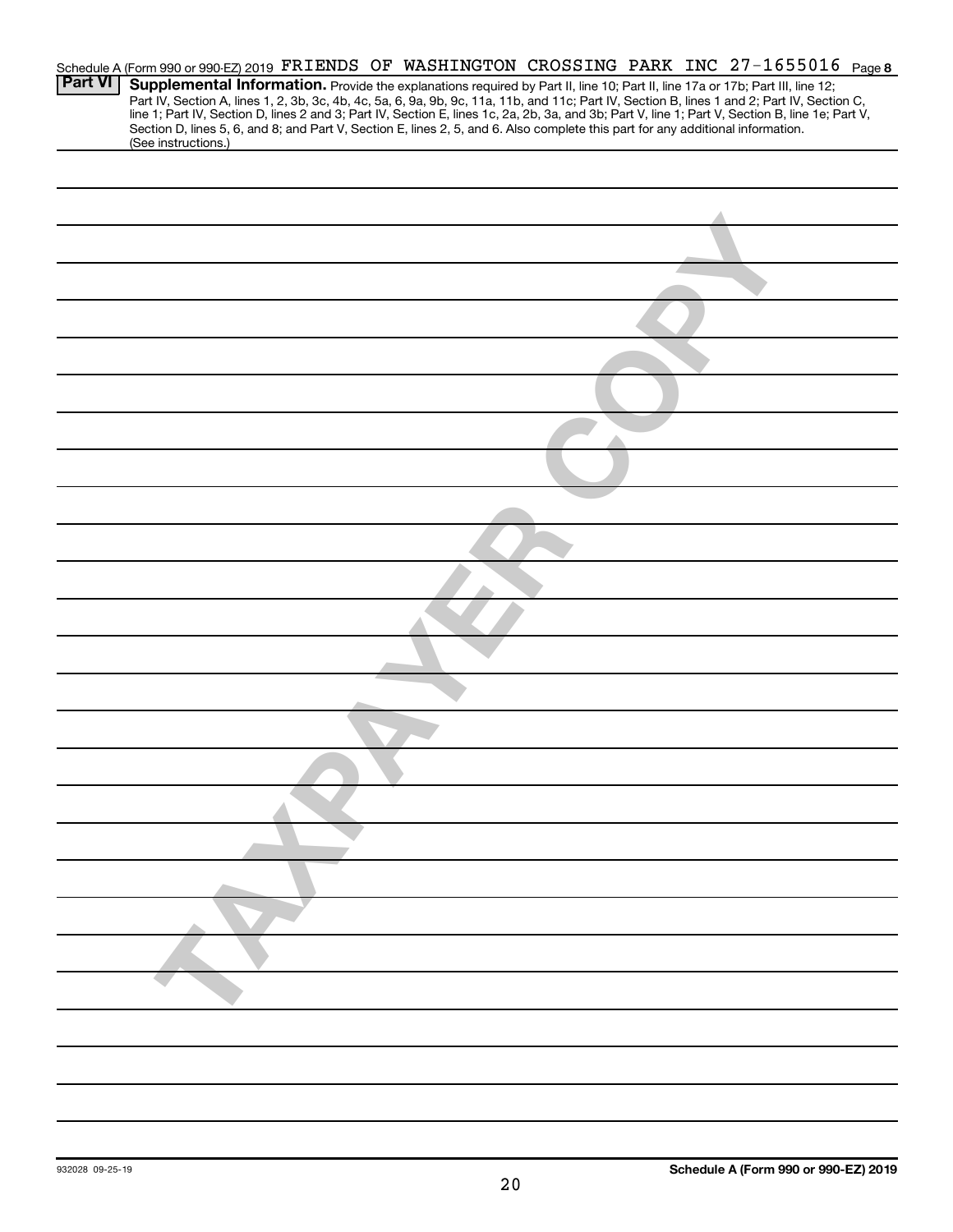# **Schedule B Schedule of Contributors**

**or 990-PF) | Attach to Form 990, Form 990-EZ, or Form 990-PF. | Go to www.irs.gov/Form990 for the latest information.** OMB No. 1545-0047

**2019**

**Employer identification number**

| Name of the organization |  |
|--------------------------|--|
|                          |  |

|  |  |  | FRIENDS OF WASHINGTON CROSSING PARK INC |  |  |  |  |
|--|--|--|-----------------------------------------|--|--|--|--|
|--|--|--|-----------------------------------------|--|--|--|--|

27-1655016

|                      | Organization type (check one): |                                                                                                                                                                                                                                                                                                                                                                                                                                                                                                                                                              |
|----------------------|--------------------------------|--------------------------------------------------------------------------------------------------------------------------------------------------------------------------------------------------------------------------------------------------------------------------------------------------------------------------------------------------------------------------------------------------------------------------------------------------------------------------------------------------------------------------------------------------------------|
| Filers of:           |                                | Section:                                                                                                                                                                                                                                                                                                                                                                                                                                                                                                                                                     |
|                      | Form 990 or 990-EZ             | $\lfloor x \rfloor$<br>501(c)( $\overline{3}$ ) (enter number) organization                                                                                                                                                                                                                                                                                                                                                                                                                                                                                  |
|                      |                                | 4947(a)(1) nonexempt charitable trust not treated as a private foundation                                                                                                                                                                                                                                                                                                                                                                                                                                                                                    |
|                      |                                | 527 political organization                                                                                                                                                                                                                                                                                                                                                                                                                                                                                                                                   |
| Form 990-PF          |                                | 501(c)(3) exempt private foundation                                                                                                                                                                                                                                                                                                                                                                                                                                                                                                                          |
|                      |                                | 4947(a)(1) nonexempt charitable trust treated as a private foundation                                                                                                                                                                                                                                                                                                                                                                                                                                                                                        |
|                      |                                | 501(c)(3) taxable private foundation                                                                                                                                                                                                                                                                                                                                                                                                                                                                                                                         |
|                      |                                | Check if your organization is covered by the General Rule or a Special Rule.                                                                                                                                                                                                                                                                                                                                                                                                                                                                                 |
|                      |                                | Note: Only a section 501(c)(7), (8), or (10) organization can check boxes for both the General Rule and a Special Rule. See instructions.                                                                                                                                                                                                                                                                                                                                                                                                                    |
| General Rule         |                                |                                                                                                                                                                                                                                                                                                                                                                                                                                                                                                                                                              |
|                      |                                | For an organization filing Form 990, 990-EZ, or 990-PF that received, during the year, contributions totaling \$5,000 or more (in mon<br>property) from any one contributor. Complete Parts I and II. See instructions for determining a contributor's total contributions.                                                                                                                                                                                                                                                                                  |
| <b>Special Rules</b> |                                |                                                                                                                                                                                                                                                                                                                                                                                                                                                                                                                                                              |
| $\lfloor x \rfloor$  |                                | For an organization described in section 501(c)(3) filing Form 990 or 990-EZ that met the 33 1/3% support test of the regulations u<br>sections 509(a)(1) and 170(b)(1)(A)(vi), that checked Schedule A (Form 990 or 990-EZ), Part II, line 13, 16a, or 16b, and that receive<br>any one contributor, during the year, total contributions of the greater of (1) \$5,000; or (2) 2% of the amount on (i) Form 990, Part \<br>or (ii) Form 990-EZ, line 1. Complete Parts I and II.                                                                           |
|                      |                                | For an organization described in section 501(c)(7), (8), or (10) filing Form 990 or 990-EZ that received from any one contributor, dur<br>year, total contributions of more than \$1,000 exclusively for religious, charitable, scientific, literary, or educational purposes, or for t<br>prevention of cruelty to children or animals. Complete Parts I, II, and III.                                                                                                                                                                                      |
|                      |                                | For an organization described in section 501(c)(7), (8), or (10) filing Form 990 or 990-EZ that received from any one contributor, dur<br>year, contributions exclusively for religious, charitable, etc., purposes, but no such contributions totaled more than \$1,000. If this b<br>is checked, enter here the total contributions that were received during the year for an exclusively religious, charitable, etc.,<br>purpose. Don't complete any of the parts unless the General Rule applies to this organization because it received nonexclusively |
|                      |                                | Caution: An organization that isn't covered by the General Rule and/or the Special Rules doesn't file Schedule B (Form 990, 990-EZ, or 990<br>but it must answer "No" on Part IV, line 2, of its Form 990; or check the box on line H of its Form 990-EZ or on its Form 990-PF, Part I, line 2                                                                                                                                                                                                                                                               |

#### **General Rule**

#### **Special Rules**

any one contributor, during the year, total contributions of the greater of (1) \$5,000; or (2) 2% of the amount on (i) Form 990, Part VIII, line 1h;  $\boxed{\text{X}}$  For an organization described in section 501(c)(3) filing Form 990 or 990-EZ that met the 33 1/3% support test of the regulations under sections 509(a)(1) and 170(b)(1)(A)(vi), that checked Schedule A (Form 990 or 990-EZ), Part II, line 13, 16a, or 16b, and that received from or (ii) Form 990-EZ, line 1. Complete Parts I and II.

**Caution:**  An organization that isn't covered by the General Rule and/or the Special Rules doesn't file Schedule B (Form 990, 990-EZ, or 990-PF),  **must** but it answer "No" on Part IV, line 2, of its Form 990; or check the box on line H of its Form 990-EZ or on its Form 990-PF, Part I, line 2, to certify that it doesn't meet the filing requirements of Schedule B (Form 990, 990-EZ, or 990-PF).

**For Paperwork Reduction Act Notice, see the instructions for Form 990, 990-EZ, or 990-PF. Schedule B (Form 990, 990-EZ, or 990-PF) (2019)** LHA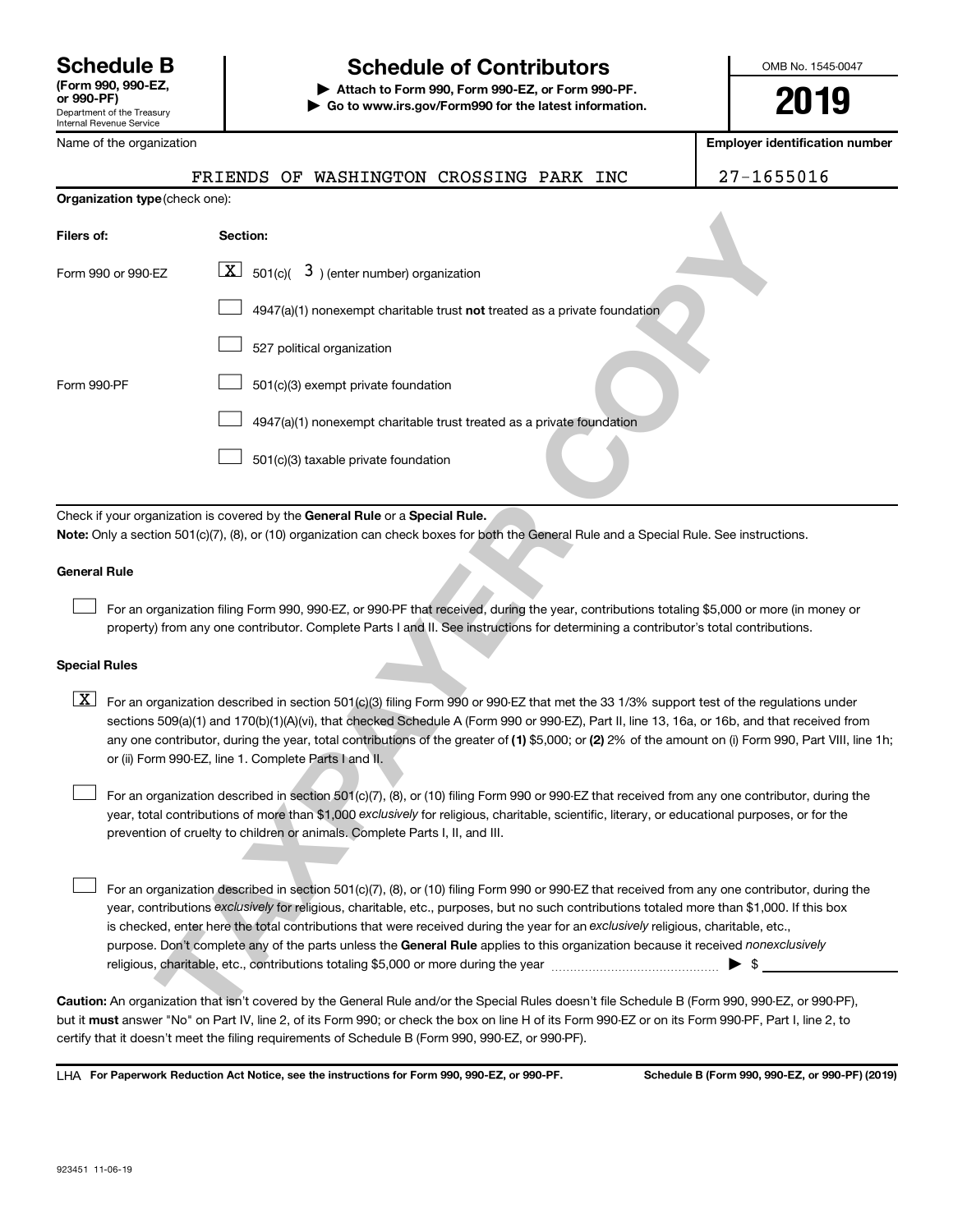Name of organization

**Employer identification number**

### FRIENDS OF WASHINGTON CROSSING PARK INC 27-1655016

**Part I** Contributors (see instructions). Use duplicate copies of Part I if additional space is needed.

| (a)        | (b)                                                                | (c)                               | (d)                                              |
|------------|--------------------------------------------------------------------|-----------------------------------|--------------------------------------------------|
| No.        | Name, address, and ZIP + 4                                         | <b>Total contributions</b>        | Type of contribution                             |
|            | THE CHURCH & DWIGHT EMPLOYEE GIVING                                |                                   |                                                  |
| 1          | FUND, INC                                                          |                                   | x<br>Person                                      |
|            | 500 CHARLES EWING BLVD                                             | 11,000.<br>\$                     | Pavroll<br><b>Noncash</b>                        |
|            |                                                                    |                                   | (Complete Part II for                            |
|            | <b>EWING, NJ 08628</b>                                             |                                   | noncash contributions.)                          |
| (a)        | (b)                                                                | (c)                               | (d)                                              |
| No.        | Name, address, and ZIP + 4                                         | <b>Total contributions</b>        | Type of contribution                             |
| 2          | CHRISTOPHER BECK                                                   |                                   | x<br>Person                                      |
|            | 3135 RUSHLAND ROAD PO BOX 555                                      | 5,000.<br>\$                      | Payroll<br><b>Noncash</b>                        |
|            | RUSHLAND, PA 18956                                                 |                                   | (Complete Part II for<br>noncash contributions.) |
|            |                                                                    |                                   |                                                  |
| (a)<br>No. | (b)<br>Name, address, and ZIP + 4                                  | (c)<br><b>Total contributions</b> | (d)<br>Type of contribution                      |
| 3          | CHARLES E TWEEDY, MD                                               |                                   | x<br>Person                                      |
|            | PO BOX 1749                                                        | 10,000.<br>\$                     | Payroll<br><b>Noncash</b>                        |
|            | DOYLESTOWN, PA 18901                                               |                                   | (Complete Part II for<br>noncash contributions.) |
|            |                                                                    |                                   |                                                  |
|            |                                                                    |                                   |                                                  |
| (a)<br>No. | (b)<br>Name, address, and ZIP + 4                                  | (c)<br><b>Total contributions</b> | (d)<br>Type of contribution                      |
| 4          | <b>JOHN</b>                                                        |                                   |                                                  |
|            | AND JOANNE GODZIEBA                                                |                                   | x<br>Person<br>Payroll                           |
|            | 1351 WOODBOURNE RD                                                 | 6,000.<br>\$                      | <b>Noncash</b>                                   |
|            | LANGHORNE, PA 19047                                                |                                   | (Complete Part II for<br>noncash contributions.) |
|            |                                                                    |                                   |                                                  |
| (a)        | (b)                                                                | (c)                               | (d)                                              |
| No.        | Name, address, and ZIP + 4                                         | <b>Total contributions</b>        | Type of contribution                             |
| 5          | CAPITAL HEALTH                                                     |                                   | $\overline{\mathbf{X}}$<br>Person                |
|            | 1240 GENERAL WASHINGTON MEMORIAL BLVD                              |                                   | Payroll                                          |
|            | SUITE <sub>3</sub>                                                 | 10,000.<br>\$                     | Noncash                                          |
|            | WASHINGTON CROSSING, PA 18977                                      |                                   | (Complete Part II for<br>noncash contributions.) |
|            |                                                                    |                                   |                                                  |
| (a)        | (b)                                                                | (c)<br><b>Total contributions</b> | (d)                                              |
| No.        | Name, address, and ZIP + 4<br>BUCKS COUNTY CONFERENCE AND VISITORS |                                   | Type of contribution                             |
| 6          | <b>BUREAU</b>                                                      |                                   | $\mathbf{X}$<br>Person                           |
|            |                                                                    |                                   | Payroll                                          |
|            | 3207<br>STREET ROAD                                                | 45,000.<br>\$                     | Noncash<br>(Complete Part II for                 |

923452 11-06-19 **Schedule B (Form 990, 990-EZ, or 990-PF) (2019)**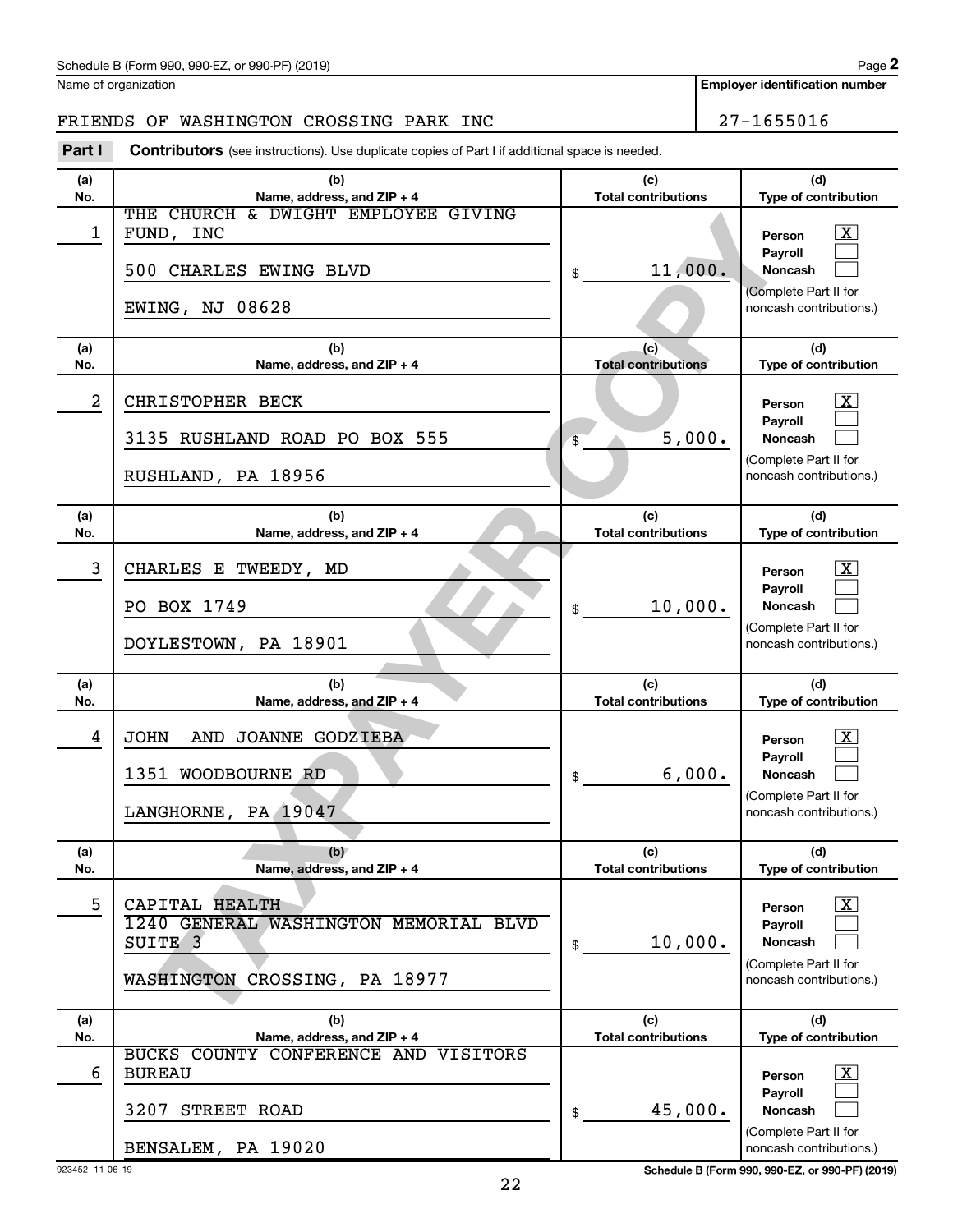| Schedule B (Form 990, 990-EZ, or 990-PF) (2019) | Page |
|-------------------------------------------------|------|
|-------------------------------------------------|------|

Name of organization

**Employer identification number**

#### FRIENDS OF WASHINGTON CROSSING PARK INC **1995 100 PM 127-1655016**

**TAXPAY DRIVER STONERS**<br>
BOX 500<br>
BOX 500<br>
Name, address, and ZIP +4<br>
Name, address, and ZIP +4<br>
Name, address, and ZIP +4<br>
Total contributions<br>
Total contributions<br>
Total contributions<br>
Total contributions<br>
Name, address **(a) No. (b) Name, address, and ZIP + 4 (c) Total contributions (d) Type of contribution Person Payroll Noncash (a) No. (b) Name, address, and ZIP + 4 (c) Total contributions (d) Type of contribution Person Payroll Noncash (a) No. (b) Name, address, and ZIP + 4 (c) Total contributions (d) Type of contribution Person Payroll Noncash (a) No. (b) Name, address, and ZIP + 4 (c) Total contributions (d) Type of contribution Person Payroll Noncash (a) No. (b) Name, address, and ZIP + 4 (c) Total contributions (d) Type of contribution Person Payroll Noncash (a) No. (b) Name, address, and ZIP + 4 (c) Total contributions (d) Type of contribution Person Payroll Noncash Part I** Contributors (see instructions). Use duplicate copies of Part I if additional space is needed. \$ (Complete Part II for noncash contributions.) \$ (Complete Part II for noncash contributions.) \$ (Complete Part II for noncash contributions.) \$ (Complete Part II for noncash contributions.) \$ (Complete Part II for noncash contributions.) \$ (Complete Part II for noncash contributions.)  $\lceil \texttt{X} \rceil$  $\Box$  $\Box$  $\overline{\mathbf{X}}$  $\Box$  $\Box$  $\Box$  $\Box$  $\Box$  $\Box$  $\Box$  $\Box$  $\Box$  $\Box$  $\Box$  $\Box$  $\Box$  $\Box$ 7 OFFICE OF THE COMMISSIONERS PO BOX 500 15,000. TRENTON, NJ 08625 8 | ESTATE OF WILLIAM W. FARKAS 4 TERRY DRIVE 272,136. NEWTOWN , PA 18940

923452 11-06-19 **Schedule B (Form 990, 990-EZ, or 990-PF) (2019)**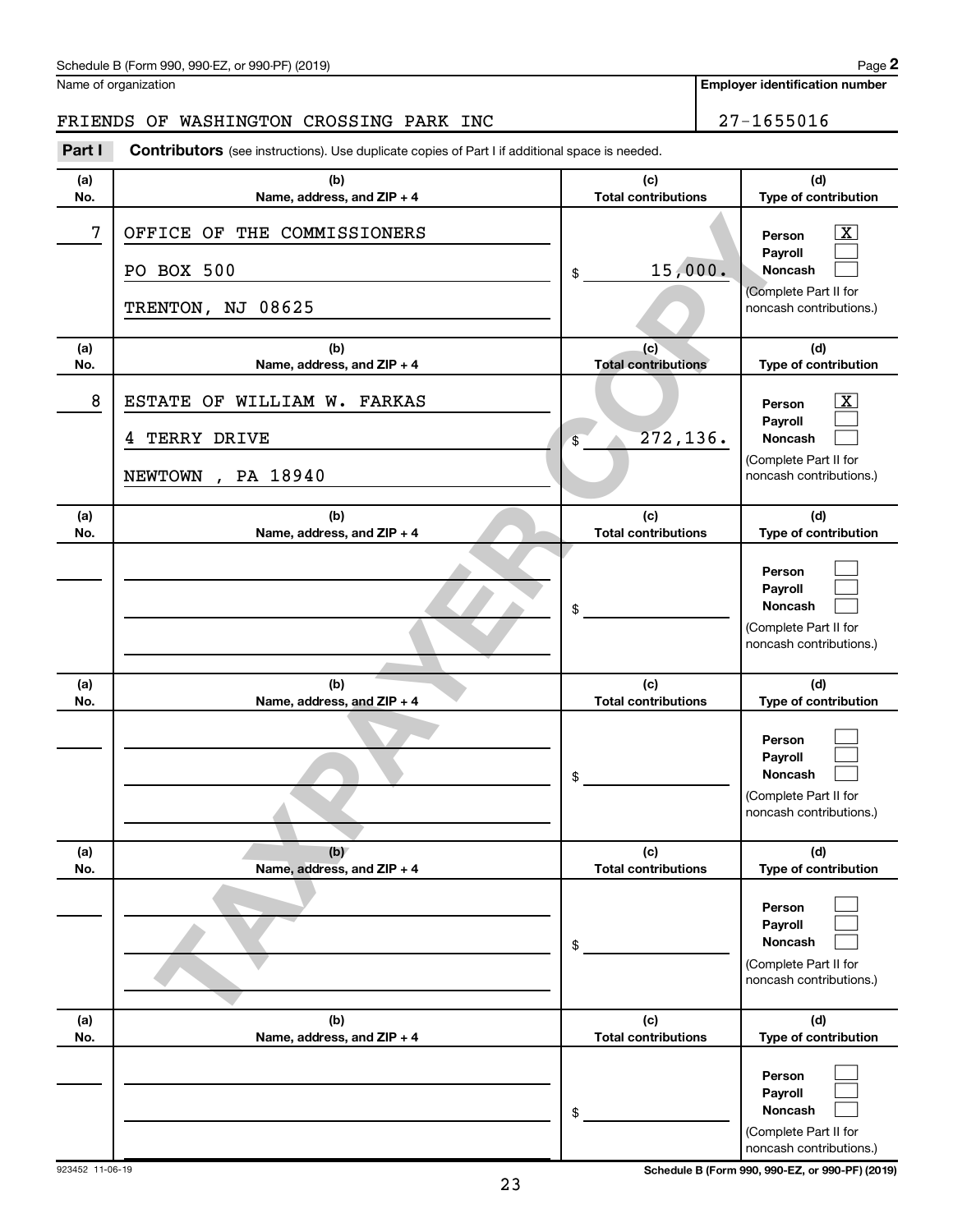Name of organization

### FRIENDS OF WASHINGTON CROSSING PARK INC | 27-1655016

Part II Noncash Property (see instructions). Use duplicate copies of Part II if additional space is needed.

| (a)<br>No.<br>from<br>Part I | (b)<br>Description of noncash property given | (c)<br>FMV (or estimate)<br>(See instructions.)        | (d)<br>Date received |
|------------------------------|----------------------------------------------|--------------------------------------------------------|----------------------|
|                              |                                              | $\$$                                                   |                      |
| (a)<br>No.<br>from<br>Part I | (b)<br>Description of noncash property given | (c)<br><b>FMV</b> (or estimate)<br>(See instructions.) | (d)<br>Date received |
|                              |                                              | \$                                                     |                      |
| (a)<br>No.<br>from<br>Part I | (b)<br>Description of noncash property given | (c)<br>FMV (or estimate)<br>(See instructions.)        | (d)<br>Date received |
|                              |                                              | $\$$                                                   |                      |
| (a)<br>No.<br>from<br>Part I | (b)<br>Description of noncash property given | (c)<br>FMV (or estimate)<br>(See instructions.)        | (d)<br>Date received |
|                              |                                              | \$                                                     |                      |
| (a)<br>No.<br>from<br>Part I | (b)<br>Description of noncash property given | (c)<br>FMV (or estimate)<br>(See instructions.)        | (d)<br>Date received |
|                              |                                              | $\,$                                                   |                      |
| (a)<br>No.<br>from<br>Part I | (b)<br>Description of noncash property given | (c)<br>FMV (or estimate)<br>(See instructions.)        | (d)<br>Date received |
|                              |                                              | \$                                                     |                      |

923453 11-06-19 **Schedule B (Form 990, 990-EZ, or 990-PF) (2019)**

**3**

**Employer identification number**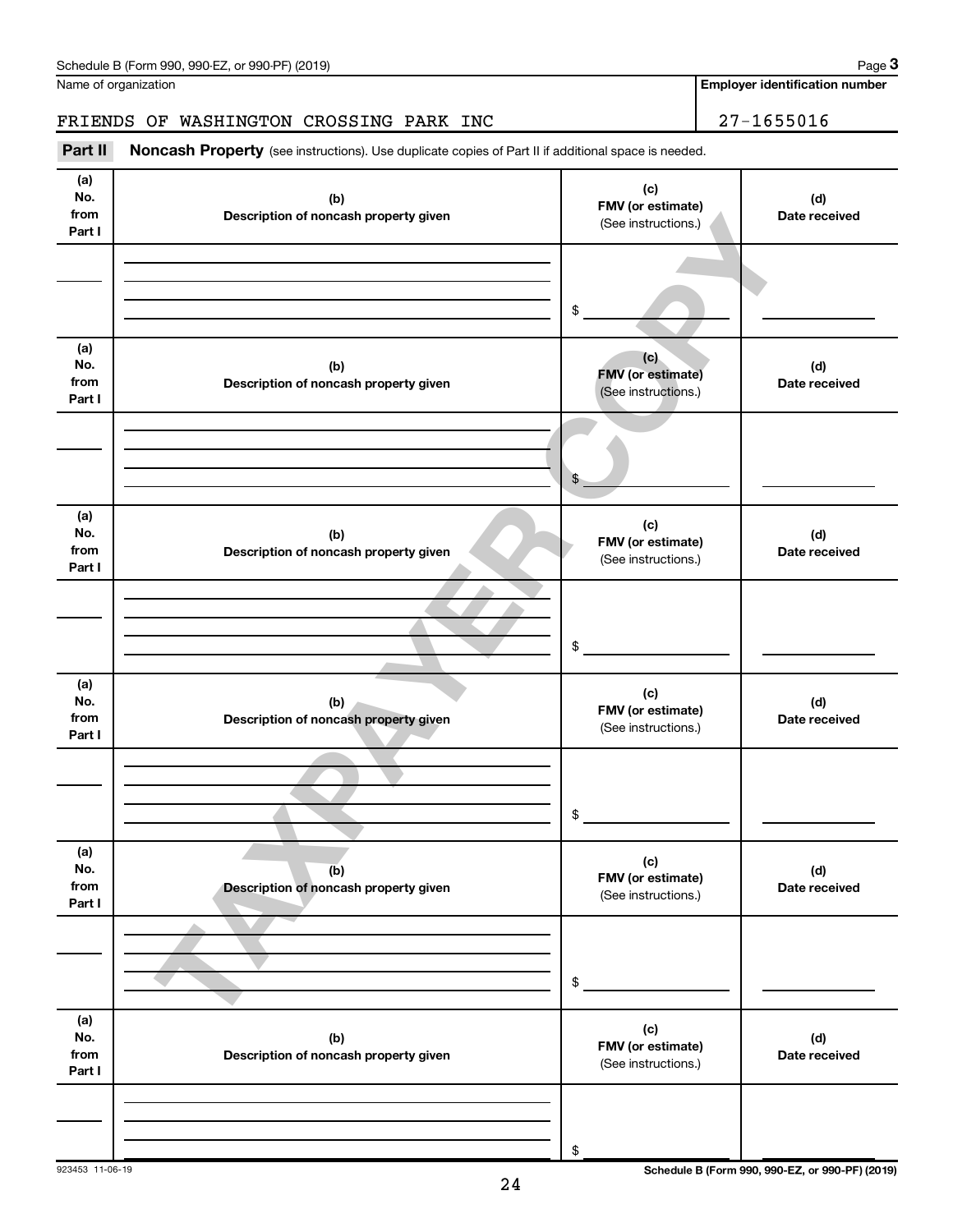|                           | Schedule B (Form 990, 990-EZ, or 990-PF) (2019)                                                                                                                                                                                                                                                                                           |                                          | Page 4                                                                                                                                                         |  |  |  |  |  |  |  |  |  |
|---------------------------|-------------------------------------------------------------------------------------------------------------------------------------------------------------------------------------------------------------------------------------------------------------------------------------------------------------------------------------------|------------------------------------------|----------------------------------------------------------------------------------------------------------------------------------------------------------------|--|--|--|--|--|--|--|--|--|
|                           | Name of organization                                                                                                                                                                                                                                                                                                                      |                                          | <b>Employer identification number</b>                                                                                                                          |  |  |  |  |  |  |  |  |  |
|                           | FRIENDS OF WASHINGTON CROSSING PARK INC                                                                                                                                                                                                                                                                                                   |                                          | $27 - 1655016$                                                                                                                                                 |  |  |  |  |  |  |  |  |  |
| Part III                  | from any one contributor. Complete columns (a) through (e) and the following line entry. For organizations<br>completing Part III, enter the total of exclusively religious, charitable, etc., contributions of \$1,000 or less for the year. (Enter this info. once.)<br>Use duplicate copies of Part III if additional space is needed. |                                          | Exclusively religious, charitable, etc., contributions to organizations described in section 501(c)(7), (8), or (10) that total more than \$1,000 for the year |  |  |  |  |  |  |  |  |  |
| (a) No.<br>from<br>Part I | (b) Purpose of gift                                                                                                                                                                                                                                                                                                                       | (c) Use of gift                          | (d) Description of how gift is held                                                                                                                            |  |  |  |  |  |  |  |  |  |
|                           |                                                                                                                                                                                                                                                                                                                                           |                                          |                                                                                                                                                                |  |  |  |  |  |  |  |  |  |
|                           |                                                                                                                                                                                                                                                                                                                                           |                                          |                                                                                                                                                                |  |  |  |  |  |  |  |  |  |
|                           |                                                                                                                                                                                                                                                                                                                                           |                                          |                                                                                                                                                                |  |  |  |  |  |  |  |  |  |
|                           | (e) Transfer of gift                                                                                                                                                                                                                                                                                                                      |                                          |                                                                                                                                                                |  |  |  |  |  |  |  |  |  |
|                           | Transferee's name, address, and ZIP + 4                                                                                                                                                                                                                                                                                                   |                                          | Relationship of transferor to transferee                                                                                                                       |  |  |  |  |  |  |  |  |  |
|                           |                                                                                                                                                                                                                                                                                                                                           |                                          |                                                                                                                                                                |  |  |  |  |  |  |  |  |  |
|                           |                                                                                                                                                                                                                                                                                                                                           |                                          |                                                                                                                                                                |  |  |  |  |  |  |  |  |  |
| (a) No.<br>from<br>Part I | (b) Purpose of gift                                                                                                                                                                                                                                                                                                                       | (c) Use of gift                          | (d) Description of how gift is held                                                                                                                            |  |  |  |  |  |  |  |  |  |
|                           |                                                                                                                                                                                                                                                                                                                                           |                                          |                                                                                                                                                                |  |  |  |  |  |  |  |  |  |
|                           |                                                                                                                                                                                                                                                                                                                                           |                                          |                                                                                                                                                                |  |  |  |  |  |  |  |  |  |
|                           | (e) Transfer of gift                                                                                                                                                                                                                                                                                                                      |                                          |                                                                                                                                                                |  |  |  |  |  |  |  |  |  |
|                           |                                                                                                                                                                                                                                                                                                                                           |                                          |                                                                                                                                                                |  |  |  |  |  |  |  |  |  |
|                           | Transferee's name, address, and ZIP + 4                                                                                                                                                                                                                                                                                                   | Relationship of transferor to transferee |                                                                                                                                                                |  |  |  |  |  |  |  |  |  |
|                           |                                                                                                                                                                                                                                                                                                                                           |                                          |                                                                                                                                                                |  |  |  |  |  |  |  |  |  |
|                           |                                                                                                                                                                                                                                                                                                                                           |                                          |                                                                                                                                                                |  |  |  |  |  |  |  |  |  |
| (a) No.<br>from<br>Part I | (b) Purpose of gift                                                                                                                                                                                                                                                                                                                       | (c) Use of gift                          | (d) Description of how gift is held                                                                                                                            |  |  |  |  |  |  |  |  |  |
|                           |                                                                                                                                                                                                                                                                                                                                           |                                          |                                                                                                                                                                |  |  |  |  |  |  |  |  |  |
|                           |                                                                                                                                                                                                                                                                                                                                           |                                          |                                                                                                                                                                |  |  |  |  |  |  |  |  |  |
|                           | (e) Transfer of gift                                                                                                                                                                                                                                                                                                                      |                                          |                                                                                                                                                                |  |  |  |  |  |  |  |  |  |
|                           | Transferee's name, address, and ZIP + 4                                                                                                                                                                                                                                                                                                   |                                          |                                                                                                                                                                |  |  |  |  |  |  |  |  |  |
|                           |                                                                                                                                                                                                                                                                                                                                           |                                          | Relationship of transferor to transferee                                                                                                                       |  |  |  |  |  |  |  |  |  |
|                           |                                                                                                                                                                                                                                                                                                                                           |                                          |                                                                                                                                                                |  |  |  |  |  |  |  |  |  |
|                           |                                                                                                                                                                                                                                                                                                                                           |                                          |                                                                                                                                                                |  |  |  |  |  |  |  |  |  |
| (a) No.<br>from<br>Part I | (b) Purpose of gift                                                                                                                                                                                                                                                                                                                       | (c) Use of gift                          | (d) Description of how gift is held                                                                                                                            |  |  |  |  |  |  |  |  |  |
|                           |                                                                                                                                                                                                                                                                                                                                           |                                          |                                                                                                                                                                |  |  |  |  |  |  |  |  |  |
|                           |                                                                                                                                                                                                                                                                                                                                           |                                          |                                                                                                                                                                |  |  |  |  |  |  |  |  |  |
|                           |                                                                                                                                                                                                                                                                                                                                           |                                          |                                                                                                                                                                |  |  |  |  |  |  |  |  |  |
|                           |                                                                                                                                                                                                                                                                                                                                           |                                          |                                                                                                                                                                |  |  |  |  |  |  |  |  |  |
|                           | Transferee's name, address, and ZIP + 4                                                                                                                                                                                                                                                                                                   |                                          | Relationship of transferor to transferee                                                                                                                       |  |  |  |  |  |  |  |  |  |
|                           |                                                                                                                                                                                                                                                                                                                                           |                                          |                                                                                                                                                                |  |  |  |  |  |  |  |  |  |
|                           |                                                                                                                                                                                                                                                                                                                                           |                                          |                                                                                                                                                                |  |  |  |  |  |  |  |  |  |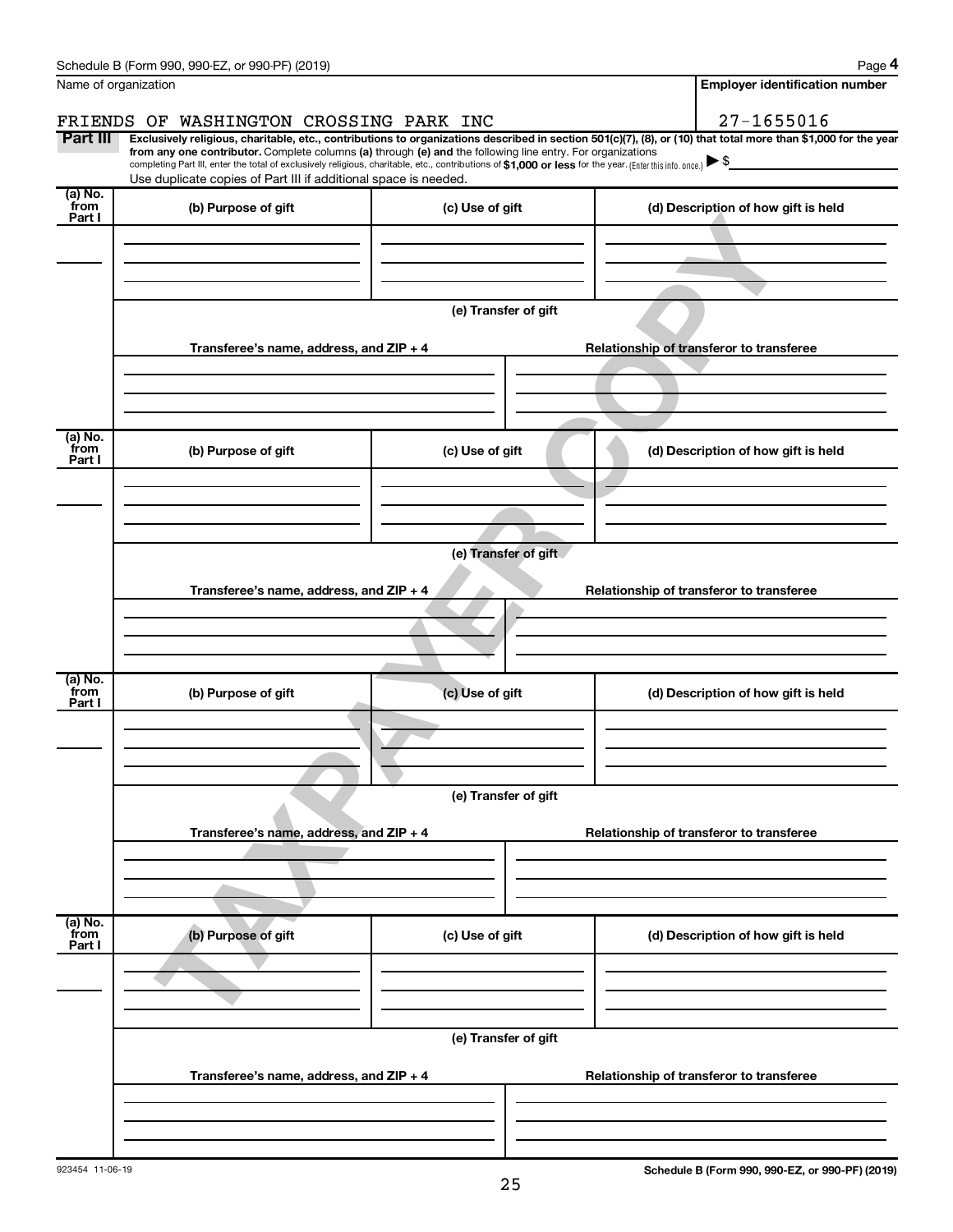| (Form 990) |  |
|------------|--|
|------------|--|

932051 10-02-19

# **SCHEDULE D Supplemental Financial Statements**<br> **Form 990 2019**<br> **Part IV** line 6.7.8.9.10, 11a, 11b, 11d, 11d, 11d, 11d, 11d, 12a, 0r, 12b

**(Form 990) | Complete if the organization answered "Yes" on Form 990, Part IV, line 6, 7, 8, 9, 10, 11a, 11b, 11c, 11d, 11e, 11f, 12a, or 12b.**

**| Attach to Form 990. |Go to www.irs.gov/Form990 for instructions and the latest information.**



Department of the Treasury Internal Revenue Service

Name of the organization<br>**Employer identification number**<br>Employer identification number<br>27-1655016 FRIENDS OF WASHINGTON CROSSING PARK INC

| Part I  | Organizations Maintaining Donor Advised Funds or Other Similar Funds or Accounts. Complete if the                                                                                                                |                         |                                                |                                                    |
|---------|------------------------------------------------------------------------------------------------------------------------------------------------------------------------------------------------------------------|-------------------------|------------------------------------------------|----------------------------------------------------|
|         | organization answered "Yes" on Form 990, Part IV, line 6.                                                                                                                                                        |                         |                                                |                                                    |
|         |                                                                                                                                                                                                                  | (a) Donor advised funds |                                                | (b) Funds and other accounts                       |
| 1       |                                                                                                                                                                                                                  |                         |                                                |                                                    |
| 2       | Aggregate value of contributions to (during year)                                                                                                                                                                |                         |                                                |                                                    |
| 3       | Aggregate value of grants from (during year)                                                                                                                                                                     |                         |                                                |                                                    |
| 4       |                                                                                                                                                                                                                  |                         |                                                |                                                    |
| 5       | Did the organization inform all donors and donor advisors in writing that the assets held in donor advised funds                                                                                                 |                         |                                                |                                                    |
|         |                                                                                                                                                                                                                  |                         |                                                | Yes<br>No                                          |
| 6       | Did the organization inform all grantees, donors, and donor advisors in writing that grant funds can be used only                                                                                                |                         |                                                |                                                    |
|         | for charitable purposes and not for the benefit of the donor or donor advisor, or for any other purpose conferring                                                                                               |                         |                                                |                                                    |
|         | impermissible private benefit?                                                                                                                                                                                   |                         |                                                | Yes<br>No                                          |
| Part II | Conservation Easements. Complete if the organization answered "Yes" on Form 990, Part IV, line 7.                                                                                                                |                         |                                                |                                                    |
| 1.      | Purpose(s) of conservation easements held by the organization (check all that apply).                                                                                                                            |                         |                                                |                                                    |
|         | Preservation of land for public use (for example, recreation or education)                                                                                                                                       |                         |                                                | Preservation of a historically important land area |
|         | Protection of natural habitat                                                                                                                                                                                    |                         | Preservation of a certified historic structure |                                                    |
|         | Preservation of open space                                                                                                                                                                                       |                         |                                                |                                                    |
| 2       | Complete lines 2a through 2d if the organization held a qualified conservation contribution in the form of a conservation easement on the last                                                                   |                         |                                                |                                                    |
|         | day of the tax year.                                                                                                                                                                                             |                         |                                                | Held at the End of the Tax Year                    |
|         |                                                                                                                                                                                                                  |                         |                                                | 2a                                                 |
| b       | Total acreage restricted by conservation easements                                                                                                                                                               |                         |                                                | 2b                                                 |
|         |                                                                                                                                                                                                                  |                         |                                                | 2c                                                 |
|         | d Number of conservation easements included in (c) acquired after 7/25/06, and not on a historic structure                                                                                                       |                         |                                                |                                                    |
|         |                                                                                                                                                                                                                  |                         |                                                | 2d                                                 |
| З       | Number of conservation easements modified, transferred, released, extinguished, or terminated by the organization during the tax                                                                                 |                         |                                                |                                                    |
|         | year                                                                                                                                                                                                             |                         |                                                |                                                    |
| 4       | Number of states where property subject to conservation easement is located >                                                                                                                                    |                         |                                                |                                                    |
| 5       | Does the organization have a written policy regarding the periodic monitoring, inspection, handling of                                                                                                           |                         |                                                | Yes<br>No                                          |
| 6       | violations, and enforcement of the conservation easements it holds?<br>Staff and volunteer hours devoted to monitoring, inspecting, handling of violations, and enforcing conservation easements during the year |                         |                                                |                                                    |
|         |                                                                                                                                                                                                                  |                         |                                                |                                                    |
| 7       | Amount of expenses incurred in monitoring, inspecting, handling of violations, and enforcing conservation easements during the year                                                                              |                         |                                                |                                                    |
|         | ▶ \$                                                                                                                                                                                                             |                         |                                                |                                                    |
| 8       | Does each conservation easement reported on line 2(d) above satisfy the requirements of section 170(h)(4)(B)(i)                                                                                                  |                         |                                                |                                                    |
|         |                                                                                                                                                                                                                  |                         |                                                | Yes<br><b>No</b>                                   |
| 9       | In Part XIII, describe how the organization reports conservation easements in its revenue and expense statement and                                                                                              |                         |                                                |                                                    |
|         | balance sheet, and include, if applicable, the text of the footnote to the organization's financial statements that describes the                                                                                |                         |                                                |                                                    |
|         | organization's accounting for conservation easements.                                                                                                                                                            |                         |                                                |                                                    |
|         | Organizations Maintaining Collections of Art, Historical Treasures, or Other Similar Assets.<br>Part III                                                                                                         |                         |                                                |                                                    |
|         | Complete if the organization answered "Yes" on Form 990, Part IV, line 8.                                                                                                                                        |                         |                                                |                                                    |
|         | 1a If the organization elected, as permitted under FASB ASC 958, not to report in its revenue statement and balance sheet works                                                                                  |                         |                                                |                                                    |
|         | of art, historical treasures, or other similar assets held for public exhibition, education, or research in furtherance of public                                                                                |                         |                                                |                                                    |
|         | service, provide in Part XIII the text of the footnote to its financial statements that describes these items.                                                                                                   |                         |                                                |                                                    |
|         | b If the organization elected, as permitted under FASB ASC 958, to report in its revenue statement and balance sheet works of                                                                                    |                         |                                                |                                                    |
|         | art, historical treasures, or other similar assets held for public exhibition, education, or research in furtherance of public service,                                                                          |                         |                                                |                                                    |
|         | provide the following amounts relating to these items:                                                                                                                                                           |                         |                                                |                                                    |
|         |                                                                                                                                                                                                                  |                         |                                                | $\triangleright$ \$                                |
|         |                                                                                                                                                                                                                  |                         |                                                | $\blacktriangleright$ \$                           |
| 2       | If the organization received or held works of art, historical treasures, or other similar assets for financial gain, provide                                                                                     |                         |                                                |                                                    |
|         | the following amounts required to be reported under FASB ASC 958 relating to these items:                                                                                                                        |                         |                                                |                                                    |
| а       |                                                                                                                                                                                                                  |                         |                                                | $\blacktriangleright$ \$                           |
|         | b Assets included in Form 990, Part X [[CONDITED INTERNATION IN ASSETS INCLUDED IN A SERVICE OF A SERVICE OF A                                                                                                   |                         |                                                | $\blacktriangleright$ \$                           |
|         | LHA For Paperwork Reduction Act Notice, see the Instructions for Form 990.                                                                                                                                       |                         |                                                | Schedule D (Form 990) 2019                         |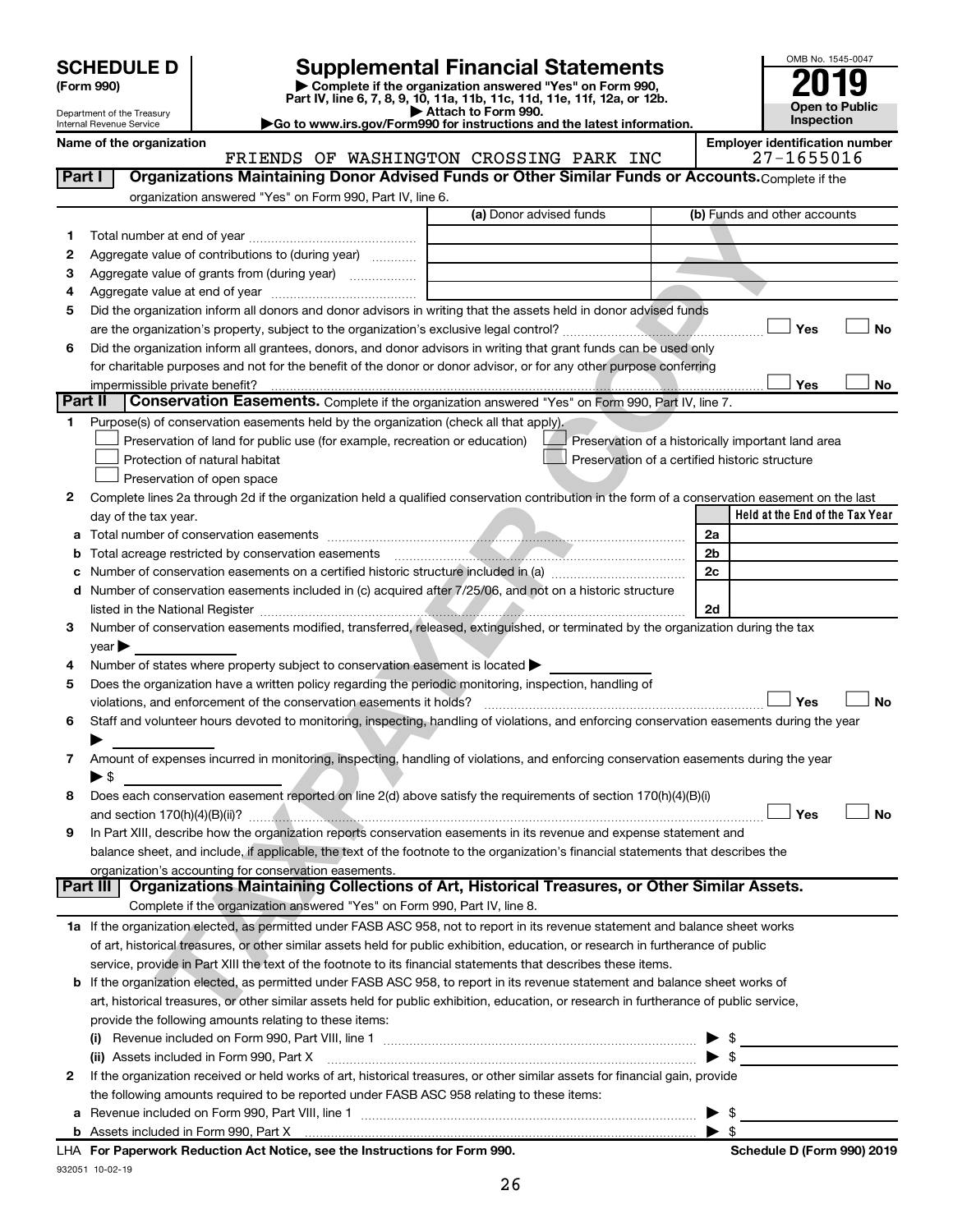|        | Schedule D (Form 990) 2019                                                                                                                                                                                                    | FRIENDS OF WASHINGTON CROSSING PARK INC |  |                |                                                                                                                                                                                                                                |  |                                                          |  |                | $27 - 1655016$ Page 2 |  |  |  |
|--------|-------------------------------------------------------------------------------------------------------------------------------------------------------------------------------------------------------------------------------|-----------------------------------------|--|----------------|--------------------------------------------------------------------------------------------------------------------------------------------------------------------------------------------------------------------------------|--|----------------------------------------------------------|--|----------------|-----------------------|--|--|--|
|        | Part III<br>Organizations Maintaining Collections of Art, Historical Treasures, or Other Similar Assets (continued)                                                                                                           |                                         |  |                |                                                                                                                                                                                                                                |  |                                                          |  |                |                       |  |  |  |
| З      | Using the organization's acquisition, accession, and other records, check any of the following that make significant use of its                                                                                               |                                         |  |                |                                                                                                                                                                                                                                |  |                                                          |  |                |                       |  |  |  |
|        | collection items (check all that apply):                                                                                                                                                                                      |                                         |  |                |                                                                                                                                                                                                                                |  |                                                          |  |                |                       |  |  |  |
| a      | Public exhibition                                                                                                                                                                                                             |                                         |  |                | Loan or exchange program                                                                                                                                                                                                       |  |                                                          |  |                |                       |  |  |  |
| b      | Scholarly research                                                                                                                                                                                                            | e                                       |  |                | Other the contract of the contract of the contract of the contract of the contract of the contract of the contract of the contract of the contract of the contract of the contract of the contract of the contract of the cont |  |                                                          |  |                |                       |  |  |  |
| c      | Preservation for future generations                                                                                                                                                                                           |                                         |  |                |                                                                                                                                                                                                                                |  |                                                          |  |                |                       |  |  |  |
| 4      | Provide a description of the organization's collections and explain how they further the organization's exempt purpose in Part XIII.                                                                                          |                                         |  |                |                                                                                                                                                                                                                                |  |                                                          |  |                |                       |  |  |  |
| 5      | During the year, did the organization solicit or receive donations of art, historical treasures, or other similar assets                                                                                                      |                                         |  |                |                                                                                                                                                                                                                                |  |                                                          |  |                |                       |  |  |  |
|        | Yes<br>No<br><b>Part IV</b><br>Escrow and Custodial Arrangements. Complete if the organization answered "Yes" on Form 990, Part IV, line 9, or                                                                                |                                         |  |                |                                                                                                                                                                                                                                |  |                                                          |  |                |                       |  |  |  |
|        | reported an amount on Form 990, Part X, line 21.                                                                                                                                                                              |                                         |  |                |                                                                                                                                                                                                                                |  |                                                          |  |                |                       |  |  |  |
|        |                                                                                                                                                                                                                               |                                         |  |                |                                                                                                                                                                                                                                |  |                                                          |  |                |                       |  |  |  |
|        | 1a Is the organization an agent, trustee, custodian or other intermediary for contributions or other assets not included                                                                                                      |                                         |  |                |                                                                                                                                                                                                                                |  |                                                          |  | Yes            | No                    |  |  |  |
|        | <b>b</b> If "Yes," explain the arrangement in Part XIII and complete the following table:                                                                                                                                     |                                         |  |                |                                                                                                                                                                                                                                |  |                                                          |  |                |                       |  |  |  |
|        |                                                                                                                                                                                                                               |                                         |  |                |                                                                                                                                                                                                                                |  |                                                          |  | Amount         |                       |  |  |  |
| с      | Beginning balance                                                                                                                                                                                                             |                                         |  |                |                                                                                                                                                                                                                                |  | .1c                                                      |  |                |                       |  |  |  |
|        | Additions during the year measurement contains and all the year measurement of the state of the state of the state of the state of the state of the state of the state of the state of the state of the state of the state of |                                         |  |                |                                                                                                                                                                                                                                |  | 1d                                                       |  |                |                       |  |  |  |
|        | e Distributions during the year measurement contained and contained and contained and contained and contained and contained and contained and contained and contained and contained and contained and contained and contained |                                         |  |                |                                                                                                                                                                                                                                |  | 1e                                                       |  |                |                       |  |  |  |
|        |                                                                                                                                                                                                                               |                                         |  |                |                                                                                                                                                                                                                                |  | 1f                                                       |  |                |                       |  |  |  |
|        | 2a Did the organization include an amount on Form 990, Part X, line 21, for escrow or custodial account liability?                                                                                                            |                                         |  |                |                                                                                                                                                                                                                                |  |                                                          |  | Yes            | No                    |  |  |  |
|        | b If "Yes," explain the arrangement in Part XIII. Check here if the explanation has been provided on Part XIII                                                                                                                |                                         |  |                |                                                                                                                                                                                                                                |  |                                                          |  |                |                       |  |  |  |
| Part V | Endowment Funds. Complete if the organization answered "Yes" on Form 990, Part IV, line 10.                                                                                                                                   |                                         |  |                |                                                                                                                                                                                                                                |  |                                                          |  |                |                       |  |  |  |
|        |                                                                                                                                                                                                                               | (a) Current year                        |  | (b) Prior year | (c) Two years back                                                                                                                                                                                                             |  | $\vert$ (d) Three years back $\vert$ (e) Four years back |  |                |                       |  |  |  |
| ٦а     | Beginning of year balance                                                                                                                                                                                                     |                                         |  |                |                                                                                                                                                                                                                                |  |                                                          |  |                |                       |  |  |  |
|        |                                                                                                                                                                                                                               |                                         |  |                |                                                                                                                                                                                                                                |  |                                                          |  |                |                       |  |  |  |
|        | Net investment earnings, gains, and losses                                                                                                                                                                                    |                                         |  |                |                                                                                                                                                                                                                                |  |                                                          |  |                |                       |  |  |  |
|        |                                                                                                                                                                                                                               |                                         |  |                |                                                                                                                                                                                                                                |  |                                                          |  |                |                       |  |  |  |
|        | e Other expenditures for facilities                                                                                                                                                                                           |                                         |  |                |                                                                                                                                                                                                                                |  |                                                          |  |                |                       |  |  |  |
|        | and programs                                                                                                                                                                                                                  |                                         |  |                |                                                                                                                                                                                                                                |  |                                                          |  |                |                       |  |  |  |
|        |                                                                                                                                                                                                                               |                                         |  |                |                                                                                                                                                                                                                                |  |                                                          |  |                |                       |  |  |  |
| g      |                                                                                                                                                                                                                               |                                         |  |                |                                                                                                                                                                                                                                |  |                                                          |  |                |                       |  |  |  |
| 2      | Provide the estimated percentage of the current year end balance (line 1g, column (a)) held as:                                                                                                                               |                                         |  |                |                                                                                                                                                                                                                                |  |                                                          |  |                |                       |  |  |  |
|        | Board designated or quasi-endowment                                                                                                                                                                                           |                                         |  |                |                                                                                                                                                                                                                                |  |                                                          |  |                |                       |  |  |  |
| b      | Permanent endowment >                                                                                                                                                                                                         | %                                       |  |                |                                                                                                                                                                                                                                |  |                                                          |  |                |                       |  |  |  |
| с      | Term endowment $\blacktriangleright$                                                                                                                                                                                          | %                                       |  |                |                                                                                                                                                                                                                                |  |                                                          |  |                |                       |  |  |  |
|        | The percentages on lines 2a, 2b, and 2c should equal 100%.                                                                                                                                                                    |                                         |  |                |                                                                                                                                                                                                                                |  |                                                          |  |                |                       |  |  |  |
|        | 3a Are there endowment funds not in the possession of the organization that are held and administered for the organization                                                                                                    |                                         |  |                |                                                                                                                                                                                                                                |  |                                                          |  |                |                       |  |  |  |
|        | by:                                                                                                                                                                                                                           |                                         |  |                |                                                                                                                                                                                                                                |  |                                                          |  |                | Yes<br>No             |  |  |  |
|        | (i)                                                                                                                                                                                                                           |                                         |  |                |                                                                                                                                                                                                                                |  |                                                          |  | 3a(i)          |                       |  |  |  |
|        |                                                                                                                                                                                                                               |                                         |  |                |                                                                                                                                                                                                                                |  |                                                          |  | 3a(ii)         |                       |  |  |  |
|        |                                                                                                                                                                                                                               |                                         |  |                |                                                                                                                                                                                                                                |  |                                                          |  | 3b             |                       |  |  |  |
|        | Describe in Part XIII the intended uses of the organization's endowment funds.<br>Land, Buildings, and Equipment.<br><b>Part VI</b>                                                                                           |                                         |  |                |                                                                                                                                                                                                                                |  |                                                          |  |                |                       |  |  |  |
|        | Complete if the organization answered "Yes" on Form 990, Part IV, line 11a. See Form 990, Part X, line 10.                                                                                                                    |                                         |  |                |                                                                                                                                                                                                                                |  |                                                          |  |                |                       |  |  |  |
|        | Description of property                                                                                                                                                                                                       | (a) Cost or other                       |  |                | (b) Cost or other                                                                                                                                                                                                              |  | (c) Accumulated                                          |  | (d) Book value |                       |  |  |  |
|        |                                                                                                                                                                                                                               | basis (investment)                      |  |                | basis (other)                                                                                                                                                                                                                  |  | depreciation                                             |  |                |                       |  |  |  |
|        |                                                                                                                                                                                                                               |                                         |  |                |                                                                                                                                                                                                                                |  |                                                          |  |                |                       |  |  |  |
|        |                                                                                                                                                                                                                               |                                         |  |                |                                                                                                                                                                                                                                |  |                                                          |  |                |                       |  |  |  |
|        |                                                                                                                                                                                                                               |                                         |  |                |                                                                                                                                                                                                                                |  |                                                          |  |                |                       |  |  |  |
|        |                                                                                                                                                                                                                               |                                         |  |                | 22,141.                                                                                                                                                                                                                        |  | 22,141.                                                  |  |                | 0.                    |  |  |  |
|        |                                                                                                                                                                                                                               |                                         |  |                | 45,630.                                                                                                                                                                                                                        |  | 18,959.                                                  |  |                | 26,671.               |  |  |  |
|        | Total. Add lines 1a through 1e. (Column (d) must equal Form 990, Part X, column (B), line 10c.)                                                                                                                               |                                         |  |                |                                                                                                                                                                                                                                |  |                                                          |  |                | 26,671.               |  |  |  |

**Schedule D (Form 990) 2019**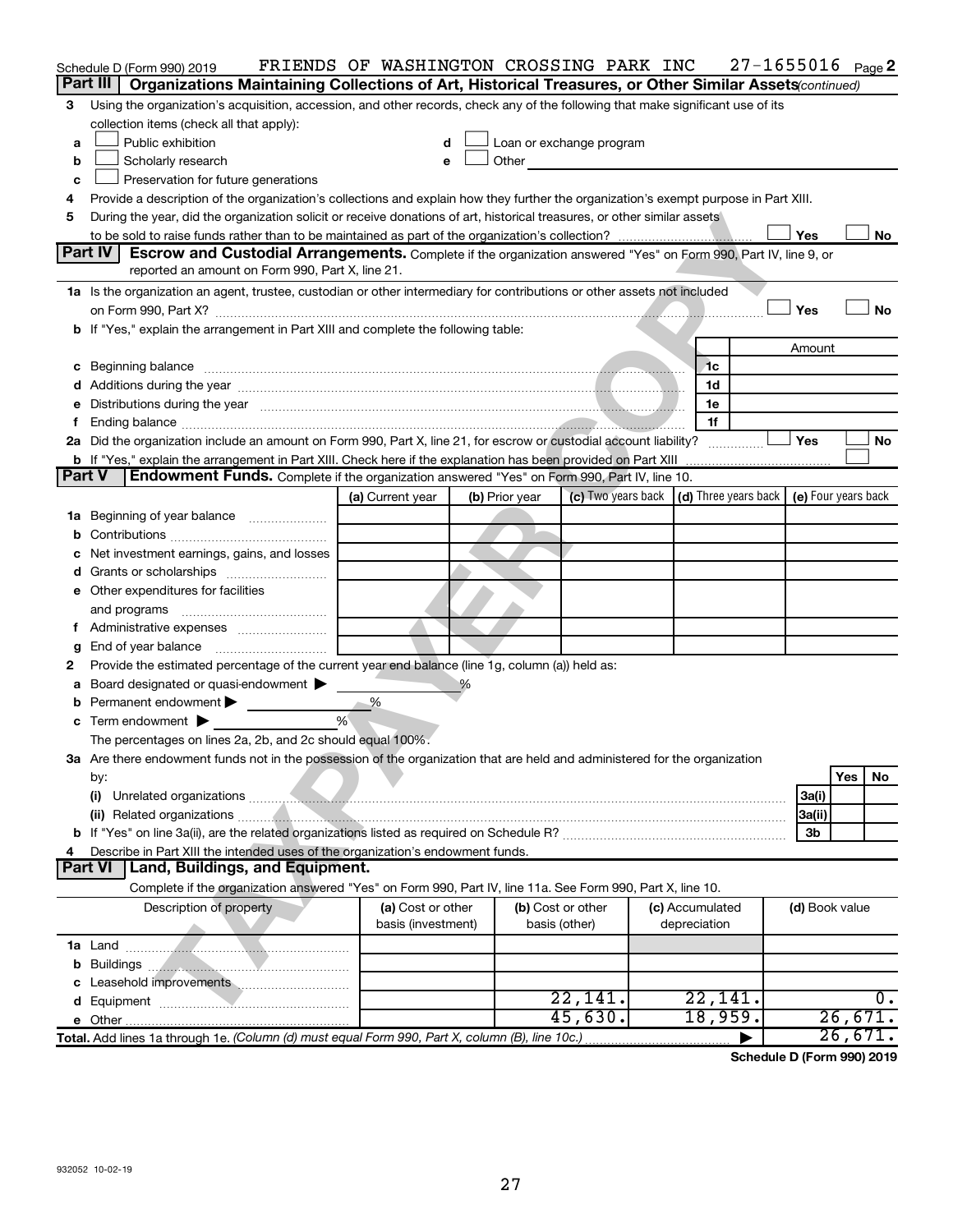|               | Schedule D (Form 990) 2019    |                                                                                                                                                      | FRIENDS OF WASHINGTON CROSSING PARK INC |  | $27 - 1655016$ Page 3                                     |
|---------------|-------------------------------|------------------------------------------------------------------------------------------------------------------------------------------------------|-----------------------------------------|--|-----------------------------------------------------------|
| Part VII      |                               | <b>Investments - Other Securities.</b>                                                                                                               |                                         |  |                                                           |
|               |                               | Complete if the organization answered "Yes" on Form 990, Part IV, line 11b. See Form 990, Part X, line 12.                                           |                                         |  |                                                           |
|               |                               | (a) Description of security or category (including name of security)                                                                                 | (b) Book value                          |  | (c) Method of valuation: Cost or end-of-year market value |
|               | (1) Financial derivatives     |                                                                                                                                                      |                                         |  |                                                           |
|               |                               |                                                                                                                                                      |                                         |  |                                                           |
| $(3)$ Other   |                               |                                                                                                                                                      |                                         |  |                                                           |
| (A)           |                               |                                                                                                                                                      |                                         |  |                                                           |
| (B)           |                               |                                                                                                                                                      |                                         |  |                                                           |
| (C)           |                               |                                                                                                                                                      |                                         |  |                                                           |
| (D)           |                               |                                                                                                                                                      |                                         |  |                                                           |
| (E)           |                               |                                                                                                                                                      |                                         |  |                                                           |
| (F)           |                               |                                                                                                                                                      |                                         |  |                                                           |
| (G)           |                               |                                                                                                                                                      |                                         |  |                                                           |
| (H)           |                               |                                                                                                                                                      |                                         |  |                                                           |
|               |                               | Total. (Col. (b) must equal Form 990, Part X, col. (B) line 12.) $\blacktriangleright$                                                               |                                         |  |                                                           |
|               |                               | Part VIII Investments - Program Related.                                                                                                             |                                         |  |                                                           |
|               |                               | Complete if the organization answered "Yes" on Form 990, Part IV, line 11c. See Form 990, Part X, line 13.                                           |                                         |  |                                                           |
|               | (a) Description of investment |                                                                                                                                                      | (b) Book value                          |  | (c) Method of valuation: Cost or end-of-year market value |
| (1)           |                               |                                                                                                                                                      |                                         |  |                                                           |
| (2)           |                               |                                                                                                                                                      |                                         |  |                                                           |
| (3)           |                               |                                                                                                                                                      |                                         |  |                                                           |
| (4)           |                               |                                                                                                                                                      |                                         |  |                                                           |
| (5)           |                               |                                                                                                                                                      |                                         |  |                                                           |
| (6)           |                               |                                                                                                                                                      |                                         |  |                                                           |
| (7)           |                               |                                                                                                                                                      |                                         |  |                                                           |
| (8)           |                               |                                                                                                                                                      |                                         |  |                                                           |
| (9)           |                               |                                                                                                                                                      |                                         |  |                                                           |
|               |                               | Total. (Col. (b) must equal Form 990, Part X, col. (B) line 13.)                                                                                     |                                         |  |                                                           |
| Part IX       | <b>Other Assets.</b>          |                                                                                                                                                      |                                         |  |                                                           |
|               |                               | Complete if the organization answered "Yes" on Form 990, Part IV, line 11d. See Form 990, Part X, line 15.                                           |                                         |  |                                                           |
|               |                               |                                                                                                                                                      | (a) Description                         |  | (b) Book value                                            |
| (1)           |                               |                                                                                                                                                      |                                         |  |                                                           |
| (2)           |                               |                                                                                                                                                      |                                         |  |                                                           |
| (3)           |                               |                                                                                                                                                      |                                         |  |                                                           |
| (4)           |                               |                                                                                                                                                      |                                         |  |                                                           |
| (5)           |                               |                                                                                                                                                      |                                         |  |                                                           |
| (6)           |                               |                                                                                                                                                      |                                         |  |                                                           |
| (7)           |                               |                                                                                                                                                      |                                         |  |                                                           |
| (8)           |                               |                                                                                                                                                      |                                         |  |                                                           |
| (9)           |                               |                                                                                                                                                      |                                         |  |                                                           |
|               |                               | Total. (Column (b) must equal Form 990, Part X, col. (B) line 15.)                                                                                   |                                         |  |                                                           |
| <b>Part X</b> | <b>Other Liabilities.</b>     |                                                                                                                                                      |                                         |  |                                                           |
|               |                               | Complete if the organization answered "Yes" on Form 990, Part IV, line 11e or 11f. See Form 990, Part X, line 25.                                    |                                         |  |                                                           |
| 1.            |                               | (a) Description of liability                                                                                                                         |                                         |  | (b) Book value                                            |
| (1)           | Federal income taxes          |                                                                                                                                                      |                                         |  |                                                           |
| (2)           |                               | CURRENT PORTION OF LONG-TERM DEBT                                                                                                                    |                                         |  | 20,828.                                                   |
| (3)           | LONG-TERM DEBT                |                                                                                                                                                      |                                         |  | 42,076.                                                   |
| (4)           |                               |                                                                                                                                                      |                                         |  |                                                           |
| (5)           |                               |                                                                                                                                                      |                                         |  |                                                           |
| (6)           |                               |                                                                                                                                                      |                                         |  |                                                           |
| (7)           |                               |                                                                                                                                                      |                                         |  |                                                           |
| (8)           |                               |                                                                                                                                                      |                                         |  |                                                           |
| (9)           |                               |                                                                                                                                                      |                                         |  |                                                           |
|               |                               | Total. (Column (b) must equal Form 990, Part X, col. (B) line 25.)                                                                                   |                                         |  | 62,904.                                                   |
|               |                               | 2. Liability for uncertain tax positions. In Part XIII, provide the text of the footnote to the organization's financial statements that reports the |                                         |  |                                                           |

organization's liability for uncertain tax positions under FASB ASC 740. Check here if the text of the footnote has been provided in Part XIII...

**Schedule D (Form 990) 2019**

 $\sim$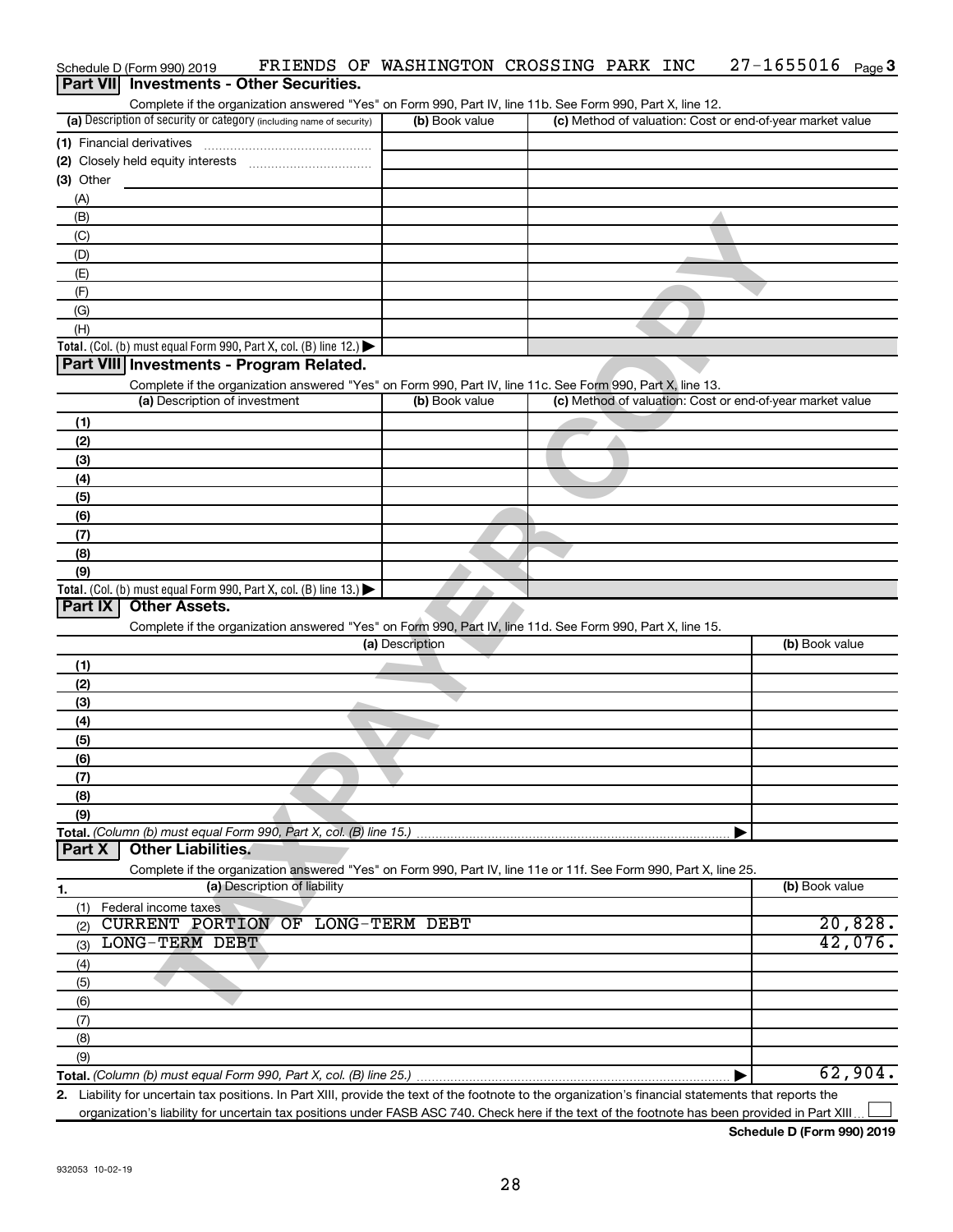|                                                                           | FRIENDS OF WASHINGTON CROSSING PARK INC<br>Schedule D (Form 990) 2019                                                                                                                                                               |                |  | $27 - 1655016$ Page 4 |  |  |  |  |  |  |  |  |
|---------------------------------------------------------------------------|-------------------------------------------------------------------------------------------------------------------------------------------------------------------------------------------------------------------------------------|----------------|--|-----------------------|--|--|--|--|--|--|--|--|
|                                                                           | <b>Part XI</b><br>Reconciliation of Revenue per Audited Financial Statements With Revenue per Return.                                                                                                                               |                |  |                       |  |  |  |  |  |  |  |  |
|                                                                           | Complete if the organization answered "Yes" on Form 990, Part IV, line 12a.                                                                                                                                                         |                |  |                       |  |  |  |  |  |  |  |  |
| 1                                                                         | Total revenue, gains, and other support per audited financial statements [111] [12] Total revenue, gains, and other support per audited financial statements                                                                        |                |  | $\blacksquare$        |  |  |  |  |  |  |  |  |
| 2                                                                         | Amounts included on line 1 but not on Form 990, Part VIII, line 12:                                                                                                                                                                 |                |  |                       |  |  |  |  |  |  |  |  |
| а                                                                         |                                                                                                                                                                                                                                     | 2a             |  |                       |  |  |  |  |  |  |  |  |
| b                                                                         |                                                                                                                                                                                                                                     | 2 <sub>b</sub> |  |                       |  |  |  |  |  |  |  |  |
| с                                                                         |                                                                                                                                                                                                                                     |                |  |                       |  |  |  |  |  |  |  |  |
| d                                                                         |                                                                                                                                                                                                                                     | 2d             |  |                       |  |  |  |  |  |  |  |  |
| е                                                                         | Add lines 2a through 2d                                                                                                                                                                                                             | 2e             |  |                       |  |  |  |  |  |  |  |  |
| 3<br>з                                                                    |                                                                                                                                                                                                                                     |                |  |                       |  |  |  |  |  |  |  |  |
| Amounts included on Form 990, Part VIII, line 12, but not on line 1:<br>4 |                                                                                                                                                                                                                                     |                |  |                       |  |  |  |  |  |  |  |  |
| а                                                                         |                                                                                                                                                                                                                                     | 4a             |  |                       |  |  |  |  |  |  |  |  |
| b                                                                         |                                                                                                                                                                                                                                     | 4b             |  |                       |  |  |  |  |  |  |  |  |
|                                                                           | Add lines 4a and 4b                                                                                                                                                                                                                 |                |  | 4c                    |  |  |  |  |  |  |  |  |
| 5                                                                         |                                                                                                                                                                                                                                     |                |  | 5                     |  |  |  |  |  |  |  |  |
|                                                                           | Part XII   Reconciliation of Expenses per Audited Financial Statements With Expenses per Return.                                                                                                                                    |                |  |                       |  |  |  |  |  |  |  |  |
|                                                                           | Complete if the organization answered "Yes" on Form 990, Part IV, line 12a.                                                                                                                                                         |                |  |                       |  |  |  |  |  |  |  |  |
| 1                                                                         |                                                                                                                                                                                                                                     |                |  | 1                     |  |  |  |  |  |  |  |  |
| 2                                                                         | Amounts included on line 1 but not on Form 990, Part IX, line 25:                                                                                                                                                                   |                |  |                       |  |  |  |  |  |  |  |  |
| а                                                                         |                                                                                                                                                                                                                                     | 2a             |  |                       |  |  |  |  |  |  |  |  |
| b                                                                         |                                                                                                                                                                                                                                     | 2 <sub>b</sub> |  |                       |  |  |  |  |  |  |  |  |
| с                                                                         |                                                                                                                                                                                                                                     | 2c             |  |                       |  |  |  |  |  |  |  |  |
| d                                                                         |                                                                                                                                                                                                                                     | 2d             |  |                       |  |  |  |  |  |  |  |  |
| е                                                                         | Add lines 2a through 2d <b>contained a contained a contained a contained a</b> contained a contact the set of the set of the set of the set of the set of the set of the set of the set of the set of the set of the set of the set |                |  | 2e                    |  |  |  |  |  |  |  |  |
| 3                                                                         |                                                                                                                                                                                                                                     |                |  | 3                     |  |  |  |  |  |  |  |  |
| 4                                                                         | Amounts included on Form 990, Part IX, line 25, but not on line 1:                                                                                                                                                                  |                |  |                       |  |  |  |  |  |  |  |  |
| а                                                                         | Investment expenses not included on Form 990, Part VIII, line 7b <b>Commission</b> 2011                                                                                                                                             | 4a             |  |                       |  |  |  |  |  |  |  |  |
| b                                                                         |                                                                                                                                                                                                                                     | 4b             |  |                       |  |  |  |  |  |  |  |  |
|                                                                           | c Add lines 4a and 4b                                                                                                                                                                                                               |                |  | 4c                    |  |  |  |  |  |  |  |  |
|                                                                           |                                                                                                                                                                                                                                     |                |  | 5                     |  |  |  |  |  |  |  |  |
|                                                                           | Part XIII Supplemental Information.                                                                                                                                                                                                 |                |  |                       |  |  |  |  |  |  |  |  |
|                                                                           | Provide the descriptions required for Part II, lines 3, 5, and 9; Part III, lines 1a and 4; Part IV, lines 1b and 2b; Part V, line 4; Part X, line 2; Part XI,                                                                      |                |  |                       |  |  |  |  |  |  |  |  |
|                                                                           | lines 2d and 4b; and Part XII, lines 2d and 4b. Also complete this part to provide any additional information.                                                                                                                      |                |  |                       |  |  |  |  |  |  |  |  |
|                                                                           |                                                                                                                                                                                                                                     |                |  |                       |  |  |  |  |  |  |  |  |
|                                                                           |                                                                                                                                                                                                                                     |                |  |                       |  |  |  |  |  |  |  |  |
|                                                                           |                                                                                                                                                                                                                                     |                |  |                       |  |  |  |  |  |  |  |  |
|                                                                           |                                                                                                                                                                                                                                     |                |  |                       |  |  |  |  |  |  |  |  |
|                                                                           |                                                                                                                                                                                                                                     |                |  |                       |  |  |  |  |  |  |  |  |
|                                                                           |                                                                                                                                                                                                                                     |                |  |                       |  |  |  |  |  |  |  |  |
|                                                                           |                                                                                                                                                                                                                                     |                |  |                       |  |  |  |  |  |  |  |  |
|                                                                           |                                                                                                                                                                                                                                     |                |  |                       |  |  |  |  |  |  |  |  |
|                                                                           |                                                                                                                                                                                                                                     |                |  |                       |  |  |  |  |  |  |  |  |
|                                                                           |                                                                                                                                                                                                                                     |                |  |                       |  |  |  |  |  |  |  |  |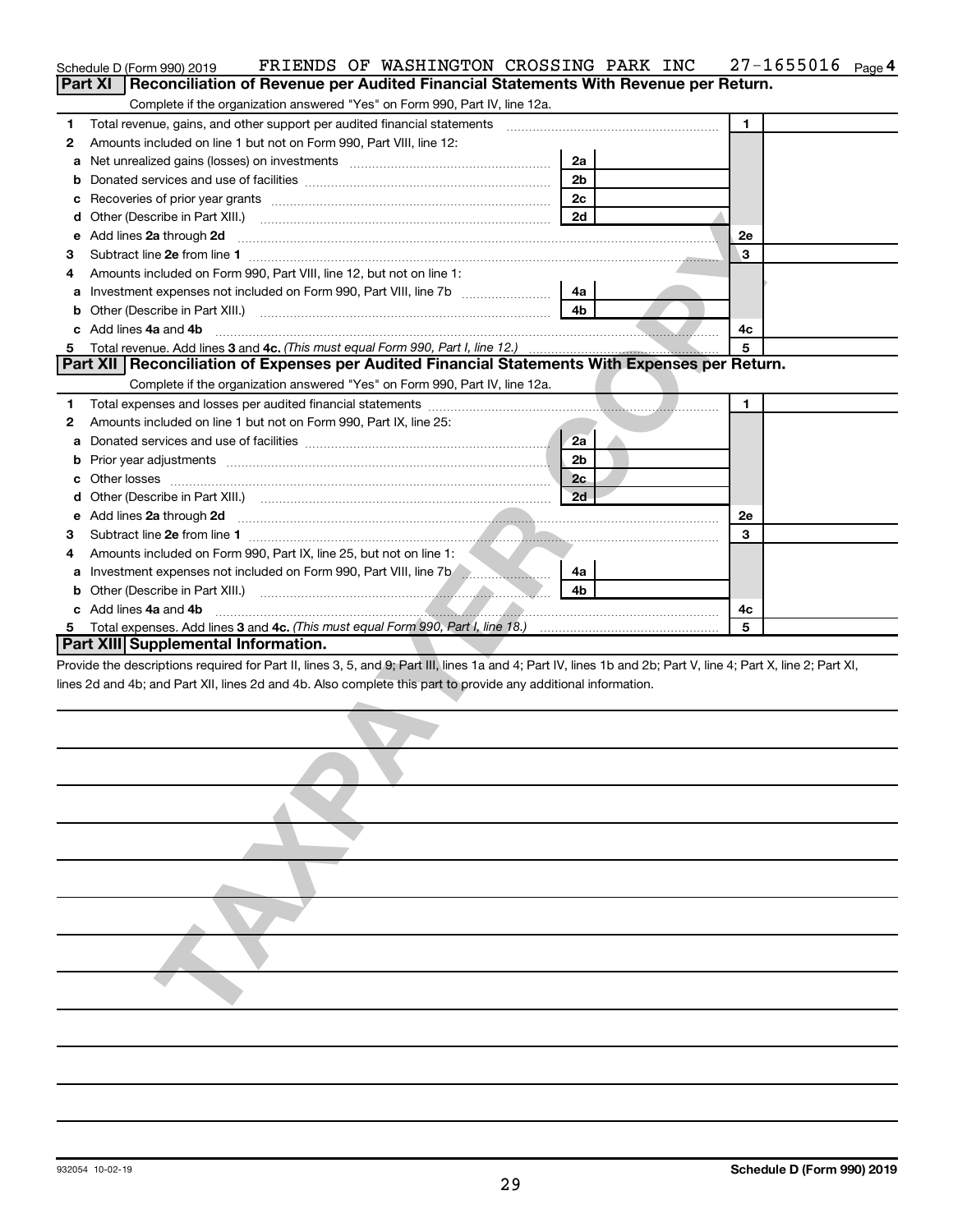| <b>SCHEDULE G</b>                                                                                                                              |                                 | <b>Supplemental Information Regarding Fundraising or Gaming Activities</b>                                                                                          |                                                          |     |                                       |  |                                   | OMB No. 1545-0047                     |  |  |  |  |  |
|------------------------------------------------------------------------------------------------------------------------------------------------|---------------------------------|---------------------------------------------------------------------------------------------------------------------------------------------------------------------|----------------------------------------------------------|-----|---------------------------------------|--|-----------------------------------|---------------------------------------|--|--|--|--|--|
| (Form 990 or 990-EZ)                                                                                                                           |                                 | Complete if the organization answered "Yes" on Form 990, Part IV, line 17, 18, or 19, or if the<br>organization entered more than \$15,000 on Form 990-EZ, line 6a. |                                                          |     |                                       |  |                                   |                                       |  |  |  |  |  |
| Department of the Treasury                                                                                                                     |                                 | Attach to Form 990 or Form 990-EZ.                                                                                                                                  |                                                          |     |                                       |  |                                   | <b>Open to Public</b>                 |  |  |  |  |  |
| Internal Revenue Service                                                                                                                       |                                 | ► Go to www.irs.gov/Form990 for instructions and the latest information.                                                                                            |                                                          |     |                                       |  |                                   | Inspection                            |  |  |  |  |  |
| Name of the organization                                                                                                                       |                                 |                                                                                                                                                                     |                                                          |     |                                       |  | 27-1655016                        | <b>Employer identification number</b> |  |  |  |  |  |
| <b>Part I</b>                                                                                                                                  |                                 | FRIENDS OF WASHINGTON CROSSING PARK INC                                                                                                                             |                                                          |     |                                       |  |                                   |                                       |  |  |  |  |  |
|                                                                                                                                                | required to complete this part. | Fundraising Activities. Complete if the organization answered "Yes" on Form 990, Part IV, line 17. Form 990-EZ filers are not                                       |                                                          |     |                                       |  |                                   |                                       |  |  |  |  |  |
|                                                                                                                                                |                                 | 1 Indicate whether the organization raised funds through any of the following activities. Check all that apply.                                                     |                                                          |     |                                       |  |                                   |                                       |  |  |  |  |  |
| Mail solicitations<br>a                                                                                                                        |                                 | e                                                                                                                                                                   |                                                          |     | Solicitation of non-government grants |  |                                   |                                       |  |  |  |  |  |
| Internet and email solicitations<br>Solicitation of government grants<br>f<br>b<br>Phone solicitations<br>Special fundraising events<br>c<br>g |                                 |                                                                                                                                                                     |                                                          |     |                                       |  |                                   |                                       |  |  |  |  |  |
| In-person solicitations<br>d                                                                                                                   |                                 |                                                                                                                                                                     |                                                          |     |                                       |  |                                   |                                       |  |  |  |  |  |
| 2 a Did the organization have a written or oral agreement with any individual (including officers, directors, trustees, or                     |                                 |                                                                                                                                                                     |                                                          |     |                                       |  |                                   |                                       |  |  |  |  |  |
| No<br>key employees listed in Form 990, Part VII) or entity in connection with professional fundraising services?<br>Yes                       |                                 |                                                                                                                                                                     |                                                          |     |                                       |  |                                   |                                       |  |  |  |  |  |
|                                                                                                                                                |                                 | <b>b</b> If "Yes," list the 10 highest paid individuals or entities (fundraisers) pursuant to agreements under which the fundraiser is to be                        |                                                          |     |                                       |  |                                   |                                       |  |  |  |  |  |
| compensated at least \$5,000 by the organization.                                                                                              |                                 |                                                                                                                                                                     |                                                          |     |                                       |  |                                   |                                       |  |  |  |  |  |
|                                                                                                                                                |                                 |                                                                                                                                                                     |                                                          |     |                                       |  | (v) Amount paid                   | (vi) Amount paid                      |  |  |  |  |  |
| (i) Name and address of individual<br>or entity (fundraiser)                                                                                   |                                 | (ii) Activity                                                                                                                                                       | (iii) Did<br>fundraiser<br>have custody<br>or control of |     | (iv) Gross receipts<br>from activity  |  | to (or retained by)<br>fundraiser | to (or retained by)                   |  |  |  |  |  |
|                                                                                                                                                |                                 |                                                                                                                                                                     | contributions?                                           |     |                                       |  | listed in col. (i)                | organization                          |  |  |  |  |  |
|                                                                                                                                                |                                 |                                                                                                                                                                     | Yes                                                      | No. |                                       |  |                                   |                                       |  |  |  |  |  |
|                                                                                                                                                |                                 |                                                                                                                                                                     |                                                          |     |                                       |  |                                   |                                       |  |  |  |  |  |
|                                                                                                                                                |                                 |                                                                                                                                                                     |                                                          |     |                                       |  |                                   |                                       |  |  |  |  |  |
|                                                                                                                                                |                                 |                                                                                                                                                                     |                                                          |     |                                       |  |                                   |                                       |  |  |  |  |  |
|                                                                                                                                                |                                 |                                                                                                                                                                     |                                                          |     |                                       |  |                                   |                                       |  |  |  |  |  |
|                                                                                                                                                |                                 |                                                                                                                                                                     |                                                          |     |                                       |  |                                   |                                       |  |  |  |  |  |
|                                                                                                                                                |                                 |                                                                                                                                                                     |                                                          |     |                                       |  |                                   |                                       |  |  |  |  |  |
|                                                                                                                                                |                                 |                                                                                                                                                                     |                                                          |     |                                       |  |                                   |                                       |  |  |  |  |  |
|                                                                                                                                                |                                 |                                                                                                                                                                     |                                                          |     |                                       |  |                                   |                                       |  |  |  |  |  |
|                                                                                                                                                |                                 |                                                                                                                                                                     |                                                          |     |                                       |  |                                   |                                       |  |  |  |  |  |
|                                                                                                                                                |                                 |                                                                                                                                                                     |                                                          |     |                                       |  |                                   |                                       |  |  |  |  |  |
|                                                                                                                                                |                                 |                                                                                                                                                                     |                                                          |     |                                       |  |                                   |                                       |  |  |  |  |  |
|                                                                                                                                                |                                 |                                                                                                                                                                     |                                                          |     |                                       |  |                                   |                                       |  |  |  |  |  |
| Total                                                                                                                                          |                                 | 3 List all states in which the organization is registered or licensed to solicit contributions or has been notified it is exempt from registration                  |                                                          |     |                                       |  |                                   |                                       |  |  |  |  |  |
| or licensing.                                                                                                                                  |                                 |                                                                                                                                                                     |                                                          |     |                                       |  |                                   |                                       |  |  |  |  |  |
|                                                                                                                                                |                                 |                                                                                                                                                                     |                                                          |     |                                       |  |                                   |                                       |  |  |  |  |  |
|                                                                                                                                                |                                 |                                                                                                                                                                     |                                                          |     |                                       |  |                                   |                                       |  |  |  |  |  |
|                                                                                                                                                |                                 |                                                                                                                                                                     |                                                          |     |                                       |  |                                   |                                       |  |  |  |  |  |
|                                                                                                                                                |                                 |                                                                                                                                                                     |                                                          |     |                                       |  |                                   |                                       |  |  |  |  |  |
|                                                                                                                                                |                                 |                                                                                                                                                                     |                                                          |     |                                       |  |                                   |                                       |  |  |  |  |  |
|                                                                                                                                                |                                 |                                                                                                                                                                     |                                                          |     |                                       |  |                                   |                                       |  |  |  |  |  |
|                                                                                                                                                |                                 |                                                                                                                                                                     |                                                          |     |                                       |  |                                   |                                       |  |  |  |  |  |
|                                                                                                                                                |                                 |                                                                                                                                                                     |                                                          |     |                                       |  |                                   |                                       |  |  |  |  |  |
|                                                                                                                                                |                                 |                                                                                                                                                                     |                                                          |     |                                       |  |                                   |                                       |  |  |  |  |  |

**For Paperwork Reduction Act Notice, see the Instructions for Form 990 or 990-EZ. Schedule G (Form 990 or 990-EZ) 2019** LHA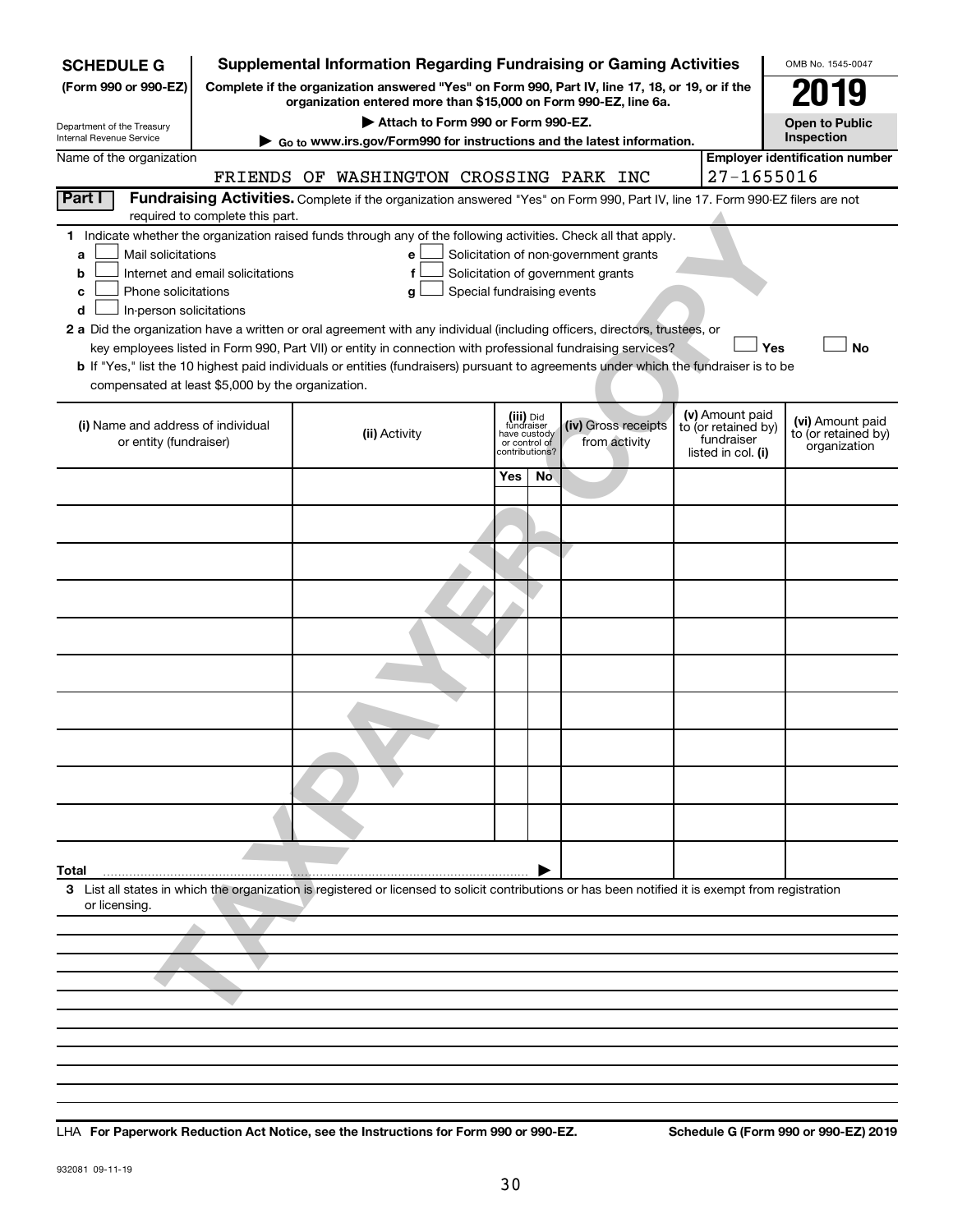Schedule G (Form 990 or 990-EZ) 2019  $\verb|FRIENDS|$  OF WASHINGTON CROSSING PARK INC 27-1655016  $\parallel$  page 2 Part II | Fundraising Events. Complete if the organization answered "Yes" on Form 990, Part IV, line 18, or reported more than \$15,000

of fundraising event contributions and gross income on Form 990-EZ, lines 1 and 6b. List events with gross receipts greater than \$5,000.

|                 |              |                                                                                                                                                                             | (a) Event #1    | (b) Event #2                                     | (c) Other events | (d) Total events                                    |
|-----------------|--------------|-----------------------------------------------------------------------------------------------------------------------------------------------------------------------------|-----------------|--------------------------------------------------|------------------|-----------------------------------------------------|
|                 |              |                                                                                                                                                                             | <b>BREWFEST</b> | WINEFEST                                         | $\overline{a}$   | (add col. (a) through                               |
|                 |              |                                                                                                                                                                             | (event type)    | (event type)                                     | (total number)   | col. (c)                                            |
| Revenue         | 1.           |                                                                                                                                                                             | 93, 413.        | 22,502.                                          | 22,935.          | 138,850.                                            |
|                 | $\mathbf{2}$ |                                                                                                                                                                             |                 |                                                  |                  |                                                     |
|                 |              | 3 Gross income (line 1 minus line 2)                                                                                                                                        | 93,413.         | 22,502.                                          | 22,935.          | 138,850.                                            |
|                 |              |                                                                                                                                                                             |                 |                                                  |                  |                                                     |
|                 | 5            |                                                                                                                                                                             |                 |                                                  |                  |                                                     |
|                 |              |                                                                                                                                                                             | 10,542.         | 1,579.                                           | 3,960.           | 16,081.                                             |
| Direct Expenses | $\mathbf{7}$ | Food and beverages                                                                                                                                                          | 15,003.         | 80.                                              | 16,590.          | 31,673.                                             |
|                 | 8            |                                                                                                                                                                             |                 |                                                  |                  |                                                     |
|                 | 9            |                                                                                                                                                                             | 35,600.         | 3,880.                                           | 1,677.           | 41,157.                                             |
|                 | 10           | Direct expense summary. Add lines 4 through 9 in column (d)                                                                                                                 |                 |                                                  |                  | 88,911.<br>49,939.                                  |
| <b>Part III</b> |              | 11 Net income summary. Subtract line 10 from line 3, column (d)<br>Gaming. Complete if the organization answered "Yes" on Form 990, Part IV, line 19, or reported more than |                 |                                                  |                  |                                                     |
|                 |              | \$15,000 on Form 990-EZ, line 6a.                                                                                                                                           |                 |                                                  |                  |                                                     |
|                 |              |                                                                                                                                                                             | (a) Bingo       | (b) Pull tabs/instant<br>bingo/progressive bingo | (c) Other gaming | (d) Total gaming (add<br>col. (a) through col. (c)) |
| Revenue         |              |                                                                                                                                                                             |                 |                                                  |                  |                                                     |
|                 |              |                                                                                                                                                                             |                 |                                                  |                  |                                                     |
|                 |              |                                                                                                                                                                             |                 |                                                  |                  |                                                     |
| Direct Expenses |              |                                                                                                                                                                             |                 |                                                  |                  |                                                     |
|                 |              |                                                                                                                                                                             |                 |                                                  |                  |                                                     |
|                 |              |                                                                                                                                                                             |                 |                                                  |                  |                                                     |
|                 | 6.           | Volunteer labor                                                                                                                                                             | Yes<br>%<br>No  | Yes<br>%<br>No                                   | Yes<br>%<br>No   |                                                     |
|                 | 7            | Direct expense summary. Add lines 2 through 5 in column (d)                                                                                                                 |                 |                                                  |                  |                                                     |
|                 | 8            |                                                                                                                                                                             |                 |                                                  |                  |                                                     |
| 9               |              | Enter the state(s) in which the organization conducts gaming activities:<br><b>b</b> If "No," explain:                                                                      |                 |                                                  |                  | Yes<br>No                                           |
|                 |              | <b>b</b> If "Yes," explain:                                                                                                                                                 |                 |                                                  |                  | Yes<br>No                                           |

932082 09-11-19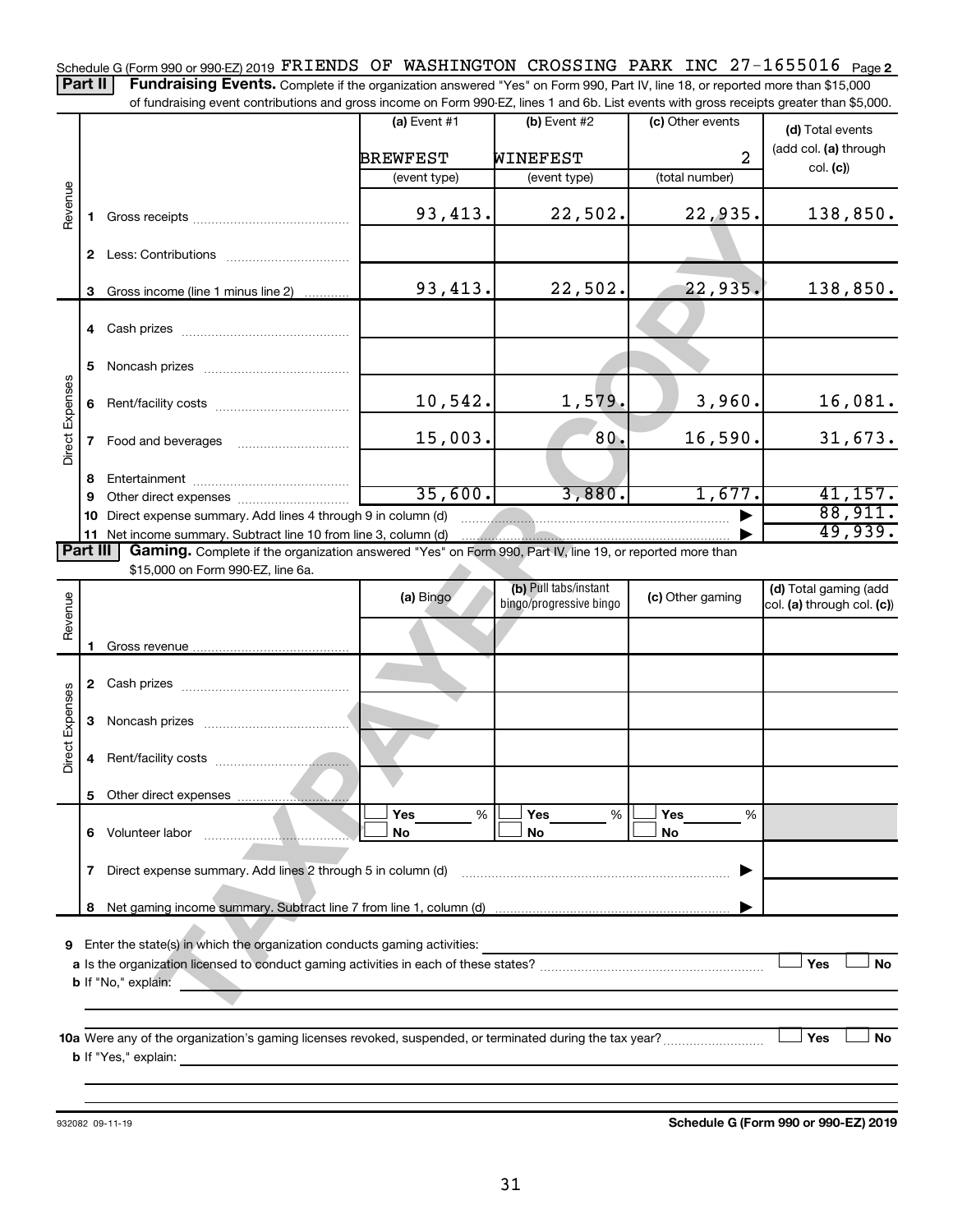|     | Schedule G (Form 990 or 990-EZ) 2019 FRIENDS OF WASHINGTON CROSSING PARK INC 27-1655016                                                                                                                                                        |                      | Page 3    |
|-----|------------------------------------------------------------------------------------------------------------------------------------------------------------------------------------------------------------------------------------------------|----------------------|-----------|
|     |                                                                                                                                                                                                                                                | Yes                  | No        |
|     | 12 Is the organization a grantor, beneficiary or trustee of a trust, or a member of a partnership or other entity formed                                                                                                                       |                      |           |
|     |                                                                                                                                                                                                                                                | Yes                  | No        |
|     | 13 Indicate the percentage of gaming activity conducted in:                                                                                                                                                                                    |                      |           |
|     |                                                                                                                                                                                                                                                | 1За                  | %         |
|     | <b>b</b> An outside facility <i>[11]</i> [20] <b>https://www.filesco.com/intervention.com/intervention.com/intervention.com/intervention.com/intervention.com/intervention.com/intervention.com/intervention.com/intervention.com/interven</b> | 13 <sub>b</sub>      | %         |
|     | 14 Enter the name and address of the person who prepares the organization's gaming/special events books and records:                                                                                                                           |                      |           |
|     |                                                                                                                                                                                                                                                |                      |           |
|     | Name $\blacktriangleright$<br><u> 1989 - Johann Stoff, deutscher Stoffen und der Stoffen und der Stoffen und der Stoffen und der Stoffen und de</u>                                                                                            |                      |           |
|     |                                                                                                                                                                                                                                                |                      |           |
|     | Address $\blacktriangleright$                                                                                                                                                                                                                  |                      |           |
|     |                                                                                                                                                                                                                                                |                      |           |
|     | 15a Does the organization have a contract with a third party from whom the organization receives gaming revenue?                                                                                                                               | Yes                  | <b>No</b> |
|     |                                                                                                                                                                                                                                                |                      |           |
|     | <b>b</b> If "Yes," enter the amount of gaming revenue received by the organization $\triangleright$ \$<br>and the amount                                                                                                                       |                      |           |
|     | of gaming revenue retained by the third party $\triangleright$ \$                                                                                                                                                                              |                      |           |
|     | c If "Yes," enter name and address of the third party:                                                                                                                                                                                         |                      |           |
|     |                                                                                                                                                                                                                                                |                      |           |
|     | Name $\blacktriangleright$<br><u> 1989 - Johann John Stein, mars an deus Amerikaansk kommunister (</u>                                                                                                                                         |                      |           |
|     |                                                                                                                                                                                                                                                |                      |           |
|     | Address $\blacktriangleright$                                                                                                                                                                                                                  |                      |           |
|     | the control of the control of the control of the control of the control of the control of                                                                                                                                                      |                      |           |
| 16. | Gaming manager information:                                                                                                                                                                                                                    |                      |           |
|     |                                                                                                                                                                                                                                                |                      |           |
|     | Name $\blacktriangleright$                                                                                                                                                                                                                     |                      |           |
|     |                                                                                                                                                                                                                                                |                      |           |
|     | Gaming manager compensation > \$                                                                                                                                                                                                               |                      |           |
|     |                                                                                                                                                                                                                                                |                      |           |
|     | Description of services provided >                                                                                                                                                                                                             |                      |           |
|     |                                                                                                                                                                                                                                                |                      |           |
|     |                                                                                                                                                                                                                                                |                      |           |
|     |                                                                                                                                                                                                                                                |                      |           |
|     | Director/officer<br>Employee<br>Independent contractor                                                                                                                                                                                         |                      |           |
|     |                                                                                                                                                                                                                                                |                      |           |
|     | 17 Mandatory distributions:                                                                                                                                                                                                                    |                      |           |
|     | a Is the organization required under state law to make charitable distributions from the gaming proceeds to                                                                                                                                    |                      |           |
|     |                                                                                                                                                                                                                                                | $\Box$ Yes $\Box$ No |           |
|     | <b>b</b> Enter the amount of distributions required under state law to be distributed to other exempt organizations or spent in the                                                                                                            |                      |           |
|     | organization's own exempt activities during the tax year $\triangleright$ \$                                                                                                                                                                   |                      |           |
|     | Supplemental Information. Provide the explanations required by Part I, line 2b, columns (iii) and (v); and Part III, lines 9, 9b, 10b,<br><b>Part IV</b>                                                                                       |                      |           |
|     | 15b, 15c, 16, and 17b, as applicable. Also provide any additional information. See instructions.                                                                                                                                               |                      |           |
|     |                                                                                                                                                                                                                                                |                      |           |
|     |                                                                                                                                                                                                                                                |                      |           |
|     |                                                                                                                                                                                                                                                |                      |           |
|     |                                                                                                                                                                                                                                                |                      |           |
|     |                                                                                                                                                                                                                                                |                      |           |
|     |                                                                                                                                                                                                                                                |                      |           |
|     |                                                                                                                                                                                                                                                |                      |           |
|     |                                                                                                                                                                                                                                                |                      |           |
|     |                                                                                                                                                                                                                                                |                      |           |
|     |                                                                                                                                                                                                                                                |                      |           |
|     |                                                                                                                                                                                                                                                |                      |           |
|     |                                                                                                                                                                                                                                                |                      |           |
|     |                                                                                                                                                                                                                                                |                      |           |
|     |                                                                                                                                                                                                                                                |                      |           |
|     |                                                                                                                                                                                                                                                |                      |           |
|     |                                                                                                                                                                                                                                                |                      |           |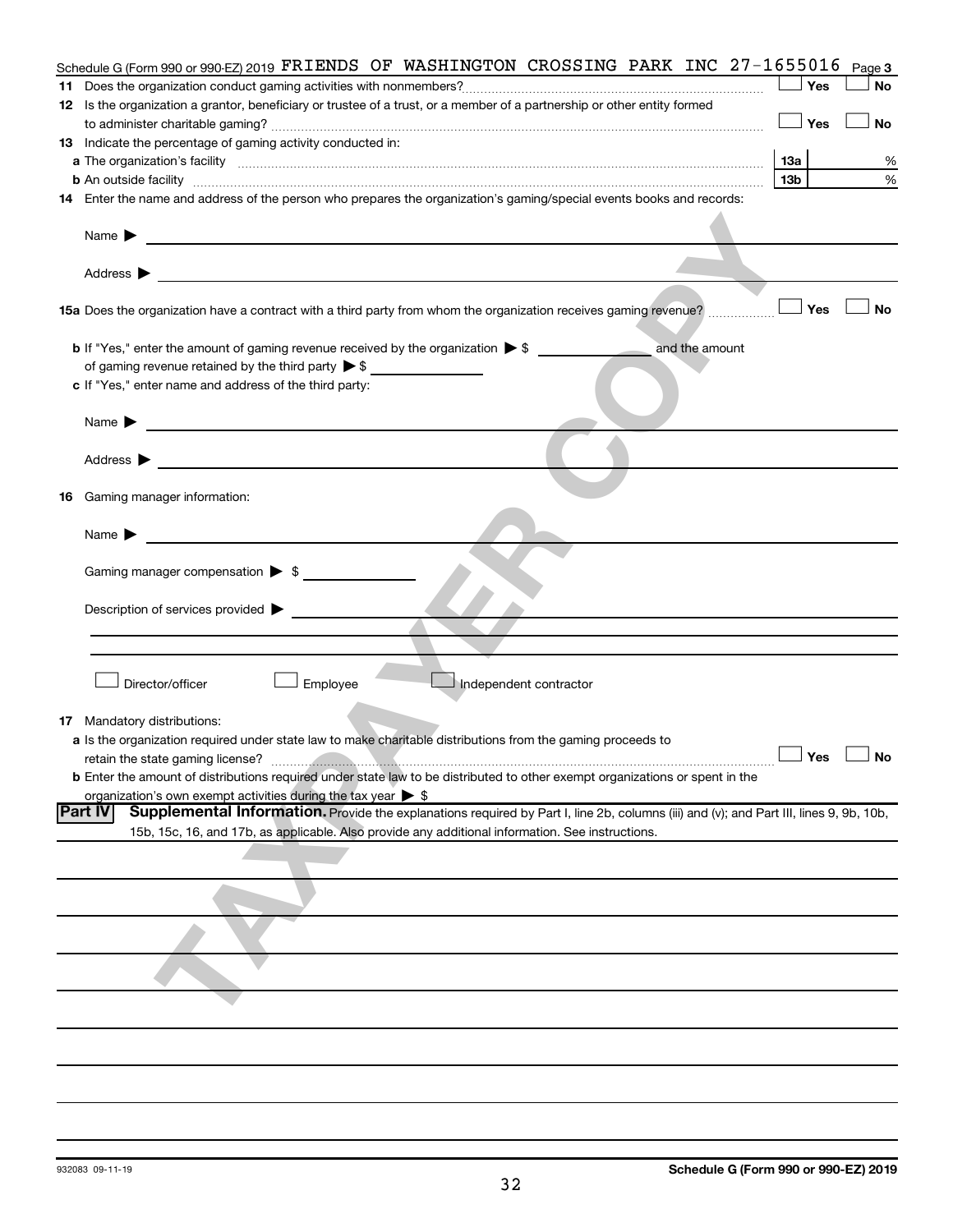| FRIENDS OF WASHINGTON CROSSING PARK INC 27-1655016 Page 4<br>Schedule G (Form 990 or 990-EZ) FRIENDS OF<br><b>Part IV   Supplemental Information</b> (continued) |
|------------------------------------------------------------------------------------------------------------------------------------------------------------------|
|                                                                                                                                                                  |
|                                                                                                                                                                  |
|                                                                                                                                                                  |
|                                                                                                                                                                  |
|                                                                                                                                                                  |
|                                                                                                                                                                  |
|                                                                                                                                                                  |
|                                                                                                                                                                  |
|                                                                                                                                                                  |
|                                                                                                                                                                  |
|                                                                                                                                                                  |
|                                                                                                                                                                  |
|                                                                                                                                                                  |
|                                                                                                                                                                  |
|                                                                                                                                                                  |
|                                                                                                                                                                  |
|                                                                                                                                                                  |
|                                                                                                                                                                  |
|                                                                                                                                                                  |
|                                                                                                                                                                  |
|                                                                                                                                                                  |
|                                                                                                                                                                  |
|                                                                                                                                                                  |
|                                                                                                                                                                  |
|                                                                                                                                                                  |
|                                                                                                                                                                  |
|                                                                                                                                                                  |
|                                                                                                                                                                  |
|                                                                                                                                                                  |
|                                                                                                                                                                  |
|                                                                                                                                                                  |
|                                                                                                                                                                  |
|                                                                                                                                                                  |
|                                                                                                                                                                  |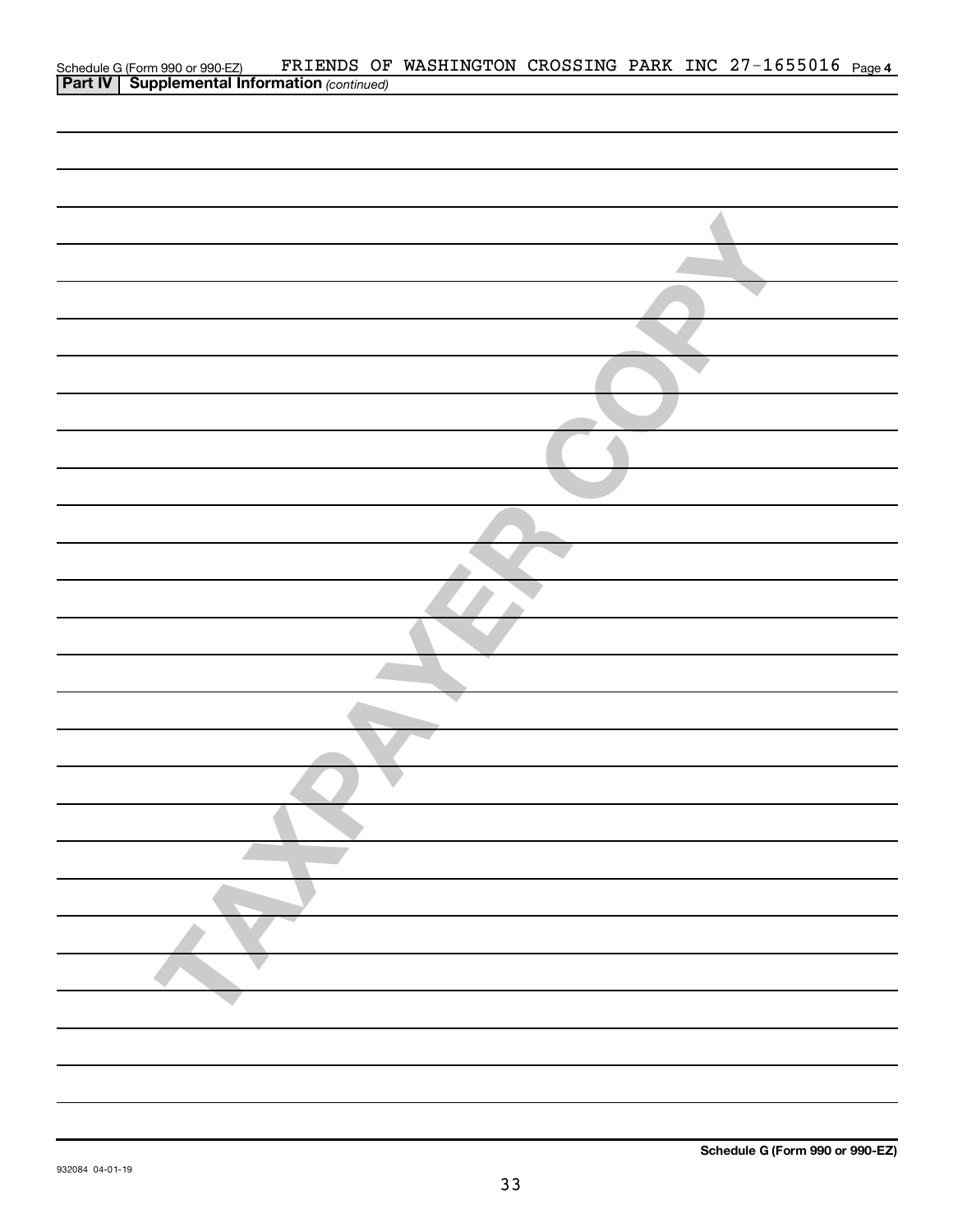**(Form 990 or 990-EZ)**

SCHEDULE O **Supplemental Information to Form 990 or 990-EZ** 2019<br>(Form 990 or 990-EZ) **2019** 

**Complete to provide information for responses to specific questions on Form 990 or 990-EZ or to provide any additional information.**

**| Attach to Form 990 or 990-EZ. | Go to www.irs.gov/Form990 for the latest information.**

Department of the Treasury Internal Revenue Service Name of the organization

FRIENDS OF WASHINGTON CROSSING PARK INC | 27-1655016

**Employer identification number**

OMB No. 1545-0047

**Open to Public Inspection**

FORM 990, PART I, LINE 1, DESCRIPTION OF ORGANIZATION MISSION:

CROSSING OF THE DELAWARE RIVER ON CHRISTMAS NIGHT 1776 AND INTERPRETS

ITS ONGOING IMPACT ON WORLD HISTORY FOR BOTH TODAY'S CITIZENS AND

FUTURE GENERATIONS. THROUGH THE FUNDRAISING AND THE GENEROUS SUPPORT OF

OUR DONORS AND MEMBERS, WE ARE ABLE TO MAINTAIN AND SUSTAIN THIS

SIGNIFICANT HISTORIC SITE AND WELCOME THOUSANDS OF SCHOOLCHILDREN,

FAMILIES, INDIVIDUALS AND GROUPS EVERY YEAR.

FORM 990, PART VI, SECTION B, LINE 11B:

COPY OF THE FORM 990 FOR THE CURRENT YEAR IS FORWARDED TO THE

ORGANIZATION'S TREASURER TO BE REVIEWED FOR ACCURACY AND COMPLETENESS. THE TREASURER PRESENTS THE FORM 990 TO THE REMAINING OFFICERS FOR REVIEW AND

WILL THEN FORWARD ANY COMMENTS OR CHANGES TO THE PREPARER.

FORM 990, PART VI, SECTION B, LINE 12C:

OF THE DELAWARE RIVER ON CHRISTMAS NIGHT 1776 AND INTERPRETS INC IMPERDATIONS. THROUGH HISTORY FOR BOTH TODAY'S CITIZERS AND MEMBERS, WE ARE ABLE TO MAINTAIN AND SUSTAIN THIS UNIVERSE SUPPORT OF SAMPLE MISTORIC STTE AND WE ALL OR ANY CONFLICTS OF INTERESTS EXISTING MUST BE DISCLOSED BY THE APPLICABLE DIRECTOR(S). AS THE BOARD BECOMES AWARE OF ANY CONFLICT, THEY WILL VOTE ON THE PARTICIPATION OF THE DIRECTOR AND THE MATERIAL NATURE OF THE CONFLICT.

FORM 990, PART VI, SECTION C, LINE 19: THE GENERAL PUBLIC MAY REQUEST TO INSPECT THE ORGANIZATION'S EXEMPTION APPLICATION AND FORM 990.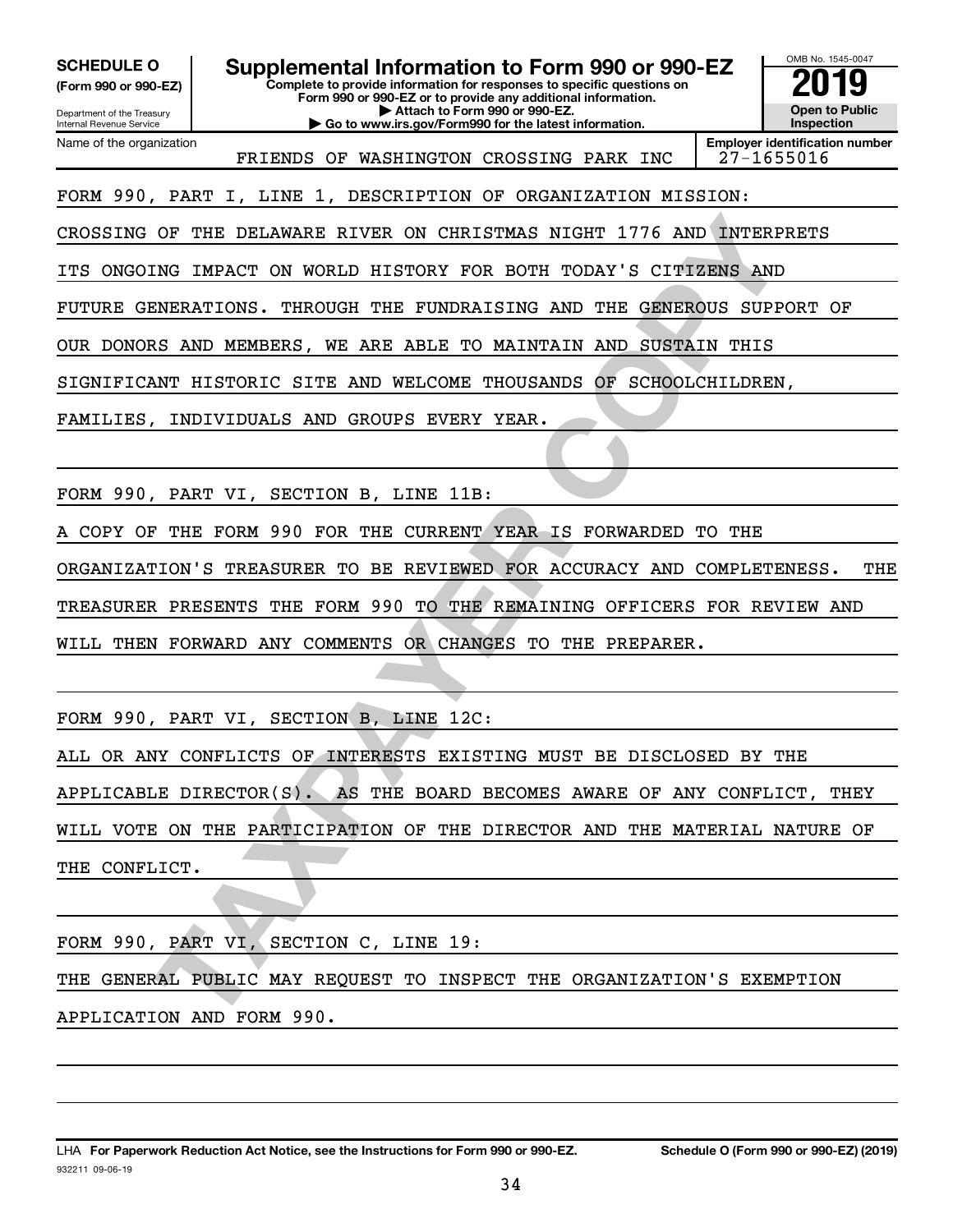#### **2019 DEPRECIATION AND AMORTIZATION REPORT**

#### FORM 990 PAGE 10 990

| Asset<br>No. | Description                                     | Date<br>Acquired | Method | Life                   | $\begin{matrix} 0 \\ 0 \\ n \end{matrix}$<br>$\mathsf{v}$ | Line<br>No. | Unadjusted<br>Cost Or Basis | Bus<br>$\%$<br>Excl | Section 179<br>Expense | <b>Reduction In</b><br>Basis | <b>Basis For</b><br>Depreciation | Beginning<br>Accumulated<br>Depreciation | Current<br>Sec 179<br>Expense | <b>Current Year</b><br>Deduction | Ending<br>Accumulated<br>Depreciation |
|--------------|-------------------------------------------------|------------------|--------|------------------------|-----------------------------------------------------------|-------------|-----------------------------|---------------------|------------------------|------------------------------|----------------------------------|------------------------------------------|-------------------------------|----------------------------------|---------------------------------------|
|              | FURNITURE & FIXTURES                            |                  |        |                        |                                                           |             |                             |                     |                        |                              |                                  |                                          |                               |                                  |                                       |
|              | 4 EXHIBIT FRAMES                                | 02/13/13         | SL     | 7.00                   |                                                           | 16          | 1,175.                      |                     |                        |                              | 1,175.                           | 1,078.                                   |                               | 97.                              | 1,175.                                |
|              | CANNON, TRAILER, AND<br>9 ACCESSORIES           | 02/22/17         | SL     | 5.00                   |                                                           | 16          | 10,000.                     |                     |                        |                              | 10,000                           | 4,667.                                   |                               | 2,000.                           | 6,667.                                |
|              | * 990 PAGE 10 TOTAL<br>FURNITURE & FIXTURES     |                  |        |                        |                                                           |             | 11, 175.                    |                     |                        |                              | 11, 175                          | 5,745.                                   |                               | 2,097.                           | 7,842.                                |
|              | MACHINERY & EQUIPMENT                           |                  |        |                        |                                                           |             |                             |                     |                        |                              |                                  |                                          |                               |                                  |                                       |
|              | 2 SOUND SYSTEM                                  | $01/12/12$ SL    |        | 5.00                   |                                                           | 16          | 4,530.                      |                     |                        |                              | 4,530.                           | 4,530.                                   |                               | $\mathbf{0}$ .                   | 4,530.                                |
|              | 3 KITCHEN EQUIPMENT                             | 02/12/13         | SL     | 5.00                   |                                                           | 16          | 1,101.                      |                     |                        |                              | 1,101.                           | 1,101.                                   |                               | 0.                               | 1,101.                                |
|              | * 990 PAGE 10 TOTAL<br>MACHINERY & EQUIPMENT    |                  |        |                        |                                                           |             | 5,631.                      |                     |                        |                              | 5,631.                           | 5,631.                                   |                               | $\mathbf 0$ .                    | 5,631.                                |
|              | TRANSPORTATION EQUIPMENT                        |                  |        |                        |                                                           |             |                             |                     |                        |                              |                                  |                                          |                               |                                  |                                       |
|              | 1 BOAT TRAILER                                  | $05/17/11$ SL    |        | 5.00                   |                                                           | 16          | 10,755.                     |                     |                        |                              | 10,755.                          | 10,755.                                  |                               | 0.                               | 10,755.                               |
|              | 8 DURHAM BOAT                                   | $06/23/15$ SL    |        | 5.00                   |                                                           | 16          | 5,755.                      |                     |                        |                              | 5,755.                           | 4,604.                                   |                               | 1,151.                           | 5,755.                                |
|              | * 990 PAGE 10 TOTAL<br>TRANSPORTATION EQUIPMENT |                  |        |                        |                                                           |             | 16,510.                     |                     |                        |                              | 16,510.                          | 15,359.                                  |                               | 1,151.                           | 16,510.                               |
|              | OTHER                                           |                  |        |                        |                                                           |             |                             |                     |                        |                              |                                  |                                          |                               |                                  |                                       |
|              | 10 AC UNIT-TAYLORSVILE                          | $10/08/18$ SL    |        | 5.00                   |                                                           | 16          | 11,600.                     |                     |                        |                              | 11,600.                          | 1,740.                                   |                               | 2,320.                           | 4,060.                                |
|              | 11 SHED- GARDEN                                 | $12/17/19$ SL    |        | 10.00                  |                                                           | 16          | 16,630.                     |                     |                        |                              | 16,630                           |                                          |                               | 832.                             | 832.                                  |
|              | * 990 PAGE 10 TOTAL OTHER                       |                  |        |                        |                                                           |             | 28,230.                     |                     |                        |                              | 28,230                           | 1,740.                                   |                               | 3,152.                           | 4,892.                                |
|              | PROGRAM SERVICES                                |                  |        |                        |                                                           |             |                             |                     |                        |                              |                                  |                                          |                               |                                  |                                       |
|              | 5 MOBILE SHELTER                                | $03/19/14$ SL    |        | ${\bf 5}$ , ${\bf 00}$ |                                                           | 16          | 2,875.                      |                     |                        |                              | 2,875.                           | 2,875.                                   |                               | $\mathbf 0$ .                    | 2,875.                                |

928111 04-01-19

(D) - Asset disposed \* ITC, Salvage, Bonus, Commercial Revitalization Deduction, GO Zone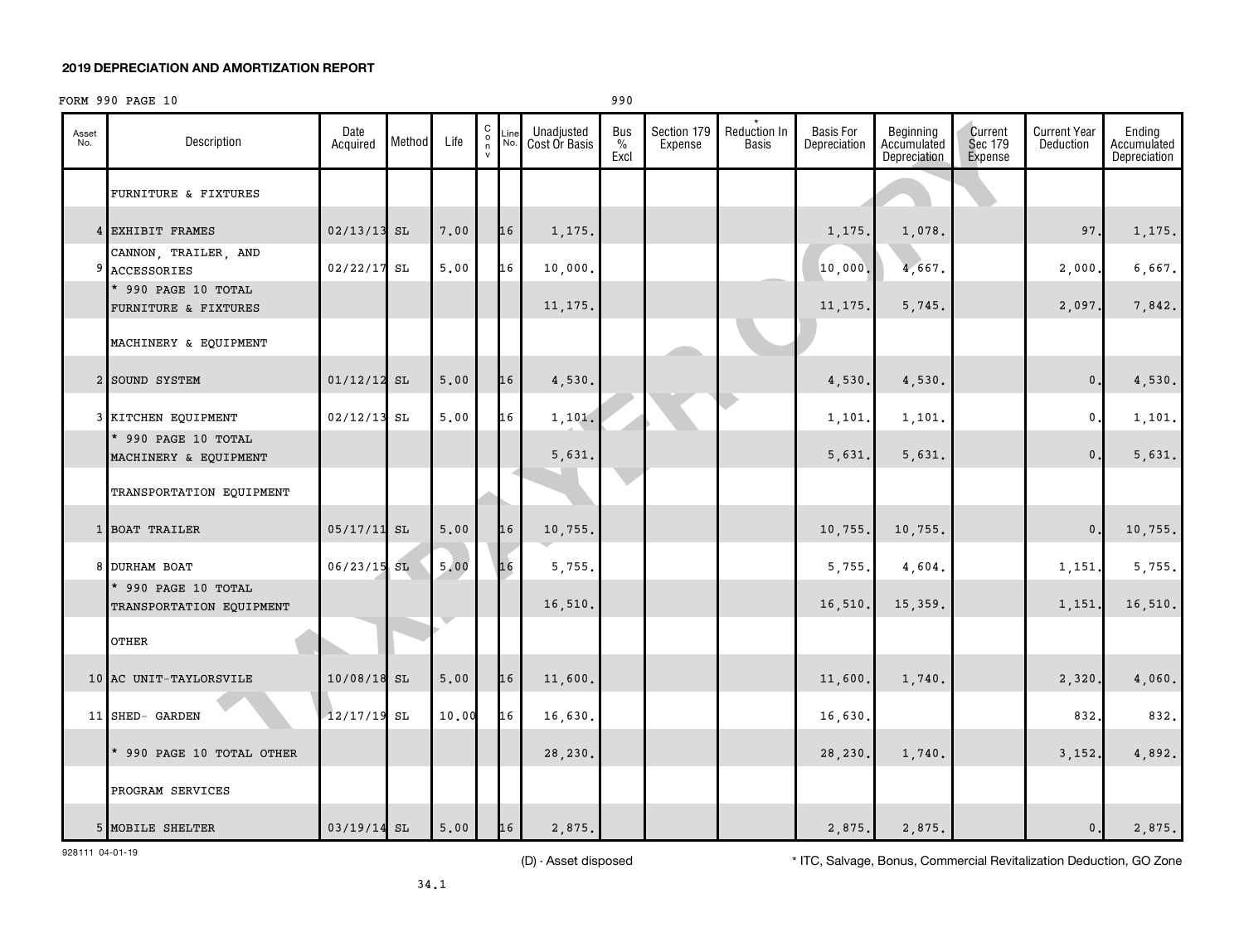#### **2019 DEPRECIATION AND AMORTIZATION REPORT**

#### $FORM 990 PAGE 10$

| Asset<br>No. | Description                                    | Date<br>Acquired | Method        | Life | $\begin{matrix} 0 \\ 0 \\ n \end{matrix}$<br>$\mathsf{v}$ | Line<br>No. | Unadjusted<br>Cost Or Basis | Bus $\frac{9}{6}$<br>Excl | Section 179<br>Expense | $\star$<br>Reduction In<br>Basis | Basis For<br>Depreciation | Beginning<br>Accumulated<br>Depreciation | Current<br>Sec 179<br>Expense | <b>Current Year</b><br>Deduction | Ending<br>Accumulated<br>Depreciation |
|--------------|------------------------------------------------|------------------|---------------|------|-----------------------------------------------------------|-------------|-----------------------------|---------------------------|------------------------|----------------------------------|---------------------------|------------------------------------------|-------------------------------|----------------------------------|---------------------------------------|
|              | 7 FARM SHELTER                                 | 09/24/14         | $\mathtt{SL}$ | 5.00 |                                                           | 16          | 3,350.                      |                           |                        |                                  | 3,350,                    | 3,183.                                   |                               | 167.                             | 3,350.                                |
|              | * 990 PAGE 10 TOTAL PROGRAM<br><b>SERVICES</b> |                  |               |      |                                                           |             | 6, 225.                     |                           |                        |                                  | 6, 225.                   | 6,058.                                   |                               | 167.                             | 6, 225.                               |
|              | * GRAND TOTAL 990 PAGE 10<br>$\tt DEPR$        |                  |               |      |                                                           |             | 67,771.                     |                           |                        |                                  | 67,771.                   | 34,533.                                  |                               | 6,567                            | 41,100.                               |
|              |                                                |                  |               |      |                                                           |             |                             |                           |                        |                                  |                           |                                          |                               |                                  |                                       |
|              | CURRENT YEAR ACTIVITY                          |                  |               |      |                                                           |             |                             |                           |                        |                                  |                           |                                          |                               |                                  |                                       |
|              | BEGINNING BALANCE                              |                  |               |      |                                                           |             | 51, 141.                    |                           |                        | $\mathbf 0$ .                    | 51, 141.                  | 34,533.                                  |                               |                                  | 40,268.                               |
|              | ACQUISITIONS                                   |                  |               |      |                                                           |             | 16,630.                     |                           |                        | $\mathsf{0}\,.$                  | 16,630.                   | $\mathfrak o$ .                          |                               |                                  | 832.                                  |
|              | DISPOSITIONS/RETIRED                           |                  |               |      |                                                           |             | $\mathbf 0$ .               |                           |                        | $\mathbf 0$ .                    | $\mathfrak o$ .           | $\mathbf 0$ .                            |                               |                                  | $\mathbf 0$ .                         |
|              | ENDING BALANCE                                 |                  |               |      |                                                           |             | 67,771.                     |                           |                        | $\mathbf{0}$ .                   | 67,771.                   | 34,533.                                  |                               |                                  | 41,100.                               |
|              | ENDING ACCUM DEPR                              |                  |               |      |                                                           |             |                             |                           |                        |                                  |                           | 41,100.                                  |                               |                                  |                                       |
|              | ENDING BOOK VALUE                              |                  |               |      |                                                           |             |                             |                           |                        |                                  |                           | 26,671.                                  |                               |                                  |                                       |
|              |                                                |                  |               |      |                                                           |             |                             |                           |                        |                                  |                           |                                          |                               |                                  |                                       |
|              |                                                |                  |               |      |                                                           |             |                             |                           |                        |                                  |                           |                                          |                               |                                  |                                       |
|              |                                                |                  |               |      |                                                           |             |                             |                           |                        |                                  |                           |                                          |                               |                                  |                                       |
|              |                                                |                  |               |      |                                                           |             |                             |                           |                        |                                  |                           |                                          |                               |                                  |                                       |
|              |                                                |                  |               |      |                                                           |             |                             |                           |                        |                                  |                           |                                          |                               |                                  |                                       |
|              |                                                |                  |               |      |                                                           |             |                             |                           |                        |                                  |                           |                                          |                               |                                  |                                       |
|              |                                                |                  |               |      |                                                           |             |                             |                           |                        |                                  |                           |                                          |                               |                                  |                                       |

928111 04-01-19

(D) - Asset disposed \* ITC, Salvage, Bonus, Commercial Revitalization Deduction, GO Zone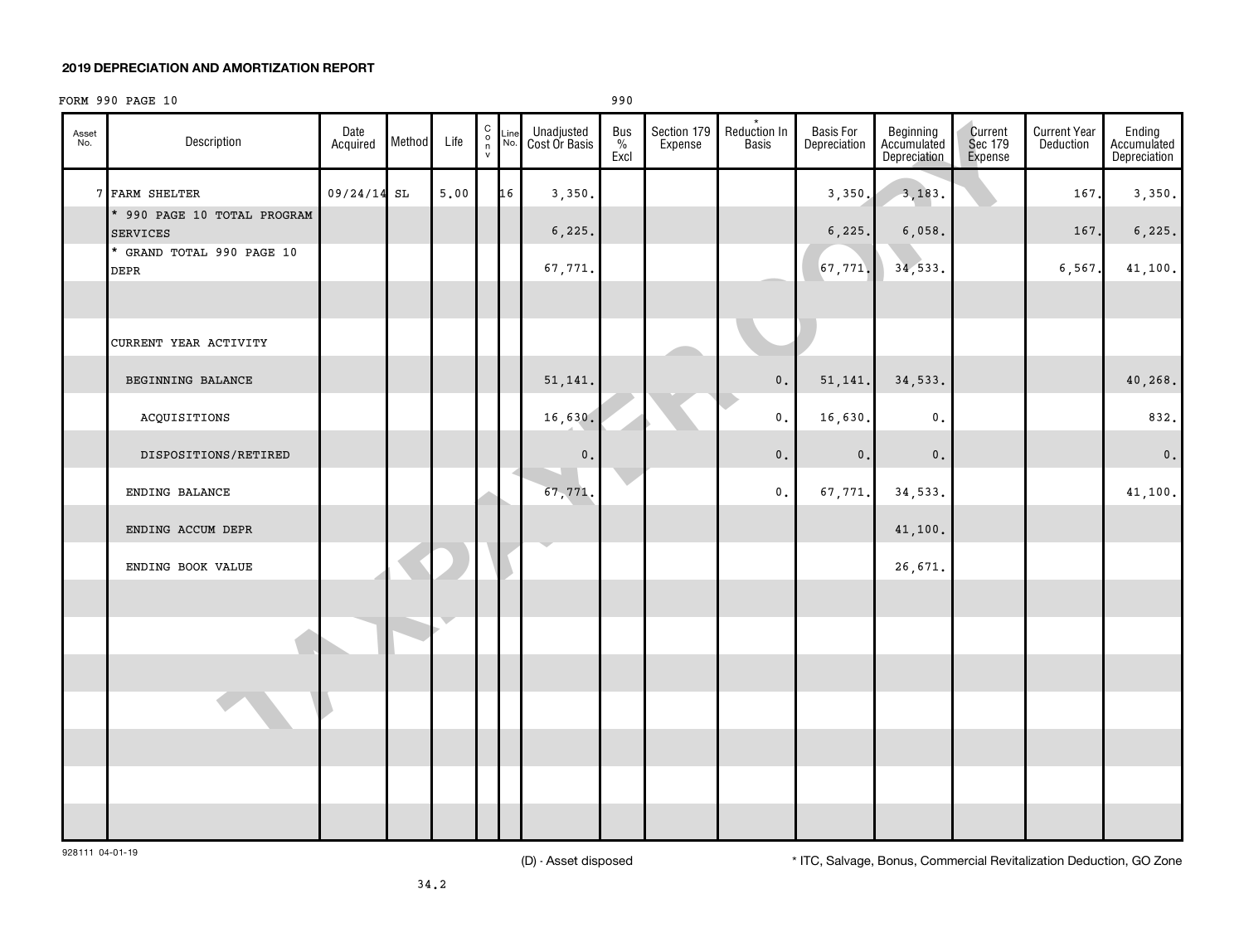# (Rev. January 2020) **Cxempt Organization Return** Manuary 2020) and the settern **Canadian Exempt Organization Return 8868 Application for Automatic Extension of Time To File an**

Department of the Treasury Internal Revenue Service

**| File a separate application for each return.**

**| Go to www.irs.gov/Form8868 for the latest information.**

**Electronic filing (e-file).** You can electronically file Form 8868 to request a 6-month automatic extension of time to file any of the filing of this form, visit www.irs.gov/e-file-providers/e-file-for-charities-and-non-profits. forms listed below with the exception of Form 8870, Information Return for Transfers Associated With Certain Personal Benefit Contracts, for which an extension request must be sent to the IRS in paper format (see instructions). For more details on the electronic

### **Automatic 6-Month Extension of Time.** Only submit original (no copies needed).

|                             | filing of this form, visit www.irs.gov/e-file-providers/e-file-for-charities-and-non-profits.                                                                               |                                                                                                       |                                   |              |                                              |                             |  |  |  |
|-----------------------------|-----------------------------------------------------------------------------------------------------------------------------------------------------------------------------|-------------------------------------------------------------------------------------------------------|-----------------------------------|--------------|----------------------------------------------|-----------------------------|--|--|--|
|                             | Automatic 6-Month Extension of Time. Only submit original (no copies needed).                                                                                               |                                                                                                       |                                   |              |                                              |                             |  |  |  |
|                             | All corporations required to file an income tax return other than Form 990-T (including 1120-C filers), partnerships, REMICs, and trusts                                    |                                                                                                       |                                   |              |                                              |                             |  |  |  |
|                             | must use Form 7004 to request an extension of time to file income tax returns.                                                                                              |                                                                                                       |                                   |              |                                              |                             |  |  |  |
|                             |                                                                                                                                                                             |                                                                                                       |                                   |              |                                              |                             |  |  |  |
| Type or<br>print            |                                                                                                                                                                             | Name of exempt organization or other filer, see instructions.<br>Taxpayer identification number (TIN) |                                   |              |                                              |                             |  |  |  |
|                             | FRIENDS OF WASHINGTON CROSSING PARK INC                                                                                                                                     | 27-1655016                                                                                            |                                   |              |                                              |                             |  |  |  |
| File by the<br>due date for | Number, street, and room or suite no. If a P.O. box, see instructions.                                                                                                      |                                                                                                       |                                   |              |                                              |                             |  |  |  |
| filing your<br>return. See  | P.O. BOX 1776                                                                                                                                                               |                                                                                                       |                                   |              |                                              |                             |  |  |  |
| instructions.               |                                                                                                                                                                             |                                                                                                       |                                   |              |                                              |                             |  |  |  |
|                             | Enter the Return Code for the return that this application is for (file a separate application for each return)                                                             |                                                                                                       |                                   |              |                                              | $\mathbf{0}$<br>$\mathbf 1$ |  |  |  |
| Application                 |                                                                                                                                                                             | Return                                                                                                | Application                       |              |                                              | Return                      |  |  |  |
| Is For                      |                                                                                                                                                                             | Code                                                                                                  | Is For                            |              |                                              | Code                        |  |  |  |
|                             | Form 990 or Form 990-EZ                                                                                                                                                     | 01                                                                                                    | Form 990-T (corporation)          |              |                                              | 07                          |  |  |  |
| Form 990-BL                 |                                                                                                                                                                             | 02                                                                                                    | Form 1041-A                       |              |                                              | 08                          |  |  |  |
|                             | Form 4720 (individual)                                                                                                                                                      | 03                                                                                                    | Form 4720 (other than individual) |              | 09                                           |                             |  |  |  |
| Form 990-PF                 |                                                                                                                                                                             | 04                                                                                                    | Form 5227                         | 10           |                                              |                             |  |  |  |
|                             | Form 990-T (sec. 401(a) or 408(a) trust)                                                                                                                                    | Form 6069                                                                                             |                                   | 11           |                                              |                             |  |  |  |
|                             | Form 990-T (trust other than above)                                                                                                                                         | 06                                                                                                    | Form 8870                         |              |                                              | 12                          |  |  |  |
|                             | THE ORGANIZATION<br>• The books are in the care of $\blacktriangleright$ P.O. BOX 1776                                                                                      |                                                                                                       | WASHINGTON CROSSING, PA 18977     |              |                                              |                             |  |  |  |
|                             | Telephone No. $\triangleright$ 856-482-5600                                                                                                                                 |                                                                                                       | Fax No.                           |              |                                              |                             |  |  |  |
|                             |                                                                                                                                                                             |                                                                                                       |                                   |              |                                              |                             |  |  |  |
|                             | If this is for a Group Return, enter the organization's four digit Group Exemption Number (GEN) [16] If this is for the whole group, check this                             |                                                                                                       |                                   |              |                                              |                             |  |  |  |
| $box \blacktriangleright$   | . If it is for part of the group, check this box $\blacktriangleright$ $\blacktriangleright$ and attach a list with the names and TINs of all members the extension is for. |                                                                                                       |                                   |              |                                              |                             |  |  |  |
|                             |                                                                                                                                                                             |                                                                                                       |                                   |              |                                              |                             |  |  |  |
| 1.                          | I request an automatic 6-month extension of time until                                                                                                                      |                                                                                                       | MAY 17, 2021                      |              | , to file the exempt organization return for |                             |  |  |  |
|                             | the organization named above. The extension is for the organization's return for:                                                                                           |                                                                                                       |                                   |              |                                              |                             |  |  |  |
|                             | calendar year<br>or                                                                                                                                                         |                                                                                                       |                                   |              |                                              |                             |  |  |  |
|                             | $ \underline{X} $ tax year beginning $JUL$ 1, 2019                                                                                                                          |                                                                                                       | , and ending $JUN$ 30, 2020       |              |                                              |                             |  |  |  |
|                             |                                                                                                                                                                             |                                                                                                       |                                   |              |                                              |                             |  |  |  |
| 2                           | If the tax year entered in line 1 is for less than 12 months, check reason:                                                                                                 |                                                                                                       | Initial return                    | Final return |                                              |                             |  |  |  |
|                             | Change in accounting period                                                                                                                                                 |                                                                                                       |                                   |              |                                              |                             |  |  |  |
|                             |                                                                                                                                                                             |                                                                                                       |                                   |              |                                              |                             |  |  |  |
| За                          | If this application is for Forms 990-BL, 990-PF, 990-T, 4720, or 6069, enter the tentative tax, less                                                                        |                                                                                                       |                                   |              |                                              |                             |  |  |  |
|                             | any nonrefundable credits. See instructions.                                                                                                                                |                                                                                                       |                                   | За           | \$                                           | 0.                          |  |  |  |
| b                           | If this application is for Forms 990-PF, 990-T, 4720, or 6069, enter any refundable credits and                                                                             |                                                                                                       |                                   |              |                                              |                             |  |  |  |
|                             | estimated tax payments made. Include any prior year overpayment allowed as a credit.                                                                                        |                                                                                                       |                                   | 3b           | \$                                           | 0.                          |  |  |  |
| с                           | Balance due. Subtract line 3b from line 3a. Include your payment with this form, if required, by                                                                            |                                                                                                       |                                   |              |                                              |                             |  |  |  |
|                             | using EFTPS (Electronic Federal Tax Payment System). See instructions.                                                                                                      |                                                                                                       |                                   | Зс           | S                                            | 0.                          |  |  |  |
| instructions.               | Caution: If you are going to make an electronic funds withdrawal (direct debit) with this Form 8868, see Form 8453-EO and Form 8879-EO for payment                          |                                                                                                       |                                   |              |                                              |                             |  |  |  |
| LHA                         | For Privacy Act and Paperwork Reduction Act Notice, see instructions.                                                                                                       |                                                                                                       |                                   |              | Form 8868 (Rev. 1-2020)                      |                             |  |  |  |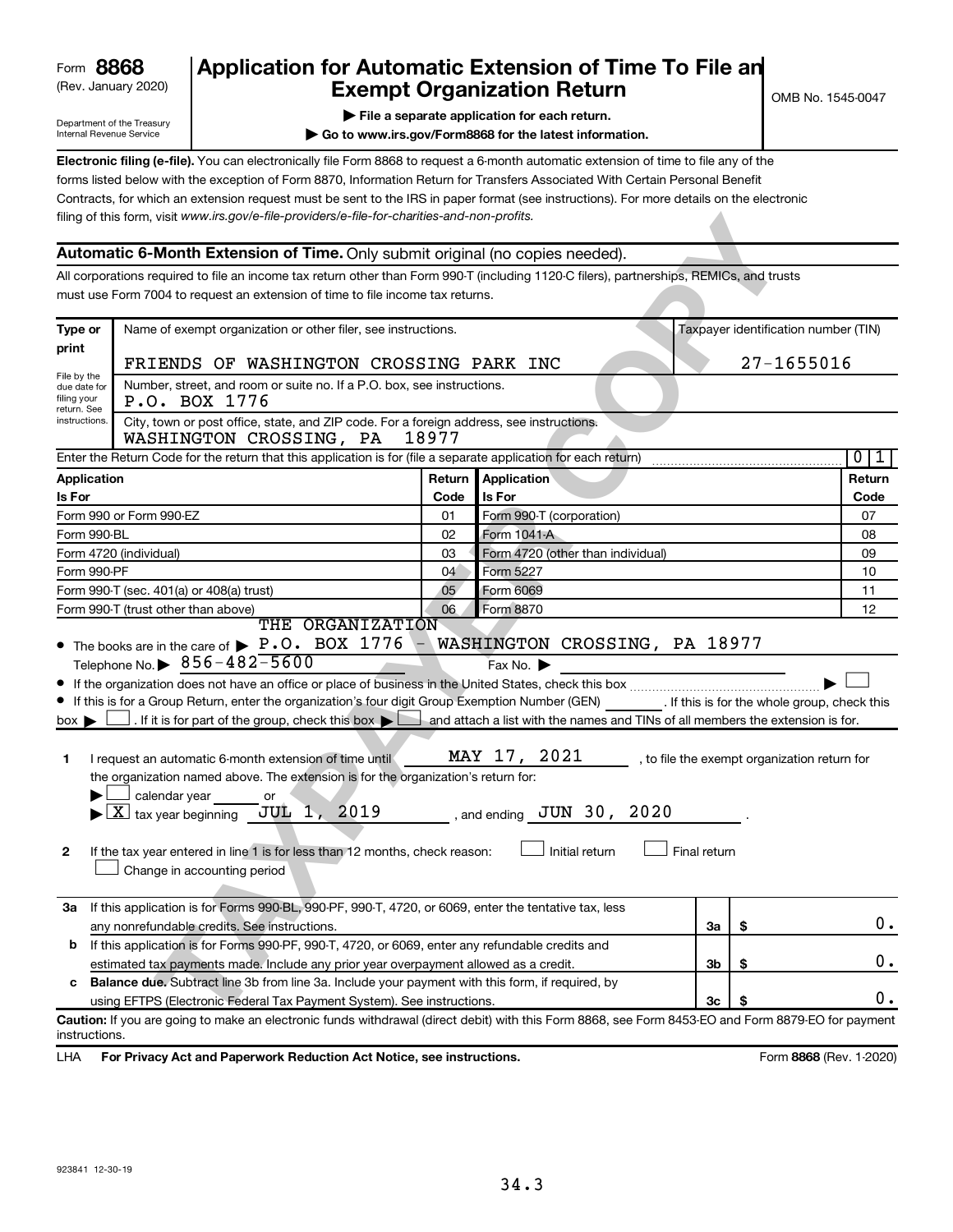# **TAX RETURN FILING INSTRUCTIONS**

NEW JERSEY FORM CRI-300R

#### **FOR THE YEAR ENDING**

 $~\texttt{JUNE}~~~30$ ,  $~2020$ 

| <b>Prepared for</b>                                |                                                                                                                |
|----------------------------------------------------|----------------------------------------------------------------------------------------------------------------|
|                                                    | FRIENDS OF WASHINGTON CROSSING PARK INC<br>P.O. BOX 1776                                                       |
|                                                    | 18977<br>WASHINGTON CROSSING, PA                                                                               |
| <b>Prepared by</b>                                 |                                                                                                                |
|                                                    | ST. CLAIR CPAS, P.C.<br>28 S. CENTRE STREET<br>MERCHANTVILLE, NJ 08109                                         |
| <b>Amount due</b><br>or refund                     | BALANCE DUE OF \$0.00                                                                                          |
| <b>Make check</b><br>payable to                    | NOT APPLICABLE                                                                                                 |
| Mail tax return<br>and check (if<br>applicable) to | THE NEW JERSEY FORM CRI-300R SHOULD BE FILED VIA THE WEB AT:<br>HTTPS://NJCONSUMERAFFAIRS.STATE.NJ.US/SIGN-IN/ |
| Return must be<br>mailed on<br>or before           | JUNE 30, 2021                                                                                                  |
| <b>Special</b><br><b>Instructions</b>              |                                                                                                                |
|                                                    |                                                                                                                |
|                                                    |                                                                                                                |
|                                                    |                                                                                                                |
|                                                    |                                                                                                                |
|                                                    |                                                                                                                |
|                                                    |                                                                                                                |
|                                                    |                                                                                                                |
|                                                    |                                                                                                                |
|                                                    |                                                                                                                |
|                                                    |                                                                                                                |
|                                                    |                                                                                                                |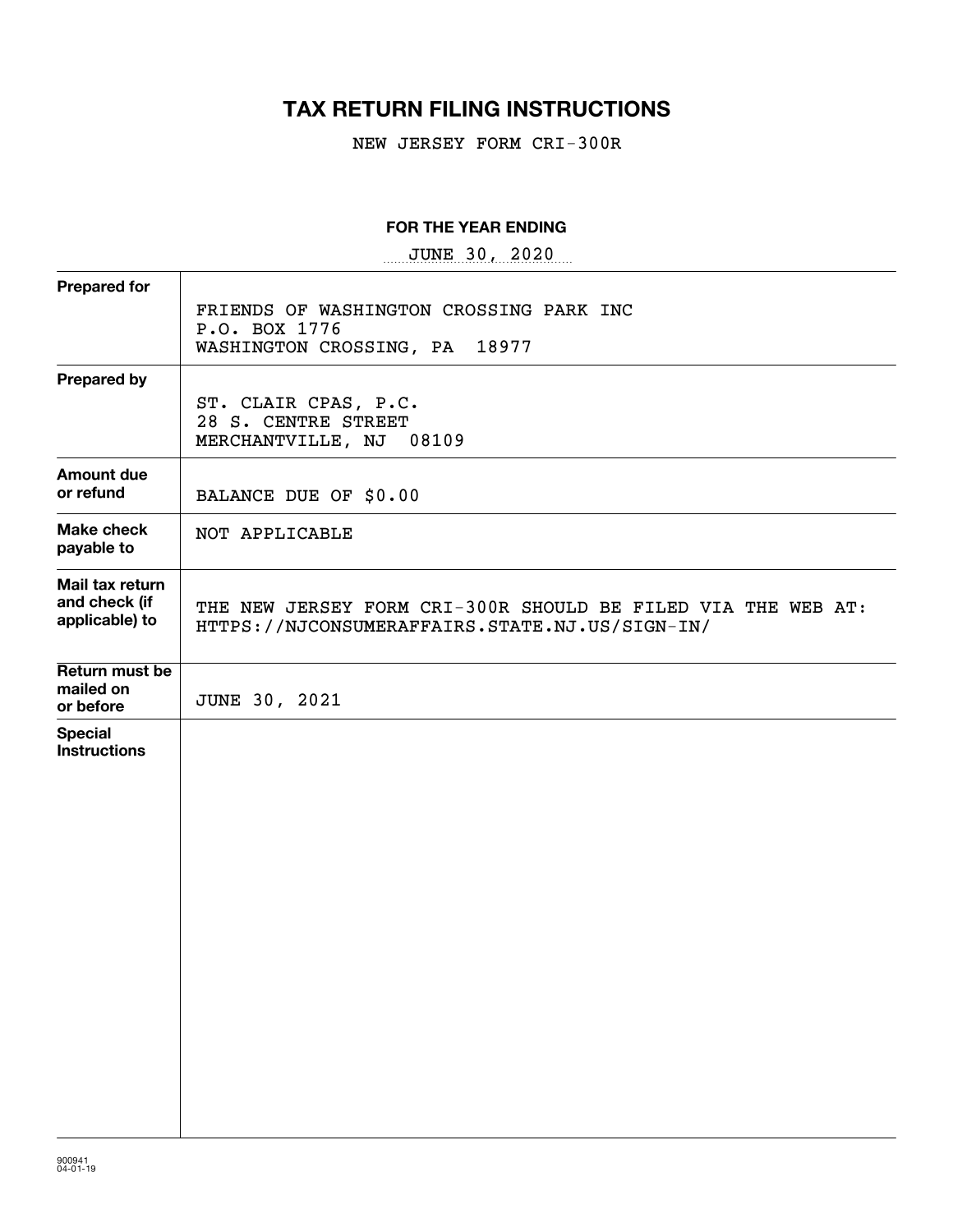# **This form cannot be paper filed - this copy is for informational purposes only. RETURN MUST BE FILED ONLINE.**

# **Form CRI-400**

# **Application for an Extension of Time to File the Annual Renewal Registration Statement and Financial Report for a Charitable Organization**

| copy is for informational purposes only.                                                                                                                                                                                                                                                                                                                                                                               |
|------------------------------------------------------------------------------------------------------------------------------------------------------------------------------------------------------------------------------------------------------------------------------------------------------------------------------------------------------------------------------------------------------------------------|
| Form CRI-400<br>(Revised April 2008)<br>Application for an Extension of Time to File the Annual Renewal Registration<br><b>Statement and Financial Report for a Charitable Organization</b>                                                                                                                                                                                                                            |
| All questions must be answered.                                                                                                                                                                                                                                                                                                                                                                                        |
| Important: Effective July 9, 2006, changes were made to the Charitable Registration and Investigation Act.<br>Carefully review the attached instructions before completing and submitting this form.                                                                                                                                                                                                                   |
| Short-form filers, which take in \$10,000 or less per year in gross contributions, will no longer be granted an extension of time to file their<br>renewal registration, pursuant to changes in the Charitable Registration and Investigation Act effective July 9, 2006, for fiscal years ending<br>January 31, 2006, and after. Please Note: Extensions of time to file cannot be granted for Initial Registrations. |
| Date fiscal year ends: $06/30/20$ Date of this application:<br>N.J. Charities Registration Number: CH- 3690400                                                                                                                                                                                                                                                                                                         |
|                                                                                                                                                                                                                                                                                                                                                                                                                        |
| Charity's Full Legal Name: FRIENDS OF WASHINGTON CROSSING PARK INC<br>Other Names Used (d.b.a.)                                                                                                                                                                                                                                                                                                                        |
| <b>Mailing Address:</b>                                                                                                                                                                                                                                                                                                                                                                                                |
| P.O. BOX 1776, WASHINGTON CROSSING, PA<br>18977                                                                                                                                                                                                                                                                                                                                                                        |
| In care of:<br><b>Address</b><br>City<br>State<br>ZIP Code<br><b>Street Address:</b>                                                                                                                                                                                                                                                                                                                                   |
| City<br>State<br><b>Street Address</b><br>ZIP Code                                                                                                                                                                                                                                                                                                                                                                     |
| Check this box to flag a change of address or other vital information.                                                                                                                                                                                                                                                                                                                                                 |
| Phone Number: $215 - 493 - 4076$<br>Contact Person: JOHN GODZIEBA<br>(include area code)                                                                                                                                                                                                                                                                                                                               |
| E-mail: BMOCKAITIS@REGIONALINSURANCE.NET<br>Federal Tax ID (EIN): 27-1655016                                                                                                                                                                                                                                                                                                                                           |
| Web site: WWW.WASHINGTONCROSSINGPARK.ORG<br>Fax Number:                                                                                                                                                                                                                                                                                                                                                                |
| A six-month extension of time to file the Renewal Statement and Financial Report(s), for the fiscal year-end shown above, is hereby requested for<br>1.                                                                                                                                                                                                                                                                |
| the following reason(s):<br>INFORMATION NEEDED TO FILE A COMPLETE AND ACCURATE RETURN IS NOT                                                                                                                                                                                                                                                                                                                           |
| AVAILABLE                                                                                                                                                                                                                                                                                                                                                                                                              |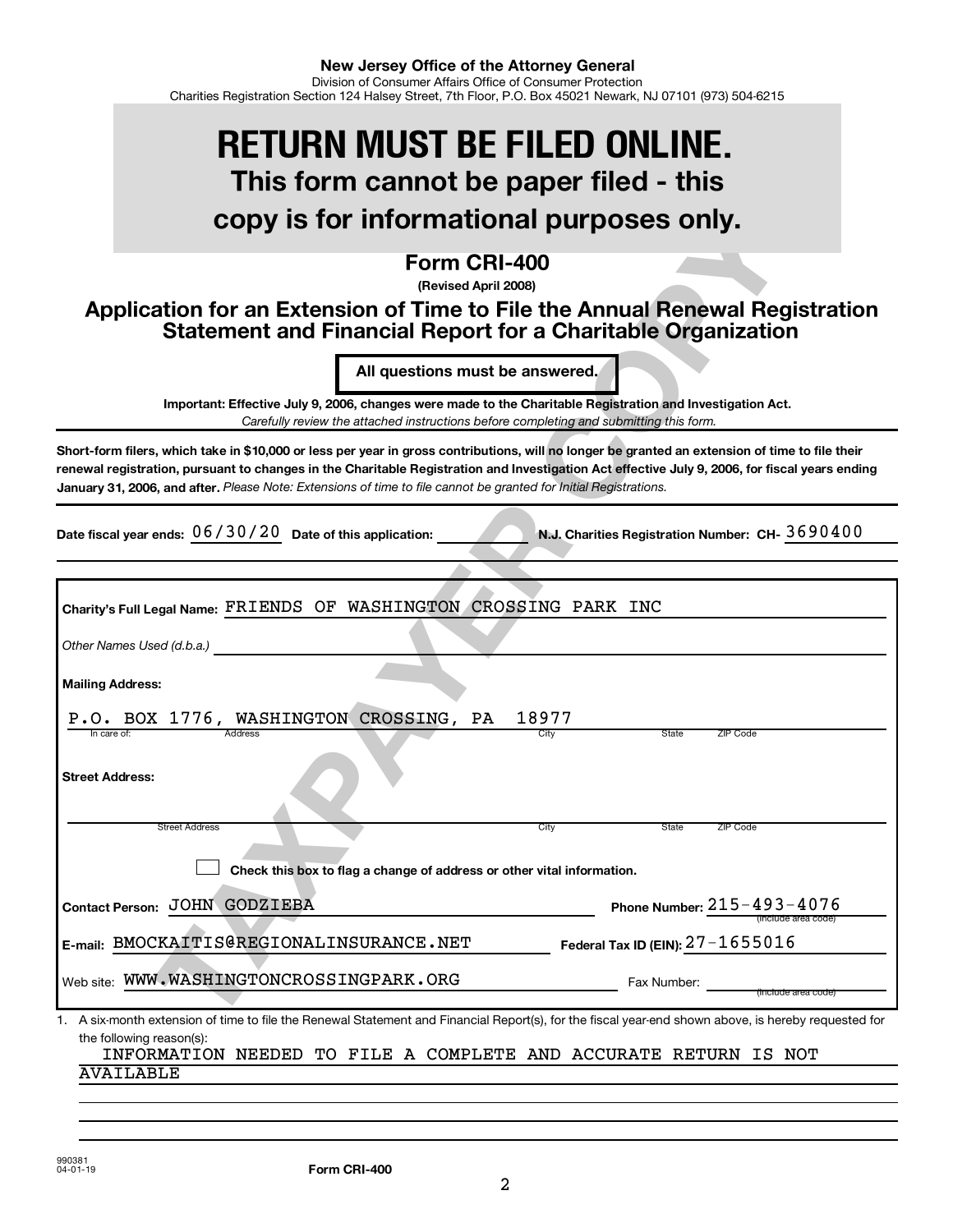|           | 2. Has the organization filed all renewal registration statements for years prior to the fiscal year ending on the date shown on the first page of this<br>$\lfloor \texttt{X} \rfloor$ Yes<br><b>No</b><br>application?<br>If "No," please stop: if any prior years' filings are delinquent, the extension request will be denied. Please bring the renewal registration filings<br>for all previous years up to date before submitting a request for an extension on a more current year.                                                                                                                                                       |
|-----------|---------------------------------------------------------------------------------------------------------------------------------------------------------------------------------------------------------------------------------------------------------------------------------------------------------------------------------------------------------------------------------------------------------------------------------------------------------------------------------------------------------------------------------------------------------------------------------------------------------------------------------------------------|
|           | 3. Has the organization submitted all previous years' registration fees and/or penalties owed to the Charities Registration Section of the Division<br>$\lfloor \texttt{X} \rfloor$ Yes<br>No<br>of Consumer Affairs?                                                                                                                                                                                                                                                                                                                                                                                                                             |
|           | $\boxed{\text{X}}$ Yes<br><b>No</b><br>4. Has the organization previously filed an initial registration with the Charities Registration Section?<br>If "No," please stop: You must immediately file an initial registration for which an extension of time to file cannot be granted.                                                                                                                                                                                                                                                                                                                                                             |
|           | 5. Final Check List - please review and check off each of the five items below as they are confirmed and accomplished.                                                                                                                                                                                                                                                                                                                                                                                                                                                                                                                            |
|           | $\mathbf{X}$<br>I have read the instructions for the extension of time to file the Registration Statement and Financial Report(s).<br>$\overline{\text{X}}$<br>All of the questions on this application have been answered.<br>$\overline{\text{X}}$<br>The charity has filed all previous renewal registrations and required documents.<br><u>x</u><br>The charity has paid all previous years' fees and penalties owed to the Division.<br><u>X  </u><br>Payment of the registration fee due for the fiscal year being requested on this application is enclosed and has been made payable<br>to the "New Jersey Division of Consumer Affairs." |
|           | We hereby certify that all of the above statements are true. I further certify that the organization has filed all previous years' reports, has paid all fines<br>and penalties owed to the Division, and that this extension request contains true and accurate information. We are aware that if any of the above<br>statements are willfully false, we are subject to punishment.<br><b>Title PRESIDENT</b>                                                                                                                                                                                                                                    |
| Signature | Date                                                                                                                                                                                                                                                                                                                                                                                                                                                                                                                                                                                                                                              |
| Signature | Title<br>Date<br>This form must be signed by at least one (1) officer of the charity.<br>Should you have questions regarding charities registration in New Jersey, please visit our Web site at                                                                                                                                                                                                                                                                                                                                                                                                                                                   |
|           | http://www.njconsumeraffairs.gov/ocp/charities.htm where registration information, instructions, forms and a fee schedule may be viewed<br>and/or downloaded. After reading through all of the information on our Web site, if you have further questions, please contact the<br>Charities Registration Section at our hotline number (973)-504-6215 during regular business hours.                                                                                                                                                                                                                                                               |
|           |                                                                                                                                                                                                                                                                                                                                                                                                                                                                                                                                                                                                                                                   |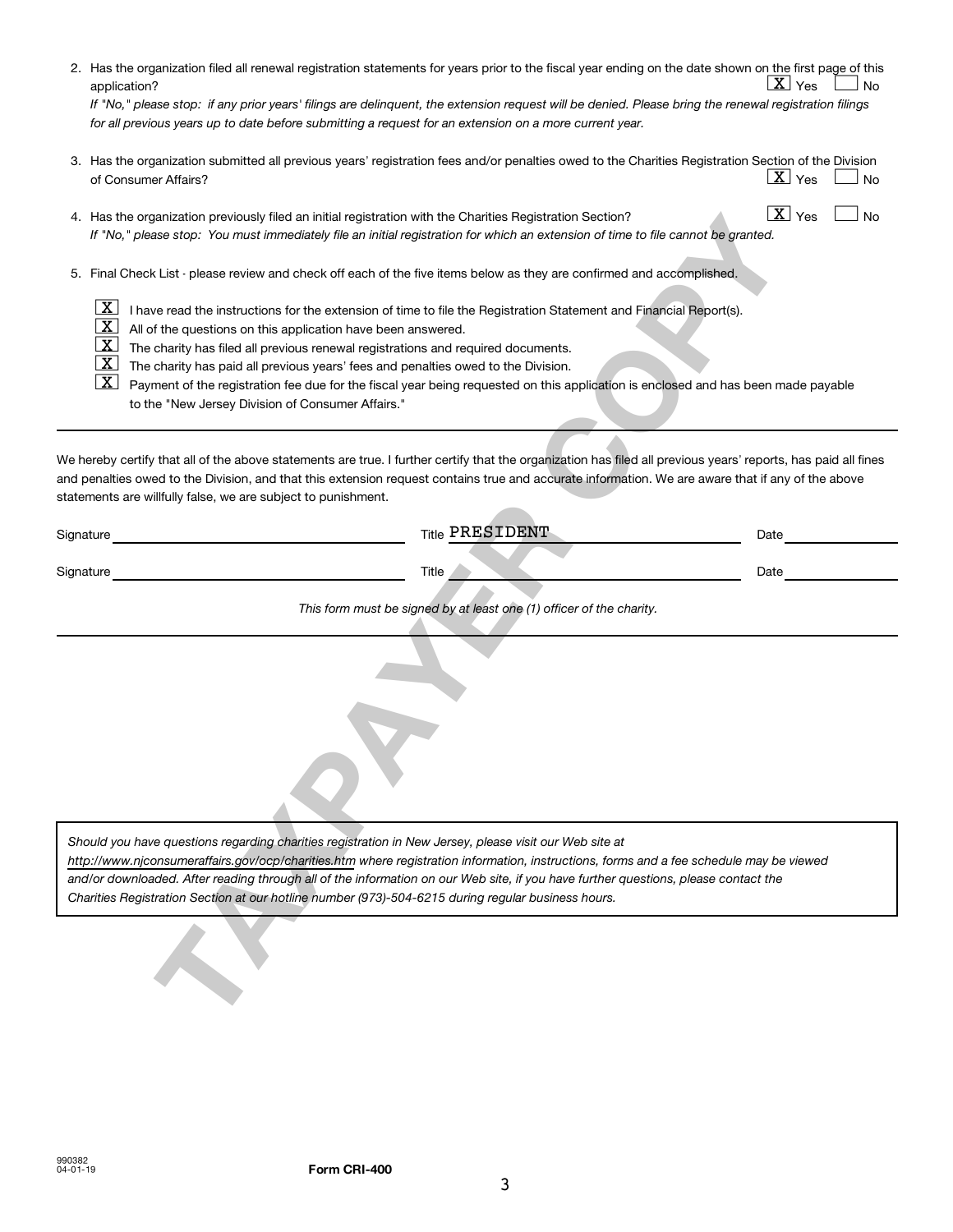# **This form cannot be paper filed - this copy is for informational purposes only. RETURN MUST BE FILED ONLINE.**

# **Form CRI-300R Long-Form Renewal Registration/Verification Statement**

| 1. This statement contains the facts and financial information for the fiscal year ending: $06/30/2020$ |                   |
|---------------------------------------------------------------------------------------------------------|-------------------|
|                                                                                                         | month day<br>year |

|  | 2. Federal ID Number (EIN) $27 - 1655016$ 2a. N.J. Charities Registration Number: CH- $3690400$ |
|--|-------------------------------------------------------------------------------------------------|
|--|-------------------------------------------------------------------------------------------------|

| 3. Full legal name of the registering organization: FRIENDS OF WASHINGTON CROSSING PARK INC                 |  |  |  |
|-------------------------------------------------------------------------------------------------------------|--|--|--|
| In care of: (if necessary, otherwise leave this line blank) $\overline{\rm JOHN}$ $\overline{\rm GODZIEBA}$ |  |  |  |
|                                                                                                             |  |  |  |

| 4. Mailing Address: P.O. BOX 1776, WASHINGTON CROSSING, PA 18977 |  |                       |  |       |          |  |
|------------------------------------------------------------------|--|-----------------------|--|-------|----------|--|
|                                                                  |  | <b>Street Address</b> |  | State | ZIP Code |  |

| 5. The principal street address of the registering organization 1112 RTVER ROAD WASHINGTON CROSSING, PA 18 |                |  |       |          |
|------------------------------------------------------------------------------------------------------------|----------------|--|-------|----------|
| Same as Mailing Address                                                                                    | Street Address |  | state | ZIP Code |

**Mailing Address: Change of Address**

|                |  | JOHN GODZIEBA 1112 RIVER ROAD WASHINGTON CROSSING, |    | PA | 8     |          |
|----------------|--|----------------------------------------------------|----|----|-------|----------|
| Contact person |  | Street address                                     | UR |    | state | ZIP COQE |

| copy is for informational purposes only.                                                                                                                                                                                                                                                                                                                                                                                                                                                                                                                                                                                                                                                         |
|--------------------------------------------------------------------------------------------------------------------------------------------------------------------------------------------------------------------------------------------------------------------------------------------------------------------------------------------------------------------------------------------------------------------------------------------------------------------------------------------------------------------------------------------------------------------------------------------------------------------------------------------------------------------------------------------------|
| Form CRI-300R<br><b>Long-Form Renewal Registration/Verification Statement</b><br>(Revised April 2008)                                                                                                                                                                                                                                                                                                                                                                                                                                                                                                                                                                                            |
| All questions must be answered.                                                                                                                                                                                                                                                                                                                                                                                                                                                                                                                                                                                                                                                                  |
| ursuant to the New Jersey Charitable Registration and Investigation Act (also known as "the C.R.I. Act" (N.J.S.A. 45:17A-18 et seq.), and prior<br>o operating or commencing solicitation activity in the State, a charitable organization unless exempted from registration requirements (or qualified<br>o file a Short-Form Registration Statement, CRI-200) shall file a Long-Form Initial Registration Statement, CRI-150-I. Charities submitting their annua<br>ng-form renewal registration must use Form CRI-300R. Please see the checklist at the end of this form for a discussion of fees, financial<br>tatements, documents to be attached, and other requirements for registration. |
| 06/30/2020<br>1. This statement contains the facts and financial information for the fiscal year ending:<br>month                                                                                                                                                                                                                                                                                                                                                                                                                                                                                                                                                                                |
| 2. Federal ID Number (EIN) $27 - 1655016$<br>2a. N.J. Charities Registration Number: CH- 3690400                                                                                                                                                                                                                                                                                                                                                                                                                                                                                                                                                                                                 |
| 3. Full legal name of the registering organization: FRIENDS OF WASHINGTON CROSSING PARK INC<br>In care of: (if necessary, otherwise leave this line blank) JOHN GODZIEBA                                                                                                                                                                                                                                                                                                                                                                                                                                                                                                                         |
| 4. Mailing Address: P.O. BOX 1776, WASHINGTON CROSSING,<br>PA<br><b>Change of Addre</b>                                                                                                                                                                                                                                                                                                                                                                                                                                                                                                                                                                                                          |
| NOTE: If "in care of," a postal, private or rural delivery mail box number is used, the street address of the charity must be given below.                                                                                                                                                                                                                                                                                                                                                                                                                                                                                                                                                       |
| 5. The principal street address of the registering organization 1112 RIVER ROAD WASHINGTON<br>CROSSING,<br>РA<br><b>Same as Mailing Address</b>                                                                                                                                                                                                                                                                                                                                                                                                                                                                                                                                                  |
| $X_{N0}$<br>Yes<br>6. Does the organization have any offices in New Jersey in addition to the one listed above?<br>If "Yes," attach a list giving the street address and telephone number of each office in New Jersey.                                                                                                                                                                                                                                                                                                                                                                                                                                                                          |
| 6a. If the street address listed above is not where the organization's official records are kept, or if the organization does not maintain an office in<br>New Jersey, indicate the name, full address, phone and fax number of the person having custody of the organization's records, and to whom<br>correspondence should be addressed.<br>1112 RIVER ROAD<br>CROSSING,<br>WASHINGTON<br>PA 18977<br>JOHN GODZIEBA<br>Contact person<br>State<br>ZIP Code                                                                                                                                                                                                                                    |
| 215-493-4076<br>Telephone number (include area code)<br>Fax number (include area code)                                                                                                                                                                                                                                                                                                                                                                                                                                                                                                                                                                                                           |
| 7. Organization's contact information:<br>$856 - 482 - 5600$<br>Telephone number (include area code)<br>Fax number (include area code)                                                                                                                                                                                                                                                                                                                                                                                                                                                                                                                                                           |
| BMOCKAITIS@REGIONALINSURANCE.NET<br>WWW.WASHINGTONCROSSINGPARK.ORG<br>Web site                                                                                                                                                                                                                                                                                                                                                                                                                                                                                                                                                                                                                   |
| 8. Type of organization (check one):                                                                                                                                                                                                                                                                                                                                                                                                                                                                                                                                                                                                                                                             |
| х<br>Nonprofit corporation<br>Foundation<br>Association<br>Individual<br>Society<br>Other (Specify)<br>Partnership<br>Trust                                                                                                                                                                                                                                                                                                                                                                                                                                                                                                                                                                      |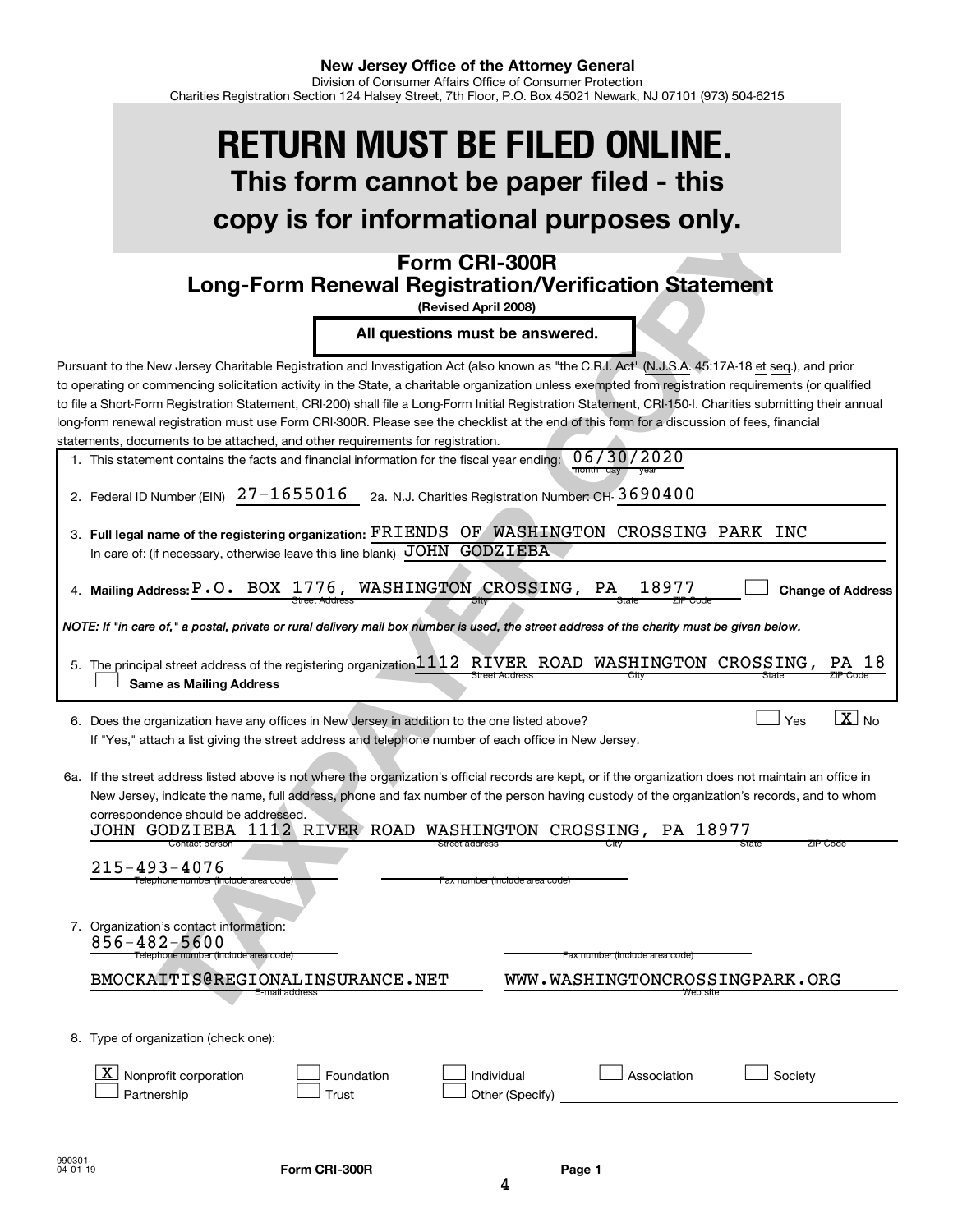| 9. Where and when was the organization legally established?                                                                                                                                                                                                                                                                                                                                          | State: PA                                     |                                                                                                                                                                                                                                                                                                                                                                                                                                                                                                                                                                                                                                                                                                                                                                                                                                                                                                                                                                                                                                                                                                                                                                      |
|------------------------------------------------------------------------------------------------------------------------------------------------------------------------------------------------------------------------------------------------------------------------------------------------------------------------------------------------------------------------------------------------------|-----------------------------------------------|----------------------------------------------------------------------------------------------------------------------------------------------------------------------------------------------------------------------------------------------------------------------------------------------------------------------------------------------------------------------------------------------------------------------------------------------------------------------------------------------------------------------------------------------------------------------------------------------------------------------------------------------------------------------------------------------------------------------------------------------------------------------------------------------------------------------------------------------------------------------------------------------------------------------------------------------------------------------------------------------------------------------------------------------------------------------------------------------------------------------------------------------------------------------|
| As required by the C.R.I. Act (N.J.S.A. 45:17A-24c(1)), attach to this registration a copy of the organization's bylaws and instrument of<br>organization (that is, the organization's charter, articles of incorporation or organization, agreement of association, instrument of trust, or<br>constitution) only if the document has been issued or amended during the fiscal year being reported. |                                               |                                                                                                                                                                                                                                                                                                                                                                                                                                                                                                                                                                                                                                                                                                                                                                                                                                                                                                                                                                                                                                                                                                                                                                      |
| 10. Does the organization solicit funds under any name or names other than as indicated on line 3 of this form?<br>If "Yes," indicate all of the other names used:                                                                                                                                                                                                                                   | Yes                                           | $X_{N0}$                                                                                                                                                                                                                                                                                                                                                                                                                                                                                                                                                                                                                                                                                                                                                                                                                                                                                                                                                                                                                                                                                                                                                             |
| 11. Does the organization intend to solicit contributions from the general public?                                                                                                                                                                                                                                                                                                                   | $\boxed{\text{X}}$ Yes                        | <b>No</b>                                                                                                                                                                                                                                                                                                                                                                                                                                                                                                                                                                                                                                                                                                                                                                                                                                                                                                                                                                                                                                                                                                                                                            |
| 12. Is the organization authorized by any other state or jurisdiction to solicit contributions?<br>If "Yes," please provide a list of those states or jurisdictions, below or on a separate sheet of paper.<br>PENNSYLVANIA                                                                                                                                                                          | $\boxed{\text{X}}$ Yes                        | <b>No</b>                                                                                                                                                                                                                                                                                                                                                                                                                                                                                                                                                                                                                                                                                                                                                                                                                                                                                                                                                                                                                                                                                                                                                            |
| 13. Does the organization have affiliates which share the contributions or other revenue it raised in New Jersey?                                                                                                                                                                                                                                                                                    | Yes                                           | $X _{\text{No}}$                                                                                                                                                                                                                                                                                                                                                                                                                                                                                                                                                                                                                                                                                                                                                                                                                                                                                                                                                                                                                                                                                                                                                     |
| registration.<br>PROMOTION AND DEVELOPMENT AS A HISTORIC SITE.                                                                                                                                                                                                                                                                                                                                       |                                               |                                                                                                                                                                                                                                                                                                                                                                                                                                                                                                                                                                                                                                                                                                                                                                                                                                                                                                                                                                                                                                                                                                                                                                      |
|                                                                                                                                                                                                                                                                                                                                                                                                      |                                               |                                                                                                                                                                                                                                                                                                                                                                                                                                                                                                                                                                                                                                                                                                                                                                                                                                                                                                                                                                                                                                                                                                                                                                      |
| 15. Does the organization use an independent paid fund-raiser or fund-raising counsel?<br>number, registration number in New Jersey, and a contact person's name.                                                                                                                                                                                                                                    | Yes                                           | $X_{\text{No}}$                                                                                                                                                                                                                                                                                                                                                                                                                                                                                                                                                                                                                                                                                                                                                                                                                                                                                                                                                                                                                                                                                                                                                      |
| If "Yes." please describe the situation.                                                                                                                                                                                                                                                                                                                                                             | Yes                                           | $X _{\text{No}}$                                                                                                                                                                                                                                                                                                                                                                                                                                                                                                                                                                                                                                                                                                                                                                                                                                                                                                                                                                                                                                                                                                                                                     |
| end being reported?<br>If "Yes," please explain:                                                                                                                                                                                                                                                                                                                                                     | Yes                                           | $\boxed{\text{X}}$ No                                                                                                                                                                                                                                                                                                                                                                                                                                                                                                                                                                                                                                                                                                                                                                                                                                                                                                                                                                                                                                                                                                                                                |
| 17. Has the Internal Revenue Service (I.R.S.) determined that the organization is tax exempt under code 501(c)(3)?<br>a. If "No," has an application been filed which is still pending? If so, please attach a copy of the<br>I.R.S. 1023 form filed.<br>b. Has a tax exemption been granted under another I.R.S. code?                                                                              | $\boxed{\mathbf{X}}$ Yes<br>Yes<br><b>Yes</b> | <b>No</b><br>$\boxed{\text{X}}$ No<br>$\boxed{\text{X}}$ No                                                                                                                                                                                                                                                                                                                                                                                                                                                                                                                                                                                                                                                                                                                                                                                                                                                                                                                                                                                                                                                                                                          |
|                                                                                                                                                                                                                                                                                                                                                                                                      |                                               | If "Yes," provide a separate listing of those affiliates indicating the name, street address and telephone number for each one.<br>14. What is the charitable purpose or purposes for which the organization was formed? If necessary, attach a separate statement to this<br>THE PURPOSE OF THE ORGANIZATION IS TO SUPPORT THE PROGRAMS OF<br>WASHINGTON CROSSING HISTORIC PARK & AID IN ITS PRESERVATION,<br>14a. What are the specific programs and charitable purposes for which contributions are used? For each program, state whether it already exists or<br>is planned. Only major program categories need be listed. If necessary, attach a separate statement to this registration. SEE STATEMENT 1<br>If "Yes," please attach to this registration a list of paid fund-raiser(s) or fund-raising counsel(s), including their full address, telephone number, fax<br>15a. Does the independent paid fund-raiser or fund-raising counsel have custody, control or access to the organization's funds?<br>16. Has the organization permitted a charitable sales promotion to be conducted on its behalf by a commercial co-venturer during the fiscal year- |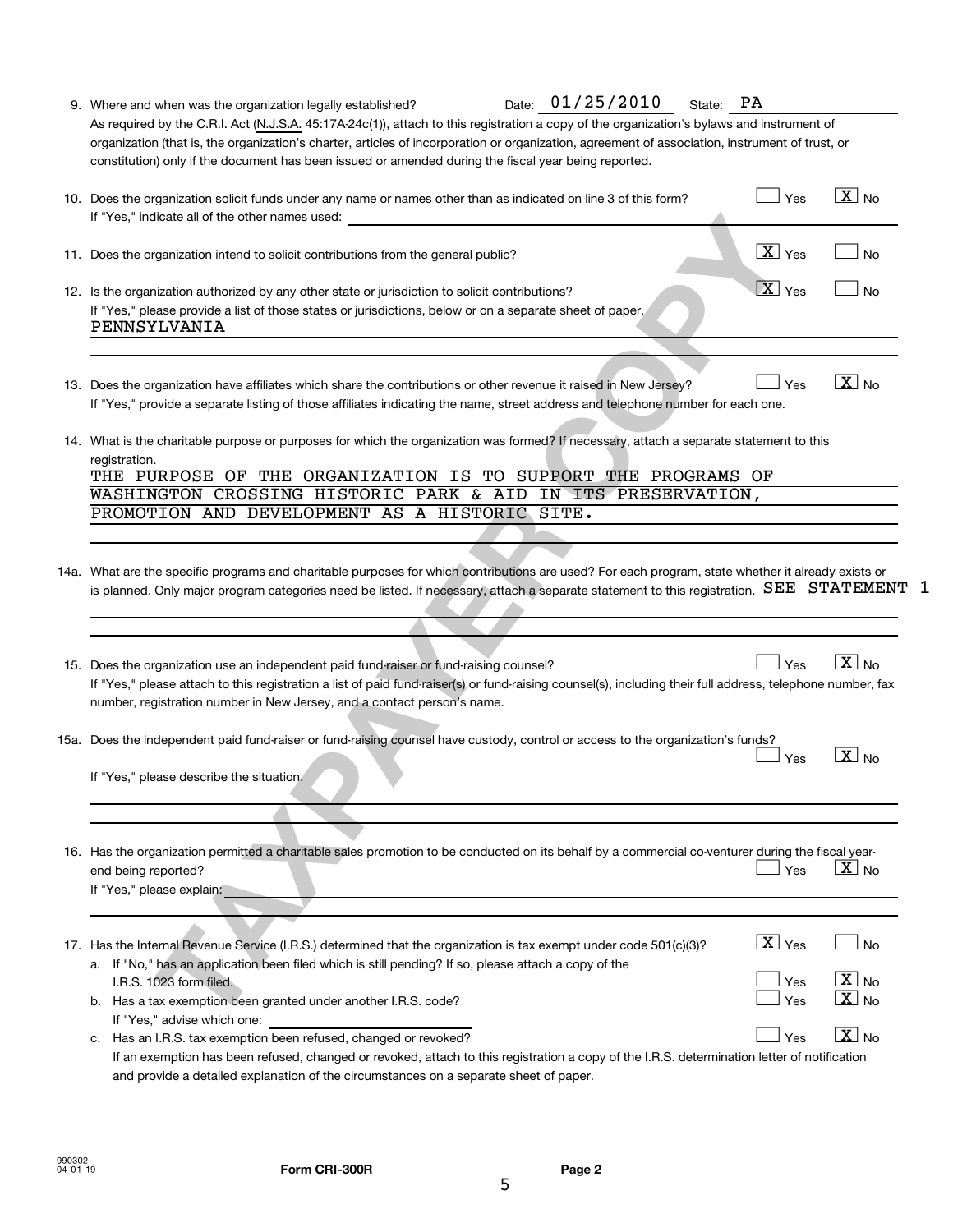| 18. Has the organization ever had its authority to conduct charitable activities denied, suspended, or revoked in any jurisdiction or has the<br>$\overline{X}$ No<br>Yes<br>organization ever entered into any voluntary agreement of discontinuance with any governmental entity?<br>If "Yes," attach to this registration a copy of the denial, suspension, revocation or voluntary agreement of discontinuance. If the document<br>does not explain the reasons for the denial, suspension or revocation, attach to this registration an explanation on a separate sheet of paper.                                                                                                                                                                                         |
|--------------------------------------------------------------------------------------------------------------------------------------------------------------------------------------------------------------------------------------------------------------------------------------------------------------------------------------------------------------------------------------------------------------------------------------------------------------------------------------------------------------------------------------------------------------------------------------------------------------------------------------------------------------------------------------------------------------------------------------------------------------------------------|
| 19. Has the organization voluntarily entered into an assurance of voluntary compliance or similar order or agreement (including, but not limited to,<br>a settlement of an administrative investigation or proceeding, with or without an admission of liability) with any jurisdiction, state or federal<br>$X$ No<br>Yes<br>agency or officer?<br>If "Yes," please attach to this registration the relevant document.                                                                                                                                                                                                                                                                                                                                                        |
| 20. Has the organization or any of its present officers, directors, executive personnel or trustees ever been found to have engaged in unlawful<br>practices in the solicitation of contributions or administration of charitable assets or been enjoined from soliciting contributions, or are<br>$\lceil \underline{\text{X}} \rceil$ No<br>Yes<br>such proceedings pending in this or any other jurisdiction?<br>If "Yes," attach to this registration photocopies of any and all written documentation (such as a court order, administrative order, judgment,<br>formal notice, written assurance or other document) which show the final disposition of the matter.                                                                                                      |
| 21. Has the organization or any of its present officers, directors, trustees or principal salaried executive staff employees ever been convicted<br>of any criminal offense committed in connection with the performance of activities regulated under this act or any criminal or civil offense<br>involving untruthfulness or dishonesty or any criminal offense relating adversely to the registrant's fitness to perform activities regulated<br>by this Act? A plea of guilty, non vult, nolo contendere or any similar disposition of alleged criminal activity shall be deemed a<br>$\boxed{\text{X}}$ No<br>conviction.<br>Yes                                                                                                                                         |
| 22. Has the organization or any of its officers, directors, trustees or principal salaried executive staff employees been adjudged liable in any<br>administrative or civil action involving theft, fraud, or deceptive business practices? For purposes of this question a judgment of liability<br>in an administrative or civil action shall include, but is not limited to, any finding or admission that the individual engaged in an unlawful<br>$\boxed{\text{X}}$ No<br>practice in relation to the solicitation of contributions or the administration of charitable assets.<br>Yes<br>If "Yes," identify the individual(s) below and attach to this registration a copy of any order, judgment or other documents indicating the<br>final disposition of the matter. |
| 23. Provide the following information for each officer, director, trustee and the five most-highly compensated executive staff employees:                                                                                                                                                                                                                                                                                                                                                                                                                                                                                                                                                                                                                                      |
| Title<br>Name<br><b>Business address</b><br>Telephone number<br>Salary<br>(include area code)<br>2<br>STATEMENT<br>SEE                                                                                                                                                                                                                                                                                                                                                                                                                                                                                                                                                                                                                                                         |
|                                                                                                                                                                                                                                                                                                                                                                                                                                                                                                                                                                                                                                                                                                                                                                                |
|                                                                                                                                                                                                                                                                                                                                                                                                                                                                                                                                                                                                                                                                                                                                                                                |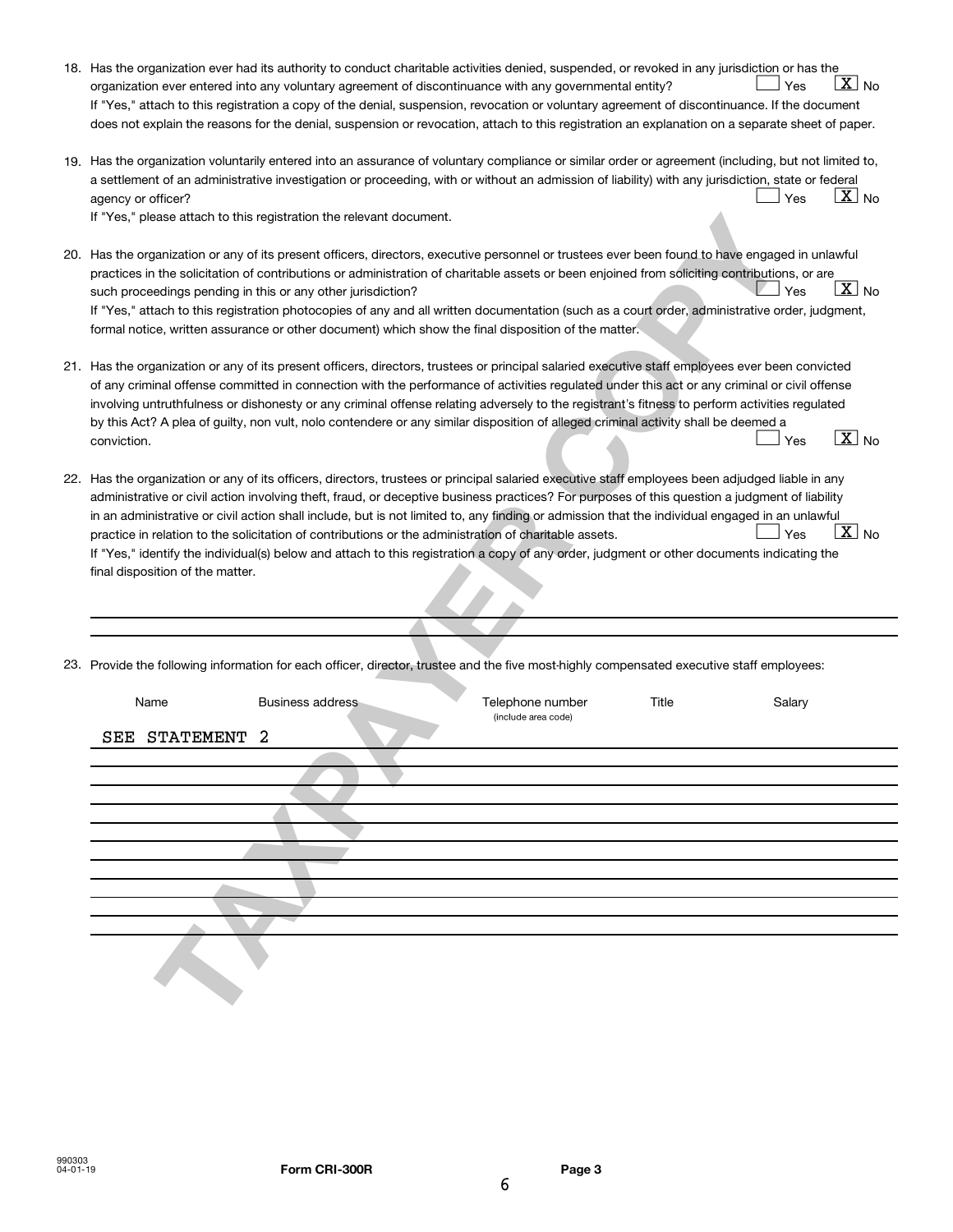# **CRI-300R Long-Form Registration Renewal Financial Statement**

**Note:**  *If the financial value of a line item = 0, place a zero in the space provided.*

| Please report all figures as GROSS, not NET. |  |
|----------------------------------------------|--|
|                                              |  |

\$500,000. Note: If the organization received gross revenue of less than \$500,000, the financial reports must be certified by the organization's Attach to this registration the most recent Internal Revenue Service Form 990 and Schedule A (990), if the organization has filed those forms. Attach a copy if the organization's annual financial report included an audited financial statement, or if the organization received gross revenue in excess of president or other authorized officer of the organization's board.

#### **A. Receipts**

†

|                                    |                                                                             | Federal ID Number (EIN) $27 - 1699016$<br>month day vear                                                                                                                                                                                                                                                                                                                                                                                                                                                                                                                                                                                         |               |                                        |                                                                                                                                                                |
|------------------------------------|-----------------------------------------------------------------------------|--------------------------------------------------------------------------------------------------------------------------------------------------------------------------------------------------------------------------------------------------------------------------------------------------------------------------------------------------------------------------------------------------------------------------------------------------------------------------------------------------------------------------------------------------------------------------------------------------------------------------------------------------|---------------|----------------------------------------|----------------------------------------------------------------------------------------------------------------------------------------------------------------|
| address:<br><b>Mailing Address</b> |                                                                             | BOX 1776, WASHINGTON CROSSING, PA                                                                                                                                                                                                                                                                                                                                                                                                                                                                                                                                                                                                                | 18977<br>City | State                                  | ZIP Code                                                                                                                                                       |
|                                    |                                                                             | ddress of the registering organization: $1112$ RIVER ROAD WASHINGTON CROSSING, PA 18977<br><b>Street Address</b>                                                                                                                                                                                                                                                                                                                                                                                                                                                                                                                                 | City          |                                        | ZIP Code                                                                                                                                                       |
|                                    |                                                                             | sey Charities Registration number: $\,$ CH $\,$ $\,3\,6\,9\,0\,4\,0\,0$                                                                                                                                                                                                                                                                                                                                                                                                                                                                                                                                                                          |               | -00 Telephone number: $856 - 482 - 56$ | <i>(include area comercient)</i>                                                                                                                               |
|                                    |                                                                             | to this registration the most recent Internal Revenue Service Form 990 and Schedule A (990), if the organization has filed those forms.<br>the organization's annual financial report included an audited financial statement, or if the organization received gross revenue in exce<br>00. Note: If the organization received gross revenue of less than \$500,000, the financial reports must be certified by the organization's<br>Int or other authorized officer of the organization's board.<br>In lieu of completing the CRI-300R Financial Statement pages, attached please find a copy of the I.R.S. 990 filing for the fiscal year-end |               |                                        |                                                                                                                                                                |
| indicated above.<br>ceipts:        |                                                                             |                                                                                                                                                                                                                                                                                                                                                                                                                                                                                                                                                                                                                                                  |               |                                        |                                                                                                                                                                |
|                                    | (1)<br>(2)<br>(3)<br>(4)<br>(5)<br>(6)<br>(7)<br>(8)<br>(9)<br>(10)<br>(11) | Line A1a. Direct Public Support received from the following sources:<br><u> Estados de la contrada de la contrada de la contrada de la contrada de la contrada de la contrada de la contrad</u><br>Direct mail<br>Donated land, buildings, property, equipment<br>Legacies and bequests <b>Manual Communities</b> and contract and contract of the contract of the contract of the contract of the contract of the contract of the contract of the contract of the contract of the contract of the co<br>Membership dues solely resulting from                                                                                                   |               |                                        | 361,144.<br>$\overline{0}$ .<br>$\overline{0}$ .<br>138,850.<br>σ.<br>$\overline{0}$ .<br>$\overline{0}$ .<br>0.<br>$\overline{0}$ .<br>0.<br>$\overline{0}$ . |
|                                    |                                                                             |                                                                                                                                                                                                                                                                                                                                                                                                                                                                                                                                                                                                                                                  |               |                                        | 499,994.                                                                                                                                                       |
|                                    | (1)<br>(2)<br>(3)                                                           | Line A1c. Indirect Public Support received from the following sources:<br>Federated fund-raising organization<br>From an affiliated organization                                                                                                                                                                                                                                                                                                                                                                                                                                                                                                 |               |                                        | 0.<br>$\overline{0}$ .<br>$\overline{0}$ .                                                                                                                     |
|                                    |                                                                             | Line A1d. Total Indirect Public Support (add lines A1c(1) thru A1c(3))                                                                                                                                                                                                                                                                                                                                                                                                                                                                                                                                                                           |               |                                        | $\mathbf 0$ .                                                                                                                                                  |
|                                    |                                                                             | Line A1e. Total Gross Contributions (add lines A1b and A1d)                                                                                                                                                                                                                                                                                                                                                                                                                                                                                                                                                                                      |               |                                        | 499,994.                                                                                                                                                       |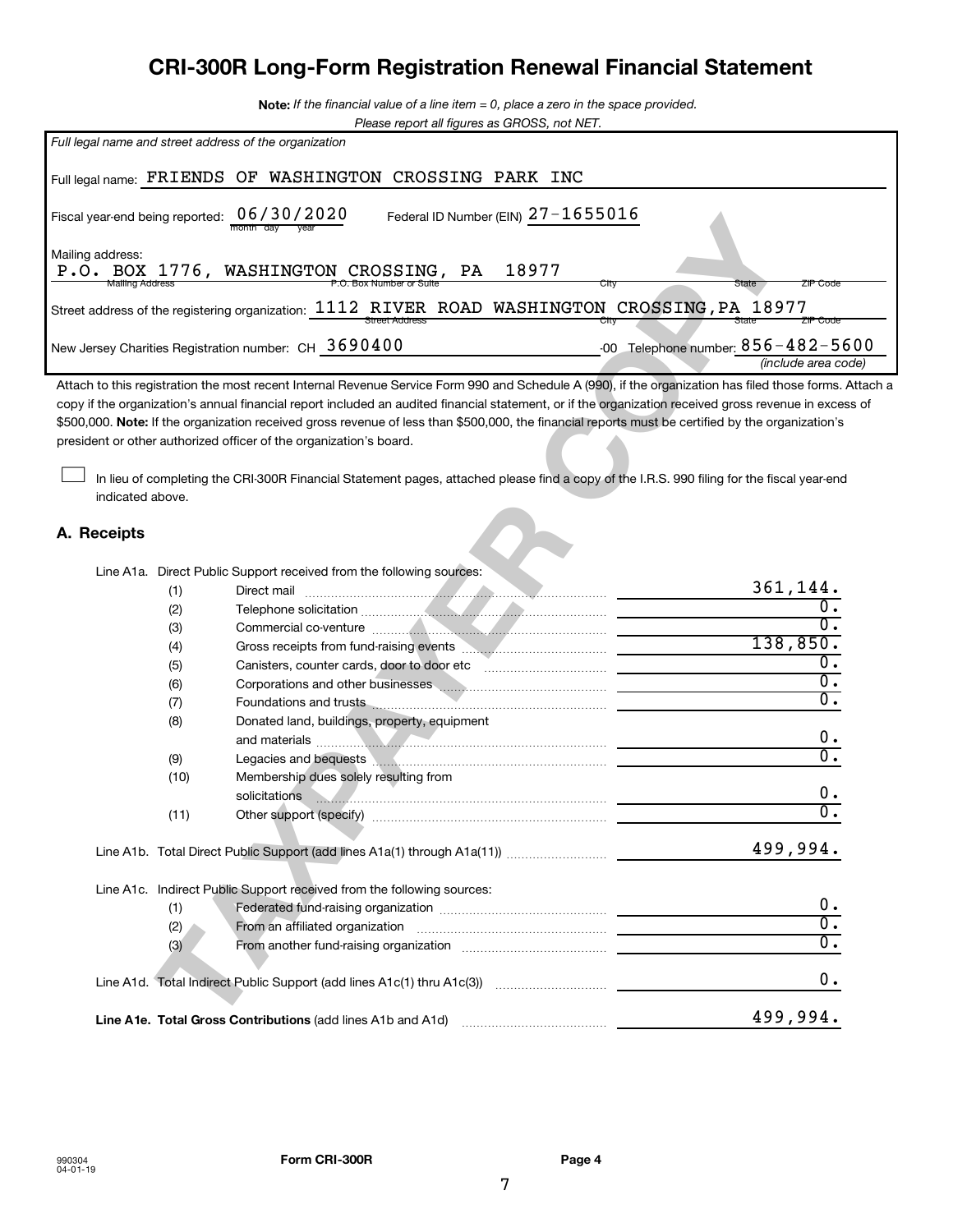| Line A2.                          | Government grants including purchase of service contracts (specify agency)                                                                         |                             |
|-----------------------------------|----------------------------------------------------------------------------------------------------------------------------------------------------|-----------------------------|
|                                   | a.                                                                                                                                                 | 103,182.                    |
|                                   | b.                                                                                                                                                 | $\overline{0}$ .            |
|                                   | c.                                                                                                                                                 | $\overline{0}$ .            |
|                                   | d.                                                                                                                                                 | $\overline{0}$ .            |
|                                   |                                                                                                                                                    | 103, 182.                   |
| Line A3.                          | Other Support                                                                                                                                      |                             |
|                                   |                                                                                                                                                    | 0.                          |
|                                   |                                                                                                                                                    | 201,085.                    |
|                                   |                                                                                                                                                    |                             |
|                                   |                                                                                                                                                    | $-38,593.$                  |
|                                   |                                                                                                                                                    |                             |
|                                   | Line A3e. Total Other Support (add the total of lines A3a thru A3d) manual contraction of the A3e.                                                 | 162,492.                    |
|                                   |                                                                                                                                                    |                             |
|                                   |                                                                                                                                                    | 765,668.                    |
|                                   |                                                                                                                                                    |                             |
| <b>B.</b> Expenses                |                                                                                                                                                    |                             |
|                                   |                                                                                                                                                    |                             |
| Line B1.<br>Line B <sub>2</sub> . | Program expenses examination and a strategy of the strategy of the strategy of the strategy of the strategy of                                     | $\frac{421,875.}{130,261.}$ |
| Line B3.                          |                                                                                                                                                    | 26, 196.                    |
| Line B4.                          |                                                                                                                                                    |                             |
| Line B5.                          |                                                                                                                                                    | 578, 332.                   |
|                                   |                                                                                                                                                    |                             |
| <b>C. Excess or Deficit</b>       |                                                                                                                                                    |                             |
|                                   |                                                                                                                                                    | 187,336.                    |
|                                   |                                                                                                                                                    |                             |
| <b>D. Fund Balance</b>            |                                                                                                                                                    |                             |
| Line D1.                          | Net assets or fund balances at beginning of year                                                                                                   | $\frac{444,351}{2}$         |
| Line D <sub>2</sub> .             |                                                                                                                                                    |                             |
| Line D3.                          | Net assets or fund balances at end of year (Combine line C, D1 and D2)                                                                             | 631,687.                    |
|                                   |                                                                                                                                                    |                             |
|                                   | Please Note: The amount of Gross Contributions (line A1e on this form) determines the registration fee which must be paid and the form whi         |                             |
|                                   | should be used. July 2006 revisions to the Charities Registration Act now require all charities to pay a registration fee, including charities who |                             |
|                                   | Gross Contributions are less than \$10,000. Further information for charity registrants may be found on our                                        |                             |
|                                   | Web site: http://www.njconsumeraffairs.gov/ocp/charities.htm.                                                                                      |                             |
|                                   |                                                                                                                                                    |                             |
|                                   |                                                                                                                                                    |                             |
|                                   |                                                                                                                                                    |                             |
|                                   |                                                                                                                                                    |                             |
|                                   |                                                                                                                                                    |                             |
|                                   |                                                                                                                                                    |                             |
|                                   |                                                                                                                                                    |                             |
|                                   |                                                                                                                                                    |                             |
|                                   |                                                                                                                                                    |                             |
|                                   |                                                                                                                                                    |                             |
|                                   |                                                                                                                                                    |                             |
|                                   |                                                                                                                                                    |                             |
|                                   |                                                                                                                                                    |                             |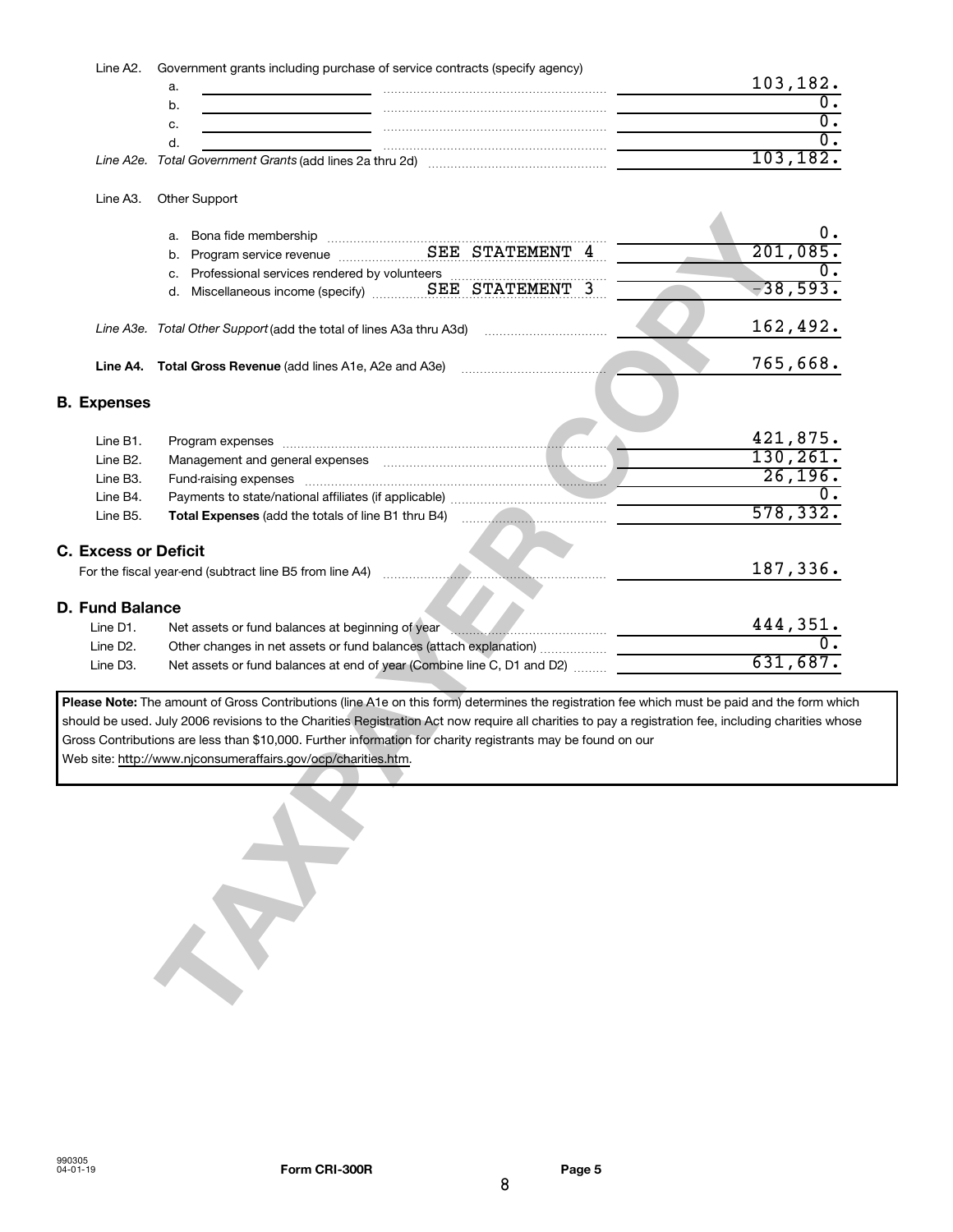## **Long-Form Renewal Registration Statement Form CRI-300RC Confidential Information**

| Organization's Name: FRIENDS OF WASHINGTON CROSSING PARK INC                                                                                                                                                                                                                                                                                                                                                                                                                                                                                                                                                          |                                                              |                                    |  |  |
|-----------------------------------------------------------------------------------------------------------------------------------------------------------------------------------------------------------------------------------------------------------------------------------------------------------------------------------------------------------------------------------------------------------------------------------------------------------------------------------------------------------------------------------------------------------------------------------------------------------------------|--------------------------------------------------------------|------------------------------------|--|--|
| N.J. Charities Registration Number: CH-3690400                                                                                                                                                                                                                                                                                                                                                                                                                                                                                                                                                                        | -00                                                          | Federal ID Number (EIN) 27-1655016 |  |  |
| Fiscal Year-End being reported: 06 / 30 / 2020                                                                                                                                                                                                                                                                                                                                                                                                                                                                                                                                                                        |                                                              |                                    |  |  |
| 24. Are any of the organization's officers, directors, trustees or the five most-highly compensated employees related by blood, marriage or<br>adoption to:<br>each other?<br>a.<br>any officers, agents or employees of any fund-raising counsel or independent paid fund-raiser under contract to the organization?<br>b.<br>any chief executive, employee, any other employee of the organization with a direct financial interest in the transaction, or any partner,<br>c.                                                                                                                                       | $\overline{\mathbf{X}}$ No<br>Yes<br>$X _{\text{No}}$<br>Yes |                                    |  |  |
| proprietor, director, officer, trustee, or to any shareholder of the organization with more than two (2) percent interest in any supplier or<br>vendor providing goods or services to the organization?<br>d. If you answered "Yes," to questions 24a, b, or c, please provide a statement explaining these relationships.<br>25. Do any of the organization's officers, directors, trustees or the five most-highly compensated employees have a financial interest in any<br>activities engaged in by a fund-raising counsel or independent paid fund-raiser under contract to the organization, or any supplier or |                                                              | $\overline{X}$ No<br>Yes           |  |  |
| Yes<br>vendor providing goods or services to the organization?<br>If "Yes," please detail these relationships below or on a separate sheet of paper, and provide the name, business address and telephone<br>number of all interested parties.                                                                                                                                                                                                                                                                                                                                                                        | $\mathbf{X}$ No                                              |                                    |  |  |
| We understand that this registration is being issued at the discretion of the Division of Consumer Affairs and agree that employees of the Division<br>may inspect the records in the possession of this organization in order to ascertain compliance with the statute and all pertinent regulations. We<br>also understand that we may be required to provide additional information if requested.                                                                                                                                                                                                                  |                                                              |                                    |  |  |
| We hereby certify that the above information and the attached financial schedule(s) and statement(s) are true. We are aware that if any of the<br>above statements are willfully false, we are subject to punishment.                                                                                                                                                                                                                                                                                                                                                                                                 |                                                              |                                    |  |  |
| Name JOHN GODZIEBA<br>Signature                                                                                                                                                                                                                                                                                                                                                                                                                                                                                                                                                                                       | <b>Title PRESIDENT</b>                                       | Date                               |  |  |
| Name<br>Signature                                                                                                                                                                                                                                                                                                                                                                                                                                                                                                                                                                                                     | Title                                                        | Date                               |  |  |
| This form must be signed by two (2) authorized officers of the organization, including the chief financial officer.                                                                                                                                                                                                                                                                                                                                                                                                                                                                                                   |                                                              |                                    |  |  |
| Note: Form CRI-300RC must be filed with Form CRI-300R.                                                                                                                                                                                                                                                                                                                                                                                                                                                                                                                                                                |                                                              |                                    |  |  |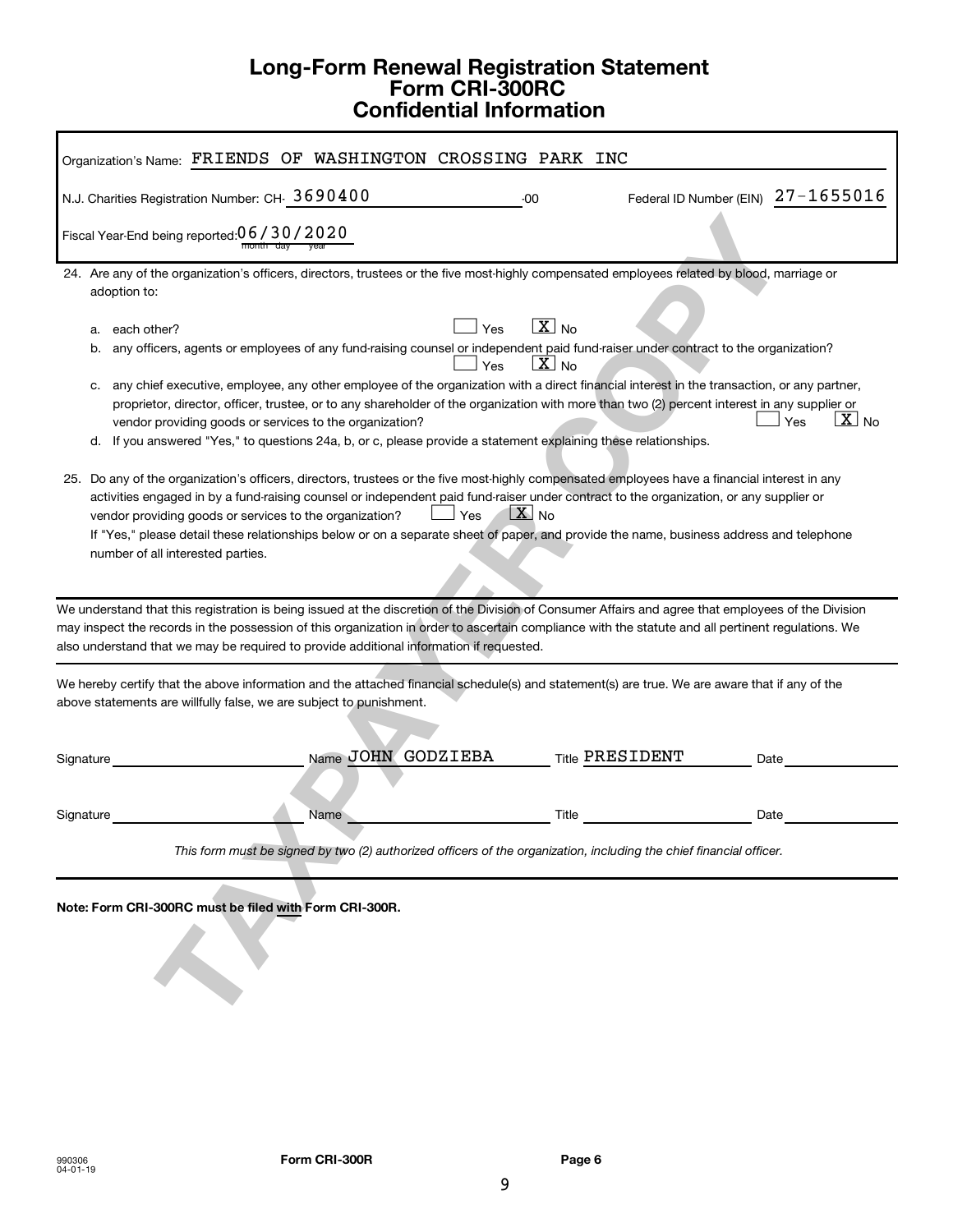~~~~~~~~~~~~~~~~~~~~~~~~~~~~~~~~~~~~~~~~~~~~~~~~~~~~~~~~~~~~~~~~~~~~~~~~~~~~~~ FORM CRI-300R SPECIFIC PROGRAMS AND CHARITABLE PURPOSES STATEMENT 1 PAGE 2, LINE 14A }}}}}}}}}}}}}}}}}}}}}}}}}}}}}}}}}}}}}}}}}}}}}}}}}}}}}}}}}}}}}}}}}}}}}}}}}}}}}}

}}}}}}}}}}}}}}}}}}}}}}}}}}}}}}}}}}}}}}} }}}}}}}}}}

#### PROGRAMS/CHARITABLE PURPOSE }}}}}}}}}}}}}}}}}}}}}}}}}}}

DESIRE A REGINAL BAY AND VETERAR STATILIZE PROGRAMS. -OPERATE EDUCATIONAL PROGRAMS AND RE-ENACTMENT OF THE -CHRISTMAS DAY CROSSING, MEMORIAL DAY AND VETERAN'S DAY -EVENTS AND OTHER SIMILAR PROGRAMS.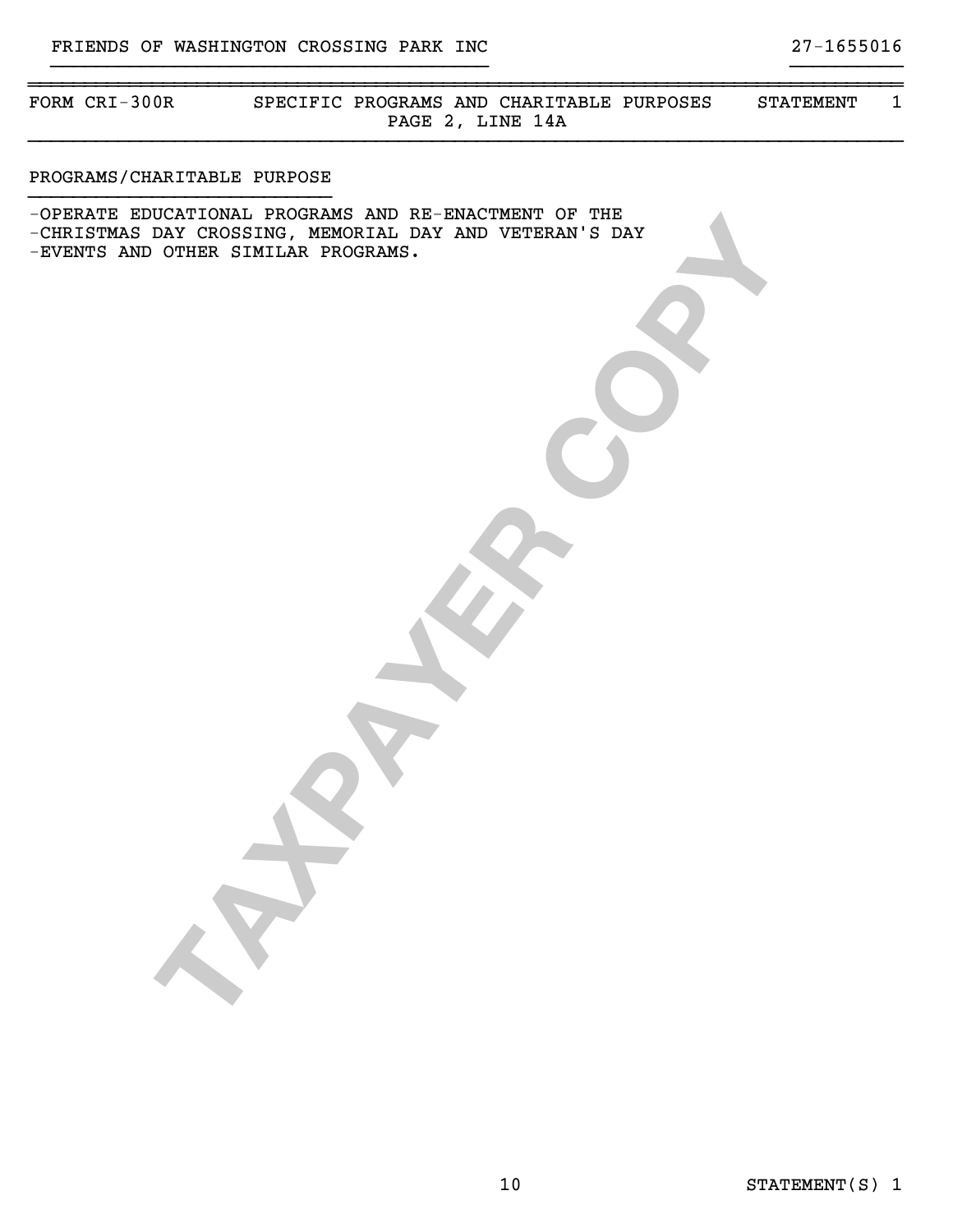| FORM CRI-300R                                  |       | LIST OF OFFICERS, DIRECTORS, TRUSTEES<br>AND FIVE MOST HIGHLY PAID EMPLOYEES | $\overline{2}$<br><b>STATEMENT</b> |
|------------------------------------------------|-------|------------------------------------------------------------------------------|------------------------------------|
| NAME OF INDIVIDUAL                             |       | <b>TITLE</b>                                                                 | TELEPHONE NO.                      |
| <b>JENNIFER MARTIN</b>                         |       | EXECUTIVE DIRECTOR                                                           | 2154934076                         |
| <b>ADDRESS</b>                                 |       |                                                                              |                                    |
| P.O. BOX 1776<br>WASHINGTON CROSSING, PA 18977 |       |                                                                              |                                    |
| <b>SALARY</b>                                  |       |                                                                              |                                    |
| 68,894.                                        |       |                                                                              |                                    |
| NAME OF INDIVIDUAL                             |       | TITLE                                                                        | TELEPHONE NO.                      |
| JOHN GODZIEBA                                  |       | PRESIDENT                                                                    | 2154934076                         |
| <b>ADDRESS</b>                                 |       |                                                                              |                                    |
| P.O. BOX 1776<br>WASHINGTON CROSSING, PA 18977 |       |                                                                              |                                    |
| <b>SALARY</b>                                  |       |                                                                              |                                    |
| 0.                                             |       |                                                                              |                                    |
| NAME OF INDIVIDUAL                             |       | TITLE                                                                        | TELEPHONE NO.                      |
| <b>BILL HAAS</b>                               |       | VICE PRESIDENT                                                               | 2154934076                         |
| ADDRESS                                        |       |                                                                              |                                    |
| P.O. BOX 1776<br>WASHINGTON CROSSING, PA       | 18977 |                                                                              |                                    |
| <b>SALARY</b><br>0.                            |       |                                                                              |                                    |
|                                                |       |                                                                              |                                    |
|                                                |       |                                                                              |                                    |

~~~~~~~~~~~~~~~~~~~~~~~~~~~~~~~~~~~~~~~~~~~~~~~~~~~~~~~~~~~~~~~~~~~~~~~~~~~~~~

}}}}}}}}}}}}}}}}}}}}}}}}}}}}}}}}}}}}}}} }}}}}}}}}}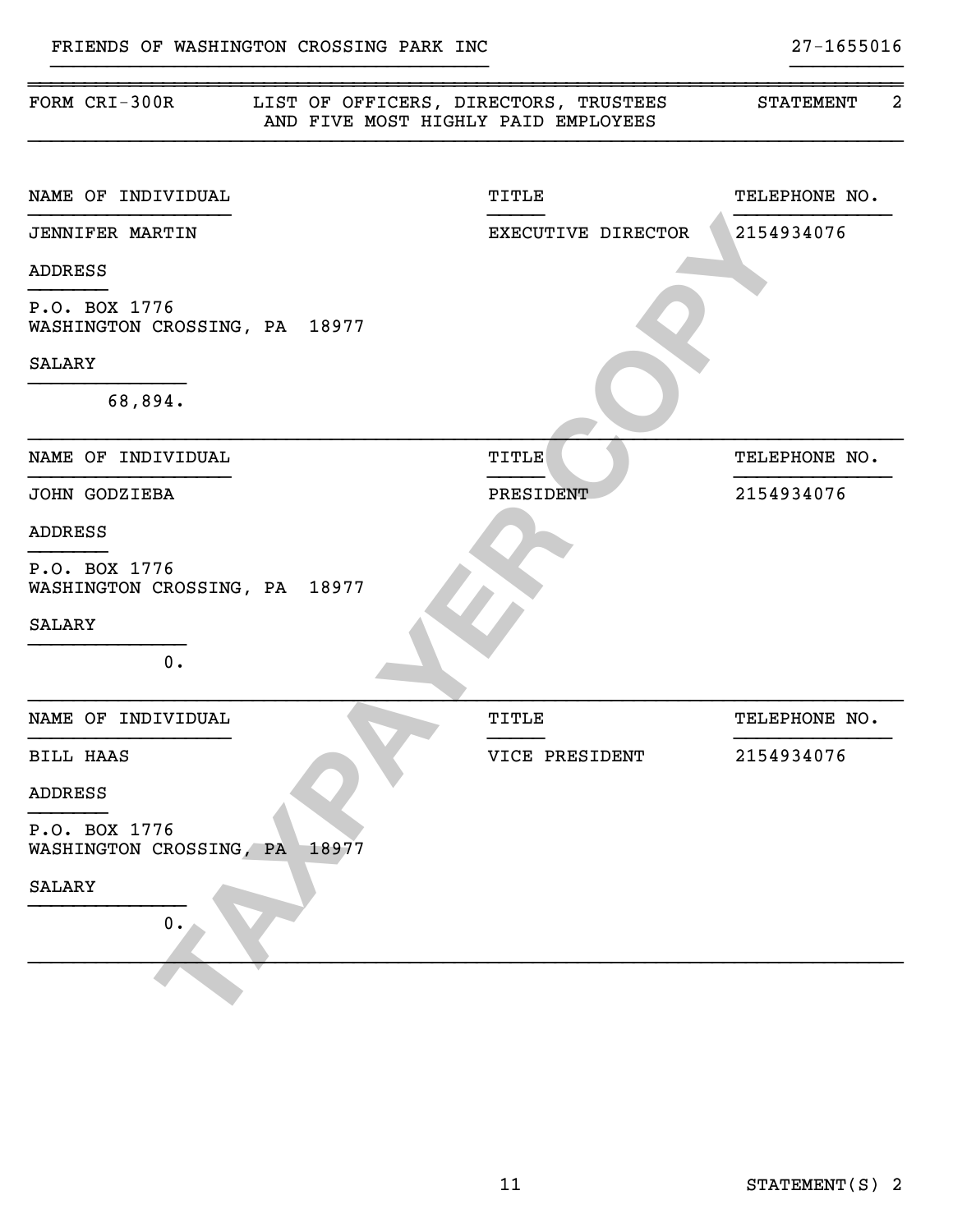| FRIENDS OF WASHINGTON CROSSING PARK INC           |                  | $27 - 1655016$ |
|---------------------------------------------------|------------------|----------------|
| NAME OF INDIVIDUAL                                | TITLE            | TELEPHONE NO.  |
| FRANK LYONS                                       | TREASURER        | 2154934076     |
| <b>ADDRESS</b>                                    |                  |                |
| P.O. BOX 1776<br>WASHINGTON CROSSING, PA 18977    |                  |                |
| <b>SALARY</b>                                     |                  |                |
| 0.                                                |                  |                |
| NAME OF INDIVIDUAL                                | TITLE            | TELEPHONE NO.  |
| TOM FISCHER                                       | <b>DIRECTOR</b>  | 2154934076     |
| <b>ADDRESS</b>                                    |                  |                |
| P.O. BOX 1776<br>WASHINGTON CROSSING, PA 18977    |                  |                |
| <b>SALARY</b>                                     |                  |                |
| 0.                                                |                  |                |
| NAME OF INDIVIDUAL                                | TITLE            | TELEPHONE NO.  |
| PAT FISHER-OLSEN                                  | <b>DIRECTOR</b>  | 2154934076     |
| <b>ADDRESS</b>                                    |                  |                |
| P.O. BOX 1776<br>WASHINGTON CROSSING, PA 18977    |                  |                |
| <b>SALARY</b>                                     |                  |                |
| 0.                                                |                  |                |
| NAME OF INDIVIDUAL                                | <b>TITLE</b>     | TELEPHONE NO.  |
| DAVID KRUSCZYNSKI                                 | <b>SECRETARY</b> | 2154934076     |
| <b>ADDRESS</b>                                    |                  |                |
| P.O. BOX 1776<br>WASHINGTON CROSSING, PA<br>18977 |                  |                |
| <b>SALARY</b>                                     |                  |                |
| 0.                                                |                  |                |

}}}}}}}}}}}}}}}}}}}}}}}}}}}}}}}}}}}}}}}}}}}}}}}}}}}}}}}}}}}}}}}}}}}}}}}}}}}}}}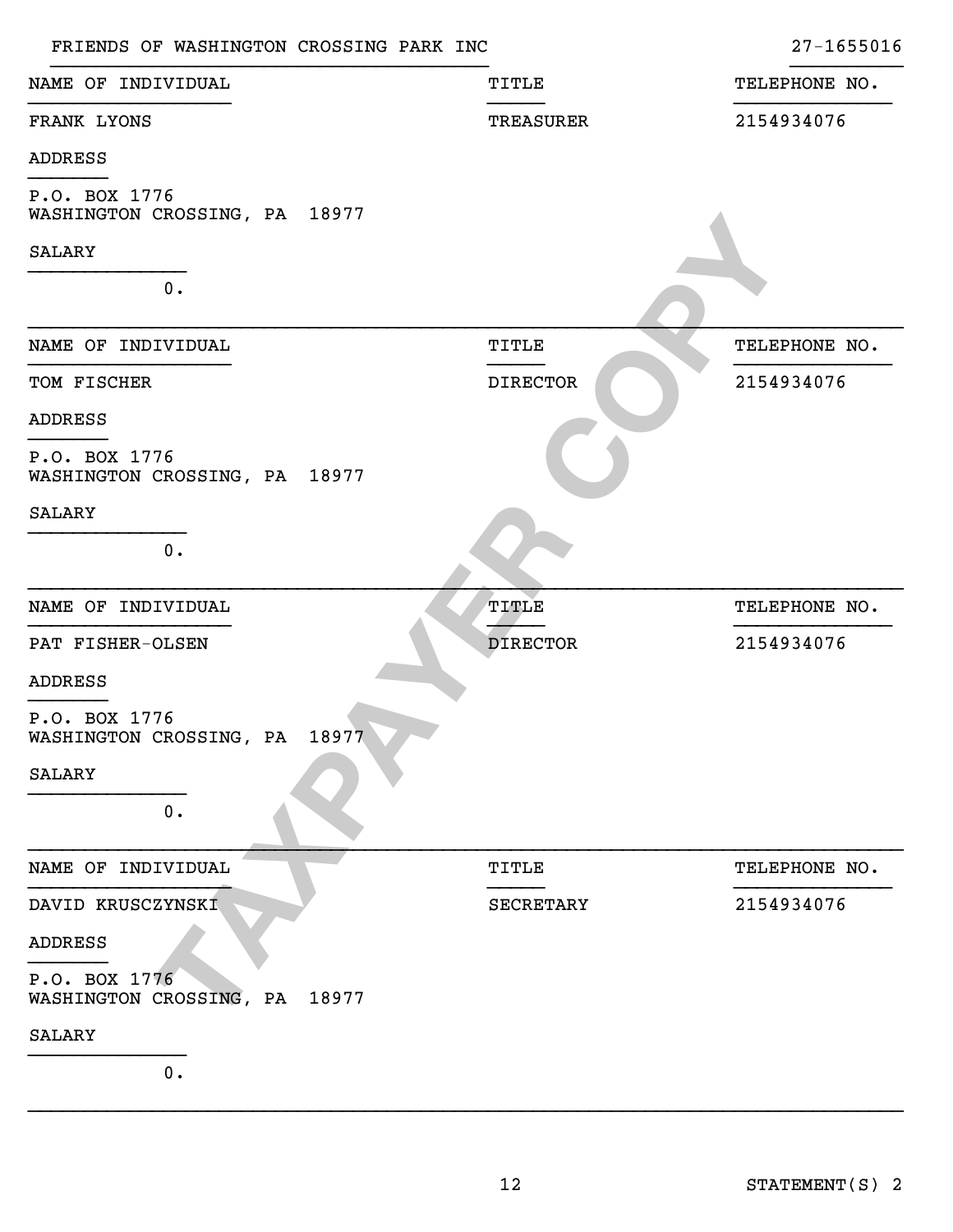| FRIENDS OF WASHINGTON CROSSING PARK INC        |                 | 27-1655016    |
|------------------------------------------------|-----------------|---------------|
| NAME OF INDIVIDUAL                             | TITLE           | TELEPHONE NO. |
| <b>JERRY LEPPING</b>                           | <b>DIRECTOR</b> | 2154934076    |
| <b>ADDRESS</b>                                 |                 |               |
| P.O. BOX 1776<br>WASHINGTON CROSSING, PA 18977 |                 |               |
| <b>SALARY</b>                                  |                 |               |
| 0.                                             |                 |               |
| NAME OF INDIVIDUAL                             | <b>TITLE</b>    | TELEPHONE NO. |
| MATTHEW MCELROY                                | <b>DIRECTOR</b> | 2154934076    |
| <b>ADDRESS</b>                                 |                 |               |
| P.O. BOX 1776<br>WASHINGTON CROSSING, PA 18977 |                 |               |
| <b>SALARY</b>                                  |                 |               |
| 0.                                             |                 |               |
| NAME OF INDIVIDUAL                             | TITLE           | TELEPHONE NO. |
| PETER TUCCI                                    | <b>DIRECTOR</b> | 2154934076    |
| ADDRESS                                        |                 |               |
| P.O. BOX 1776<br>WASHINGTON CROSSING, PA 18977 |                 |               |
| <b>SALARY</b>                                  |                 |               |
| $0$ .                                          |                 |               |
| NAME OF INDIVIDUAL                             | TITLE           | TELEPHONE NO. |
| CHARLES TWEEDY, MD                             | <b>DIRECTOR</b> | 2154934076    |
| <b>ADDRESS</b>                                 |                 |               |
| P.O. BOX 1776<br>WASHINGTON CROSSING, PA 18977 |                 |               |
| <b>SALARY</b>                                  |                 |               |
| 0.                                             |                 |               |

}}}}}}}}}}}}}}}}}}}}}}}}}}}}}}}}}}}}}}}}}}}}}}}}}}}}}}}}}}}}}}}}}}}}}}}}}}}}}}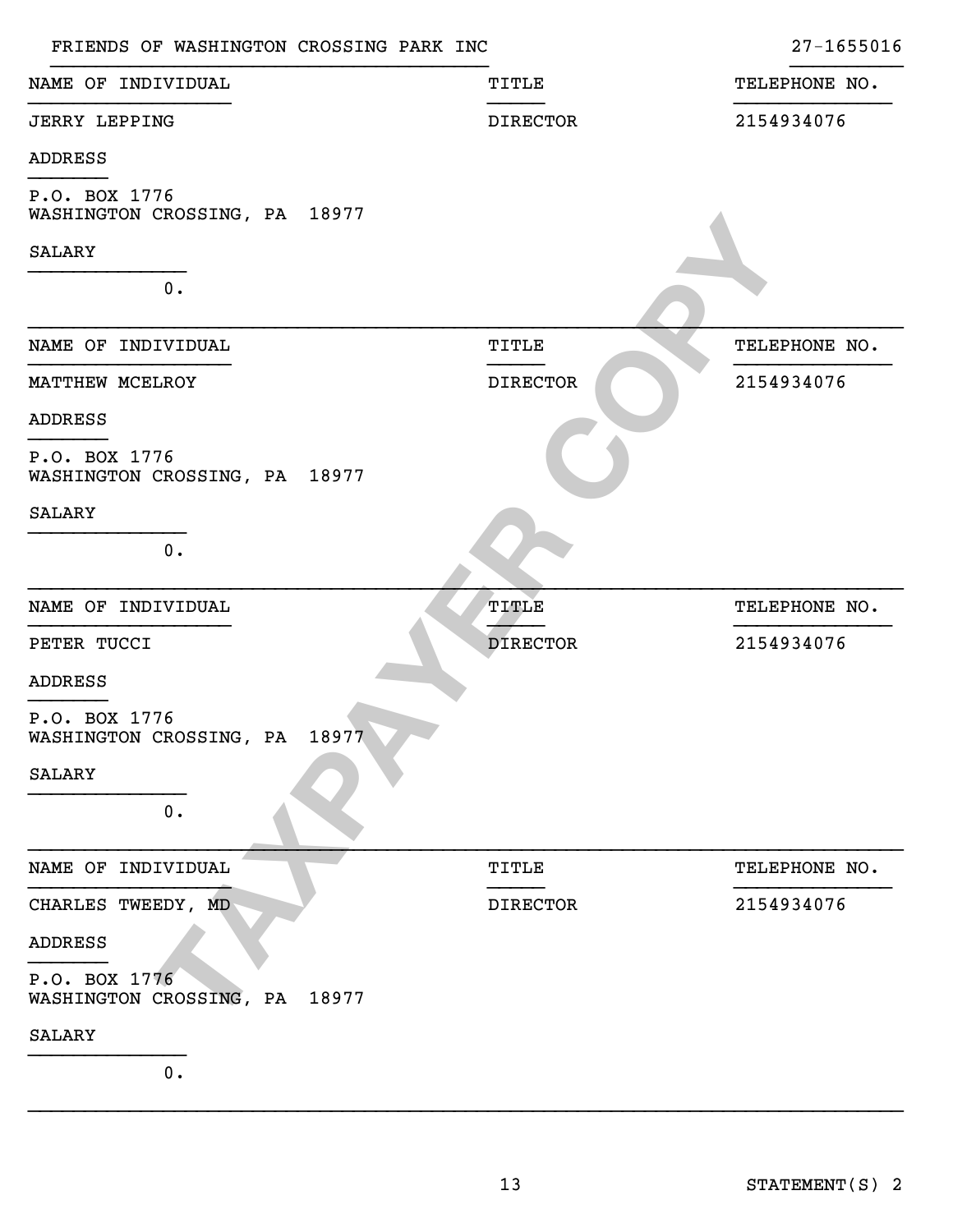| FRIENDS OF WASHINGTON CROSSING PARK INC                                                         |                      | 27-1655016                      |
|-------------------------------------------------------------------------------------------------|----------------------|---------------------------------|
| NAME OF INDIVIDUAL                                                                              | TITLE                | TELEPHONE NO.                   |
| ROBERT WEST                                                                                     | <b>DIRECTOR</b>      | 2154934076                      |
| <b>ADDRESS</b>                                                                                  |                      |                                 |
| P.O. BOX 1776<br>WASHINGTON CROSSING, PA 18977                                                  |                      |                                 |
| <b>SALARY</b>                                                                                   |                      |                                 |
| 0.                                                                                              |                      |                                 |
| NAME OF INDIVIDUAL                                                                              | <b>TITLE</b>         | TELEPHONE NO.                   |
| <b>JENNIFER PARK</b>                                                                            | EX-OFFICIO           | 2154934076                      |
| <b>ADDRESS</b>                                                                                  |                      |                                 |
| P.O. BOX 1776<br>WASHINGTON CROSSING, PA 18977                                                  |                      |                                 |
| <b>SALARY</b>                                                                                   |                      |                                 |
| $0$ .                                                                                           |                      |                                 |
|                                                                                                 |                      |                                 |
| FORM CRI-300                                                                                    | MISCELLANEOUS INCOME | 3<br><b>STATEMENT</b>           |
|                                                                                                 |                      |                                 |
| DESCRIPTION                                                                                     |                      | <b>AMOUNT</b>                   |
| INVESTMENT INCOME<br>GAIN/LOSS FROM SALE OF INVENTORY<br>DIRECT EXPENSES FOR FUNDRAISING EVENTS |                      | 4,409.<br>45,909.<br>$-88,911.$ |
| TOTAL INCLUDED ON FORM CRI-300, PAGE 5, LINE A3D                                                |                      | $-38,593.$                      |
|                                                                                                 |                      |                                 |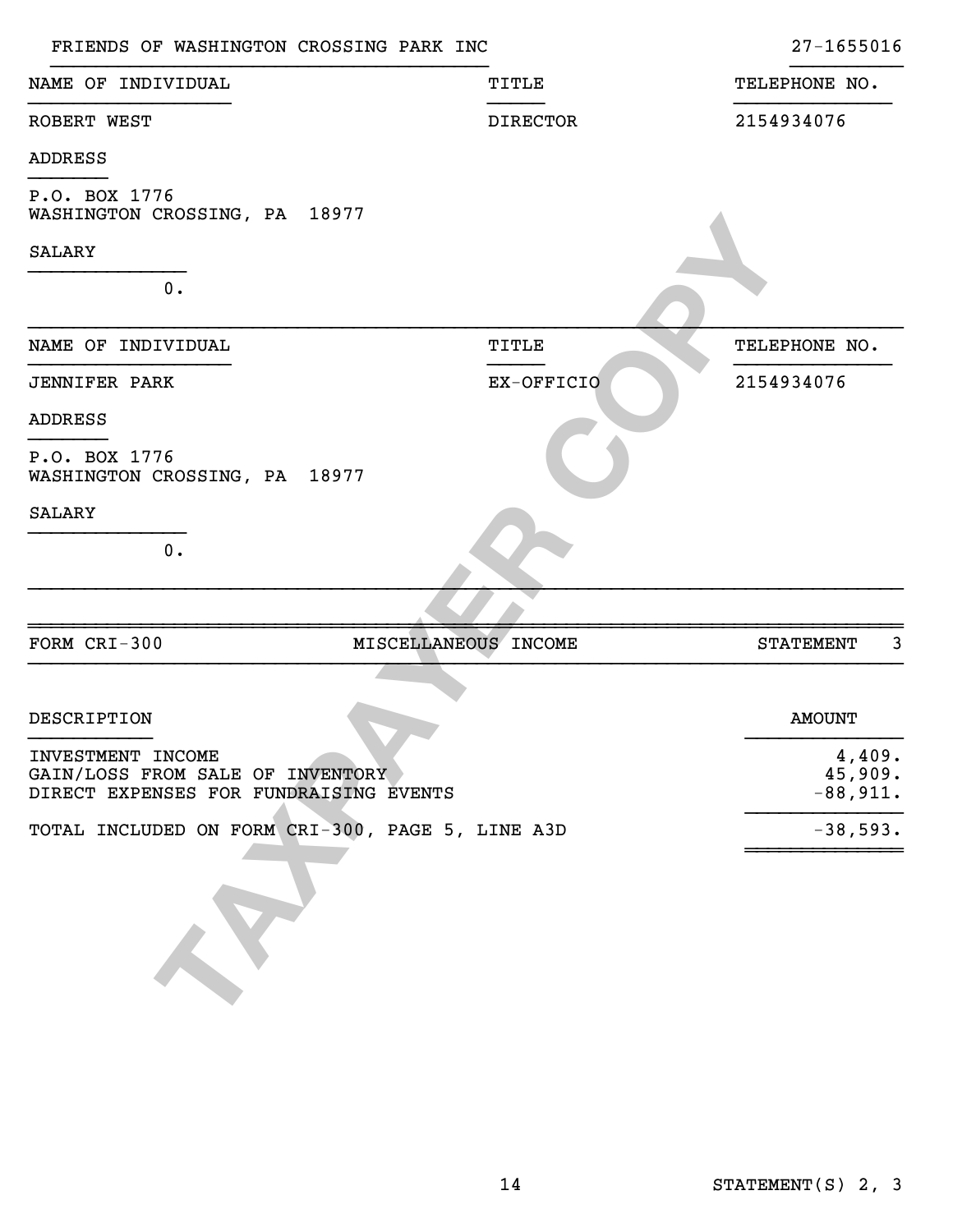| DESCRIPTION                                               | <b>AMOUNT</b>          |
|-----------------------------------------------------------|------------------------|
| ADMISSIONS AND TOURS<br>ALL OTHER PROGRAM SERVICE REVENUE | $177,291$ .<br>23,794. |
| TOTAL INCLUDED ON FORM CRI-300, PAGE 5, LINE A3B          | 201,085.               |
| $\sigma$                                                  |                        |
|                                                           |                        |
|                                                           |                        |

}}}}}}}}}}}}}}}}}}}}}}}}}}}}}}}}}}}}}}}}}}}}}}}}}}}}}}}}}}}}}}}}}}}}}}}}}}}}}}

}}}}}}}}}}}}}}}}}}}}}}}}}}}}}}}}}}}}}}} }}}}}}}}}}

#### ~~~~~~~~~~~~~~~~~~~~~~~~~~~~~~~~~~~~~~~~~~~~~~~~~~~~~~~~~~~~~~~~~~~~~~~~~~~~~~ FORM CRI-300 PROGRAM SERVICE REVENUE STATEMENT 4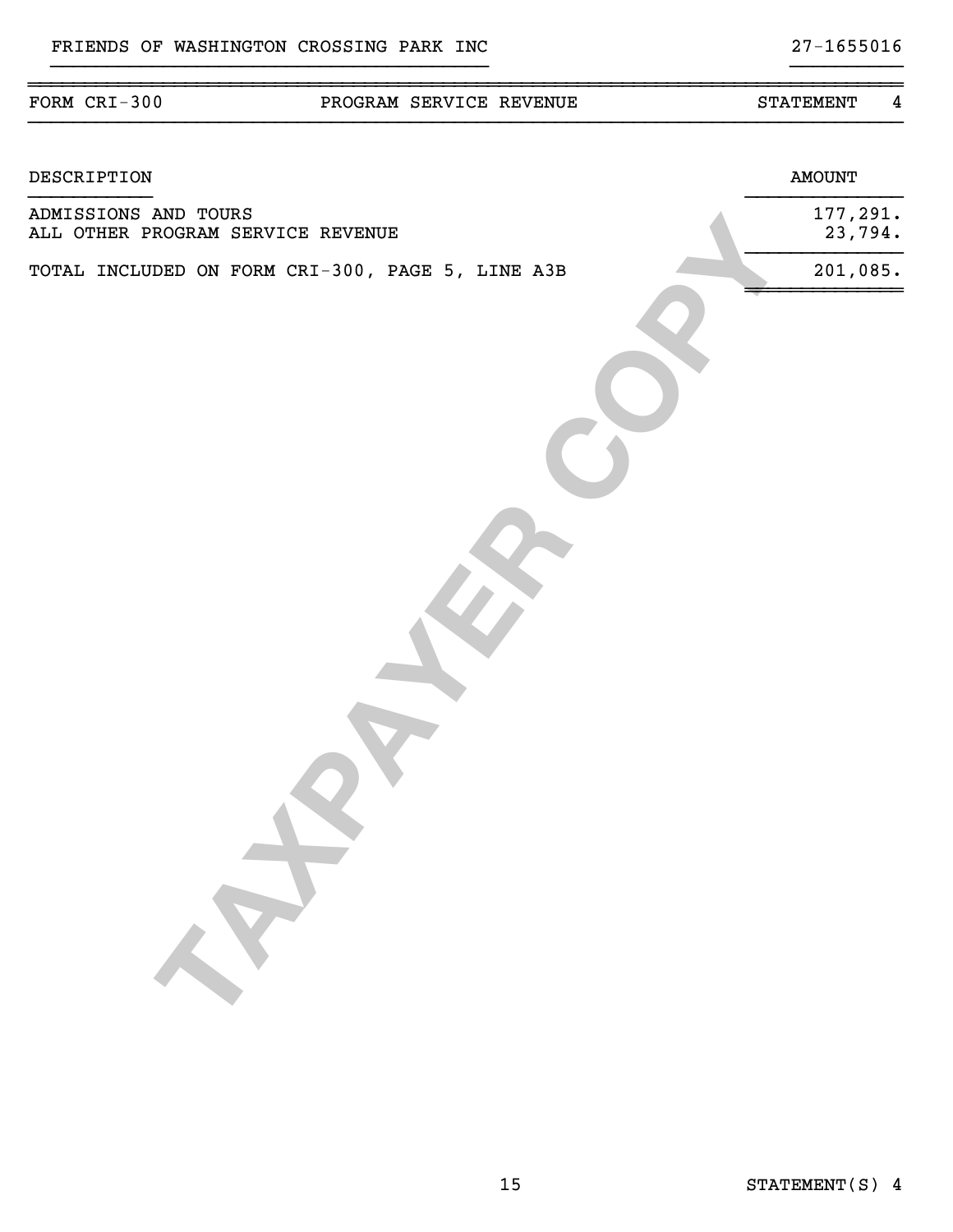# **Certification**

### Form CRI-150I, CRI-300R, CRI-200

This Registration Form **must** be authorized by two (2) officers of the organization, one being the Chief Financial Officer or Treasurer.

*First Authorization:*

*I understand that this registration is being issued at the discretion of the New Jersey Division of Consumer Affairs and agree that employees of the Division may inspect the records in the possession of this organization in order to ascertain compliance with the statute and all pertinent regulations. I also understand that I may be required to provide additional information if requested.*

*I hereby certify that the information contained in this registration and the attached financial schedule(s) and statement(s) are true. I am aware that if any of the above statements are willfully false, I am subject to punishment.*

*Signature Name Title Date* JOHN GODZIEBA PRESIDENT

*Second Authorization:*

**Registration Form must be authorized by two (2) officers of the organization, one being the Financial Officer or Treasurer.**<br> **That this registration is being issued at the discretion of the New Jersey Dispicar or that th** *I understand that this registration is being issued at the discretion of the New Jersey Division of Consumer Affairs and agree that employees of the Division may inspect the records in the possession of this organization in order to ascertain compliance with the statute and all pertinent regulations. I also understand that I may be required to provide additional information if requested.*

*I hereby certify that the information contained in this registration and the attached financial schedule(s) and statement(s) are true. I am aware that if any of the above statements are willfully false, I am subject to punishment.*

*Signature Name Title Date*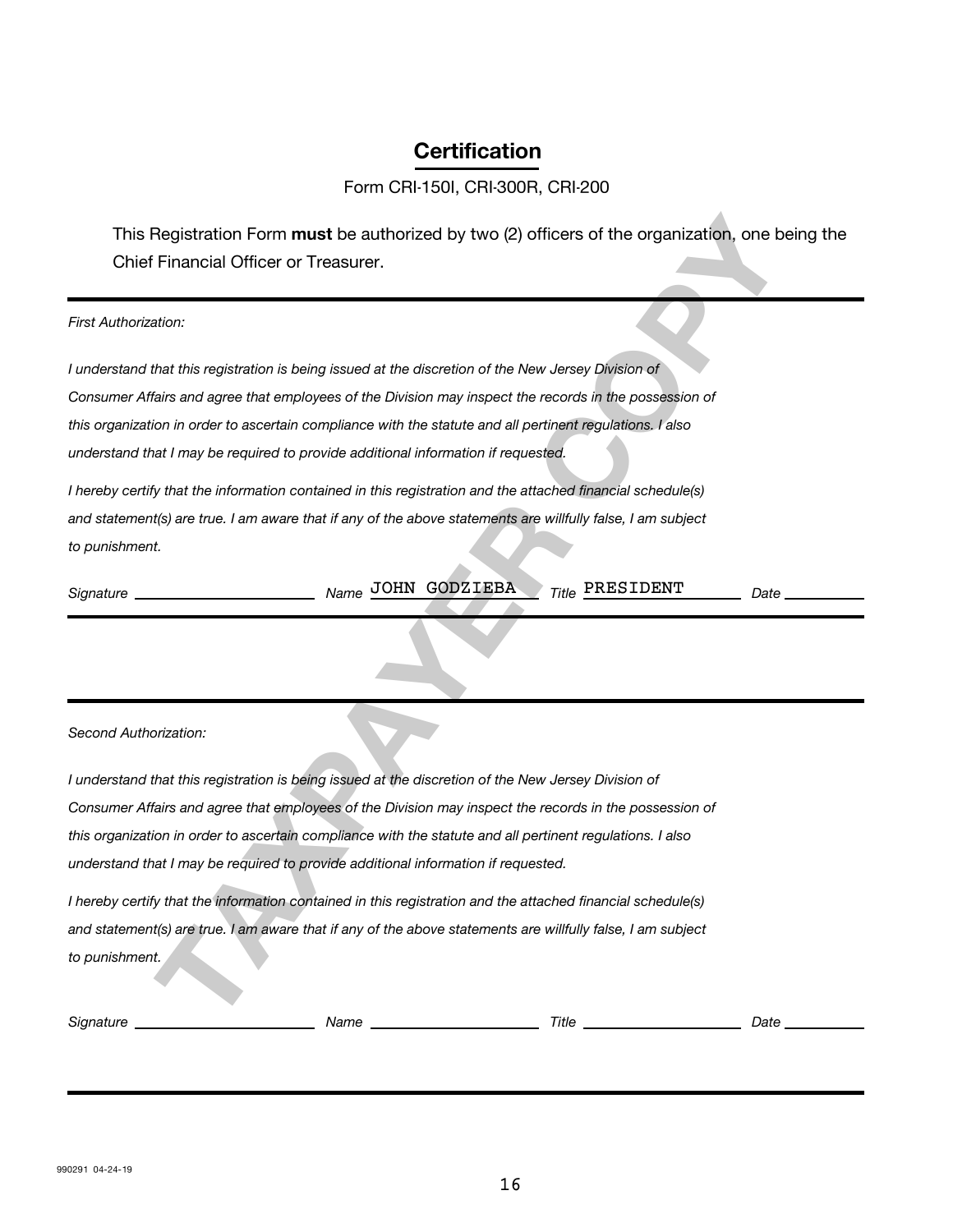# **TAX RETURN FILING INSTRUCTIONS**

PENNSYLVANIA FORM BCO-10

#### **FOR THE YEAR ENDING**

 $~\texttt{JUNE}~~~30$ ,  $~2020$ 

| <b>Prepared for</b>                                |                                                                                                                        |
|----------------------------------------------------|------------------------------------------------------------------------------------------------------------------------|
|                                                    | FRIENDS OF WASHINGTON CROSSING PARK INC<br>P.O. BOX 1776<br>WASHINGTON CROSSING, PA 18977                              |
| <b>Prepared by</b>                                 |                                                                                                                        |
|                                                    | ST. CLAIR CPAS, P.C.<br>28 S. CENTRE STREET<br>MERCHANTVILLE, NJ 08109                                                 |
| <b>Amount due</b><br>or refund                     | BALANCE DUE OF \$150.00                                                                                                |
| Make check<br>payable to                           | COMMONWEALTH OF PENNSYLVANIA                                                                                           |
| Mail tax return<br>and check (if<br>applicable) to | BUREAU OF CHARITABLE ORGANIZATIONS<br>207 NORTH OFFICE BUILDING<br>HARRISBURG, PA 17120                                |
| Return must be<br>mailed on<br>or before           | MAY 17, 2020                                                                                                           |
| <b>Special</b><br><b>Instructions</b>              | THE REPORT SHOULD BE SIGNED AND DATED BY TWO AUTHORIZED<br>$INDIVIDUAL(S)$ .                                           |
|                                                    | A COMPLETED AND SIGNED COPY OF FEDERAL FORM 990 (AND ALL<br>APPLICABLE ATTACHMENTS) MUST BE INCLUDED WITH FORM BCO-10. |
|                                                    |                                                                                                                        |
|                                                    |                                                                                                                        |
|                                                    |                                                                                                                        |
|                                                    |                                                                                                                        |
|                                                    |                                                                                                                        |
|                                                    |                                                                                                                        |
|                                                    |                                                                                                                        |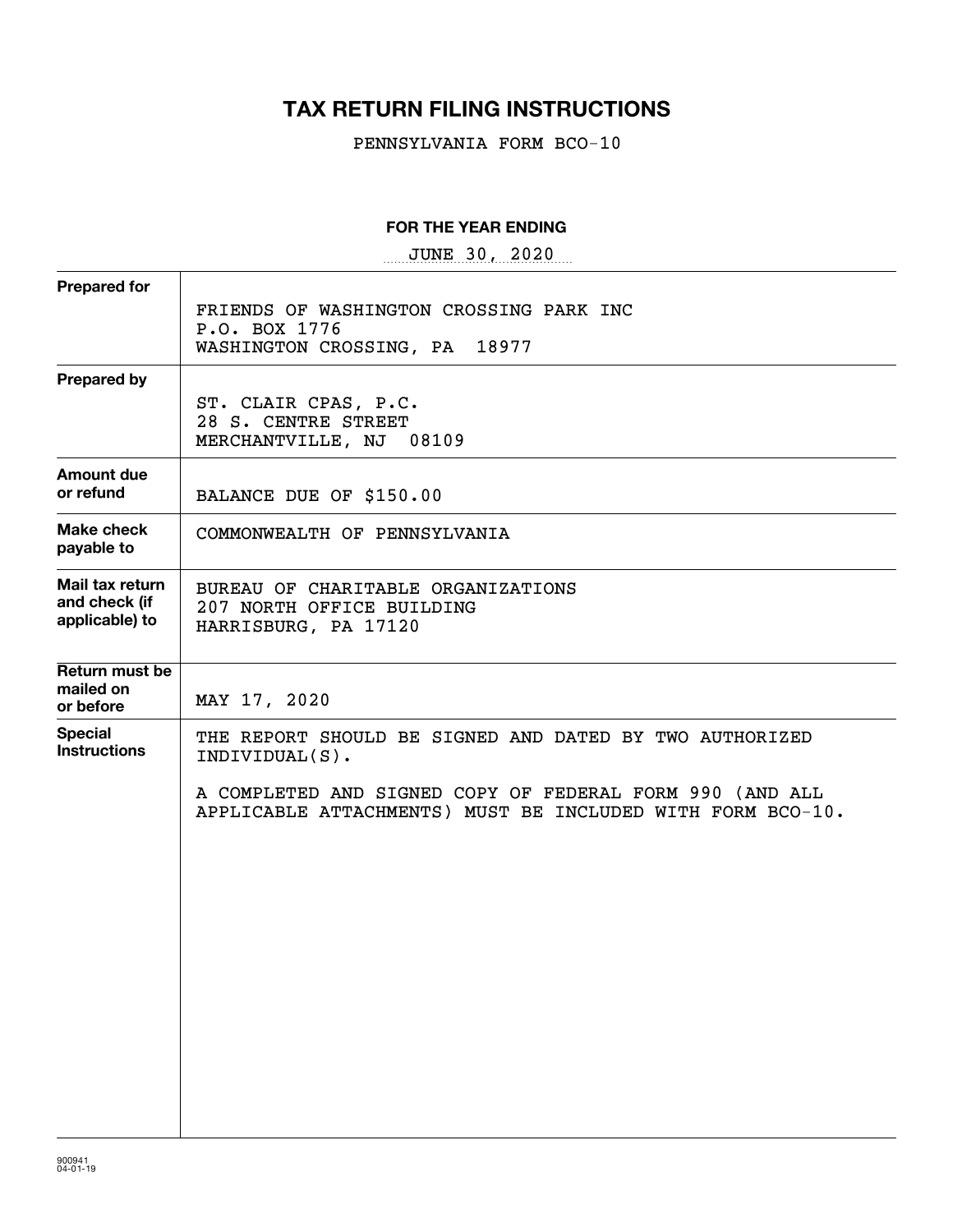| Pennsylvania Department of State<br>Bureau of Corporations and Charitable Organizations<br>207 North Office Building<br>Harrisburg, PA 17120<br>See www.dos.pa.gov/charities for more information | <b>Charitable Organization</b><br><b>Registration Statement</b><br>BCO-10 (rev. 8/2017)<br><b>Fee: See instructions</b>                                             |  |  |
|---------------------------------------------------------------------------------------------------------------------------------------------------------------------------------------------------|---------------------------------------------------------------------------------------------------------------------------------------------------------------------|--|--|
|                                                                                                                                                                                                   | Read all instructions prior to completing form.                                                                                                                     |  |  |
| Certificate number: 40510<br>(N/A if initial registration)                                                                                                                                        | If this is a voluntary registration, check and complete the<br>applicable box(es). For a registration to be voluntary, at<br>least one of the following must apply: |  |  |
| 06/30/2020<br>Fiscal year ended: __________                                                                                                                                                       | Organization is exempt from registration because                                                                                                                    |  |  |
| FEIN: 27-1655016                                                                                                                                                                                  | Organization does not solicit contributions in<br>Pennsylvania                                                                                                      |  |  |
| 1. Legal name of organization:                                                                                                                                                                    | FRIENDS OF WASHINGTON CROSSING PARK INC                                                                                                                             |  |  |
| Check if name change and give previous name                                                                                                                                                       |                                                                                                                                                                     |  |  |
| 2. All other names used to solicit contributions:                                                                                                                                                 |                                                                                                                                                                     |  |  |
|                                                                                                                                                                                                   |                                                                                                                                                                     |  |  |
|                                                                                                                                                                                                   |                                                                                                                                                                     |  |  |
|                                                                                                                                                                                                   |                                                                                                                                                                     |  |  |
|                                                                                                                                                                                                   | Contact's E-mail: JGODZIEBA@WASHINGTONCROSSING<br>3. Contact person: JOHN GODZIEBA, PRESIDENT                                                                       |  |  |
|                                                                                                                                                                                                   |                                                                                                                                                                     |  |  |
| 4. Physical address of organization:                                                                                                                                                              | Mailing address: (If different than physical)                                                                                                                       |  |  |
| 1112 RIVER ROAD                                                                                                                                                                                   | P.O. BOX 1776                                                                                                                                                       |  |  |
| WASHINGTON CROSSING                                                                                                                                                                               | WASHINGTON CROSSING                                                                                                                                                 |  |  |
| 18977<br>PA                                                                                                                                                                                       | 18977<br>PA                                                                                                                                                         |  |  |
| <b>BUCKS</b><br>County:                                                                                                                                                                           | Phone number: 856-482-5600                                                                                                                                          |  |  |
| 800 number:<br>$\mathcal{L}^{\mathcal{L}}(\mathcal{L}^{\mathcal{L}})$ and $\mathcal{L}^{\mathcal{L}}(\mathcal{L}^{\mathcal{L}})$ and $\mathcal{L}^{\mathcal{L}}(\mathcal{L}^{\mathcal{L}})$       |                                                                                                                                                                     |  |  |
| Email (if different than Contact's email):                                                                                                                                                        | <u> 1989 - Johann John Stone, markin film ar yn y brenin y brenin y brenin y brenin y brenin y brenin y brenin y</u>                                                |  |  |
| Website: WWW.WASHINGTONCROSSINGPARK.ORG                                                                                                                                                           |                                                                                                                                                                     |  |  |
| 5. Type of organization (e.g. non-profit corporation, unincorporated association, etc.):<br>CORPORATION                                                                                           |                                                                                                                                                                     |  |  |

\*Initial registrants must submit copies of organizational documents such as charter, articles of incorporation, constitution or other organizational instrument and by-laws.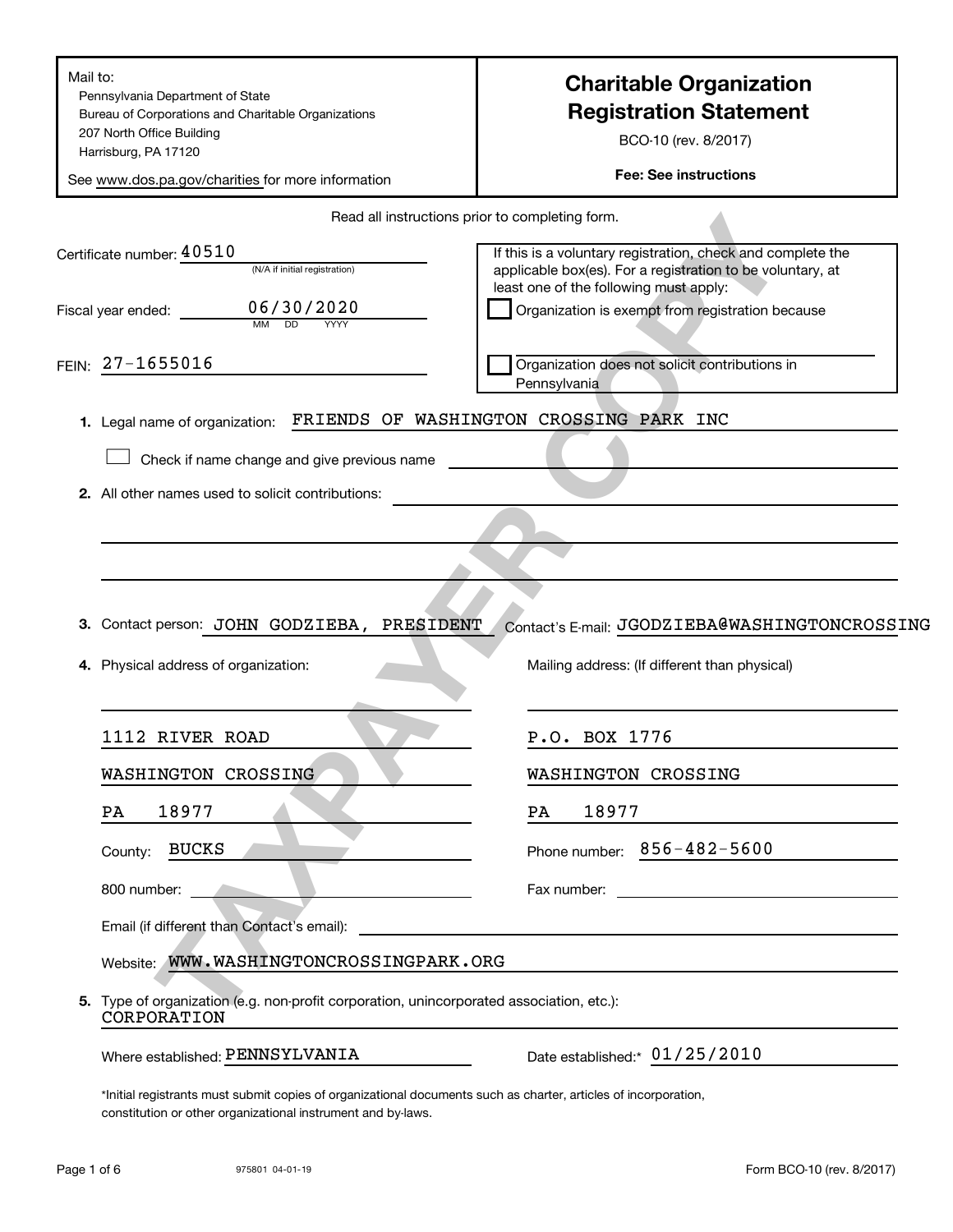**6.** Name and addresses of all offices, chapters, branches, auxiliaries, affiliates or other subordinate units located in Pennsylvania, which share in the contributions or other revenue raised in the Commonwealth: (Attach a separate sheet if necessary)

| N/A   |                                                                                                                                                                                                                                                                                                                                                                                                                                                                                                                                                                                                                                                                                                                                                       |
|-------|-------------------------------------------------------------------------------------------------------------------------------------------------------------------------------------------------------------------------------------------------------------------------------------------------------------------------------------------------------------------------------------------------------------------------------------------------------------------------------------------------------------------------------------------------------------------------------------------------------------------------------------------------------------------------------------------------------------------------------------------------------|
|       |                                                                                                                                                                                                                                                                                                                                                                                                                                                                                                                                                                                                                                                                                                                                                       |
|       |                                                                                                                                                                                                                                                                                                                                                                                                                                                                                                                                                                                                                                                                                                                                                       |
|       |                                                                                                                                                                                                                                                                                                                                                                                                                                                                                                                                                                                                                                                                                                                                                       |
|       | 7. Short form registration applicability - Specified types of charitable organizations described in 1/462.7(a) of the Act may<br>file a short form registration, which permits the organization to register without filing a financial report. Check the<br>section that describes the organization. If the organization does not meet any of the criteria below for short form<br>registration, check "Not Applicable":                                                                                                                                                                                                                                                                                                                              |
|       | §162.7(a)(1) - Persons or organizations which solicit contributions for the relief of a specific individual, when<br>all of the contributions collected are turned over to the named beneficiary for his/her use without any deductions<br>and provided that all contributions collected shall be held in trust                                                                                                                                                                                                                                                                                                                                                                                                                                       |
|       | §162.7(a)(2) - Organizations which only solicit within the membership of the organization by other members of<br>the organization. The term "membership" shall not include those persons who are granted a membership solely<br>upon making a contribution as the result of solicitation. "Member" means a person having membership in a<br>nonprofit corporation, or other organization, in accordance with the provisions of its articles of incorporation,<br>bylaws or other instruments creating its form and organization and having bona fide rights and privileges in the<br>organization such as the right to vote, to elect officers and directors, to hold office or position as ordinarily<br>conferred on members of such organizations. |
|       | §162.7(a)(3) - Organizations which receive gross contributions of no more than \$25,000 per fiscal year whose<br>fundraising activities are carried on only by volunteers, members, officers or permanent employees and only<br>permanent employees are compensated for those fundraising activities                                                                                                                                                                                                                                                                                                                                                                                                                                                  |
|       | §162.7(a)(4) - Veterans organizations chartered under Federal law, organizations of volunteer firemen,<br>ambulance associations, rescue squad associations and their auxiliaries or affiliates, which are not exempt from<br>registration, did not receive gross contributions in excess of \$100,000 and did not use a professional solicitor.                                                                                                                                                                                                                                                                                                                                                                                                      |
| X.    | Not Applicable                                                                                                                                                                                                                                                                                                                                                                                                                                                                                                                                                                                                                                                                                                                                        |
|       | Charitable organizations which check boxes $$162.7(a)(1) \cdot $162.7(a)(4)$ are not required to file<br>a financial report with this registration. If "Not Applicable" is checked, the charitable organization<br>must submit financial reports which are audited, reviewed, compiled or internally prepared. See<br>Instructions.                                                                                                                                                                                                                                                                                                                                                                                                                   |
|       | Items 8 and 9 are required to be completed by initial registrants only                                                                                                                                                                                                                                                                                                                                                                                                                                                                                                                                                                                                                                                                                |
|       | 8. Date organization first solicited contributions from Pennsylvania residents:<br><b>YYYY</b><br>MМ<br>DD                                                                                                                                                                                                                                                                                                                                                                                                                                                                                                                                                                                                                                            |
| Other | 9. If organization solicited Pennsylvania residents and received gross* contributions totaling more than<br>\$25,000 in any given fiscal year, provide the date the organization first received contributions totaling more<br>than \$25,000.                                                                                                                                                                                                                                                                                                                                                                                                                                                                                                         |
|       | MМ<br>DD.<br>YYYY<br>Other                                                                                                                                                                                                                                                                                                                                                                                                                                                                                                                                                                                                                                                                                                                            |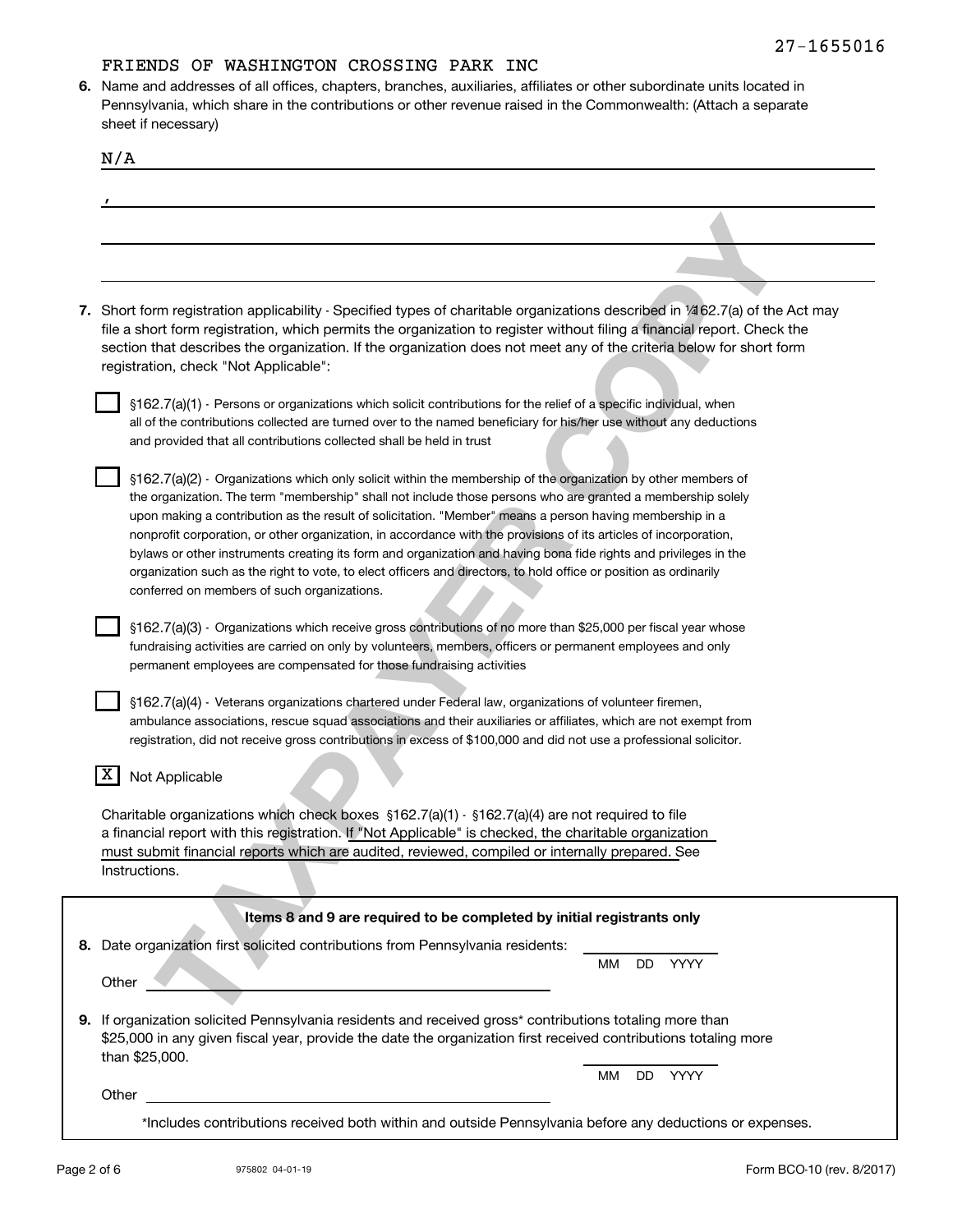|     | $27 - 1655016$                                                                                                                                                                                                                                                                                                                                                                                 |
|-----|------------------------------------------------------------------------------------------------------------------------------------------------------------------------------------------------------------------------------------------------------------------------------------------------------------------------------------------------------------------------------------------------|
|     | FRIENDS OF WASHINGTON CROSSING PARK INC                                                                                                                                                                                                                                                                                                                                                        |
|     | 10. Has the organization been granted IRS tax-exempt status?<br>$ X $ Yes<br>No                                                                                                                                                                                                                                                                                                                |
|     | A. If "Yes," under which IRS code section: 501 (C) (3)<br>and attach a<br>copy of the IRS exemption letter if not previously submitted.                                                                                                                                                                                                                                                        |
|     | B. Has the organization's tax-exempt status ever been denied, revoked or modified?<br>No<br>Yes<br>(If "Yes," attach a copy of the denial, revocation or modification and subsequent reinstatement, if any, and if not previously submitted.)                                                                                                                                                  |
|     | 11. Was the organization required to file any type of IRS 990 return, including 990, 990EZ, 990PF or 990N and applicable<br>$\lceil \texttt{X} \rceil$ Yes<br>schedules, for its most recently completed fiscal year?<br><b>No</b>                                                                                                                                                             |
|     | (If "Yes," attach a copy of the most recently filed 990, 990EZ, 990PF or 990N and include all schedules. If "No," attach an explanation<br>of why the organization is exempt from filing an IRS 990 return. An organization that is not required to file an IRS 990 return or an<br>organization that files a 990N, 990EZ or 990PF, must file a Pennsylvania public disclosure form (BCO-23).) |
|     | 12. Manner in which contributions are solicited (e.g. direct mail, telephone, internet, etc.):                                                                                                                                                                                                                                                                                                 |
|     | SOLICITATIONS ARE DONE ON THE ORGANIZATIONS WEBSITE AND COLLECTED AT<br>THE PARK IN DONATION BOXES.<br>SOLICITATIONS ARE ALSO DONE AT<br>FUNDRAISING EVENTS FOR THE BENEFIT OF THE PARK.<br>THE ORGANIZATION<br>ALSO DOES AN ANNUAL APPEAL VIA MAIL.                                                                                                                                           |
|     | 13. A clear description of the specific programs for which contributions are used or will be used, and a statement<br>describing whether such programs are planned or in existence.                                                                                                                                                                                                            |
|     | EDUCATION AND LIVING HISTORY PROGRAMS FOR DAILY VISITORS AND SCHOOL<br>CHILDREN THAT PROMOTE AND DEVELOP THE PARK AS A HISTORIC SITE.                                                                                                                                                                                                                                                          |
|     |                                                                                                                                                                                                                                                                                                                                                                                                |
|     |                                                                                                                                                                                                                                                                                                                                                                                                |
|     |                                                                                                                                                                                                                                                                                                                                                                                                |
|     | 14. Is the organization registered to solicit contributions in any other state or municipality?                                                                                                                                                                                                                                                                                                |
|     | ΧI<br>(If "Yes," list all states and municipalities. Attach a separate sheet if necessary.)<br>No<br>Yes                                                                                                                                                                                                                                                                                       |
|     |                                                                                                                                                                                                                                                                                                                                                                                                |
|     |                                                                                                                                                                                                                                                                                                                                                                                                |
|     |                                                                                                                                                                                                                                                                                                                                                                                                |
|     |                                                                                                                                                                                                                                                                                                                                                                                                |
| 15. | Is any person compensated, or does the organization intend to compensate any person, who solicits contributions in<br>Pennsylvania, including, but not limited to, employees of the organization and professional solicitors? (Do not check                                                                                                                                                    |
|     | "Yes" if the organization only uses or intends to only use a professional fundraising counsel.)<br>$ X _{\text{No}}$<br>Yes                                                                                                                                                                                                                                                                    |
|     | If "Yes," give the date the person or entity started or will start soliciting contributions from Pennsylvania                                                                                                                                                                                                                                                                                  |
|     | residents:<br>Month<br>Day<br>Year                                                                                                                                                                                                                                                                                                                                                             |
| 16. | Names, addresses, and telephone numbers of all professional solicitors the organization uses or intends to use to                                                                                                                                                                                                                                                                              |
|     | solicit contributions from Pennsylvania residents. For each entry, include the beginning and ending dates of all                                                                                                                                                                                                                                                                               |
|     | contracts and dates Pennsylvania residents were first solicited, or will be solicited: (Attach a separate sheet if necessary)                                                                                                                                                                                                                                                                  |
|     | SEE STATEMENT<br>1                                                                                                                                                                                                                                                                                                                                                                             |
|     |                                                                                                                                                                                                                                                                                                                                                                                                |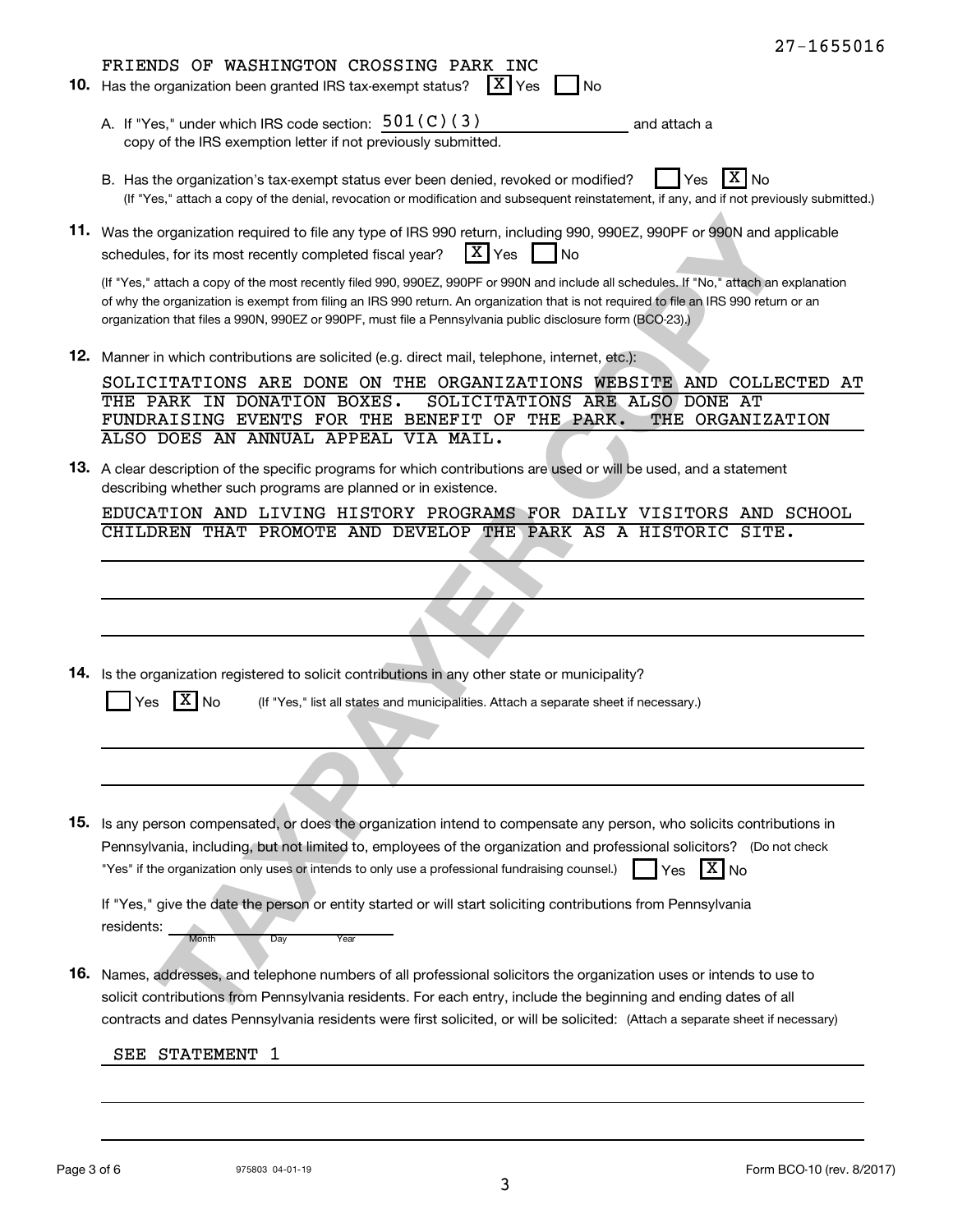soliciting contributions from Pennsylvania residents: (Attach a separate sheet if necessary) **17.** Names, addresses, and telephone numbers of all professional fundraising counsel the organization uses or intends to use to provide services with respect to the solicitation of contributions from Pennsylvania residents. For each entry, include the beginning and ending dates of all contracts and dates services began, or will begin, with respect to

|     | SEE STATEMENT<br>2                                                                                                                                                                                                                                                                                          |
|-----|-------------------------------------------------------------------------------------------------------------------------------------------------------------------------------------------------------------------------------------------------------------------------------------------------------------|
|     |                                                                                                                                                                                                                                                                                                             |
|     |                                                                                                                                                                                                                                                                                                             |
| 18. | Names, addresses, and telephone numbers of any commercial coventurers under contract with the organization:<br>(Attach a separate sheet if necessary)                                                                                                                                                       |
|     | N/A                                                                                                                                                                                                                                                                                                         |
|     |                                                                                                                                                                                                                                                                                                             |
|     |                                                                                                                                                                                                                                                                                                             |
| 19. | If the registering charity is a parent organization located in Pennsylvania, does the organization elect to file a combined<br>registration covering all of its Pennsylvania affiliates?<br>X Not Applicable<br>(See note "Affiliate and Parent Organization")<br>No<br>Yes                                 |
|     | If "Yes," give all names and certificate numbers of the affiliate organizations:<br>(Each affiliate whose parent organization files an IRS 990 group return must submit a copy of the parent organization's 990 group<br>return and file a public disclosure form (BCO-23) for each affiliate.)             |
|     |                                                                                                                                                                                                                                                                                                             |
|     |                                                                                                                                                                                                                                                                                                             |
| 20. | Is the registering charity a Pennsylvania affiliate of a parent organization, which elected to file a combined registration<br>on the registering charity's behalf? (See note "Affiliate and Parent Organization")<br>$ X _{\text{No}}$<br>Not Applicable<br>Yes                                            |
|     |                                                                                                                                                                                                                                                                                                             |
|     | If "Yes," provide the name and, if available, certificate number of the parent organization.<br>(Each affiliate whose parent organization files an IRS 990 group return must submit a copy of the parent organization's 990 group return<br>and file a public disclosure form (BCO-23) for each affiliate.) |
|     | Legal name of parent organization<br>Pennsylvania certificate number                                                                                                                                                                                                                                        |
|     | 21. Provide the names and addresses of all officers, directors, trustees and principal salaried executive staff officers.<br>(Attach separate sheet if necessary. A reference to the 990 or the BCO-23 is not sufficient.)                                                                                  |
|     | SEE STATEMENT 3                                                                                                                                                                                                                                                                                             |
|     |                                                                                                                                                                                                                                                                                                             |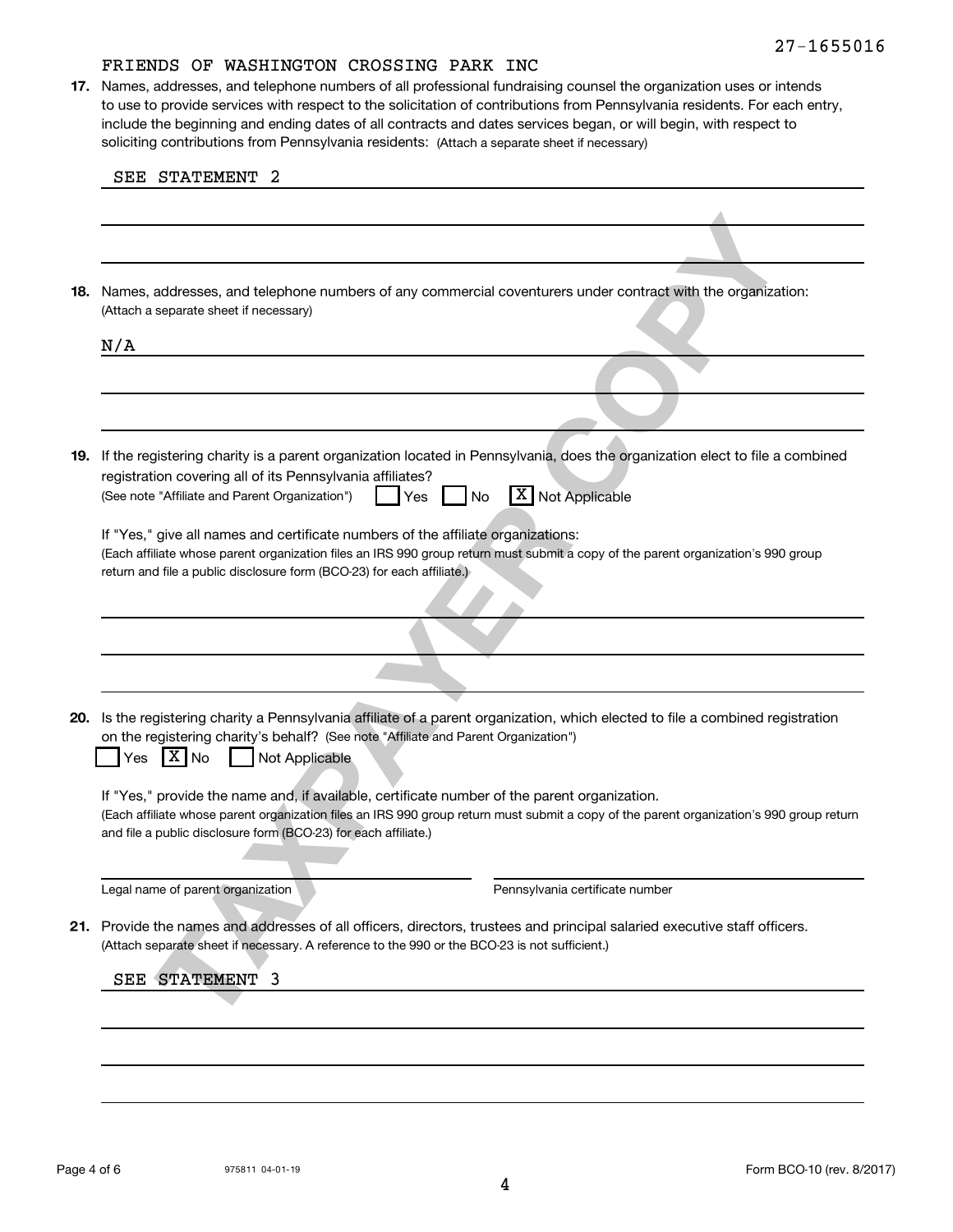22. Names of the individuals or officers of the organization who: (Attach a separate sheet if necessary)

A. Are in charge of solicitation activities:

#### THE BOARD OF DIRECTORS

B. Have final responsibility for the custody of contributions:

#### THE BOARD OF DIRECTORS

C. Have final responsibility for final distribution of contributions:

#### THE BOARD OF DIRECTORS

D. Are responsible for custody of financial records:

THE BOARD OF DIRECTORS

**23.** Are any officers, directors, trustees, or employees related by blood, marriage, or adoption to:

- A. Any other officer, director, trustee, or employee?  $\sqrt{X}$  Yes  $\sqrt{X}$  No
- B. Any officer, agent, or employee of any professional fundraising counsel or solicitor under contract with organization? \*\*  $\parallel \cdot \parallel$  Yes  $|X|_{\text{No}}$
- C. Any officers, agents or employees of any supplier or vendor providing goods or services? \*\*

### Yes  $X$  No

\*\*(this includes any officer, director, trustee, or employee of the charitable organization who is also an officer, director, trustee, employee or owner of a professional fundraising counsel, professional solicitor, supplier or vendor)

If "Yes" is checked to any of the above, attach a list of related individuals including names, business, and residence addresses of related parties.

- **24.** Has the organization or any of its present officers, directors, executive personnel or trustees ever:
- **Final responsibility for the custody of contributions:**<br> **TAXPAYER CONSIDENT OF THE SECTORS**<br> **THE final responsibility for final distribution of contributions:**<br> **THE final responsibility for final distribution of contri** A. Been found to have engaged in unlawful practices in the solicitation of contributions or administration of charitable assets or been enjoined from soliciting contributions or currently has such proceedings pending in this or any other jurisdiction?  $\Box$  Yes  $\Box$  No
	- B. Had its registration or license to solicit contributions denied, suspended, or revoked by any governmental agency? Yes X No
	- C. Entered into any legally enforceable agreement (such as a consent agreement, an assurance of voluntary compliance or discontinuance or any similar agreement) with any district attorney, Office of Attorney General, or other local or state governmental agency?  $\Box$  Yes  $|X|_{\text{No}}$

(If "Yes" is checked in response to any of the above, attach a written explanation, including the reasons for actions, and copies of all relevant documents.)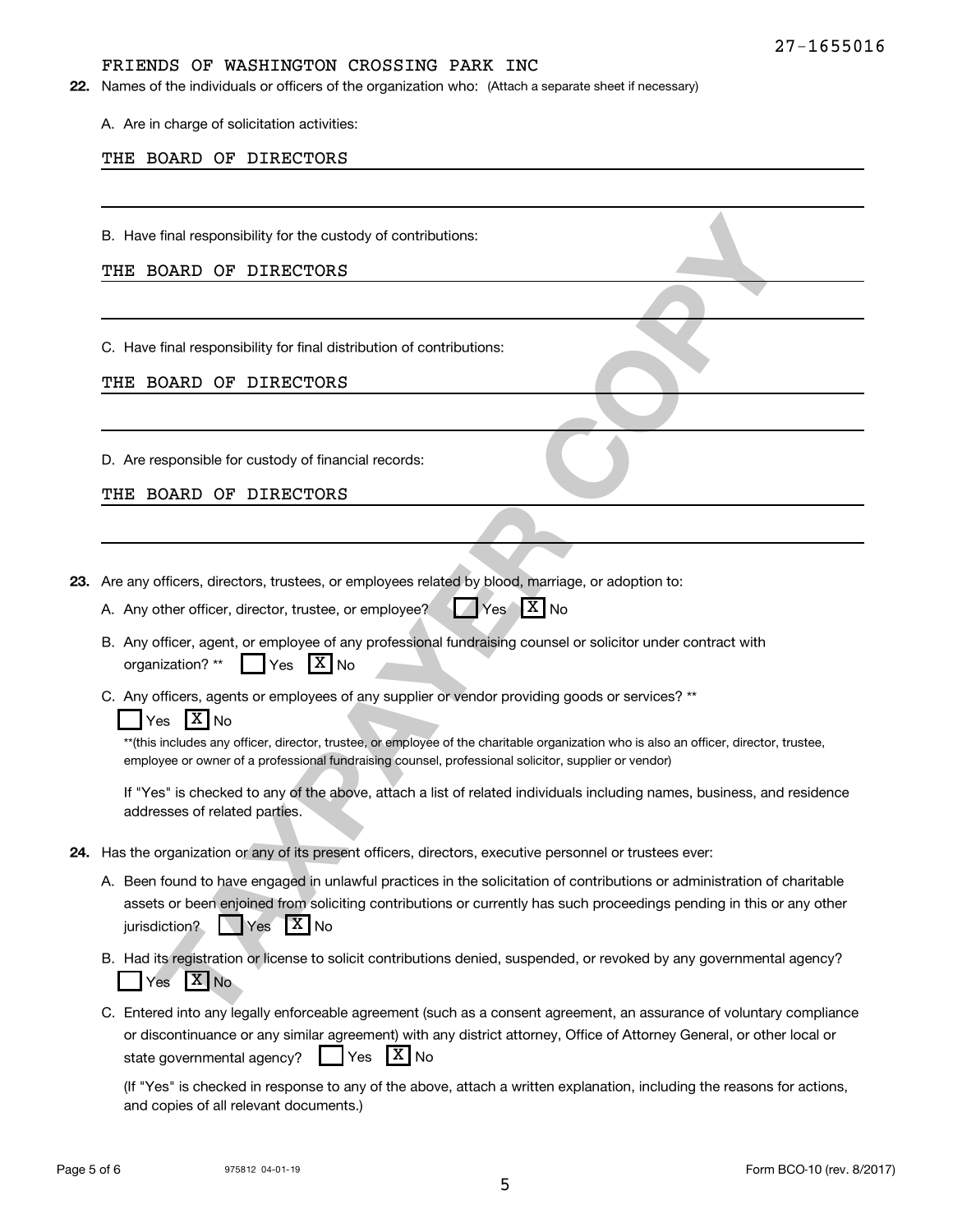**Certification -** This registration statement must be signed by two different officers of the organization, one of whom shall be the chief fiscal officer or the equivalent.

| I certify that the information provided in this registration, including all statements<br>and attached documentation, is true and correct to the best of my knowledge,<br>information and belief. I understand that the falsification of any statement or<br>documentation made is subject to the penalties of 18 Pa.C.S. §4904 (relating to<br>unsworn falsification to authorities) and 10 P.S. §162.17 (relating to administrative<br>enforcement and penalties). |      |  |
|----------------------------------------------------------------------------------------------------------------------------------------------------------------------------------------------------------------------------------------------------------------------------------------------------------------------------------------------------------------------------------------------------------------------------------------------------------------------|------|--|
| Signature of Chief Fiscal Officer                                                                                                                                                                                                                                                                                                                                                                                                                                    | Date |  |
| JOHN GODZIEBA, PRESIDENT                                                                                                                                                                                                                                                                                                                                                                                                                                             |      |  |
| Type or print name and title of Chief Fiscal Officer                                                                                                                                                                                                                                                                                                                                                                                                                 |      |  |
| Signature of Other Authorized Officer                                                                                                                                                                                                                                                                                                                                                                                                                                | Date |  |
| Checklist for registration:                                                                                                                                                                                                                                                                                                                                                                                                                                          |      |  |
| Completed registration statement properly signed and dated.                                                                                                                                                                                                                                                                                                                                                                                                          |      |  |
| A copy of the IRS 990/990EZ/990PF/990N Return and required schedules,<br>signed and dated by an authorized officer                                                                                                                                                                                                                                                                                                                                                   |      |  |
| Public Disclosure Form BCO-23 (if required)                                                                                                                                                                                                                                                                                                                                                                                                                          |      |  |
| Applicable Financial Statements (audited, reviewed, compiled or internally prepared)                                                                                                                                                                                                                                                                                                                                                                                 |      |  |
| Registration fee and any late filing fees                                                                                                                                                                                                                                                                                                                                                                                                                            |      |  |
| Initial Registrants Only: IRS determination letter, articles of incorporation or charter and<br>by-laws.                                                                                                                                                                                                                                                                                                                                                             |      |  |
| See Instructions for more information on completing this form and attachments.                                                                                                                                                                                                                                                                                                                                                                                       |      |  |
|                                                                                                                                                                                                                                                                                                                                                                                                                                                                      |      |  |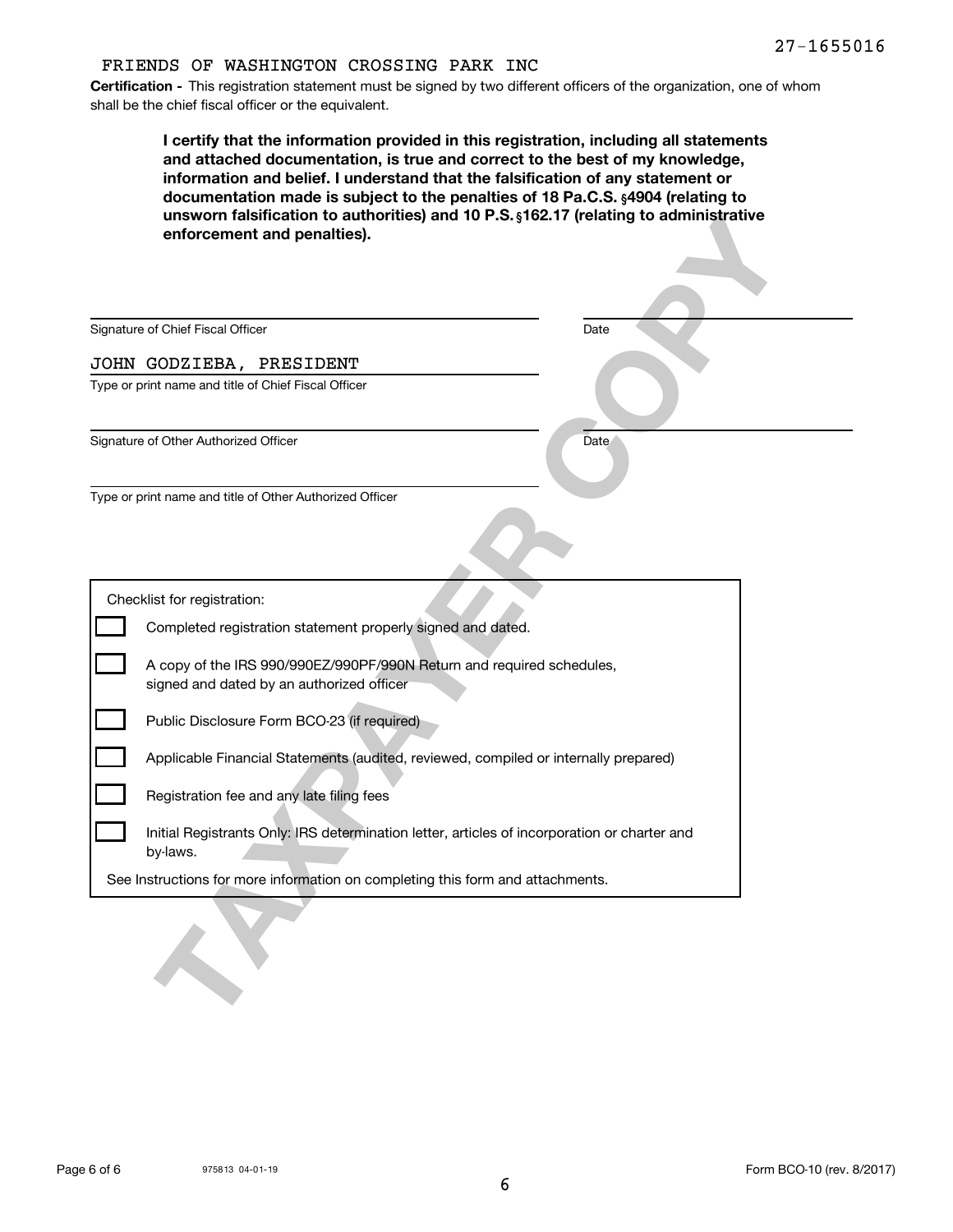| FORM BCO-10      |                     | ALL PROFESSIONAL SOLICITORS       | <b>STATEMENT</b> | $\mathbf{1}$ |
|------------------|---------------------|-----------------------------------|------------------|--------------|
| NAME AND ADDRESS |                     |                                   | PHONE NUMBER     |              |
| <b>NONE</b>      |                     |                                   |                  |              |
|                  |                     |                                   |                  |              |
|                  | CONTRACT BEGIN DATE | SOLICIT DATE<br>CONTRACT END DATE |                  |              |
|                  |                     |                                   |                  |              |
|                  |                     |                                   |                  |              |
|                  |                     |                                   |                  |              |

}}}}}}}}}}}}}}}}}}}}}}}}}}}}}}}}}}}}}}} }}}}}}}}}}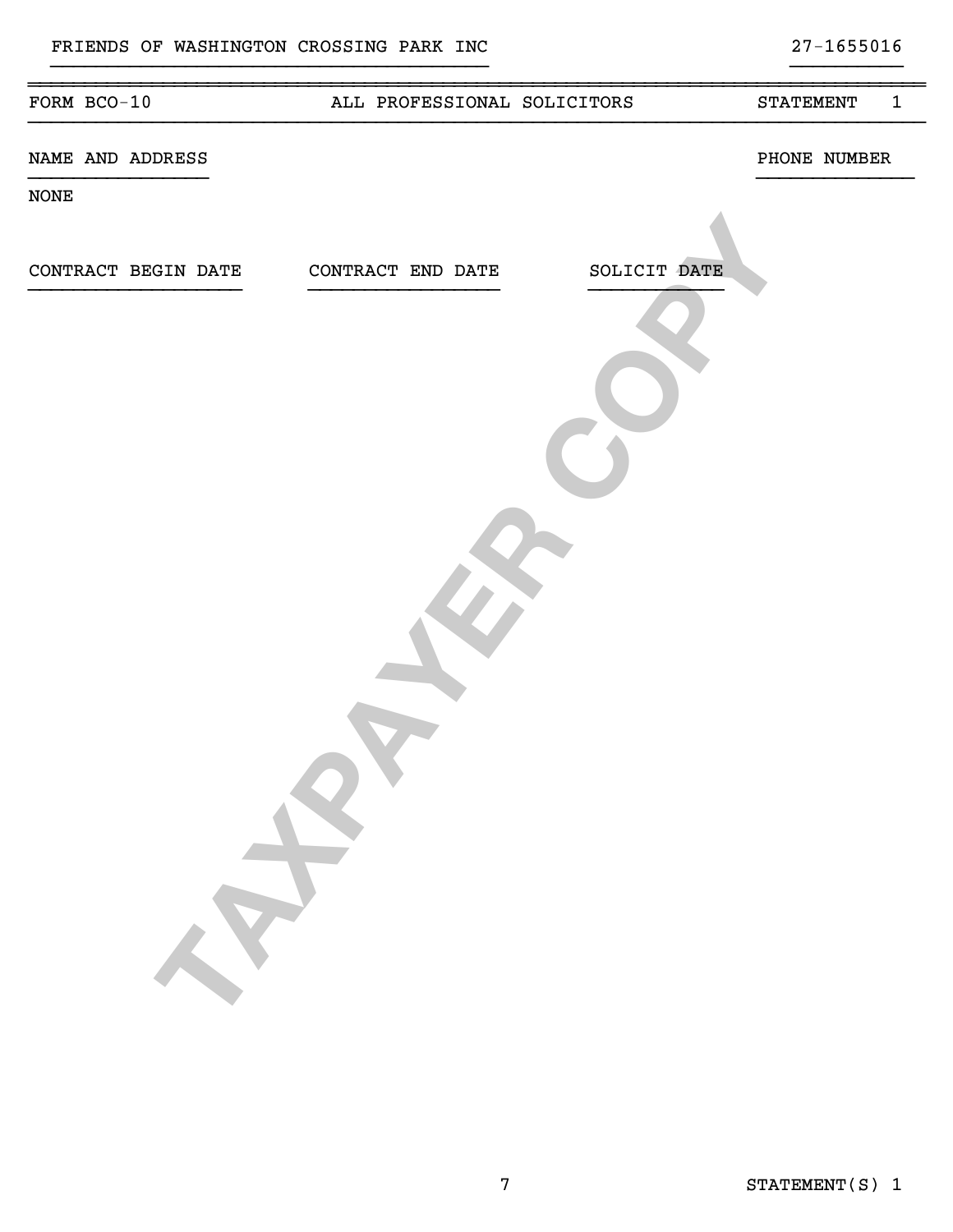| FORM BCO-10                                    | PROFESSIONAL FUNDRAISING COUNSELS                    |                    | 2<br><b>STATEMENT</b> |
|------------------------------------------------|------------------------------------------------------|--------------------|-----------------------|
| NAME AND ADDRESS                               |                                                      |                    | PHONE NUMBER          |
| <b>NONE</b>                                    |                                                      |                    |                       |
|                                                |                                                      |                    |                       |
|                                                | CONTRACT BEGIN DATE  CONTRACT END DATE  SERVICE DATE |                    |                       |
|                                                |                                                      |                    |                       |
|                                                |                                                      |                    |                       |
|                                                |                                                      |                    |                       |
| FORM BCO-10                                    | OFFICERS, DIRECTORS, TRUSTEES AND EXECUTIVES         |                    | 3<br><b>STATEMENT</b> |
| NAME AND ADDRESS                               |                                                      | TITLE              |                       |
|                                                |                                                      |                    |                       |
| <b>JENNIFER MARTIN</b><br>P.O. BOX 1776        |                                                      | EXECUTIVE DIRECTOR |                       |
| WASHINGTON CROSSING, PA 18977                  |                                                      |                    |                       |
| NAME AND ADDRESS                               |                                                      | TITLE              |                       |
| <b>JOHN GODZIEBA</b>                           |                                                      | PRESIDENT          |                       |
| P.O. BOX 1776<br>WASHINGTON CROSSING, PA       | 18977                                                |                    |                       |
| NAME AND ADDRESS                               |                                                      | TITLE              |                       |
|                                                |                                                      |                    |                       |
| <b>BILL HAAS</b><br>P.O. BOX 1776              |                                                      | VICE PRESIDENT     |                       |
| WASHINGTON CROSSING, PA                        | 18977                                                |                    |                       |
| NAME AND ADDRESS                               |                                                      | TITLE              |                       |
| FRANK LYONS                                    |                                                      | <b>TREASURER</b>   |                       |
| P.O. BOX 1776<br>WASHINGTON CROSSING, PA 18977 |                                                      |                    |                       |
|                                                |                                                      |                    |                       |
| NAME AND ADDRESS                               |                                                      | TITLE              |                       |
| TOM FISCHER<br>P.O. BOX 1776                   |                                                      | <b>DIRECTOR</b>    |                       |
| WASHINGTON CROSSING, PA                        | 18977                                                |                    |                       |
| NAME AND ADDRESS                               |                                                      | TITLE              |                       |
| PAT FISHER-OLSEN                               |                                                      | <b>DIRECTOR</b>    |                       |
| P.O. BOX 1776                                  |                                                      |                    |                       |
| WASHINGTON CROSSING, PA 18977                  |                                                      |                    |                       |

}}}}}}}}}}}}}}}}}}}}}}}}}}}}}}}}}}}}}}} }}}}}}}}}}